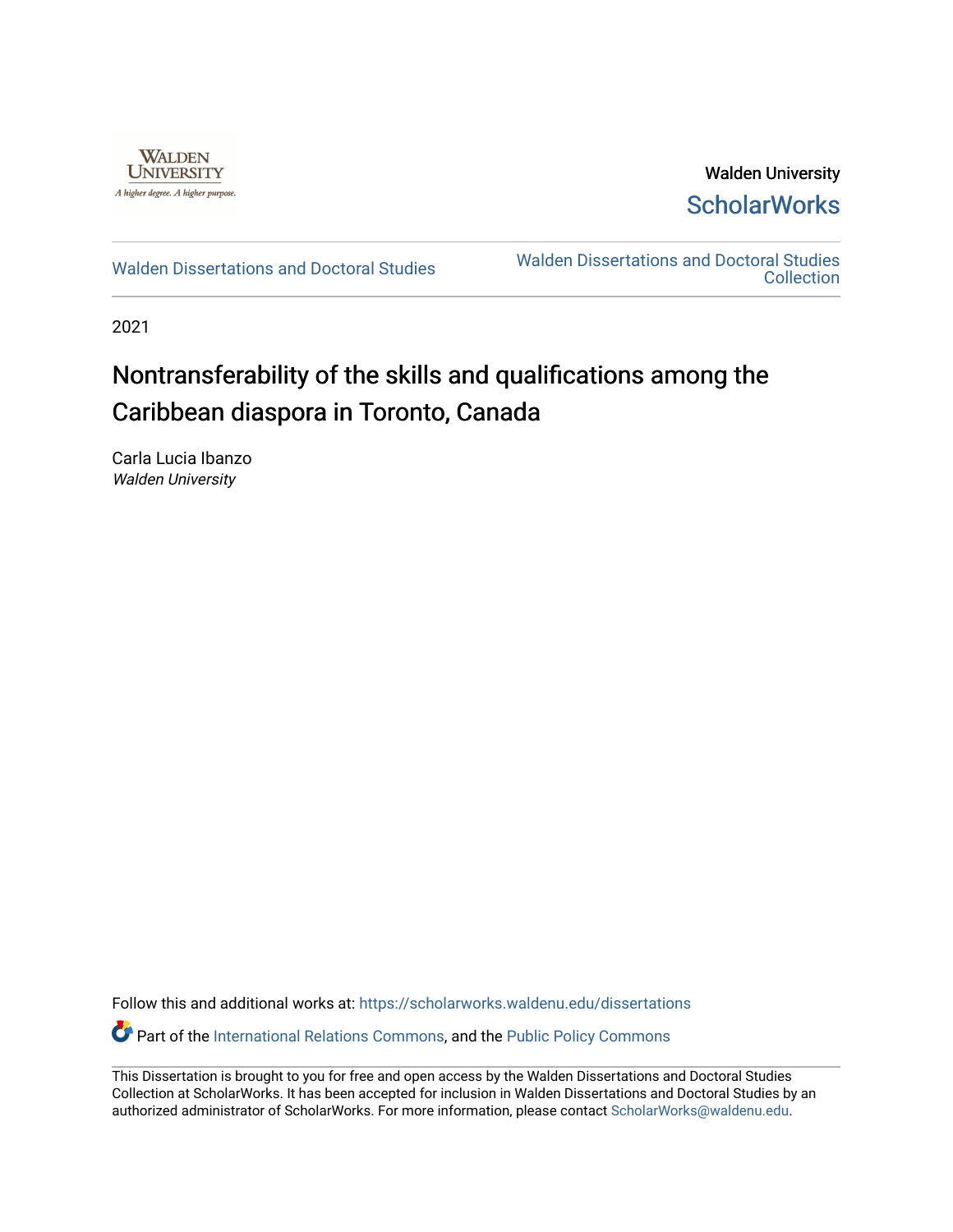# Walden University

College of Social and Behavioral Sciences

This is to certify that the doctoral dissertation by

Carla L. Ibanzo

has been found to be complete and satisfactory in all respects, and that any and all revisions required by the review committee have been made.

> Review Committee Dr. William Benet, Committee Chairperson, Public Policy and Administration Faculty

Dr. Asghar Zomorrodian, Committee Member, Public Policy and Administration Faculty

Dr. Lydia Forsythe, University Reviewer, Public Policy and Administration Faculty

Chief Academic Officer and Provost Sue Subocz, Ph.D.

> Walden University 2021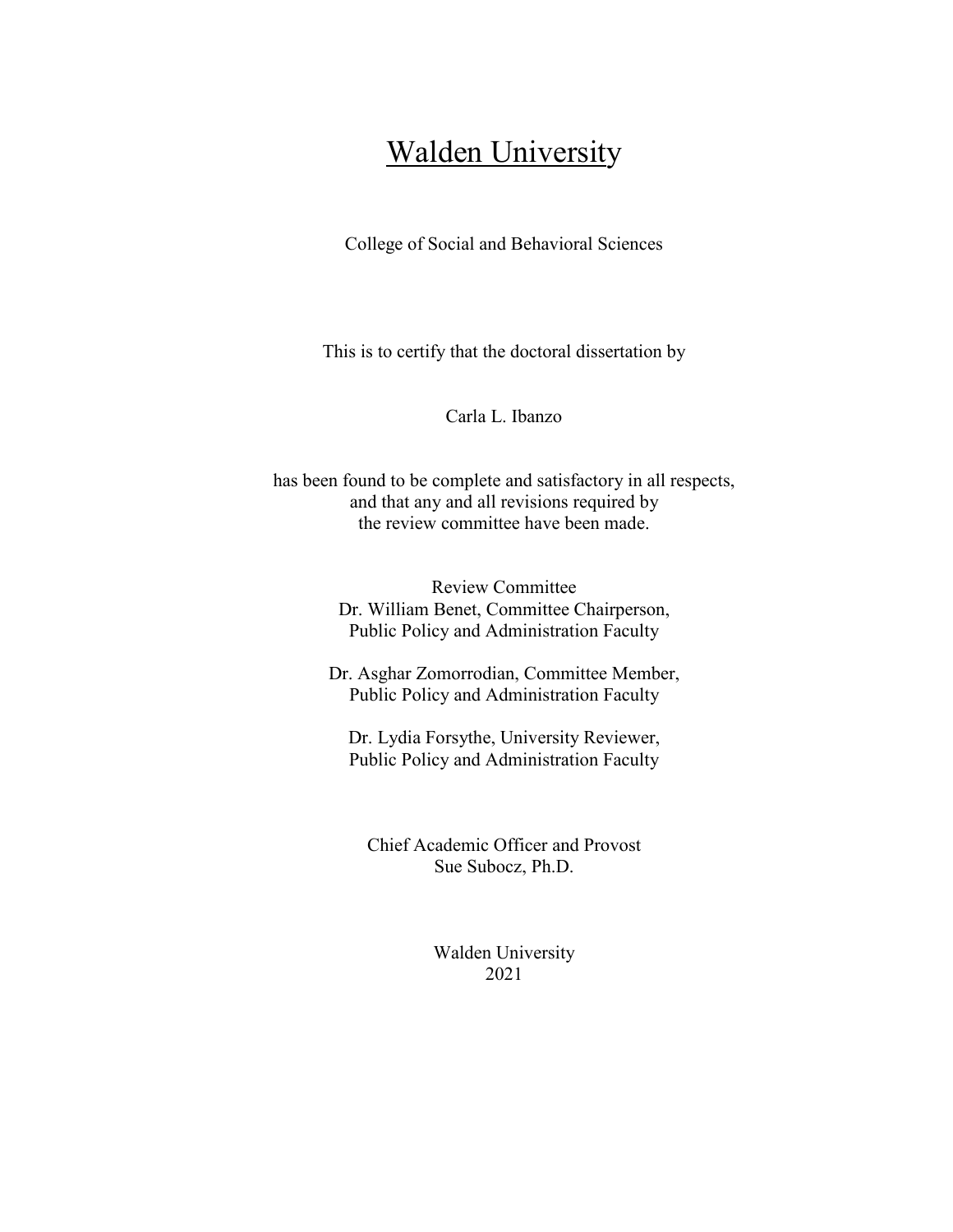Abstract

Nontransferability of Skills and Qualifications Among the Caribbean Diaspora in Toronto

Canada

by

Carla L. Ibanzo

Dissertation Submitted in Partial Fulfillment

of the Requirements for the Degree of

Doctor of Philosophy

Public Policy and Administration

Walden University

November 2021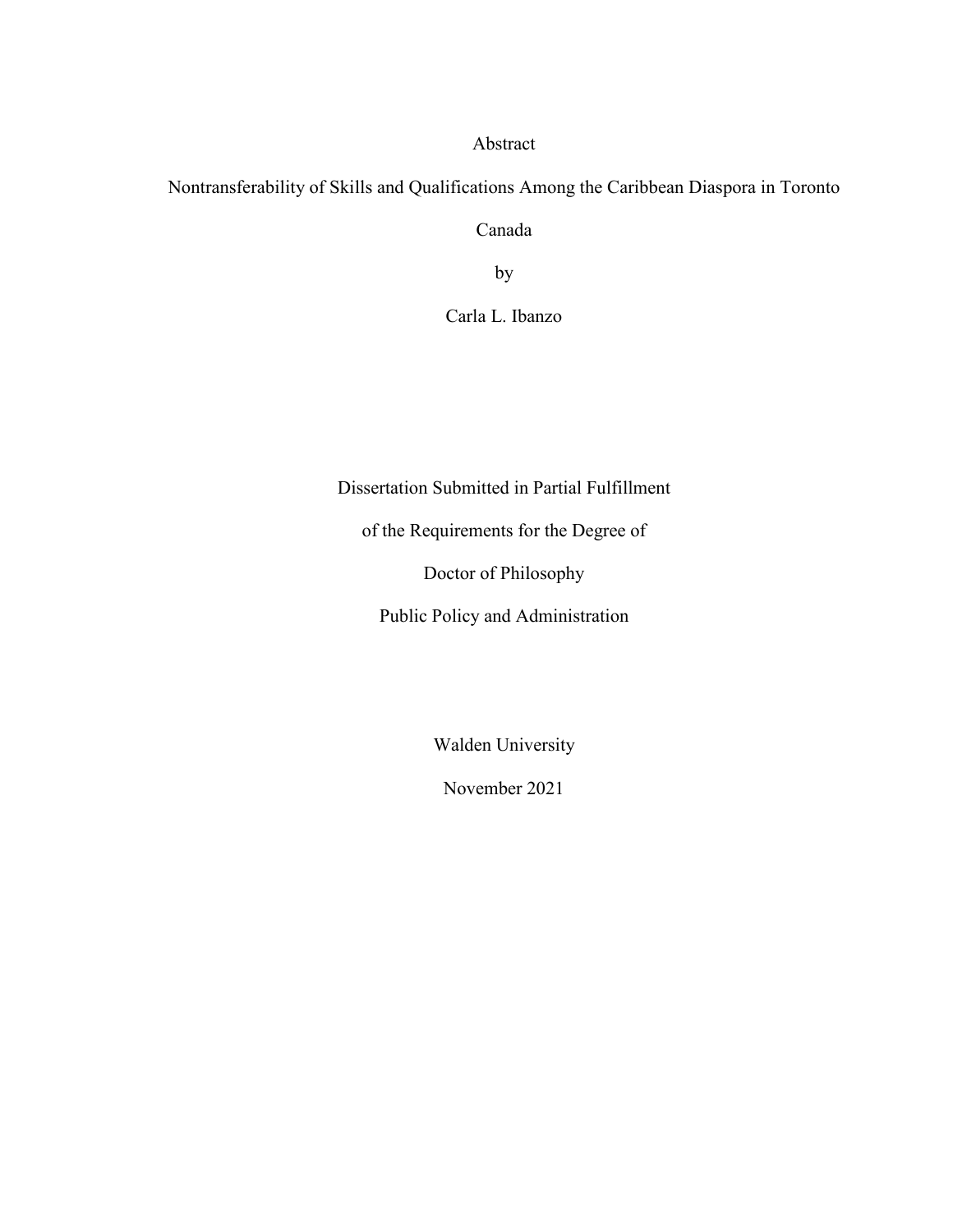Abstract

About 35% of the Canadian labor market is made up of highly skilled immigrants, yet they have the highest unemployment rates. This study filled a gap in knowledge related to reasons Caribbean credentials are not more widely recognized and accepted in Canada and why their skills and qualifications are nontransferable. The purpose of this qualitive research was to identify the barriers to the successful integration of Caribbean immigrants into the Canadian job market and to obtain strategies to remove them. The theoretical framework that underpinned this study was Rawls Social Justice theory. Data were collected through semi structured interviews with 15 participants. Data were analyzed using both manual coding and qualitative analysis software. The results of the study revealed that the barriers to the recognition of Caribbean credentials include (a) lack of awareness of Caribbean universities by employers, (b) lack of Canadian work experience, (c) perception of the quality of the degree, (d) racism and discrimination, and (e) lack of requirements of regulated professions. The strategies identified include raising the profile of Caribbean universities, developing a memorandum of understanding between the two regions at the government level, and the publishing of nondiscriminatory credential evaluation standards, among others. The findings of this study could have implications for positive social change by providing Canadian Immigration officials with guidance on removing barriers to employment for Caribbean immigrants in Canada through suggested modified or enacted immigration and employment policies.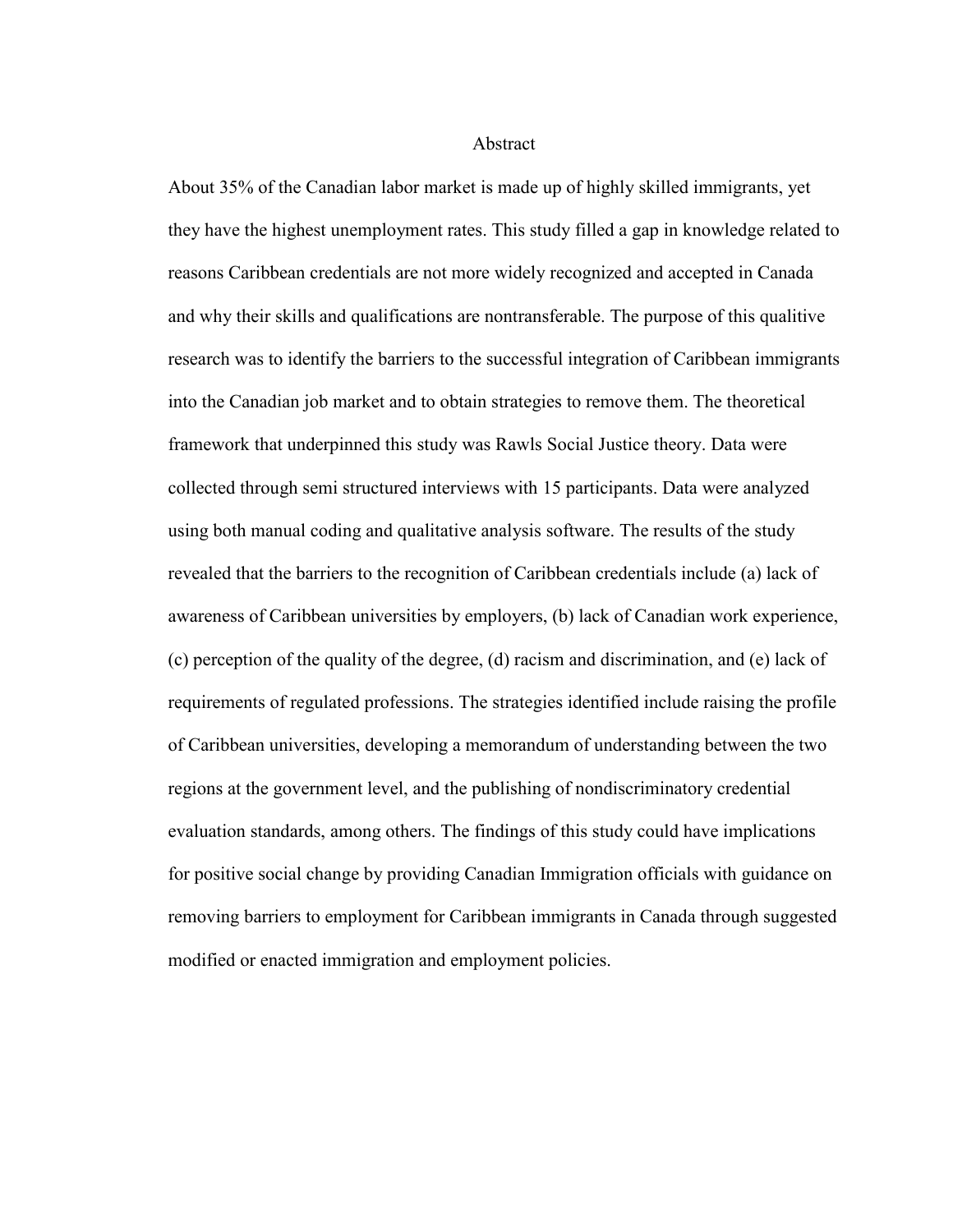# Nontransferability of Skills and Qualifications Among the Caribbean Diaspora in Canada

by

Carla L. Ibanzo

Dissertation Submitted in Partial Fulfillment of the Requirements for the Degree of Doctor of Philosophy Public Policy and Administration

Walden University

November 2021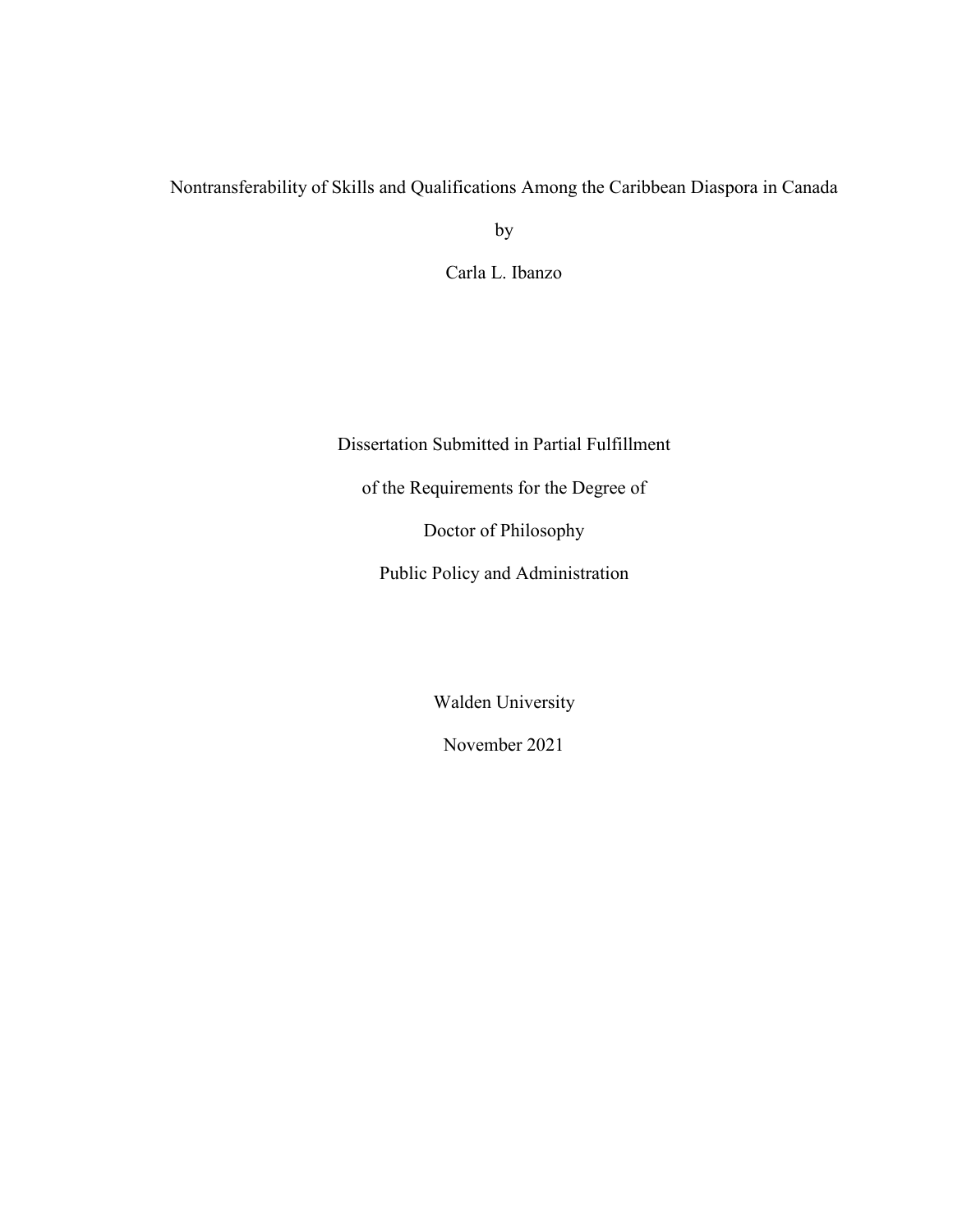# Dedication

This dissertation is dedicated to my parents, my mother Beulah Ibanzo, and my father Pasqual Ibanzo, both of whom have passed on but who I know would have been extremely proud of me. This is for you.

To my brother Ricardo Ibanzo who spurred me on. He gave me endless insights, encouragement, and support when I needed it the most. I thank you!

To my grandparents Harold & Carmen Lucille Kelman and Mrs Leanora Morrison.

To my dear aunt, Mrs Sheila Clark, my second mother, I thank you. And to Dr Ibanso (Aunt Bloss) who gave me valuable tips and advice based on her own dissertation journey.

Thank you all!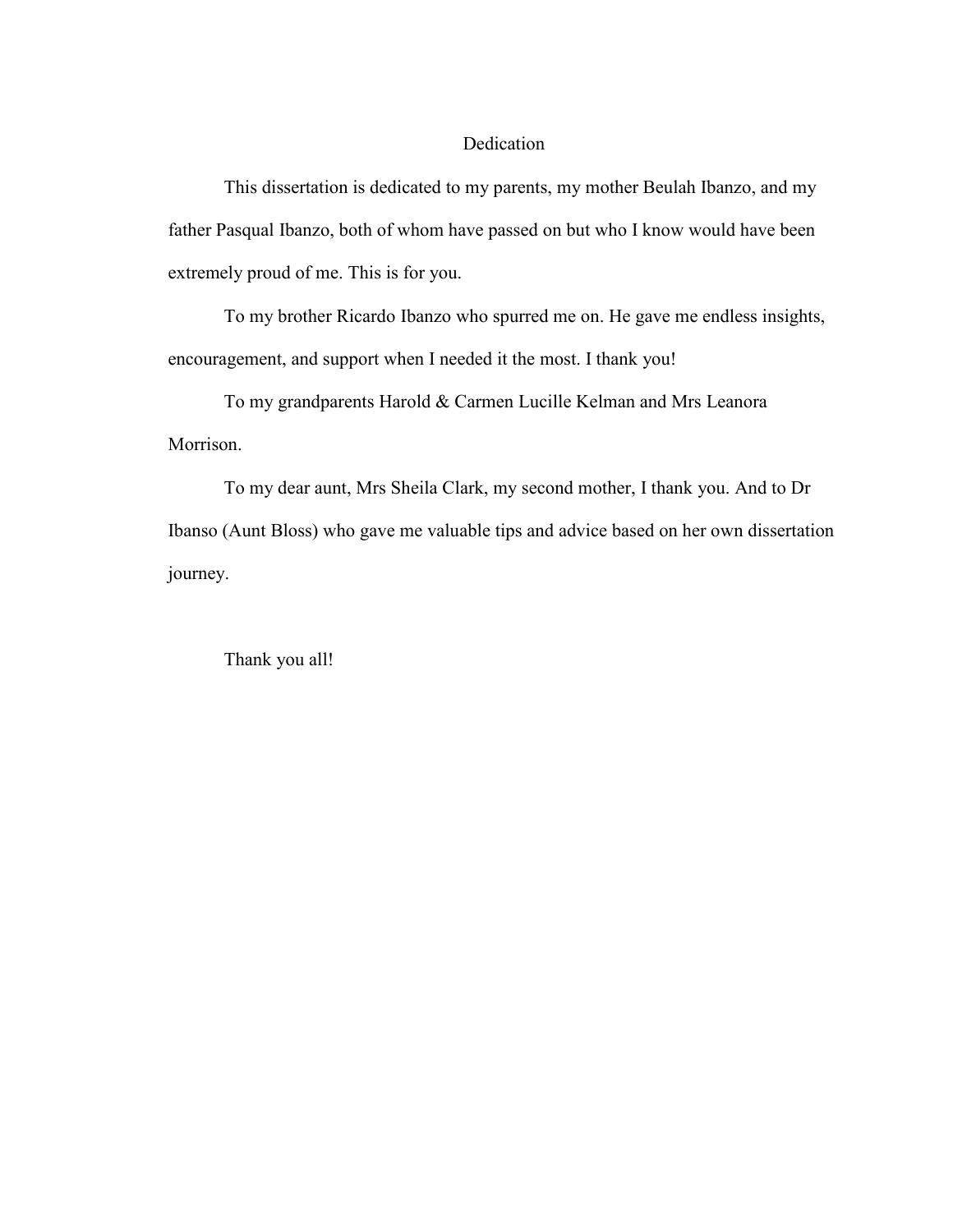#### Acknowledgments

I truly know that I was able to accomplish this feat because God helped me every step of the way. So, I give Him all the honor, thanks, and the praise.

Looking back, I can say that I did not seek this research, this research found me. The experience that I went through (although I didn't understand it at the time), the experience of my brother, relatives, and friends, birthed the original idea for this study. Further, the experience of my family members and extended Caribbean family helped me to conceptualize and focus the direction of the study.

Special thanks to my family members Mrs. Sheila Clark, Mrs Joan Bertilotti, Mrs Delpha Quarrel, Ms. Barbara Goldsmith, Dr Ana Ibanso, Mr. Christopher Kelman, and Mr Ricardo Ibanzo who assisted me in various ways. Their generosity, kindness, support, insights, and positivity helped me to complete this dissertation. Special mention has to be made of my brother who I discussed ideas with constantly and who never grew tired of my incessant consultations. I'm sure he must have been exhausted but never complained. He was equally as enthused about the study as I was.

This dissertation would not have been possible without the help of my chair Dr William Benet and committee member Dr Ashgar Zomorridian. Special thanks to Dr Benet who offered me endless reassurance, guidance, and expertise. His valuable feedback helped me to think deeper and extend myself. This study would not have been completed without him. Thanks also to Dr Timothy Fadgen, Dr Hilda Shepeard, and Dr Josh Ozymy who helped me to flesh out my premise and prospectus in the early stages of my dissertation. Their critical thinking, insights, and guidance were of invaluable help.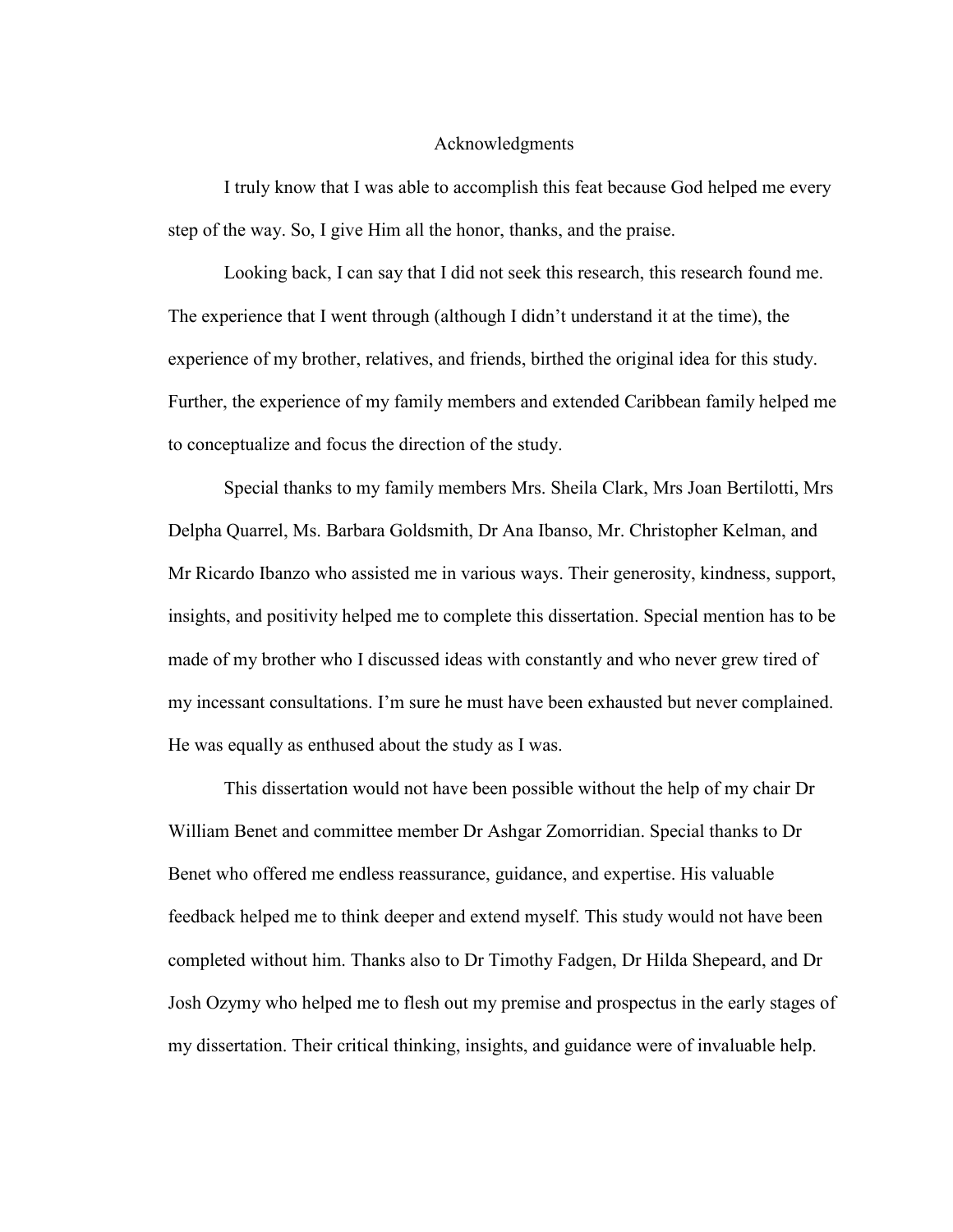To my dear friend, Gayloy Kennedy who was my biggest supporter. Thank you! Thanks also to Denise Thompson, Yoko Mitsuda, Miyuki Horiguchi, Beverley Dunkley, Charmaine Malcolm-Simpson, Nicole Boyd, and Angelina Inesia-Forde, who cheered me on and encouraged me every step of the way. You were all sounding boards from which I could bounce my ideas. You were always willing to share your insights and interesting perspectives.

It has been a long and arduous journey, but worth it. Surely, the prayers of my friends and family members lifted and carried me. The prayers and blessings of my parents rained down from the heavens and refreshed and strengthened me when I grew weary. Without the valuable support and prayers of you all, this dissertation would not have been possible. From the bottom of my heart, I sincerely thank you one and all.

"Never give up on a dream just because of the length of time that it will take to accomplish it. The time will pass anyway." Earl Nightingale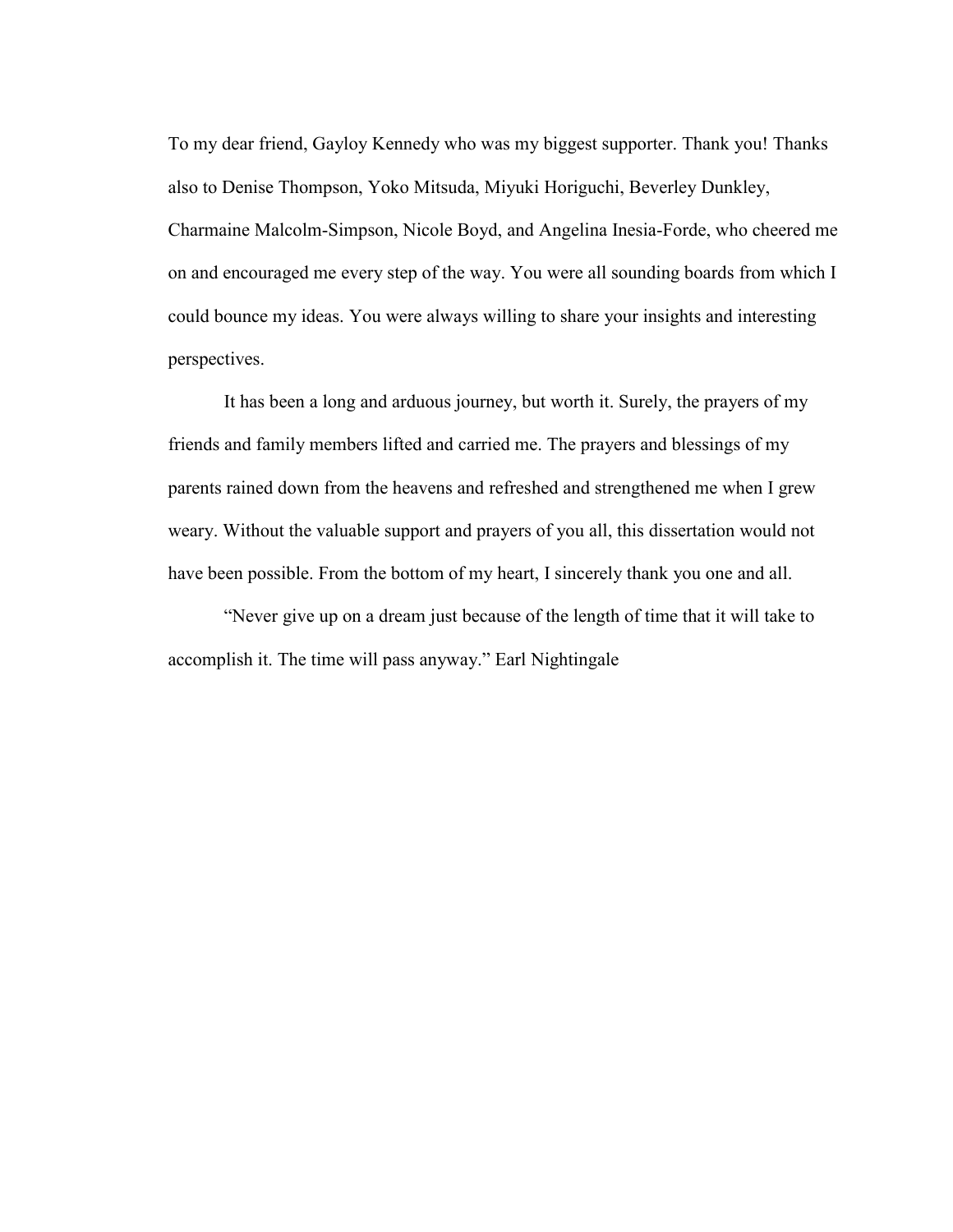# Table of Contents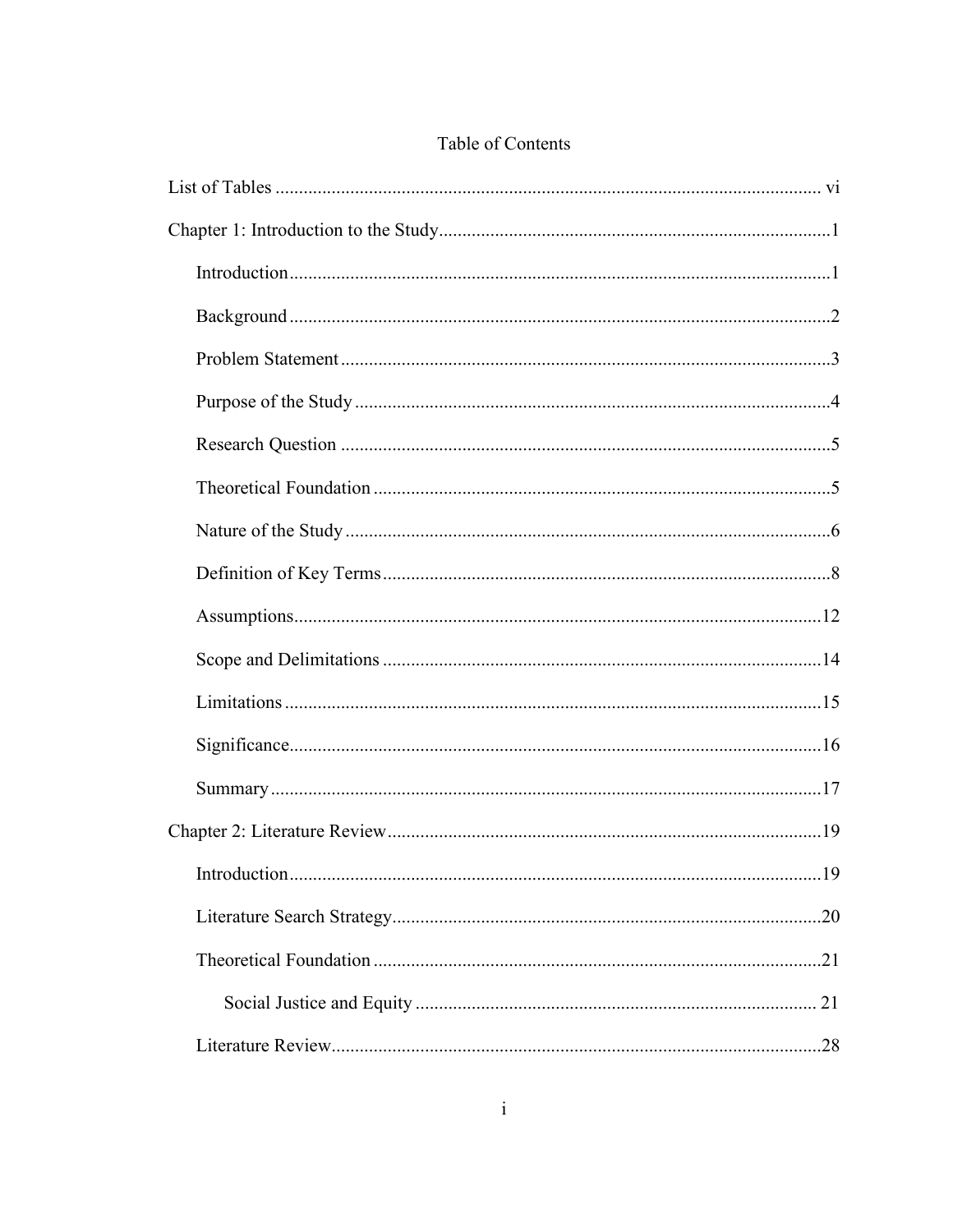| .62 |
|-----|
|     |
|     |
|     |
|     |
|     |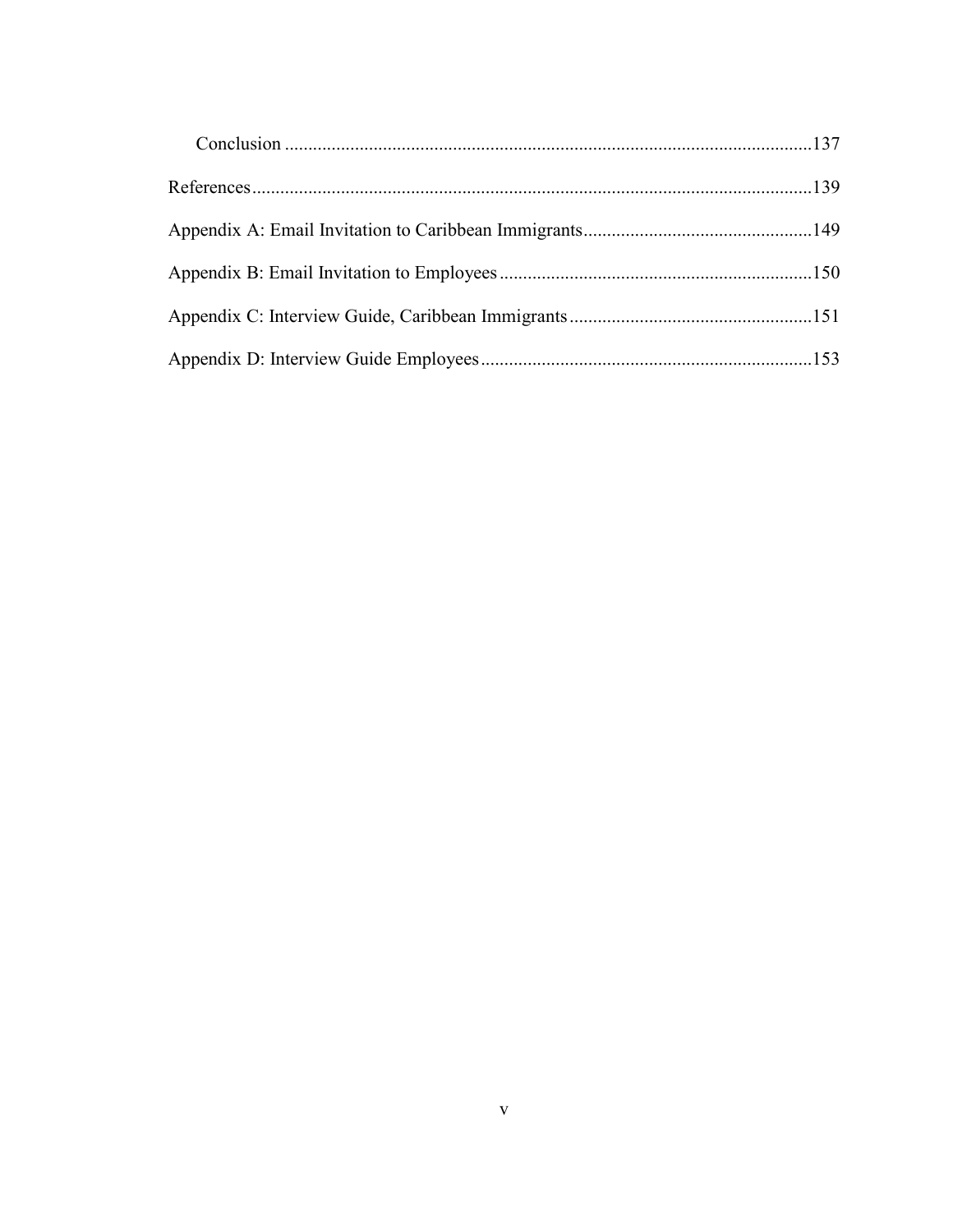# List of Tables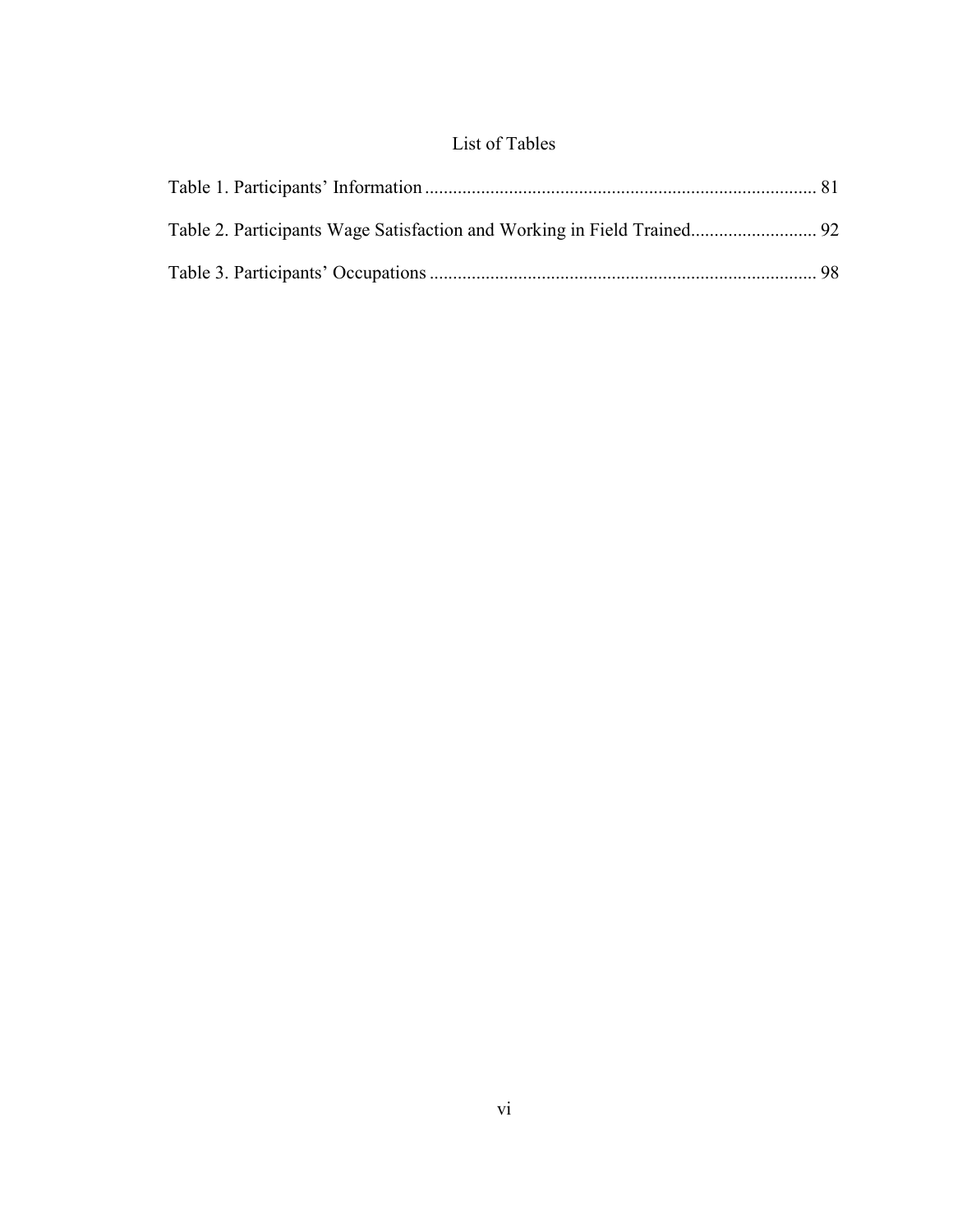#### Chapter 1: Introduction to the Study

#### **Introduction**

In this study, I explored the nontransferability of the skills and qualifications of the Caribbean diaspora in Toronto, Canada. Caribbean immigrants face a dilemma in Canada. Immigrants make up approximately 30% of the labor market yet have the highest unemployment rates and earn 35% less than Canadian-born nationals (Statistics Canada, 2018). These immigrants were accepted into Canada because of their skills and qualifications and prerequisite work experience (Li, 2002). Thus, their struggles call into question the efficacy and justification of Canada's skilled migrant visa program (Little, 2003).

Research into why a program that recruits overseas talent yet produces such low market outcomes and the subsequent immigration policy implications has been recommended (Bouchard, 2006). Canada's skilled visa program awards applicants points based on age, educational achievements, experience, language, and adaptability factors such as a family member living in Canada. The visa is awarded if the applicant secures enough points to qualify. More importantly, qualified applicants are deemed to have skills that are in demand in Canada.

In this study, I sought to ascertain the barriers to the successful integration of Caribbean immigrants in the job markets and industries they are qualified for in Canada. In seeking to understand the barriers to positive employment outcomes, it is prudent to first understand the perspective and stories of the immigrants and other stakeholders. Developing such an understanding could be used to improve the employability of the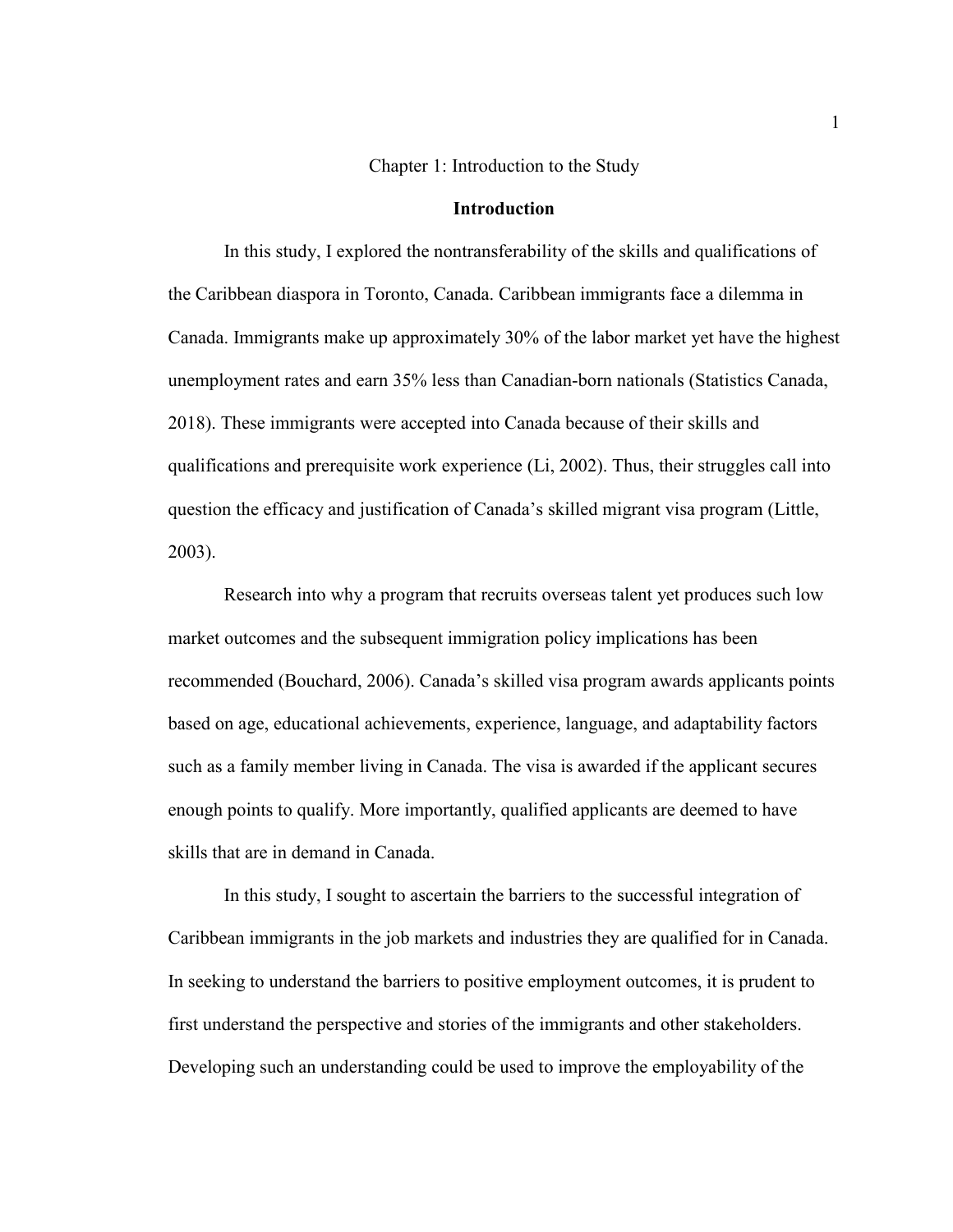Caribbean diaspora in Canada. This improvement could result in positive social change that may impact the lives of current and future immigrants. In this chapter, I give a brief overview of the current labor trends in Canada and the background, rationale, and significance of the study. I also present the study's research questions, definitions, assumptions, scope and delimitations, and limitations.

#### **Background**

Caribbean immigrants continue to struggle to obtain meaningful employment in Toronto, Canada (Grable, 2009). According to Li (2003) immigrants are faring worse than immigrants who migrated decades before. Reasons given for the low employment outcomes are lack of credential recognition, lack of Canadian experience, lack of knowledge of Canadian labor laws, lack of language skills, and discrimination (Weiner, 2007). Thus, for my study, I explored the concept of credential recognition in the context of Caribbean immigrants' search for employment in Canada. At present, Caribbean credentials are not recognized and are undervalued or nontransferable. These harsh realities affect hopeful immigrants coming to Canada intending to work, provide for their families, and improve their standard of living. The situation implies that these in-demand skills desired by the government are unwelcomed to the industry gatekeepers.

People migrate because they desire better for themselves and their families; they migrate to work. Migration also grants people opportunities they would not have otherwise been able to obtain (Brown & Reginald, 2008). Many immigrants perceive migration as the pathway to achieving upward and social mobility. Further, the Caribbean people have a rich history of migration, which is part of their culture and identity. Canada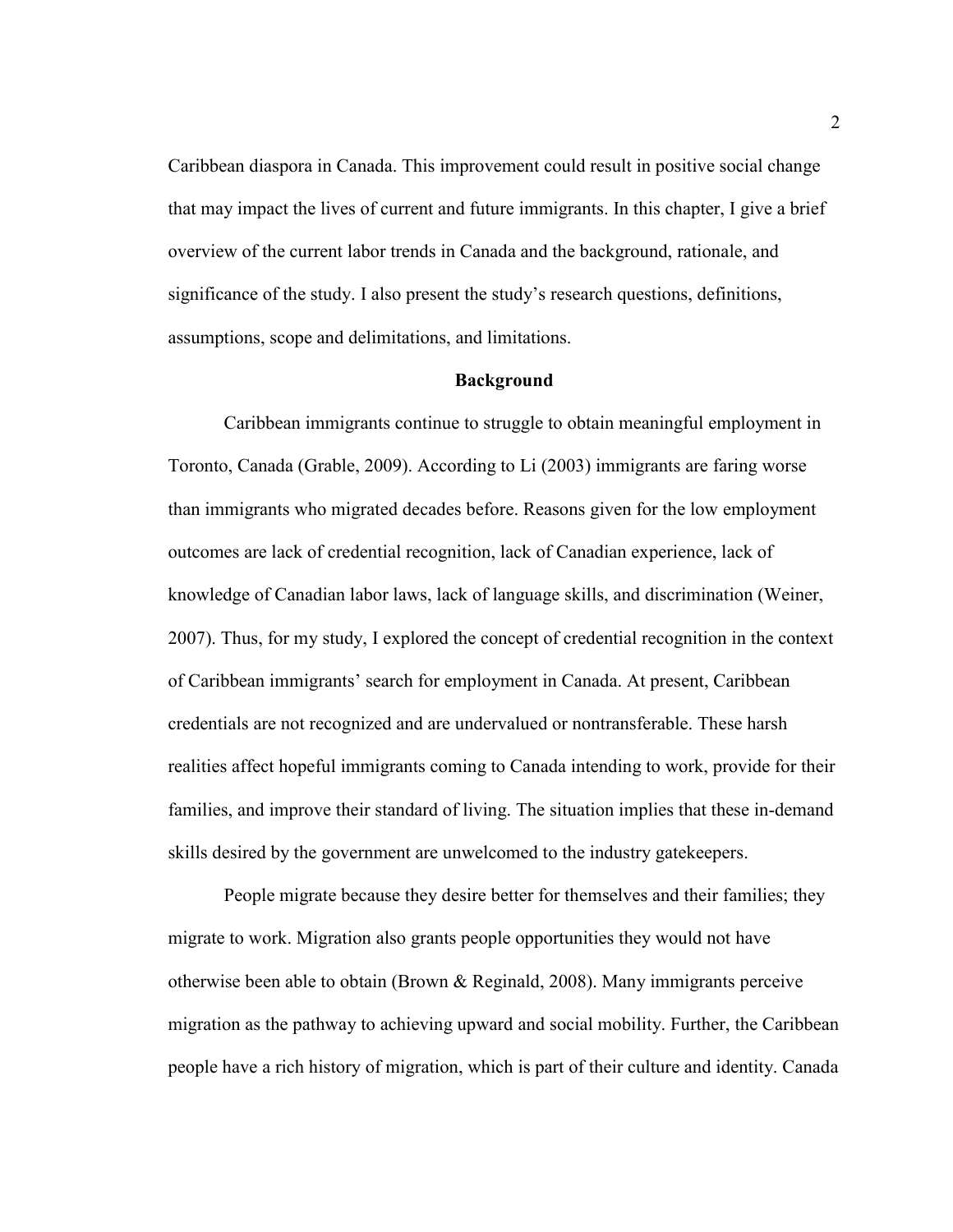remains one country with a high Caribbean presence. Canada is a popular choice among Caribbean people because of its skilled migrant visa program and geographical advantages (Thomas-Hope, 2002).

This study will fill a gap in knowledge related to reasons Caribbean credentials are not more widely recognized and accepted in Canada and why their skills and qualifications are nontransferable. Breen (2016) suggested that further studies be conducted to ascertain how to improve the educational and hiring processes so that immigrants and refugees can successfully integrate into society. In my study, I explore how the educational and hiring practices in Canada could be more equitable so that Caribbean immigrants can obtain meaningful employment and successfully integrate.

#### **Problem Statement**

Canada is underpopulated and needs 340,000 immigrants per year to sustain its labor force, drive its economy, and prevent a fiscal and economic collapse (Canada's Immigration Plan, 2020). In 2016, 21,140 Caribbean immigrants settled in Toronto (Census Highlights, 2016). Twenty-four percent of Caribbean women and 34% of Caribbean men have a bachelor's degree level education or higher (Edmondson, 2016). Immigrants are available, qualified, and experienced, yet have the highest unemployment rates (Toronto, Region Immigration and Employment Council, 2017). Lancee and Boi (2017) suggested that the nontransferability of skills and qualifications of immigrants affects their job prospects and wage potential, and the place of education matters when seeking employment. Several factors contribute to the nontransferability of skills and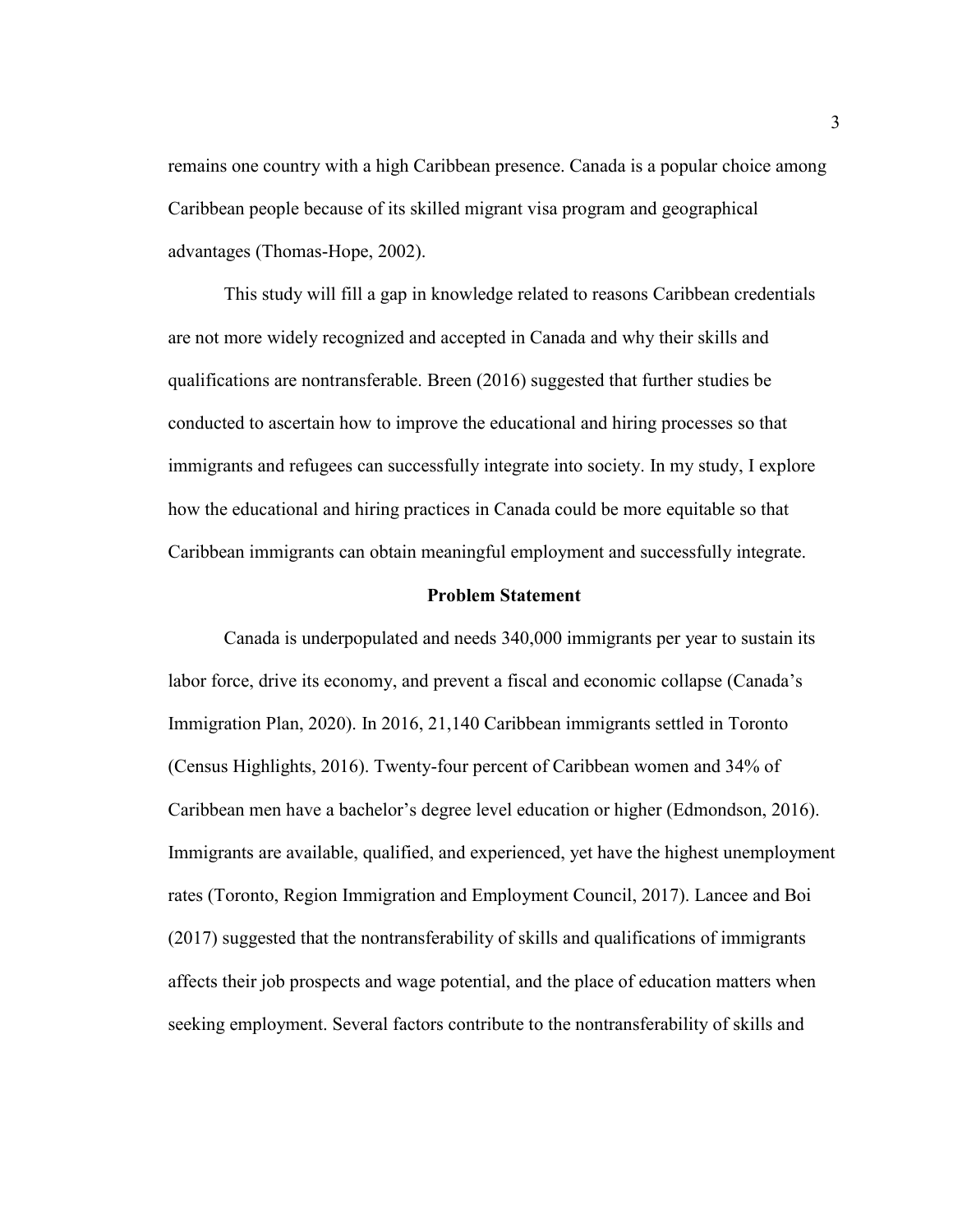degrees, including the perception of the quality of the degree and subjective hiring practices (Lancee & Boi, 2017; Abdullah & Chaudhry, 2017; Bennett & Laub, 2019).

Currently, it is not known how a set of established systems and processes to standardize the credentials of Caribbean immigrants, thereby making them transferable, could improve their employability. Literature reviewed for this study identified international migration, equity, and social justice themes as the foundation for the focus of other researchers' studies (Breen, 2016; Moskal & North, 2017; Rubali, 2016). None of the literature reviewed examined how to minimize the disparity, subjectivity, and inconsistency in determining educational competencies in similar career fields from the perspectives of those responsible for establishing and recognizing academic credentials, standards, and accreditation. My study fills this gap by contributing to the body of knowledge to address this problem by providing data that could affect existing policies.

#### **Purpose of the Study**

The purpose of this qualitative study was to better understand the barriers to the recognition of Caribbean degrees as providing the equivalent competencies for similar professions and industries in Toronto, Canada. There is a current need to increase understanding of this phenomena as immigrants make up 47% of the employable labor force in Canada (Toronto, Region Immigration and Employment Council, 2017). Establishing a process to standardize Caribbean degrees will help in improving the perception of degree quality and degree recognition. Such improvements could lead to improved job prospects and aid in reducing the unemployment rates of immigrants.

4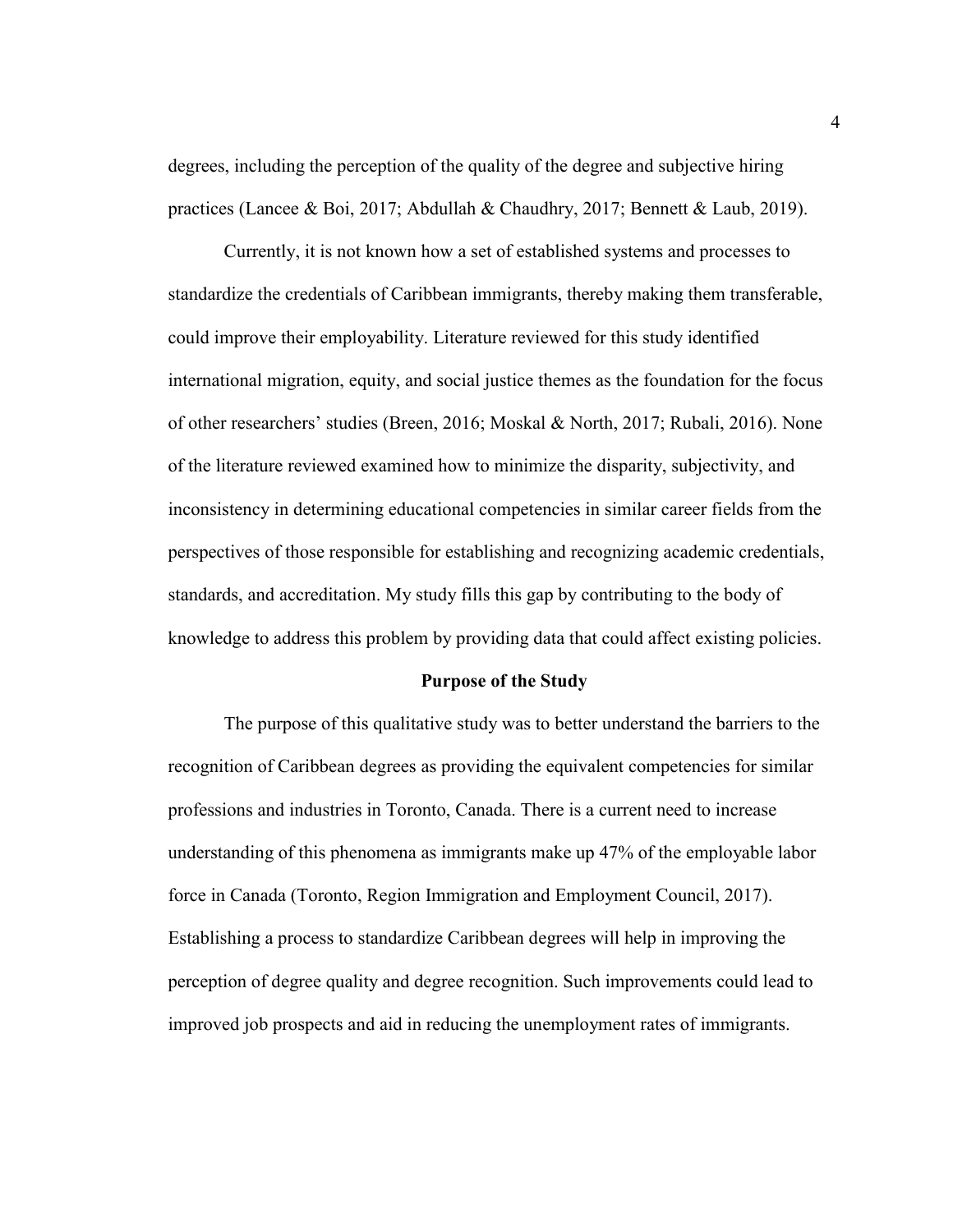### **Research Question**

What are the perceptions of the Caribbean diaspora and other stakeholders regarding the barriers to or facilitators of improving the recognition and transferability of Caribbean credentials in Toronto, Canada?

### **Theoretical Foundation**

The theoretical base for this study was Schneider and Ingram's (1991) social constructivist theory and Rawls' (1971) social justice and equity theory. The tenets of social justice and equity theory are based on equal rights, social inequality, and fairness and indicate that there should be equity in the distribution of goods and services in society. I selected this theory because of its alignment to my problem statement and its focus on justice citizenship.

Through my study, I sought to address the inequity in the education and employment processes of immigrants in Canada. My aim was to ascertain the barriers to recognition and to seek out strategies to remove these barriers, which could give immigrants a fair chance to compete for jobs. Social justice and equity theory is used extensively in studies relating to politics, education, immigration, and welfare (Sabatier, 2018). The main question the theory is used to ask is, why is there an unleveled playing field as it relates to the distribution of goods and services? (Weible & Sabatier, 2018).

I also selected the social constructivist theory because it is used to explore how people assign meaning to objects, words, and things based on their worldview or perception. The quality or subjectivity surrounding Caribbean degrees is based on perception and the cultural lens through which people view and understand their world.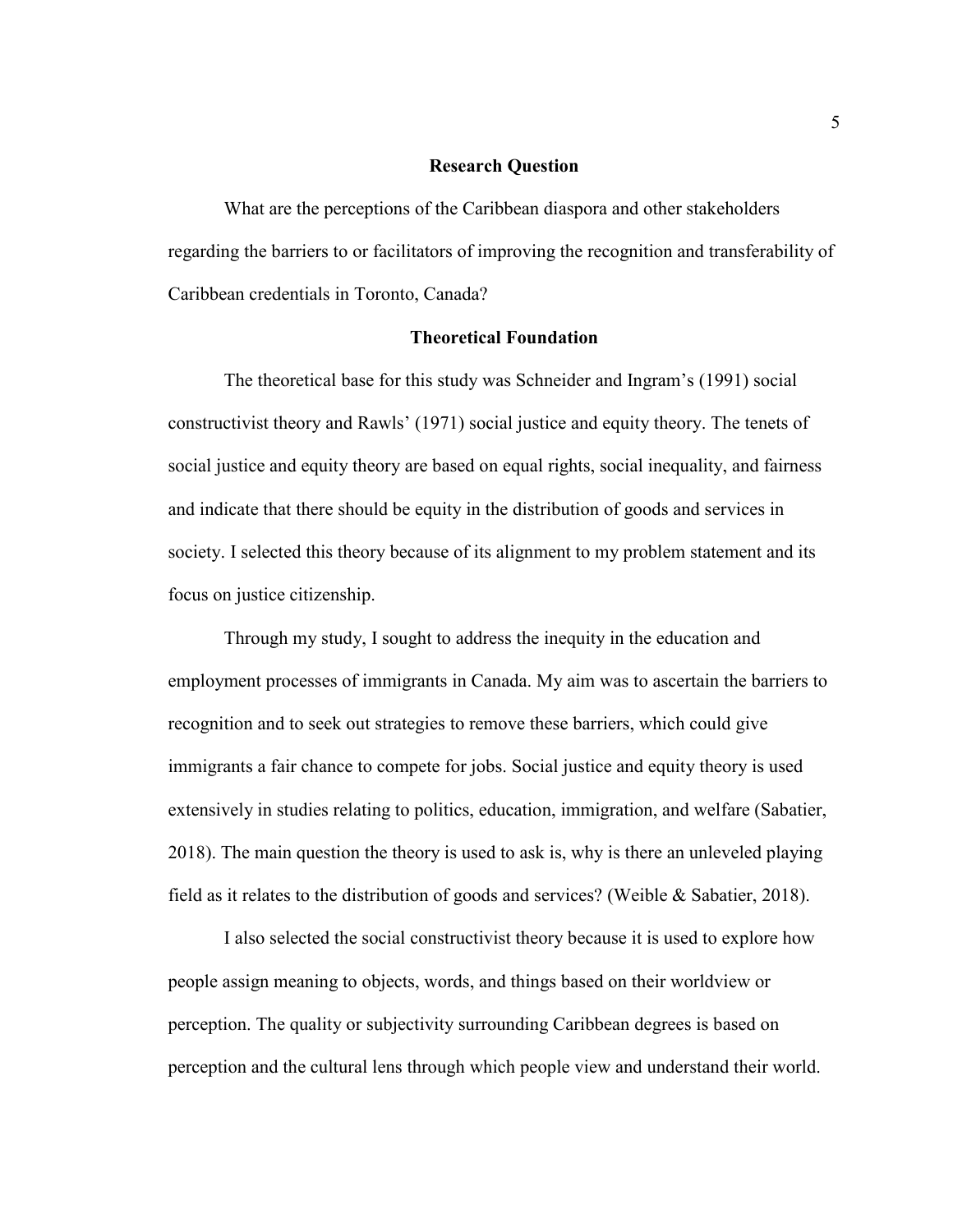Perception is fluid and can be changed through research, data, and established standards. This aligns with my research question in which I sought to ascertain from the perspectives of multiple stakeholders how the credentials of Caribbean degrees can be standardized and/or recognized. This phenomenon was explored within the context of educational standards and perception. Concepts investigated include accreditation, equity, fairness, and equal opportunity, which will give insights into the degree recognition challenge.

#### **Nature of the Study**

The nature of the study was a generic qualitative study (GQS) and a case study. Generic designs are suited for studies conducted to understand the perspectives and worldviews of the people involved. I selected a generic qualitative inquiry to investigate the subjective opinions, beliefs, or reflections of the participants' experiences of things in their outer world. This type of study is useful when the research problem and question require a qualitative or mixed methodology. No single design (ethnographic, phenomenological, case study or grounded theory) aligned with the focus of the study.

I sought to understand the experiences, perspectives, and worldview of a group of people with varying cultures, backgrounds, and perspectives. Gathering data from this eclectic group was necessary to develop a better understanding and clarity to the barriers to the recognition of Caribbean degrees through the perspectives of multiple stakeholders. The audience for my study is policy makers, educators, employment bureaus, accrediting bodies, educational institutions, qualification assessment centers, immigration specialists, and immigrants.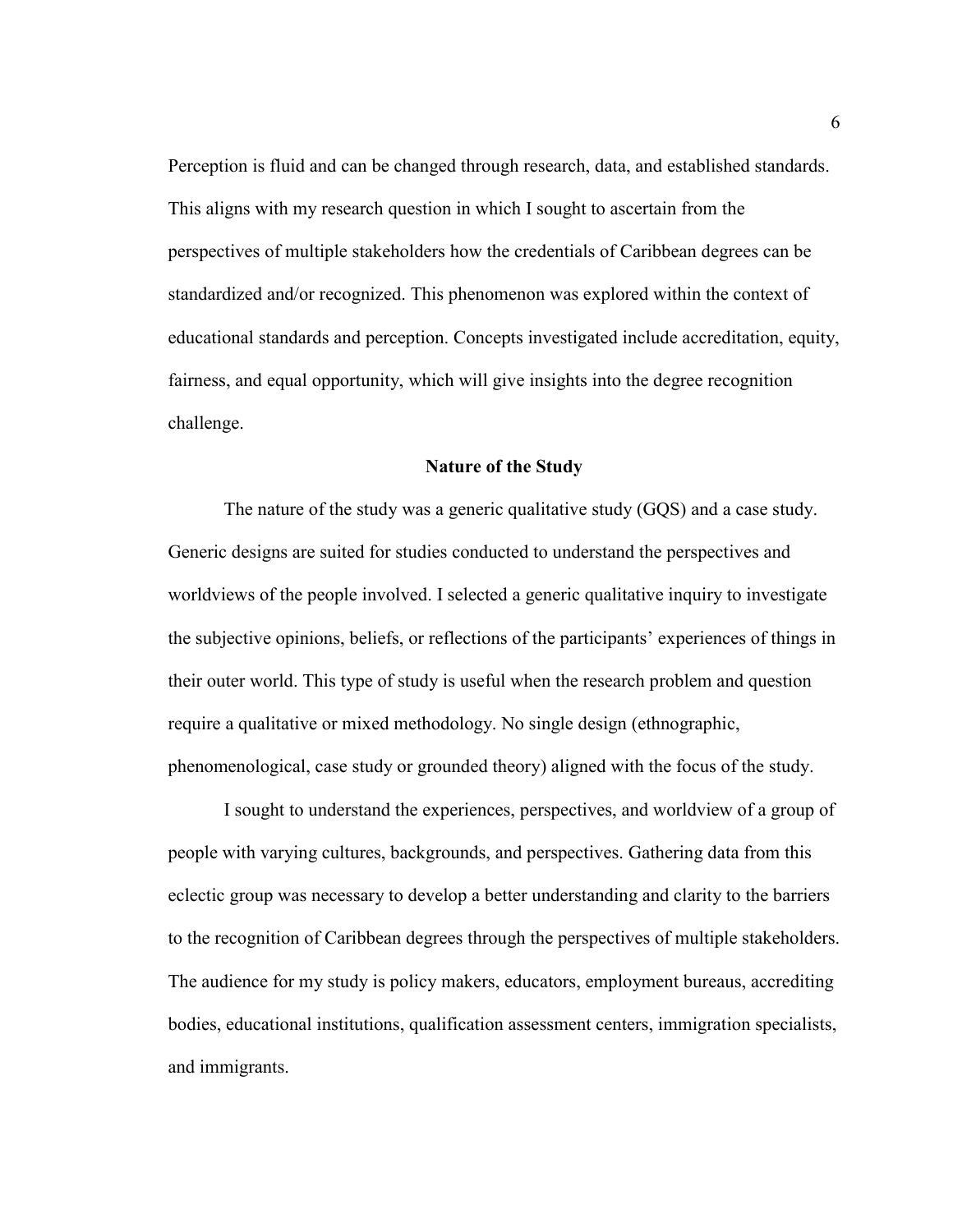Before conducting the study, I obtained permission from Walden University's Institutional Review Board (IRB). Informed consent was obtained from all participants before conducting the study. Confidentiality of participants was upheld by using pseudonyms and numbers instead of names. Fifteen participants were purposively selected and were drawn from the Caribbean diaspora in Toronto, Canada, and employees who worked in organizations that provide services to the immigrant population or worked in the accreditation industry. Caribbean immigrants would need to be living legally in Canada for at least a year and have obtained either permanent residence status, valid work permits, or Canadian citizenship. Participants were recruited via LinkedIn and snowball sampling.

An interview guide I developed was used during the interviews. I conducted interview practice with family members and friends to help hone my interviewing and listening skills. Interviews lasted between 20 and 90 mins and were electronically recorded via Zoom and stored on a secure USB drive. The role of researcher as an instrument was reflected upon and kept in check so as not to lead or influence participants' responses. Self-reflexivity was necessary to ensure transparency and objectivity (Ravitch & Carl, 2016). Notes taken during the interviews were stored at my home in a drawer that I alone had access to.

Data were analyzed using the theming method of analysis. Emerging themes and patterns related to the research questions were coded and analyzed by me. Atlas.ti software was used to assist with coding. Researchers must understand their role and remain aware of how their life experience and culture shape their interpretation of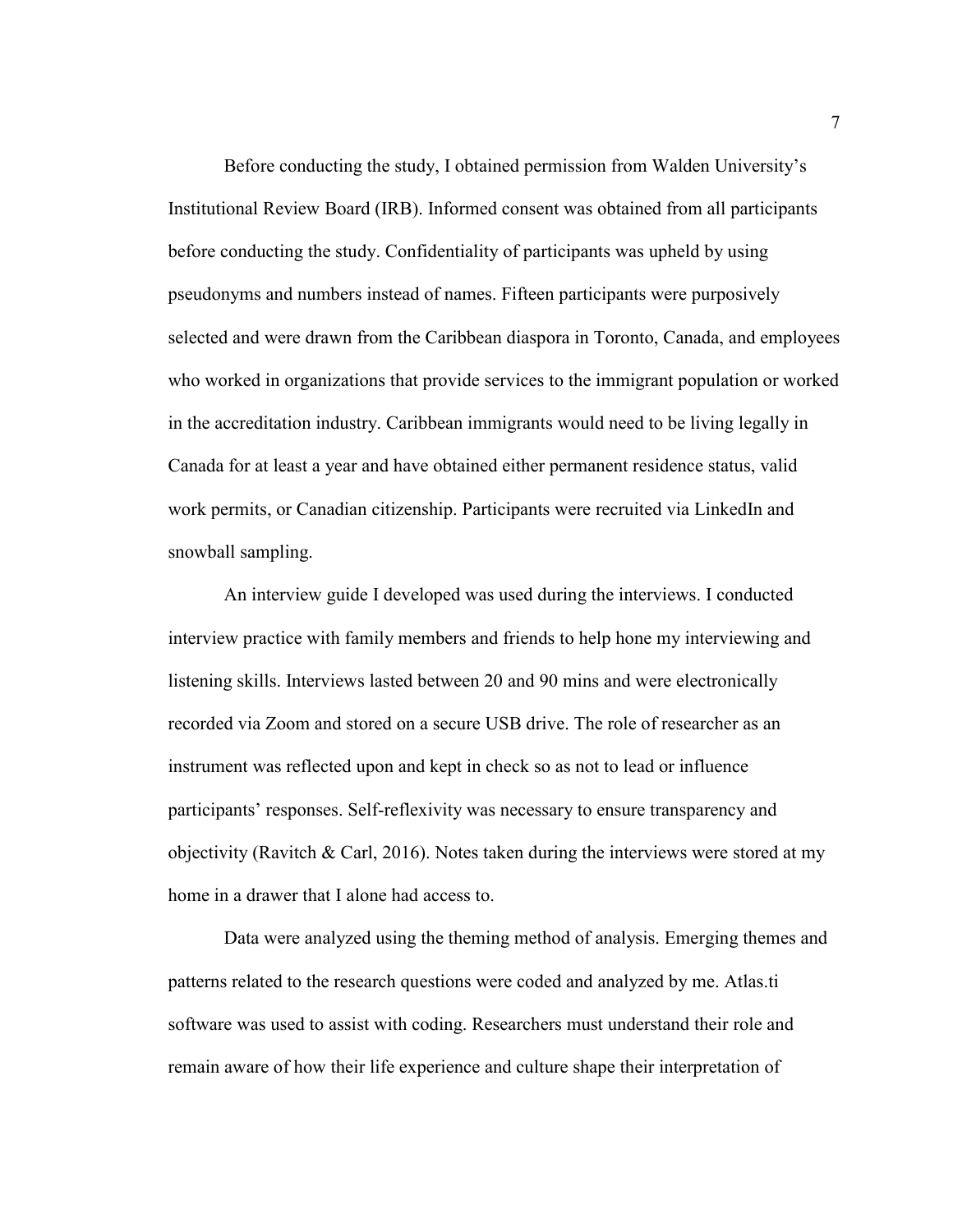information received. Data saturation was determined and acknowledged when the analysis of new data yielded no new knowledge or information. This was reached with the 12th participant.

### **Definition of Key Terms**

In this study, the following words and definitions were adapted from various literature and are repeatedly used throughout the research. For ease of reference and the purpose of clarity, they are reiterated below.

*Caribbean Advanced Proficiency Exam (CAPE)*: A regional exam taken by students who have completed at least 5 years of secondary education. The exam is designed to provide certification of the academic, vocational, and technical achievement of students in the Caribbean who want to pursue further education. Three or more subject passes in this exam will help students matriculate into local universities.

*Caribbean diaspora*: A term used to categorize people who were born in the Caribbean but live and work overseas. Previously, the term referred to Caribbean immigrants living and working in the United Kingdom and North America, but now has expanded to include other regions, such as Asia, Europe, and Africa.

*Caribbean Examination Council (CXC)*: The premier provider of globally competitive curriculum development services, examinations, certification, and educational services in the Caribbean. This examination board was created and regulated to conduct examinations. Caribbean high school students are awarded certificates and diplomas based on their examination results.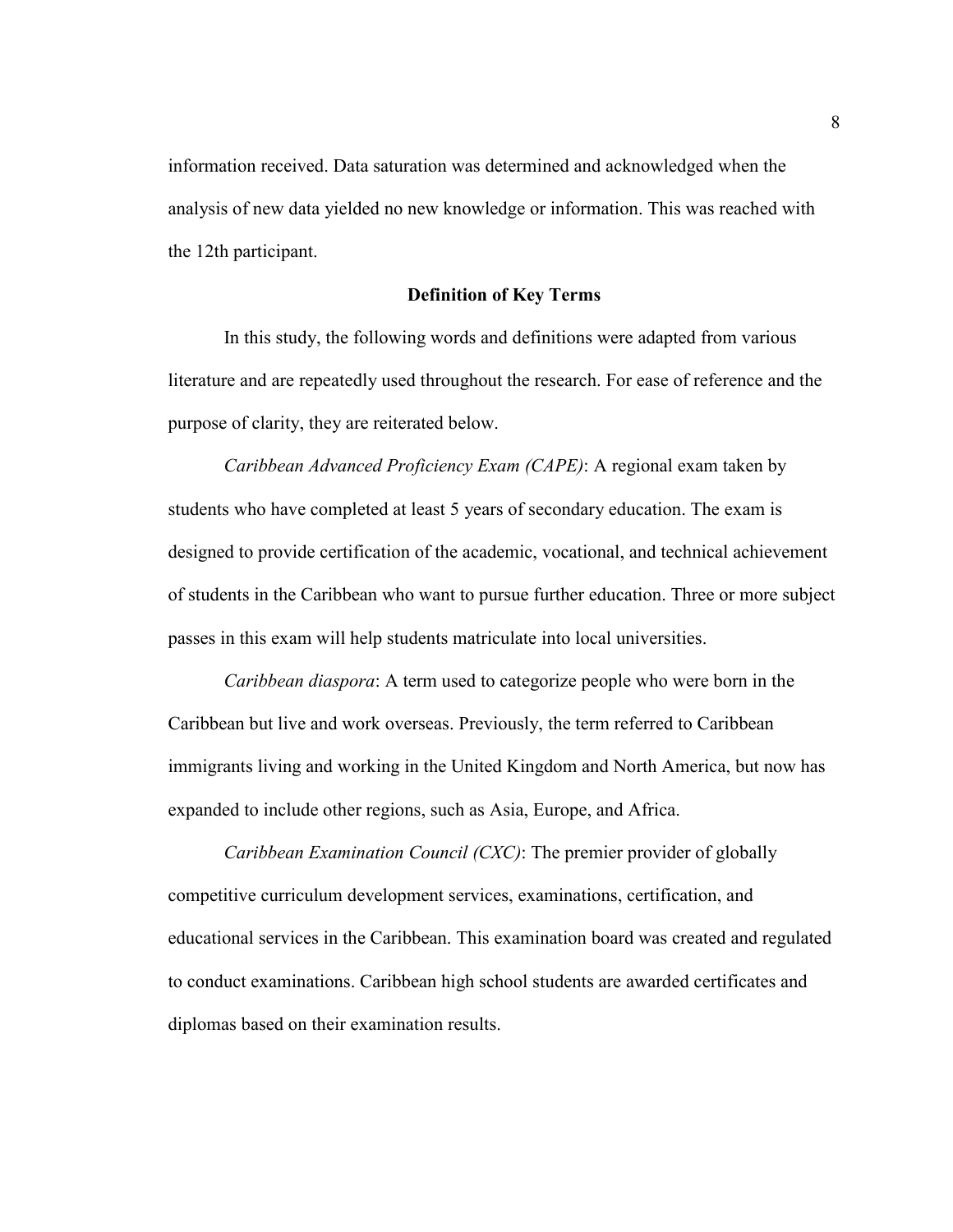*Common Entrance Examination (CEE)*: The education exam in Britain and the British Caribbean taken by public school children between the ages of 9 and 11 years. This highly competitive exam determines which high school a student will attend. Placements are based on the results of the exams. This exam was replaced by the Grade Six Achievement Test (GSAT) in 1999.

*General Certificate of Education (GCE)*: A subject-specific academic qualification that awarding bodies in the United Kingdom and the commonwealth territories confer on students. Students sit these external exams at the end of fifth form (Grade 11) and upper sixth form (Grade 13) in secondary high schools in the Caribbean and other territories in the commonwealth.

*Grade Six Achievement Test (GSAT)*: This local exam is taken by Grade 6 students in elementary school for placement in high schools in Jamaica. The exam is usually taken in March and the results are given in June of the same year.

*Nontransferability of credentials*: The condition or practice of not granting or enabling immigrants to carry forward or benefit from merits, value, or worth of credentials conferred by a university in the Caribbean.

*Northern Caribbean University*: A private liberal-arts institution established in 1907. Three main campuses are in Kingston, Mandeville, and Montego Bay, with a subcampus in Runaway Bay. The institution offers a number of preprofessional, professional, and vocational programs. Students from over 35 countries attend this school, and average yearly enrollment is over 5,000 students.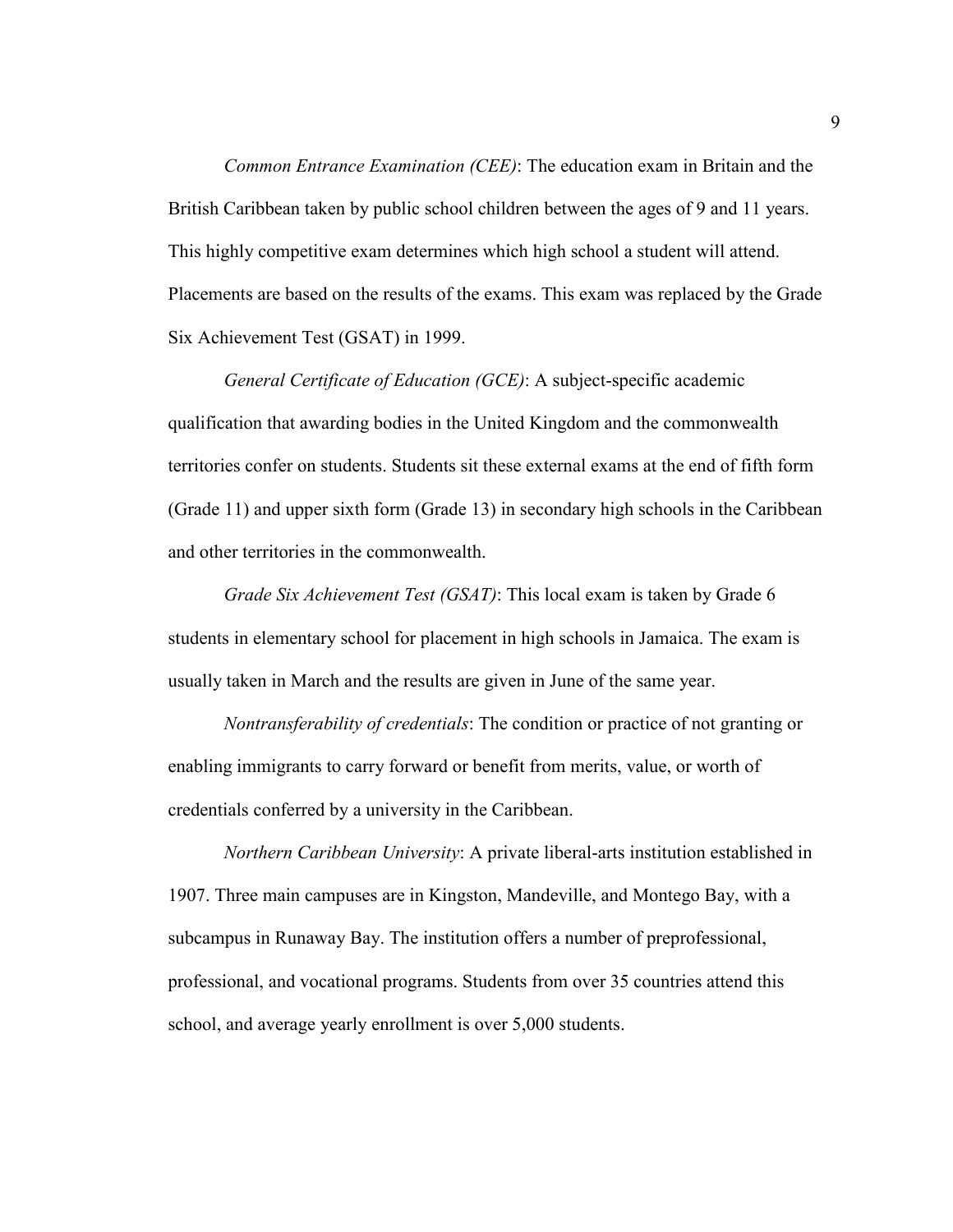*Polarities of democracy (POD)*: A theory that seeks to guide healthy, sustainable, and just social change efforts by maximizing and minimizing the positive and negative factors in society (Benet, 2006, 2013). POD came out of critical theory and builds on emancipation, freedom, and eliminating dominion/control by any one group. POD expounds the need to examine both sides of the opposing spectrum to reach a consensus/solution.

*Toronto Region Immigration and Employment Council (TRIEC)*: A resource center in Canada that seeks to support immigrants with testing, exams, and training, among others, so they can find employment in the greater Toronto area (GTA). The center also helps immigrants to expand their professional network and understand the labor market. In addition to supporting immigrants, the center also supports organizations by helping them to become more inclusive.

*Secondary high school in the Caribbean*: These high schools in the Caribbean include Grades 7–13 (in the United States) or first form to sixth form (in the Caribbean). Grades 12 and 13 are upper-level forms that prepare students for entry into universities both locally and internationally.

*Social justice*: Refers to the balance between individuals and society related to rights, opportunities, wealth, and other resources. Social justice is measured by comparing how well these resources are evenly distributed through the means of wealth distribution differences from personal liberties to fair opportunities.

*Skilled visa program*: Skilled individuals in 347 eligible occupations who meet the minimum entry requirements may be eligible for a skilled worker program visa.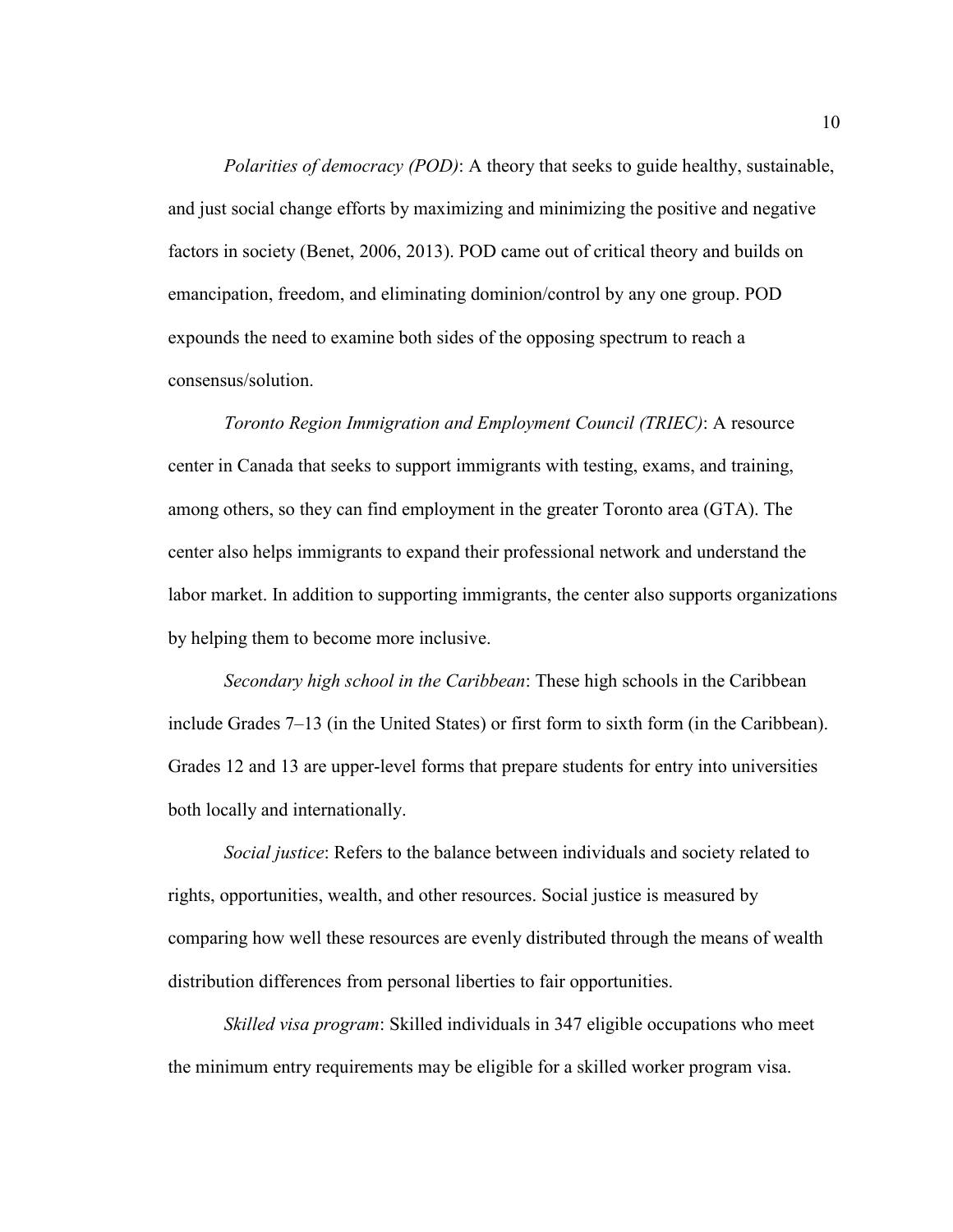Applicants are ranked based on their age, education, work experience, language ability, and adaptability factors. If they secure enough points, individuals can apply for and obtain the skilled migrant visa that enables them to live and work legally in Canada.

*University Council of Jamaica (UCJ)*: The national external quality assurance agency for higher education whose mandate is to assure the quality of higher education in Jamaica. This agency accredits degrees and specialized programs by establishing standards and evaluating programs against these standards.

*University of Technology (UTECH)*: Another public institution of higher education in Jamaica, formerly known as College of Science and Technology (CAST). The institution was established in 1958 and has a student population of over 12,000. It offers courses across eight colleges and faculties, college of business and management, health sciences, education and liberal arts, engineering and computing, law, science, and sport, built environment and medicine, oral health, and veterinary science.

*University of the West Indies (UWI)*: A public university established to serve the educational needs of 17 countries in the Caribbean. The main mandate of this premier university is to provide world-class education to Caribbean students and to help unlock the potential for economic growth in the Caribbean, West Indies. The university has four main campuses in Jamaica, Trinidad, Barbados, and Antigua and Barbuda; the main campus is in Mona, Jamaica.

*Worldwide Evaluation Services (WES)*: The leading credential evaluation services in Canada is a nonprofit social enterprise that provides credential evaluations for international students, immigrants, and refugees who intend to live, work, or study in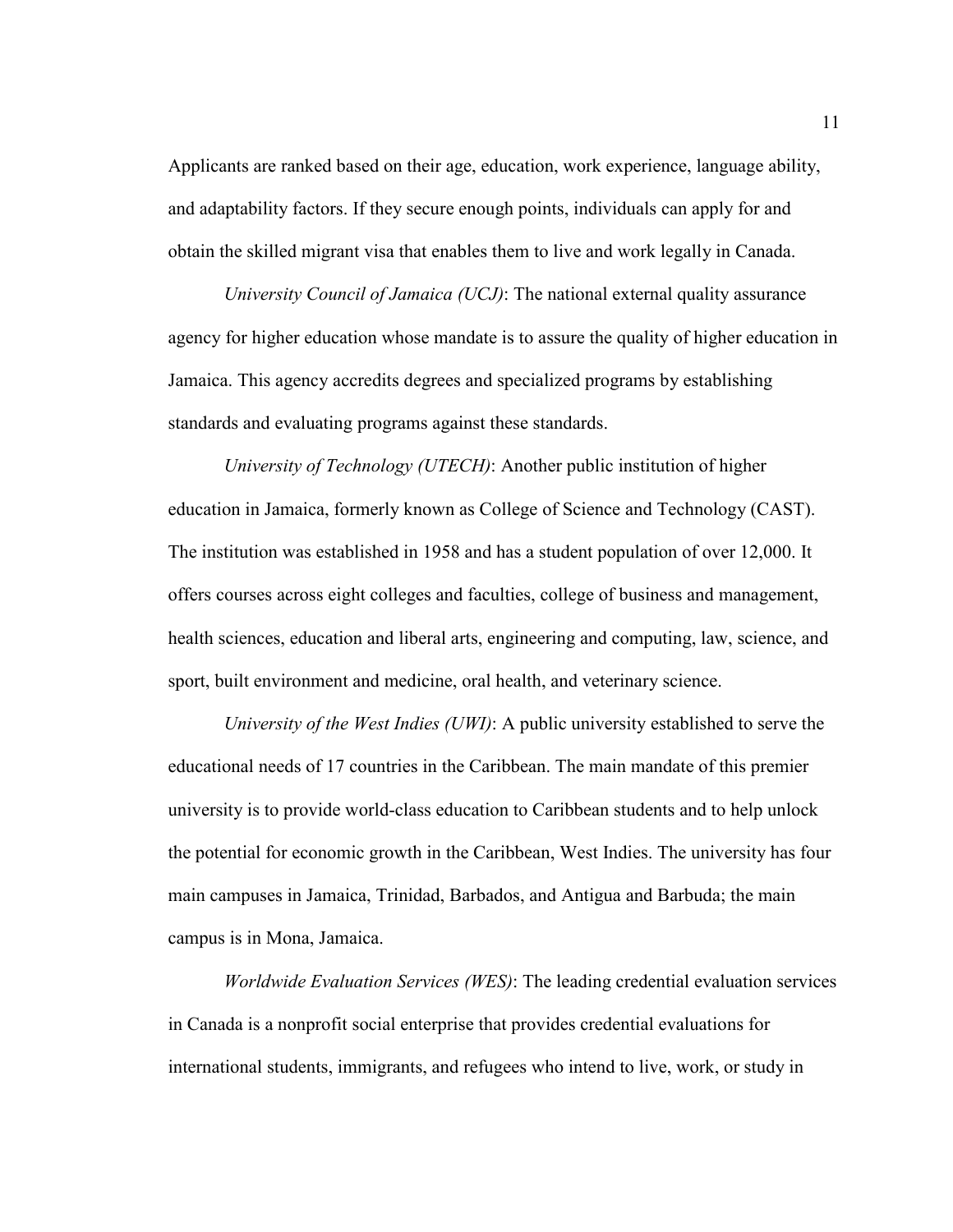Canada. Their evaluations are accepted by employers, academic institutions, and regulators worldwide.

## **Assumptions**

The assumptions of this study are addressed in the four schools of thought as outlined below:

- Ontology: Researchers must understand how they, as individuals and social beings, interpret things and how things work in society (Scotland, 2012). Several logical constants adequately represent social systems (Hofweber, 2021). My research stands firmly in relativism. Reality is subjective and based on the lens from which researchers view and understand the world. Reality, therefore, is how individuals perceive the social world, which is shaped by traditions, personal experience, background, culture, etc. (Business Research Methodology, n.d.). This reality will vary depending on which side of the lens used to view the world. Thus, qualitative researchers assume consensus rather than truth, as truth is relative (Pring, 2000). I sought to understand the worldviews, perceptions, and stories of the population under study. I assumed these realities would be subjective. Further, I viewed, sifted, and understood the information being given based on the filter through which participants experience and interpret their world and realities. In essence, humans are social beings, operating within a social contract in a social world.
- Epistemology: The epistemological assumptions deal with nature and forms of knowledge. The forms of knowledge extolled are traditionalist and subjective,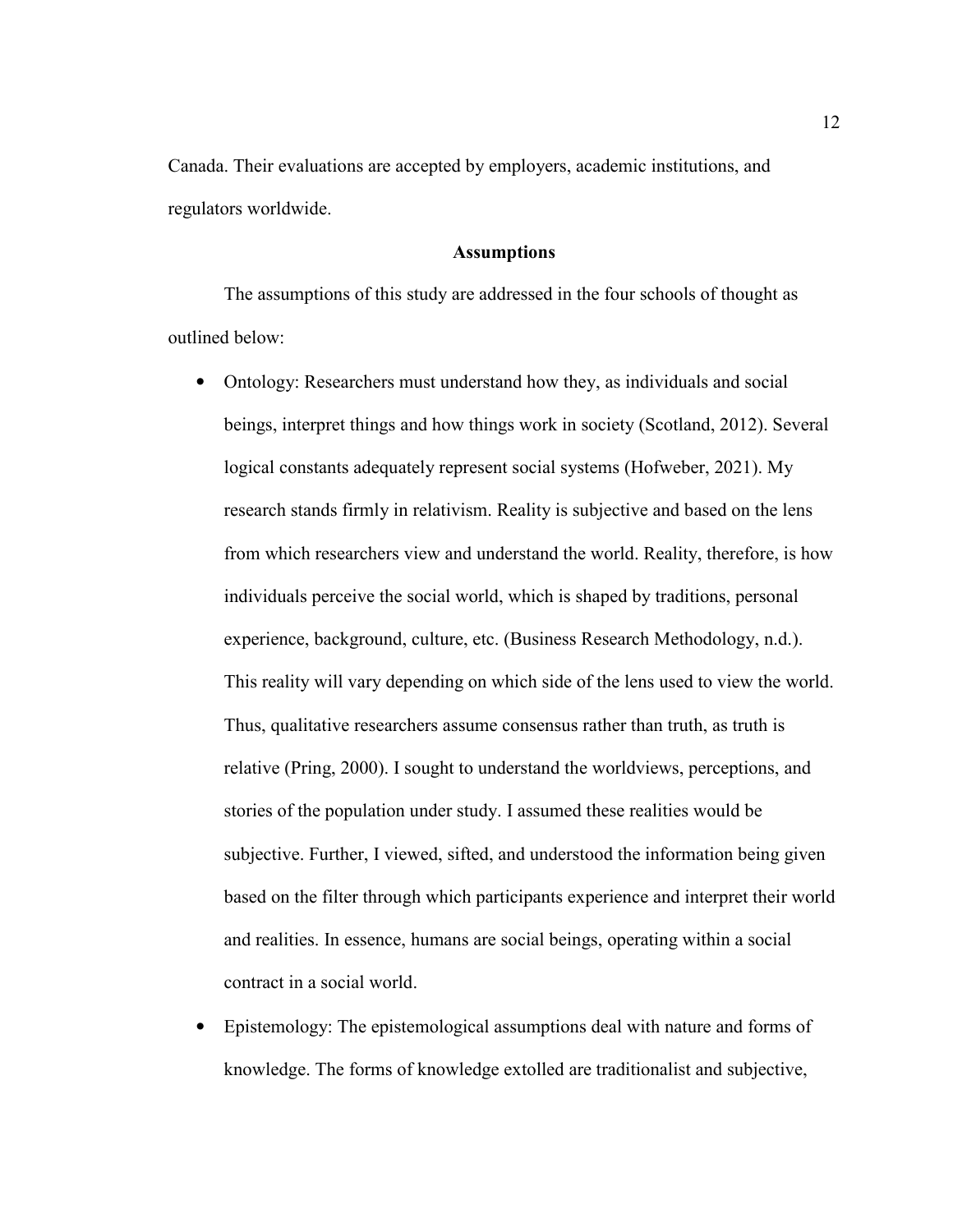which are derived from social constructivism (Scotland, 2012). Humans are all born with rights that are indisputable. Based on access or lack of access to these rights, individuals are able/unable to carve out the life they wish through goal setting, education, and labor. However, there exists an unequal distribution of natural resources, opportunities, and rights and as a result there is much injustice in society (Rawls, 1971). The epistemological assumptions can be further explained by acknowledging the credibility, transferability, trustworthiness, and confirmability of the study. Beliefs can be justified within the realm of the above assumptions (Scotland, 2012)

- Axiology: The value that is placed on right, good, beauty and harmony. I assumed the common will of people is to do good unto others. People are not all selfish and will work toward a common good. Individuals and groups will advocate and support worthy efforts that are altruistic in nature (Business Research Methodology, n.d.). In research, this assumption operates under the umbrella of positive social change. Researchers assume that studies will result in positive action to improve the lives of individuals, groups, and communities and by extension the wider society (Business Research Methodology, n.d.) Thus, researchers continually ask whether research is meaningful and how it will benefit society.
- Methodology: The methodological assumption refers to the plan or strategy employed to collect and analyze data (Sandford, 2012). This study was inductive, emerging and bounded by context, and aligned with the nature of qualitative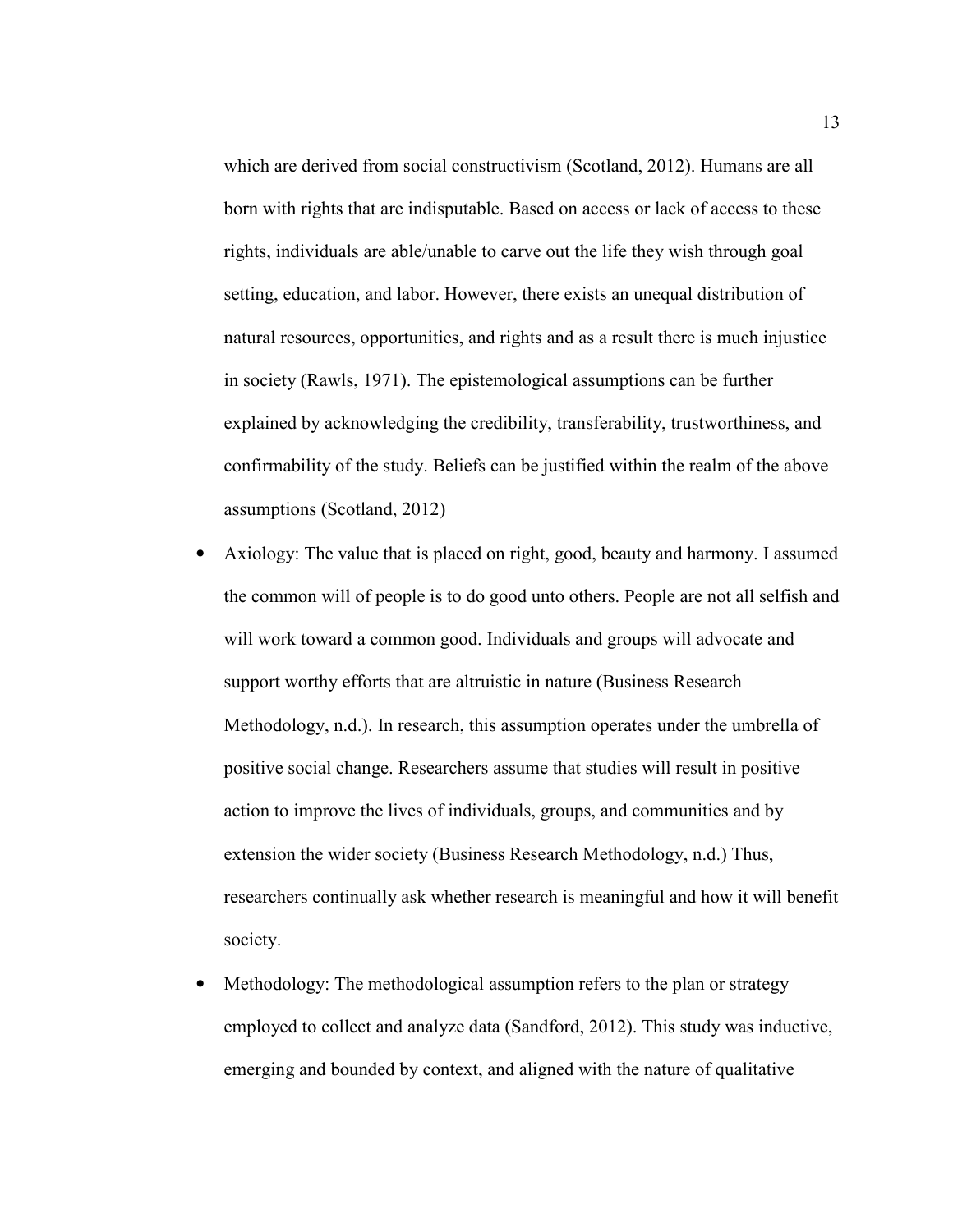designs (Pring, 2000). Qualitative designs are used to understand, explore, interpret, and investigate, among others, the phenomenon of interest. Moreover, the study was iterative and emerging. The further a researcher progresses in a study, the more they find new insights and information that refines and reshapes a study. Thus, research is not static and is constantly evolving (Pring, 2000). Researchers must be willing to change focus, RQs, and data collection methods if the information received calls for it. In other words, researchers must let the study develop organically and not try to lead the study in the direction they desire. Researchers must understand a study is not value free or free from social and political contexts. Social reality is not static and changes the more aware people become (Pring, 2000).

#### **Scope and Delimitations**

In research, to make a study more manageable and doable, researchers narrow the focus of a study (Simon & Goes, 2013). Researchers do this by identifying and reporting the scope and delimitations applicable to the study. In other words, researchers state the extent to which the work will be explored and within what specified parameters (Simon & Goes, 2013).

Some of the delimitations of my study were its sample population and size, focus, and duration. Many challenges affect the immigrant community; however, for this research, only the nontransferability factor of their credentials was explored. In the same vein, only Caribbean immigrants living in Canada and employees of organizations serving the immigrant population or accrediting entities were included. While the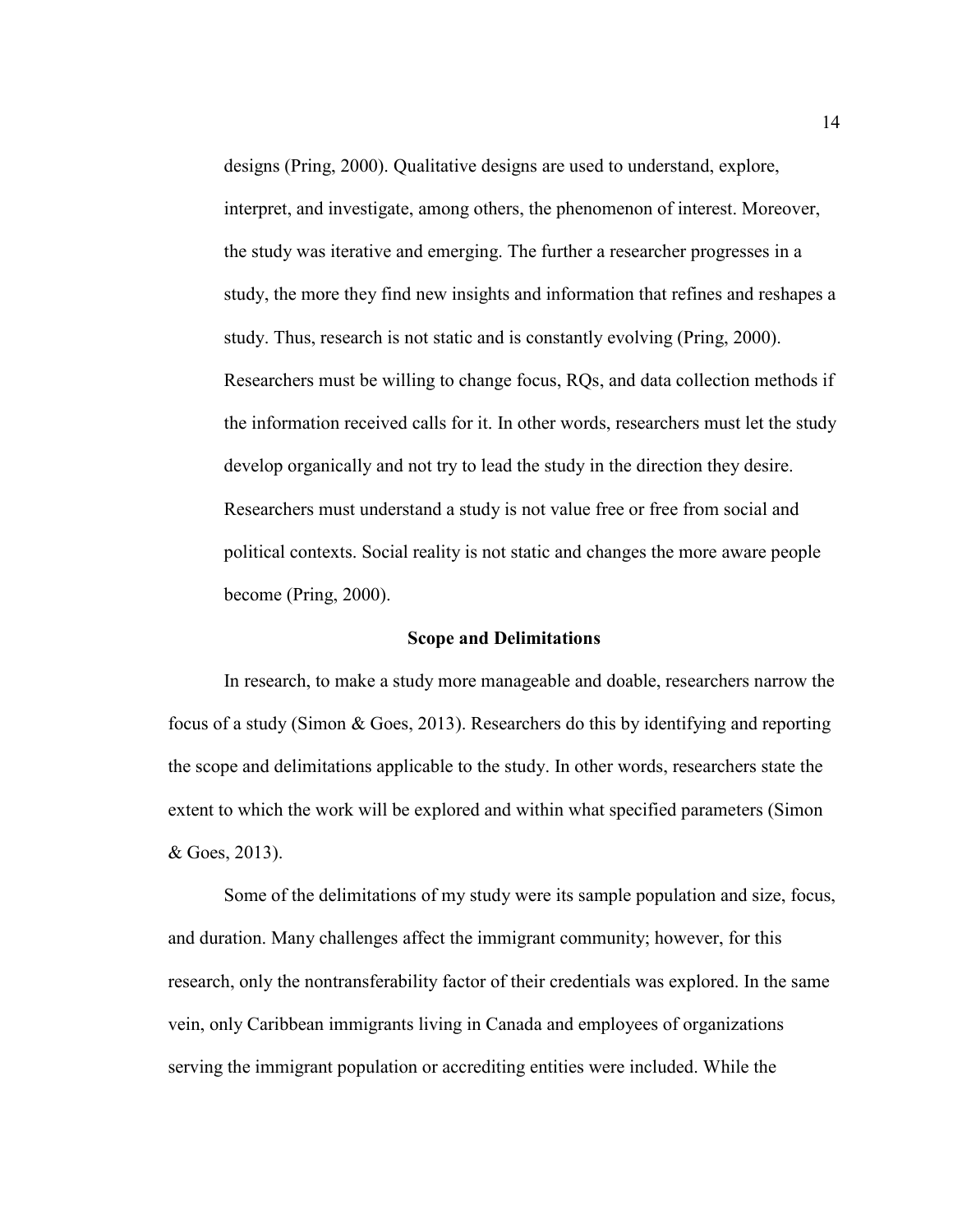phenomenon being studied affects other immigrant groups, no other immigrant groups were included in the study.

The geographical location was also another delimitation (What is the meaning, 2020). The sample included immigrants and employees living in the GTA and Jamaica. Caribbean immigrants living outside the GTA were not included in the sample. Participants were 13 Caribbean immigrants over 18 years of age and 2 employees. The timeframe expected to conduct the study was within 1 year.

Another delimitation of the study was the research design. Based on the complexities of the phenomenon being explored, the study would have been better served using a mixed-methods approach. Quantifying data would have added strength to the findings and helped with the contextual boundaries and lack of generalizability identified with qualitative studies (Creswell, 2003). Policymakers seek findings that can be generalized and applied across situations, time, and context (Pring, 2000). I was bounded by time and finances. A mixed-methods approach was also not recommended by the faculty. However, per Richie and Lewis (2003) and Cohen et al. (2007), good research is that which provides rich evidence and offers credible and justifiable narratives, can be of benefit to another, and can be replicated. This can be true of both qualitative and quantitative studies.

## **Limitations**

Potential barriers included securing participants from several different countries and coordinating interview dates and times that were convenient for all. Both the participants and I were geographically dispersed. Other limitations included the biased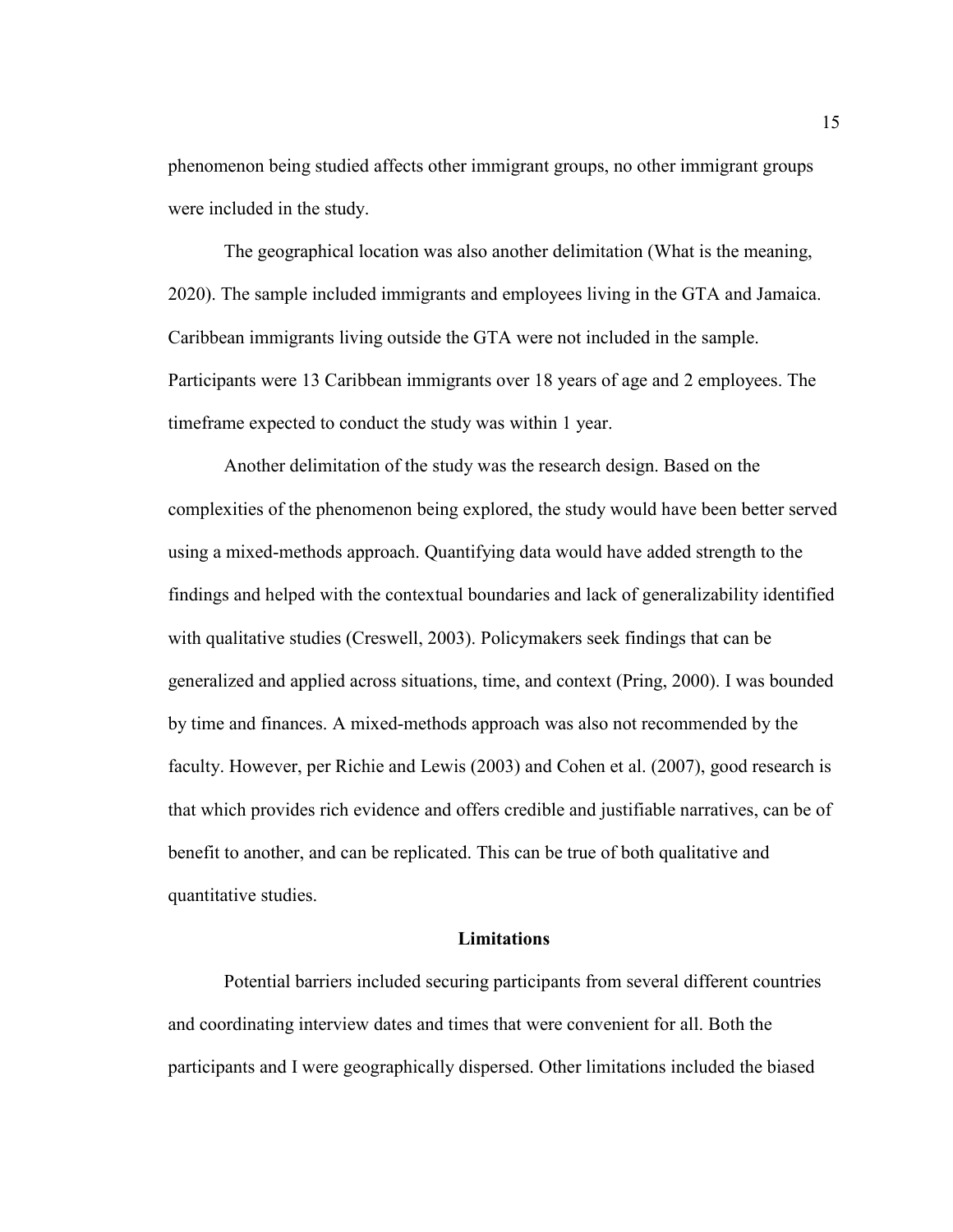and subjective views of the researcher and participants. In addition, due to the nature of the study, it may be challenging to recruit participants from the organizations serving the immigrant community in Canada.

In examining the role of researcher, I was aware that my study could be biased due to personal experience and my involvement and kinship to the Caribbean community. I limited this bias and reined in my emotions by consulting with other researchers and peers to gain different viewpoints and to challenge my thinking. This self-awareness also helped to keep my biases in check. I also kept a journal to record my thoughts, biases, and motivation. Acknowledging and declaring these biases will improve transparency and promote objectivity of the findings (Ravitch & Carl, 2016). Triangulation of data using multiple methods of data collection was done to improve validity of the findings.

#### **Significance**

The purpose of this study was to fill a gap in exploring how the credentials of Caribbean immigrants can be standardized and recognized. This study was unique because it addressed an under researched area regarding standardization of degrees obtained in developing countries. The results of this study will aid multiple stakeholders—Caribbean immigrants, accreditation agencies, immigration centers, and employment agencies in Toronto, Canada—by seeking to remove the disparity and subjectivity in the educational and employment systems and processes.

The study results could have practical implications for policies and programs relating to education, credentials, migration, and international employment. Findings from the study will be disseminated to Caribbean universities and accrediting agencies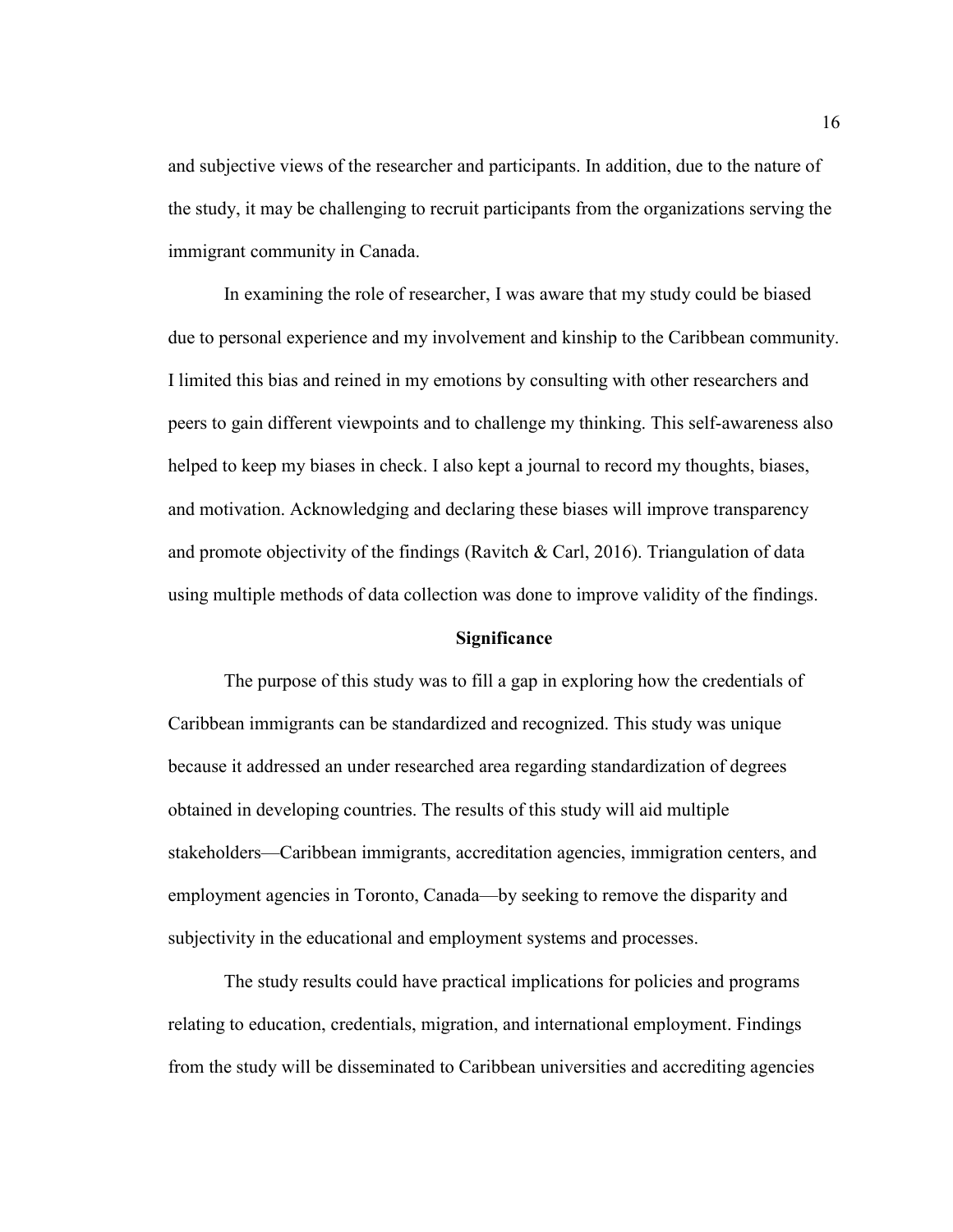and may provoke discussions to change existing policies and programs to standardize Caribbean degrees. In addition, I intend to publish the findings in the Caribbean weekly and other newspapers to increase awareness and stimulate further public discourse on the topic. An executive summary of the findings will also be sent to the Toronto, Region Immigration and Employment Council (TRIEC). According to TRIEC, their mission is to "ensure that the Toronto area benefits from the untapped potential of immigrants." The findings from this study can provide suggestions on how to improve the employment prospects of Caribbean immigrants. In so doing, their organizational goal of tapping into the underutilized talent pool of Caribbean immigrants can be achieved.

Education is considered a social equalizer and an honorable pathway to social mobility (Moskal & North, 2017). Removing the barriers to recognition of Caribbean degrees will help to bring about positive social change by improving the job prospects and wage potential of immigrants. This can be done through the establishment of a standardization process/system that could result in improved employability and an overall improvement in the well-being and quality of life of the Caribbean diaspora in Toronto, Canada. This would benefit current and future generations of Caribbean immigrants.

### **Summary**

Caribbean immigrants migrate to Canada to improve their economic conditions and provide for their families. The migration process has become easier for immigrants due to the Skilled Visa Migrant Program. Nonetheless, this immigrant group experiences low job prospects, high unemployment/underemployment, and discriminatory hiring practices. Despite being qualified and experienced, the nontransferability of their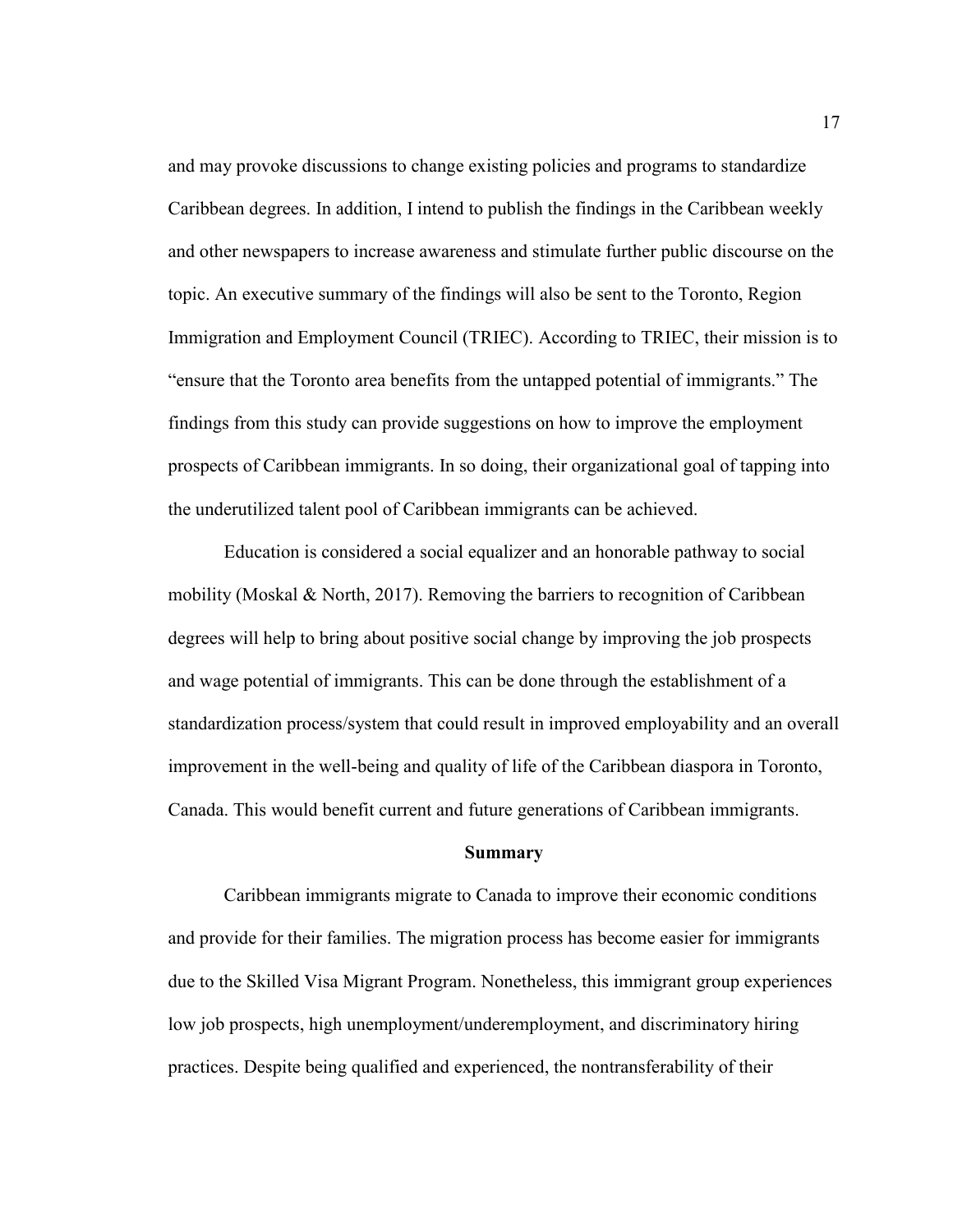credentials is perceived as a challenge. In this study, I sought to explore the barriers to their employment and to understand the logic and justification of a system/process that invites qualified immigrants into their country to fill in-demand occupations yet produces such low employment outcomes. I also sought to obtain strategies that could be used to improve employability, which could result in positive social change for this immigrant population. In the next chapter, I review relevant literature and present an analysis of Canada's labor market, current trends, challenges facing immigrants, the educational system in the Caribbean and Canada, and policy implications.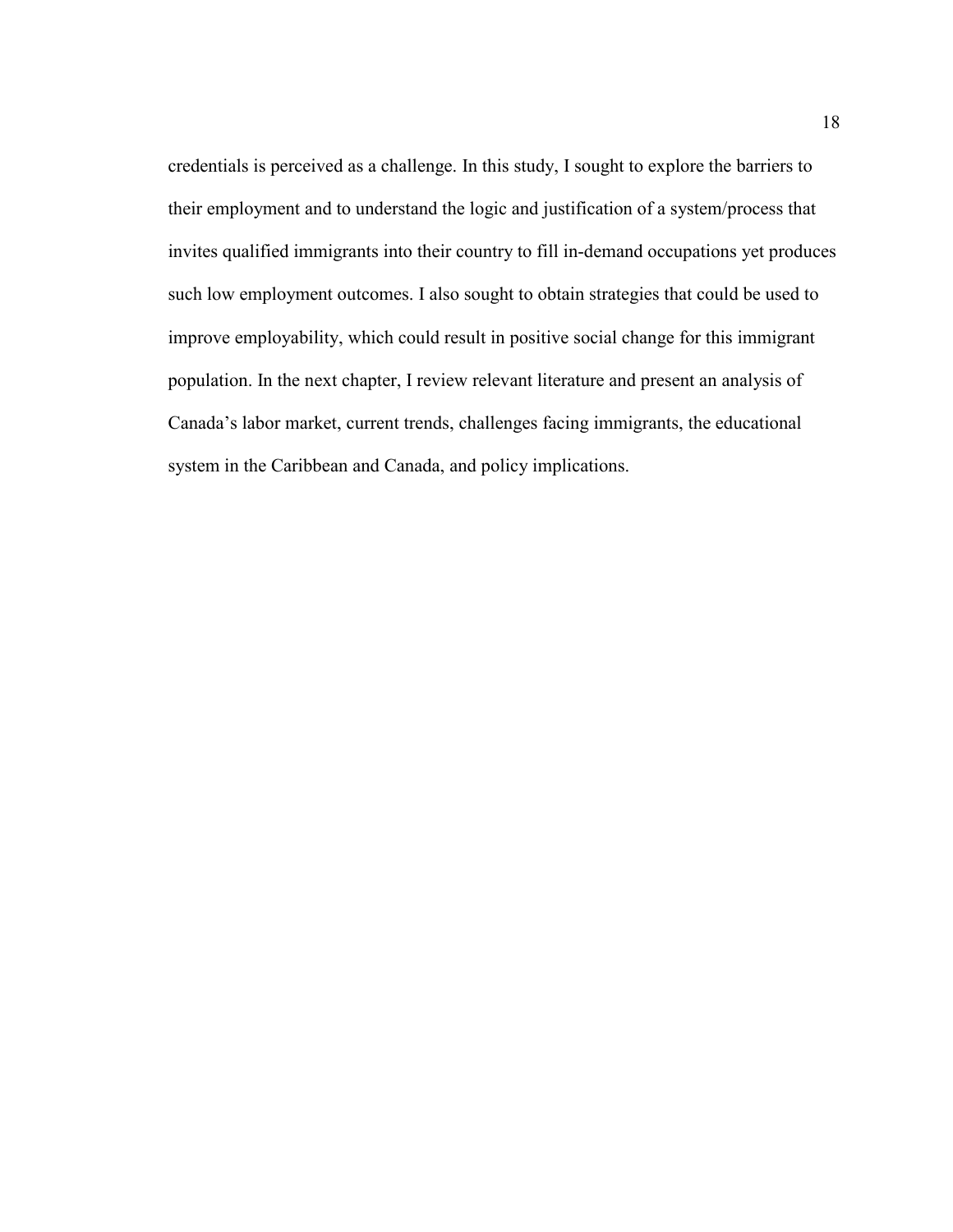#### Chapter 2: Literature Review

## **Introduction**

In this chapter, I review the literature on immigrants in Toronto, Canada specifically, immigrants from the Caribbean who are living legally in Canada and are employed or underemployed. This review of the literature highlights current trends in the Canadian labor market and the barriers for this population in gaining employment in their field of study, the differences in the educational system of the two territories, the challenges Caribbean immigrants face, and the strategies employed to combat these challenges. These issues bring essential policy implications to the forefront and suggest how amendments to existing policies could help this community. I use the tenets of the social justice and equity theory to support the argument for fairness in recruiting and hiring practices.

Over the last 5 years, much discourse has centered around the merits of the skilled migrant visa program within the Caribbean community. As highlighted by the Toronto Region Immigration and Employment Council (2017), immigrants are qualified and experienced yet have the highest unemployment rates and earn 33% less than Canadianborn nationals. Even with the existing programs and policies, some of which are geared toward inclusion, fairness, and integration, immigrants struggle to obtain meaningful employment (Reitz et al., 2012). As a result, this population's integration into society takes a long time.

Immigrants migrate because they seek better wages and jobs, not to experience unemployment or underemployment. Some immigrants feel that the skilled migrant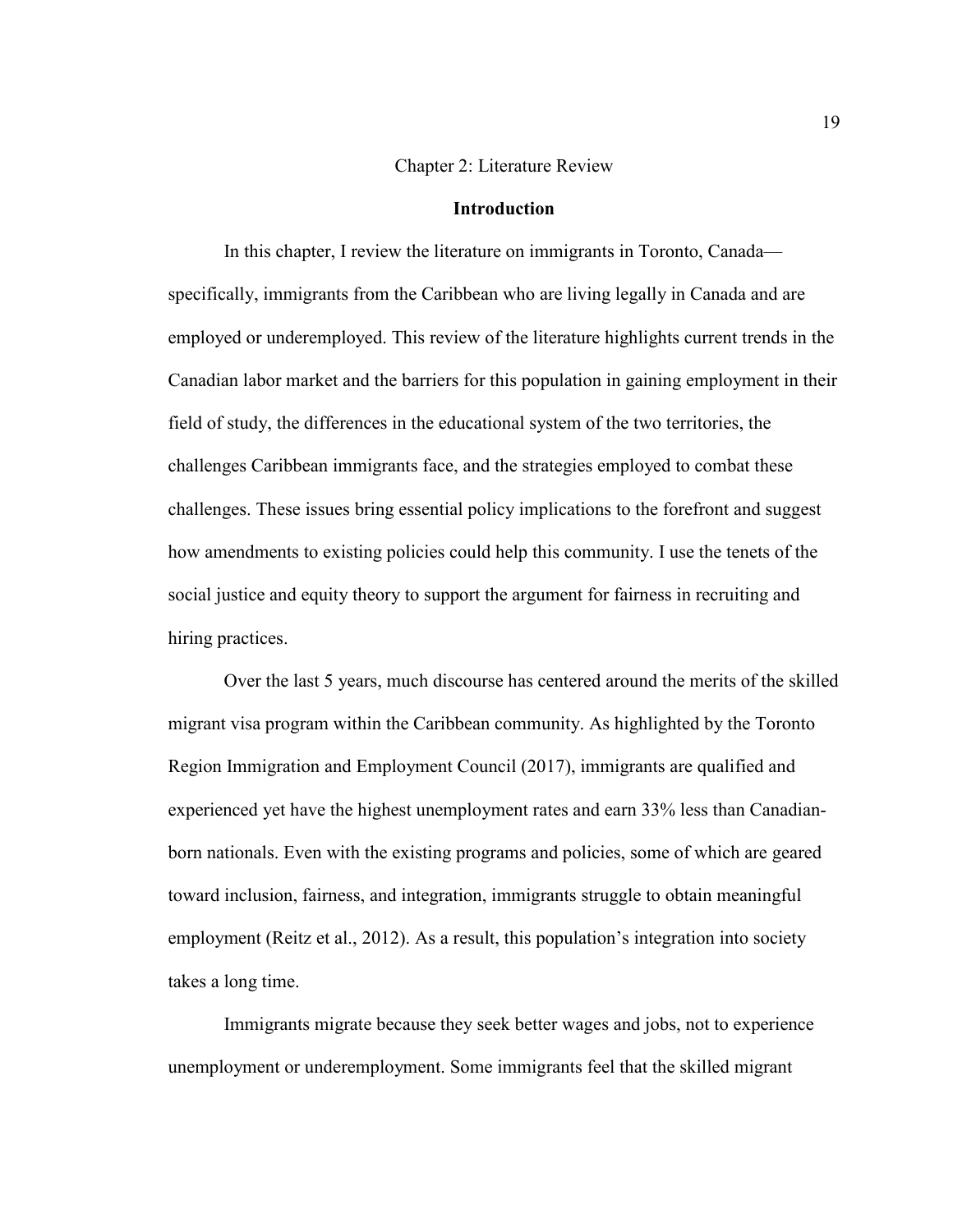program is misleading. As a Caribbean national, I have been privy to some of the concerns and critiques of the skilled migrant visa program, which led to this research focus.

In this study, I sought to ascertain the key impediments to the acceptance and nontransferability of Caribbean credentials, whether these impediments are based on cultural and educational factors, and what industries and professions are most affected. The research question guiding this study was: What are the perceptions of the Caribbean diaspora and other stakeholders regarding the barriers to or facilitators of improving the recognition and transferability of Caribbean credentials in Toronto, Canada?

While other immigrant groups are impacted by this phenomenon, for the purpose of this study, only Caribbean nationals from the English-speaking Caribbean were included. This phenomenon is not limited to Canada, but for this study, Canada was the country of focus, specifically the GTA. My research aims were to ascertain the perceptions of various stakeholders regarding the quality of Caribbean credentials and to use the findings to help formulate new polices or improve existing policies/programs relating to immigration and credentials assessment.

#### **Literature Search Strategy**

My research is concerned with fairness and equity within the context of employment opportunities and hiring practices for skilled Caribbean immigrants. Thus, the main keywords used in my search were *immigrants in Canada, challenges facing immigrants in Canada, Canada's labor market*, and the *employment/unemployment rates of immigrants*. In comparing the educational systems of the two regions, I expanded my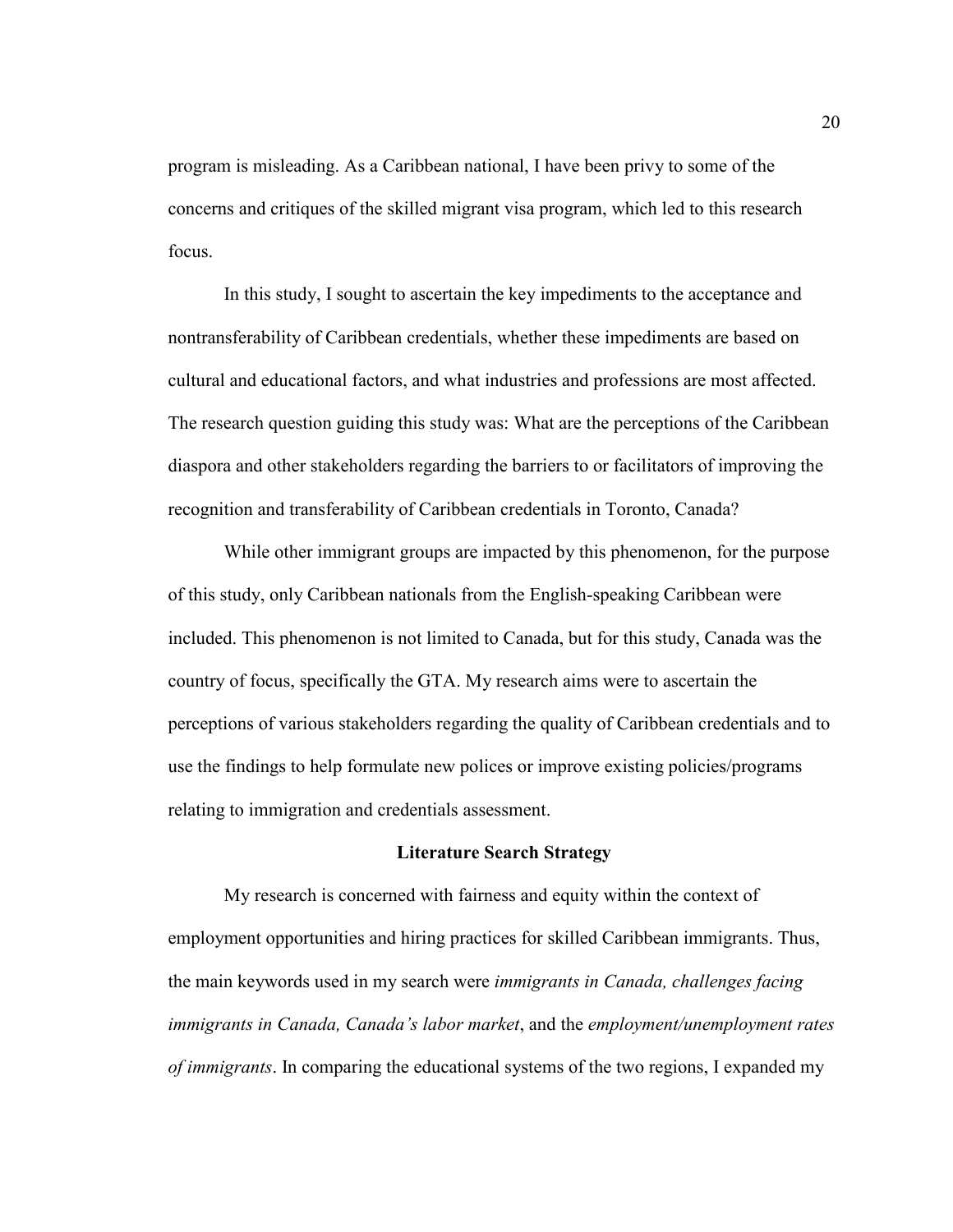keywords to include the *educational system in Canada and Jamaica, accreditation practices,* and *assessing and evaluating foreign credentials in Canada*. With regard to my theoretical framework, I used keywords such as *social justice and equity, equity in education, international immigration*, and *immigration policies*. I also used Rawls's book *A Theory of Justice* as a literature source. The four main databases I used for my searches were Walden University's library website, academia.com, researchgate.net, and ERIC. I also used Google Scholar as an alternative database.

## **Theoretical Foundation**

### **Social Justice and Equity**

According to Rawls (1971, 1999), social justice is the basic structure of society and facilitates how institutions in society distribute essential rights, duties, influence, and advantages. These institutions define an individual's rights and abilities and influence their prospects. Other theorists, such as Rousseau, Kant, and Hobbs, share similar ideologies related to social contracts and social justice (Laskar, 2013). The social structure present in society gives individuals different positions and expectations that are determined by a political system, social and economic circumstances, and institutions that favor certain locations over others (Rawls, 1971). In this context, justice is explained as the means of a proper balance between competing claims with a set of related principles. The principles of justice dictate the rights and duties in assigning the division of social advantages and/or benefits (Rawls, 1971).

Hobbs opined that the social contract theory came about as people in society sought to respect each other and live-in peace and harmony (Laskar, 2013). People felt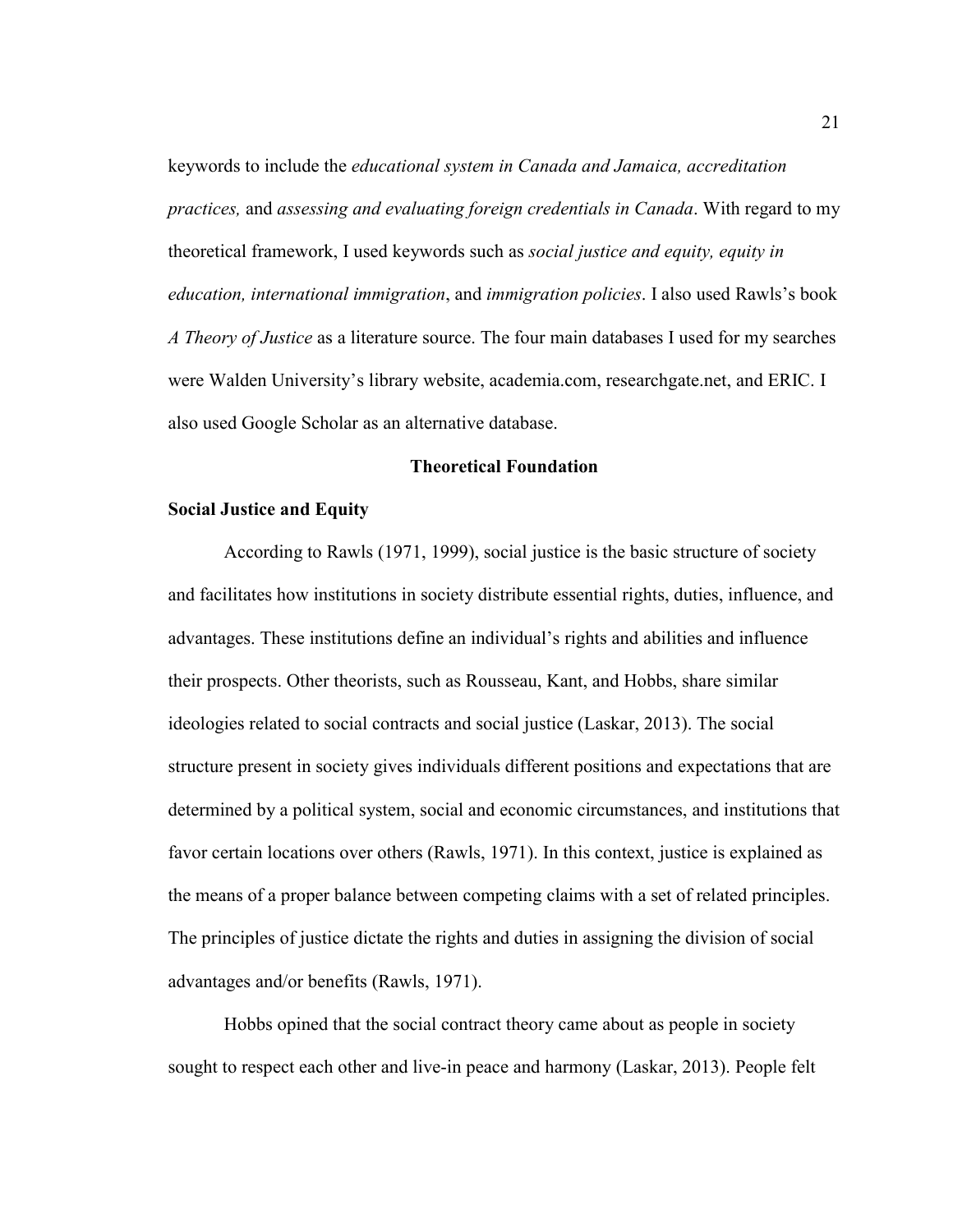that to live in harmony, they should surrender their rights and liberties to preserve peace, life, and property. In return, the authority would guarantee life, property, and liberty. Hobbs believed that people pursued only that which was in their best interest (Laskar, 2013). Locke differed from Hobbs in that Locke believed that every individual's organic condition has rights given by nature, and individuals are responsible to conduct their lives as they see fit. In this society, people are equal and free to pursue their own interests (Jensen, 2018). Locke believed that the purpose of government was to uphold and protect the natural rights of humans. Locke argued for a state of liberty, not a license to life, liberty, and property.

Rousseau shared the same ideology as Rawls and advocated for people's sovereignty—their freedom and liberty (Laskar, 2013). Rousseau also believed that the state and law should be the product of the will of the people, and if government did not conform to the will of the people, it should be removed. Both Locke and Rosseau shared the view that the state of nature is a state of perfect freedom and that the state exists to preserve the natural rights of the citizens (Laskar, 2013). If government failed in this regard, citizens had the right to rebel. The role of government was to secure the rights and property of its people. Locke made the distinction that a civil society was not the same as government.

Rawl's theory of social justice is in direct contrast to Nozick's entitlement theory of justice. Nozick argued that government should not be involved in the distribution of wealth and should mainly be providers of law and order (Meadowcroft, 2011). Nozick argued that people should be allowed to work and acquire the wealth or rewards of their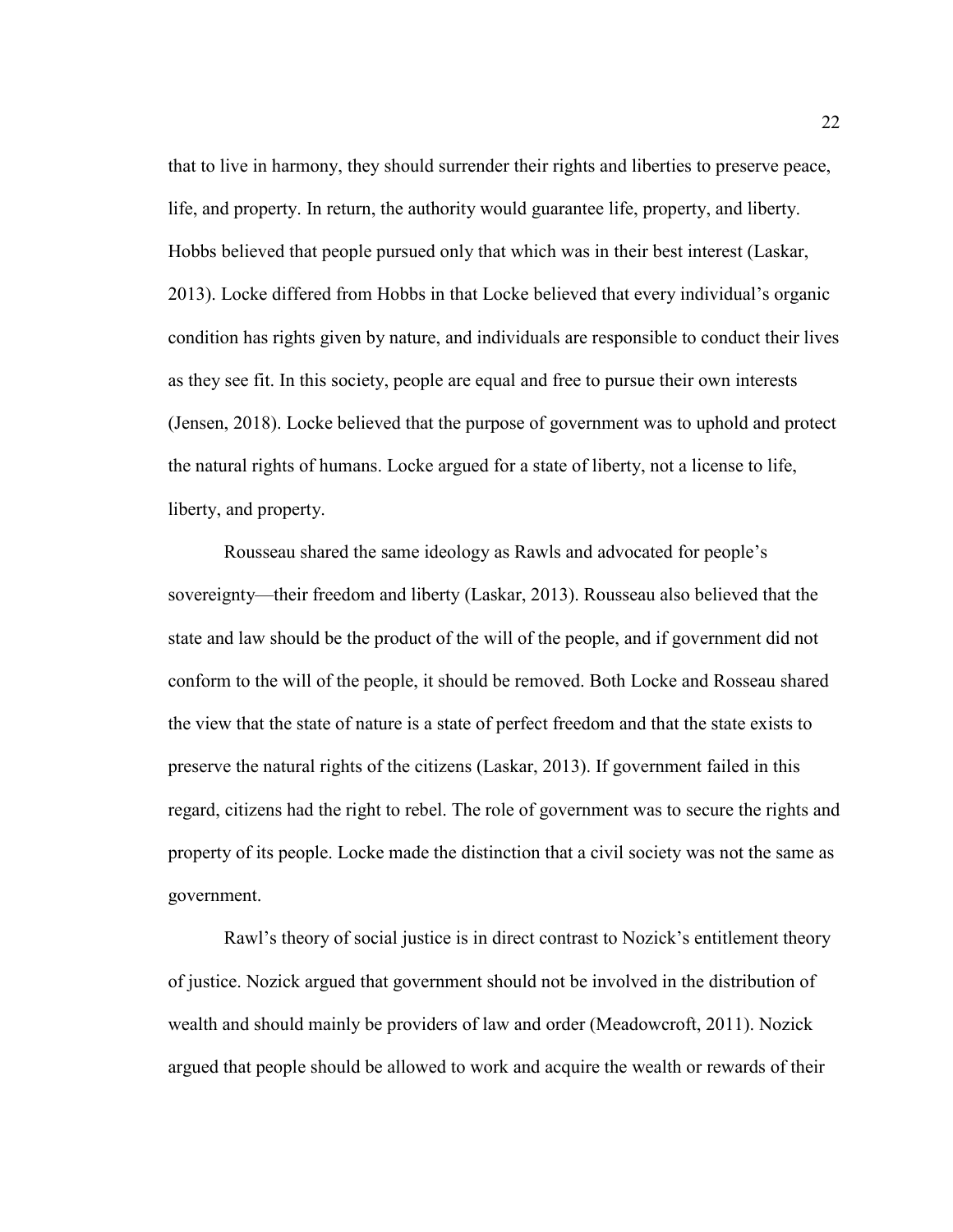labor. Novick argued for a minimalist state that did nothing to redistribute wealth from the rich to the poor; Nozick indicated that, by doing so, the government would be violating the liberties of the rich, thus withholding justice from them (Meadowcroft, 2011). Novick's theory supported individualism over a welfare state.

Further, Novick felt strongly that any theory of justice would bring some amount of entitlement and a distribution system that would infringe upon or interfere with people's lives and ultimately violate their rights (Meadowcroft, 2011). Novick argued that people have rights, and these rights should act as side constraints that would prevent them from violating the rights of others.

Kant believed that human rights operate within parameters allowed/given by the state (Jensen, 2018). Kant also believed that society can only function if the laws are given and enhanced by the state. These laws are necessary for the state to function effectively (Jensen, 2018). Thus, everyone would have the same rights and be able to act independently, so that laws could be applied and evaluated equally. If people were unable to act independently, then no rights would be necessary. Jensen (2018) reiterated the point that in exercising one's rights undermines the rights of others, and it is not good enough to act on our own moral leanings. A system is needed that guides people to take each other into account. Kant's philosophy outlines the framework as to what justice is and how it is recognized. The meaning of justice will however change according to time and circumstance (Jensen, 2018).

In Rawls's (1971) theory, the basis of the social justice theory is justice as fairness. Social justice is the basic structure of a society. These principles govern the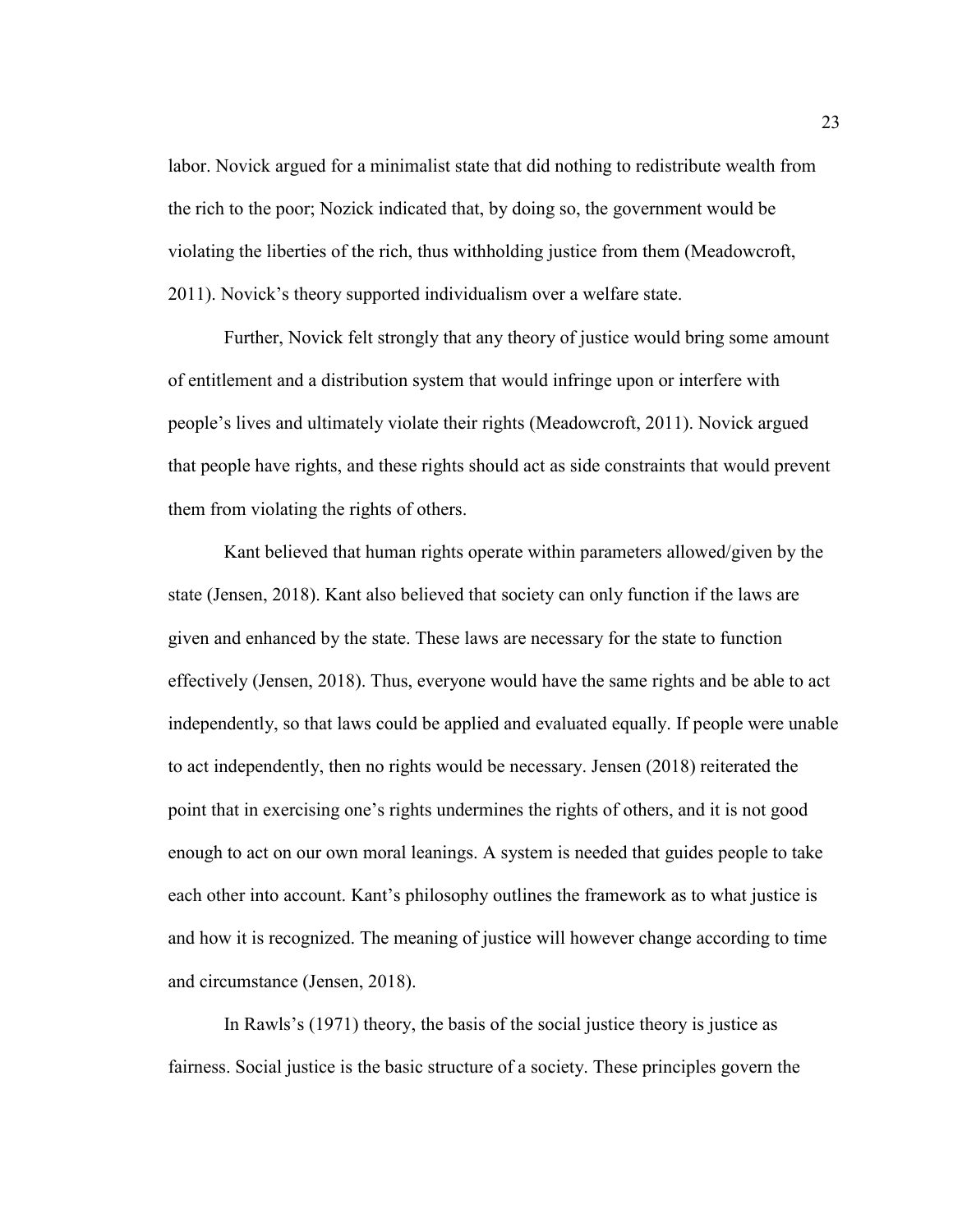assignment of duties and rights in these institutions and determine the distribution of social life's benefits and burdens. Novick rejected this ideology and argued that if one has natural talents and abilities for which they are rewarded and entitled based on whatever income flows from it, then people are thus entitled to the unequal holdings that flow from their natural assets/talents (Meadowcroft, 2011). Novick believed that justice and the distribution of wealth could be managed by three principles: justice in acquisition, justice in transfer, and justice by correction if the first two principles of acquisition and transfer are violated.

The theories of Rosseau and Kant provide support to Rawls' theory of justice. Rawls's two principles of justice state that everyone should have equal rights to the basic liberties for themselves and others. Rawls believed that social and economic inequalities should be managed so that everyone can benefit from its advantages and be eligible for positions and offices that are open to everyone (Rawls, 1971). Based on this explanation, injustice can be determined as inequalities that are not to the benefit of all. This interpretation, though vague, outlines the basic premise behind justice and fairness. With democratic equality, the difference principle is satisfied, it is impossible to make one man better off without disadvantaging another. Thus, justice needs to be consistent with efficiency and fairness (Rawls, 1971, 1999).

The democratic interpretation is achieved by combining the fair price of equality of opportunity with the difference principle. This principle eliminates the indeterminates from which the social and economic structures are to be judged (Rawls, 1971). The social order should not seek to establish and secure the more attractive prospects to those better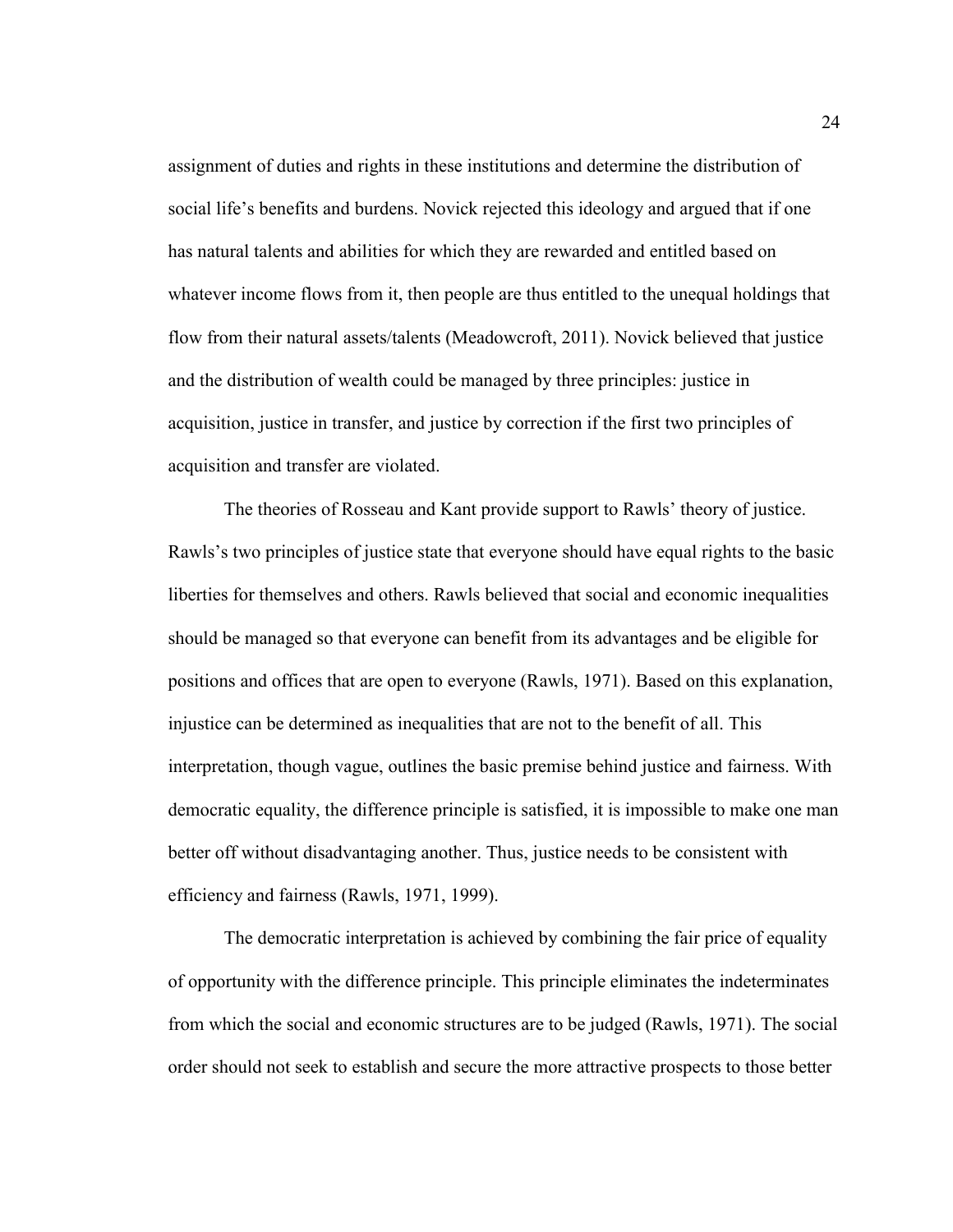off unless it is also to the advantage of those lesser off. In essence, the distribution should make both persons better off (Rawls, 1999).

Rawls's work focused on liberty and the acquisition, transfer, and distribution of material goods, income, and wealth. Rawls's theory can be specifically applied to education, welfare, migration, and healthcare, with important policy ramifications (Weible & Sabatier, 2018). Rawls (1971) asked the question "If people had a choice, what basic moral character would free, equal and rational people vote to accept for regulating their society?" (p. 121) and argued that people are capable of having a sense of good, and a sense of justice. People operate under a veil of ignorance and do not know anything specific about their society or themselves (Rawls, 1971). The basic principle is that this ignorance allows no one to bargain for justice principles that would favor their condition. Rawls thus argues that in the first principle each person would have an equal right to a total system of basic liberties. In the second principle, social and economic inequalities are arranged so that they are both to the greatest benefit to the least advantaged and attached to offices and positions open to all under full equality of opportunity (Rawls, 1971). In Rawls's view, there should be an equal playing field as it relates to the distribution of goods and services in society.

The basic principles referred to in the liberty principle include the right to vote and be eligible for public office, freedom of speech and assembly, liberty of conscience and freedom of thought, the right to gain personal property and freedom from arrest. Rawls assumed that the government should handle the problem of unequal worth of liberties due to wealth difference. Rawls's view of distributive justice is opposed by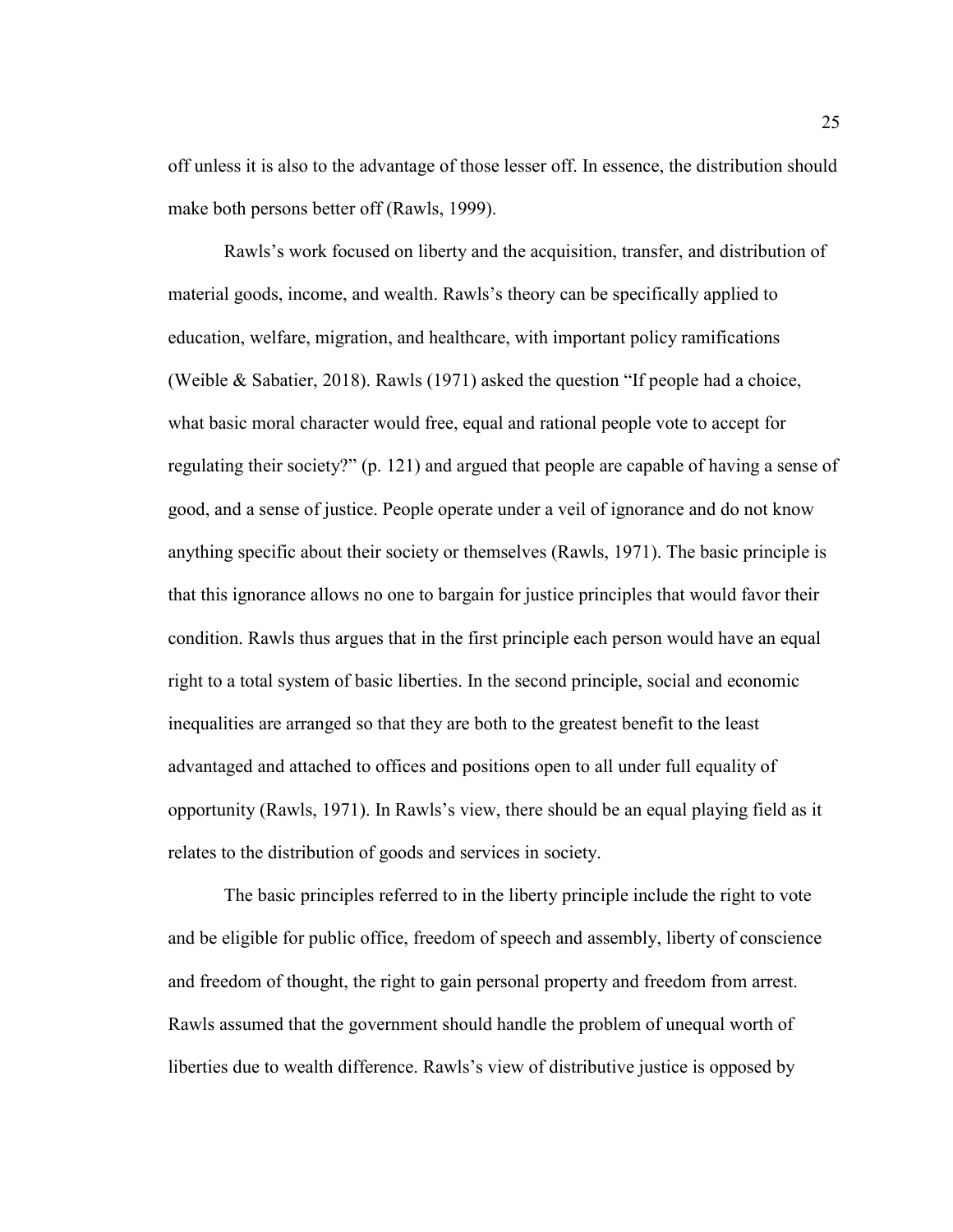Novick's theory of anarchy state and utopia (ASU) as it relates to wealth and income. Novick argued that entitlement must play a part in any theory of justice and any interference on a continuous basis will affect an individual's natural rights (Meadowcroft, 2011).

Nonetheless, both Rawls and Novick agree that the concepts that govern the use of ethics need to be improved (Meadowcroft, 2011), and they reject utilitarianism as it does not take into account the differences that exist among individuals. Rawls noted that there was a difference between the welfare of society and the welfare of the individual. A moral theory to reduce the welfare of one to benefit another is flawed. Moral integrity and autonomy should lead to rights as side constraints (Meadowcroft, 2011). Rawls (1971, 1999) opined that with the opportunity principle, social and economic inequalities are to be arranged to open positions to all under equality of opportunity. All should have a fair chance of obtaining them. Those with the same level of talent or skill have the same prospects of success regardless of their place in the social system. For example, a right to an education should not be frustrated by a lack of income.

Rawls's opportunity principle can apply to the fairness or lack thereof in expanding the job opportunity pool so that it can be more inclusive. However, making it more inclusive is not enough; it also has to be more fair. To elaborate, discriminatory practices and procedures such as requiring Canadian experience and rejecting resumes based solely on someone's name are not only blatant discrimination but also exclusive. The perception that non-Canadian degrees equal lower quality of degree compared to a degree earned in the host country helps to perpetuate the stigma of less than or not good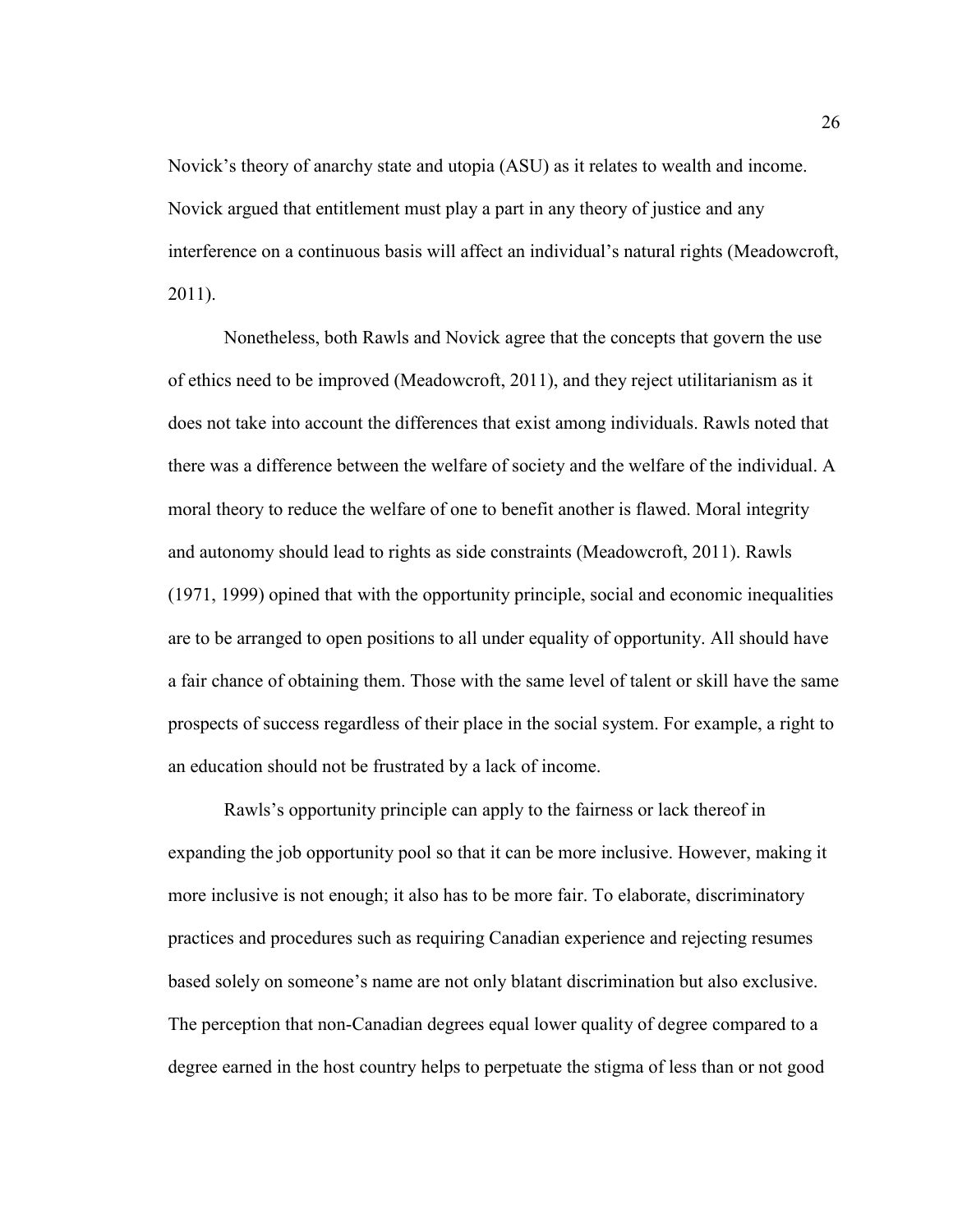enough. Non-Canadian qualifications are perpetuated by the very term used to categorize foreign credentials.

In my view, I reject Novick's entitlement distribution theory. Novick argued that the distribution of wealth and income meant taking away from the wealthy to give to the poor, which would infringe upon the rights of the wealthy. This is not my understanding of Rawls's social justice theory. Rawls advocated for fairness in the distribution of wealth and opportunity. For example, if this theory were applied to the Canadian job market, immigrants do not want jobs to be withheld from Canadians so they can be given to them. Immigrants would like an equal opportunity to be able to compete for these jobs through call backs, interviews, selection, and eventual hire. Immigrants want to be able to compete and secure professional and well-paying jobs. Immigrants are not even granted call backs nor even make it to the interview stage (Drouspoulous, 2011). Immigrants' applications are screened and rejected based on their names, country of education, and lack of Canadian experience (Drospoulous, 2011).

Per Rawls (1971), the difference principle and the distribution of goods could operate from the political-economic system. The least well off should obtain the maximum amount possible under maximization of the minimum. Educational and other resources could be allocated to improve long-term expectations of the least favored. This concept can be applied to any of the social systems and has been used extensively in immigration, welfare, and education sectors. Rawls (1971) felt that the basic needs must be met before liberty, fair equality and difference principle come into play.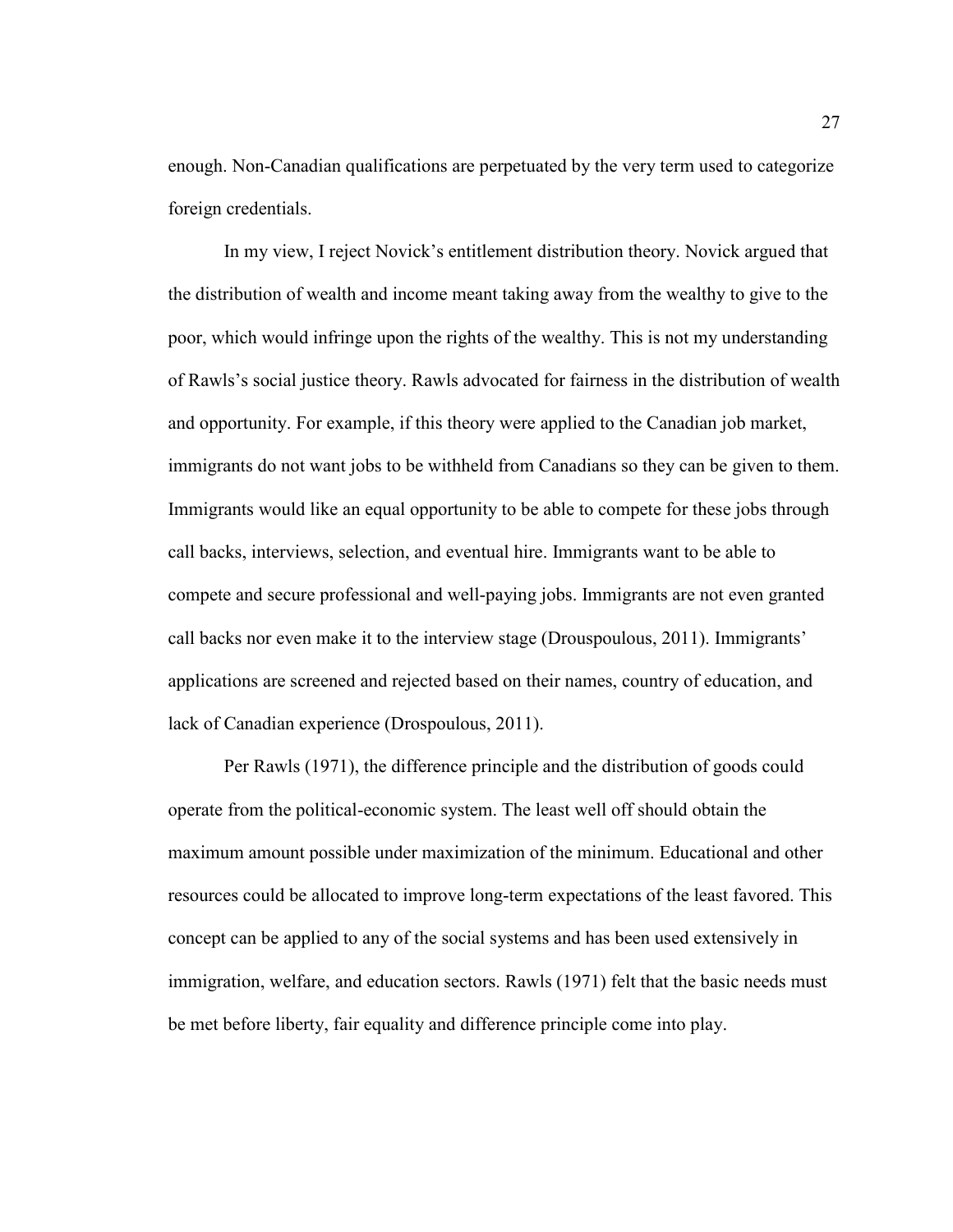### **Literature Review**

### **Brief History on Migration in the Caribbean**

Migration is not new to the Caribbean experience. As far back as the 1930s, Caribbean men went to work on the Panama Canal (Thomas-Hope, 2002). In the 1950s and 1960s, skilled teachers and nurses from the English-speaking Caribbean islands migrated to the United Kingdom, seeking a better way of life for themselves and their families. In the 1970s and 1980s, this trend intensified with a mass exodus of migrants migrating to the United States and Canada (Thomas-Hope, 2002). The United States continues to be the preferred destination of choice for the English-speaking Caribbean nationals due to its proximity to the islands and strong economy. Canada is the second destination of choice, with the United Kingdom following closely behind (Thomas-Hope, 2002). Migration to the United Kingdom and the United States occurred through active ongoing recruitment for local nurses and teachers to fill the demand in these countries (Brown & Reginald, 2008).

Historically, people migrated as they sought to improve their living standards and access opportunities that they would not have had access to in their home countries (Brown & Reginald, 2008). In the 1970s, the petroleum market boom saw Caribbean nationals migrating to other Caribbean islands such as Aruba, Trinidad, and Tobago and the U.S. Virgin Islands (Working Papers on Migration, 2017). The development of the tourism industry also witnessed migration to the Cayman Islands and the Bahamas. Migration is not only in the form of interregional but also intra and extra regional with about 10% of migration taking place. Haiti, Jamaica, Guyana, Dominican Republican are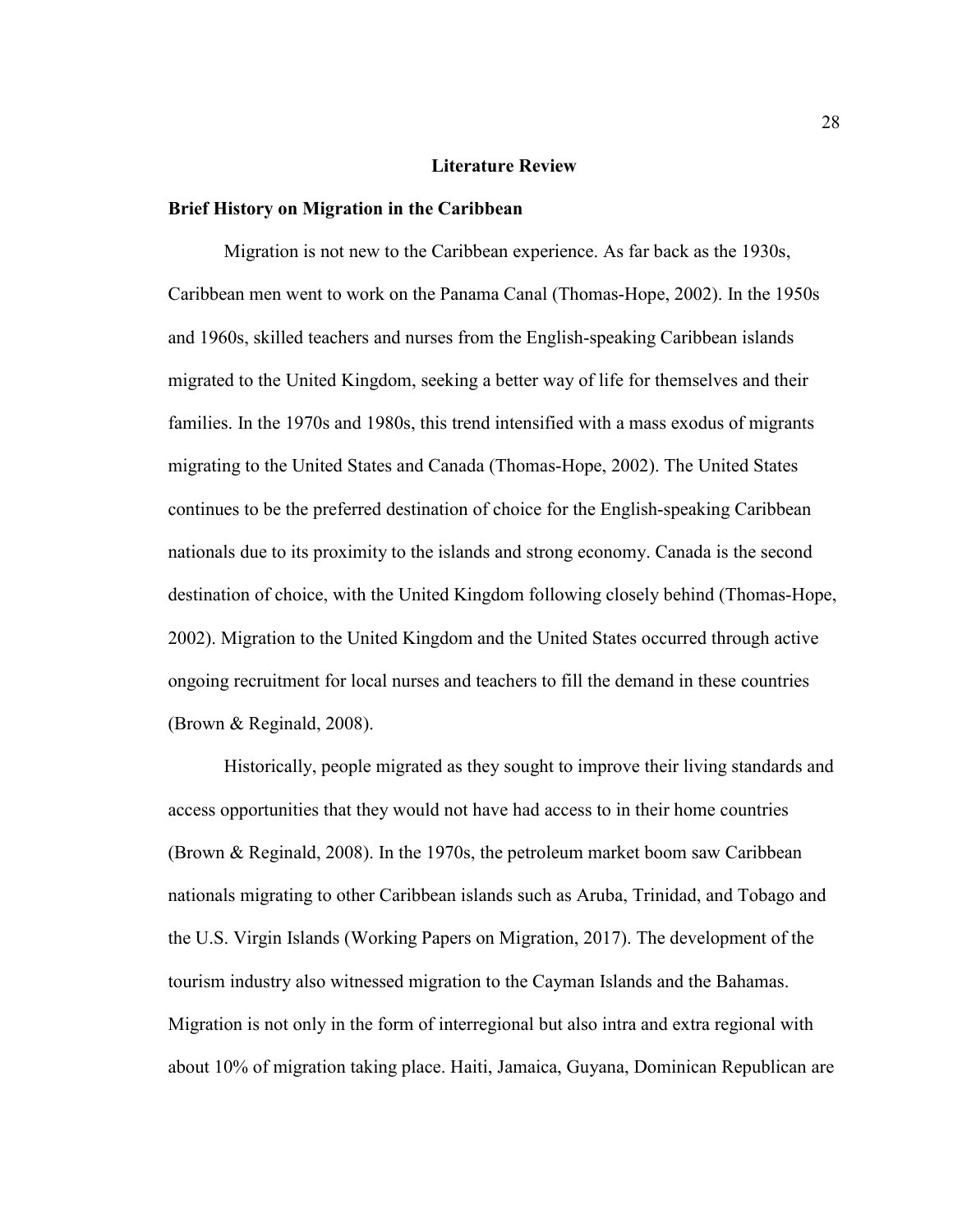the main countries that send workers to other Caribbean islands (Lesser, Fernandez-Alfaro, Courie, Btruni, 2006).

Many families though separated, still enjoy close familial ties. Families are not bound to one destination and usually spend their time living between two countries. It's not unusual for Caribbean people especially children of migrants, to have dual citizenships (Thomas-Hope, 2002). The large Caribbean diaspora overseas provide valuable resources in terms of remittances, acquired knowledge and language skills. Diaspora communities promote social, political, and cultural influence in their country of origin (Lesser et al, 2006).

Over the last two decades, Canada has become one of the easier countries to migrate to because of language compatibility and its federal skilled visa program. Many persons from the English-speaking Caribbean islands have applied for and have been successful in obtaining entry into Canada via this program. However, there are many challenges facing new immigrants upon arrival into the country. For this research, the challenge that will be focused on is the nontransferability of skills and qualifications which limits the pace at which immigrants are able to gain employment and successfully integrate into society.

### **Canada's Labor Market**

Canada's immigration selection system is one that attempts to support the country's economic development and growth. However, many of the outcomes are less than expected (Sweetman, 2013). For example, the slow pace of integration of immigrant families into the wider society. According to Stanford (2000), policy discourse has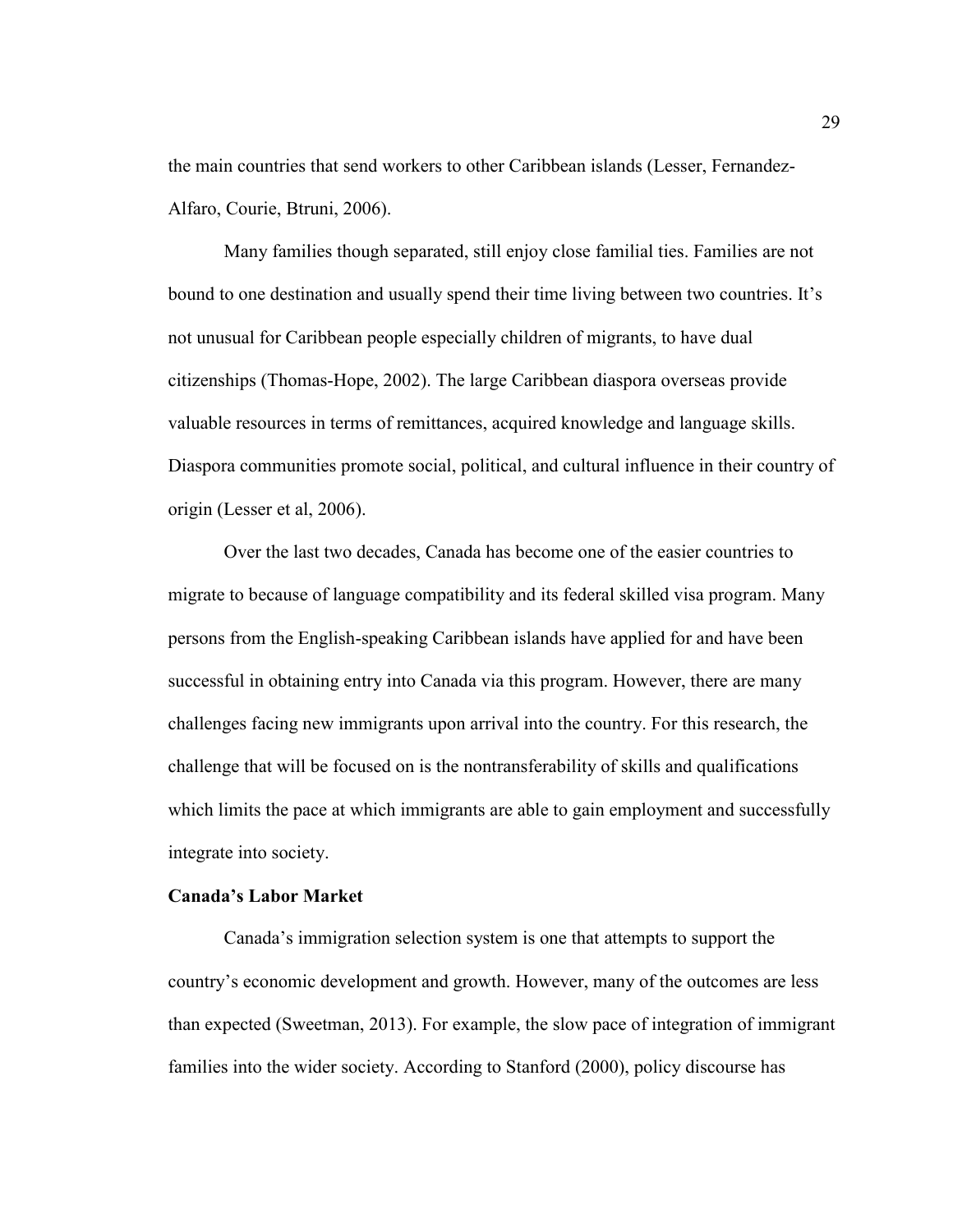emerged due to increased poverty levels and a decline in market outcomes. More policy reforms are being touted. Some of the discussed policy issues include more government reforms relating to nationhood, humanitarian concerns, and social inclusion (Stanford, 2000).

Russell and O'Neil (2019) report that in 2016-2017, the Canadian job market saw a slight increase in the employment rates, but the unemployment rates remained the same. 80%–85% of jobs are in the nonregulated professions. For example, retail, manufacturing, and trade jobs (Toronto Trading Board, 2006). Earnings growth did not accelerate in harmony with the rate of inflation. Canada's labor force is approximately 19.6 million and is about 65% of the total population. 21% of the labor force is under 55. 14% is between 15-24 (Sweetman, 2012).

A quarter of the labor force are immigrants, and they have the highest unemployment rate (Statistics Canada, 2018). Healthcare and social services are the highest employment industries with 2.14 million, this is followed closely by retail trade at 2.11 million. Statistics Canada (2018) report that employment increased in several provinces. Namely, Ontario, Alberta, Manitoba, and Prince Edward Island. Employment however declined in Newfoundland and Labrador. British Columbia has the highest employment rate in the country (Statistics Canada, 2018).

It's estimated that by 2040, 25% of Canadians will be 65 years and over (Thornton, Russell and O'Neil, 2019). This projection reveals the need for more immigrants. Canada's population is 37.6 million. Its growth rate is mainly driven by immigration, which stands at 1.4% (Sweetman, 2012). Immigrants are necessary to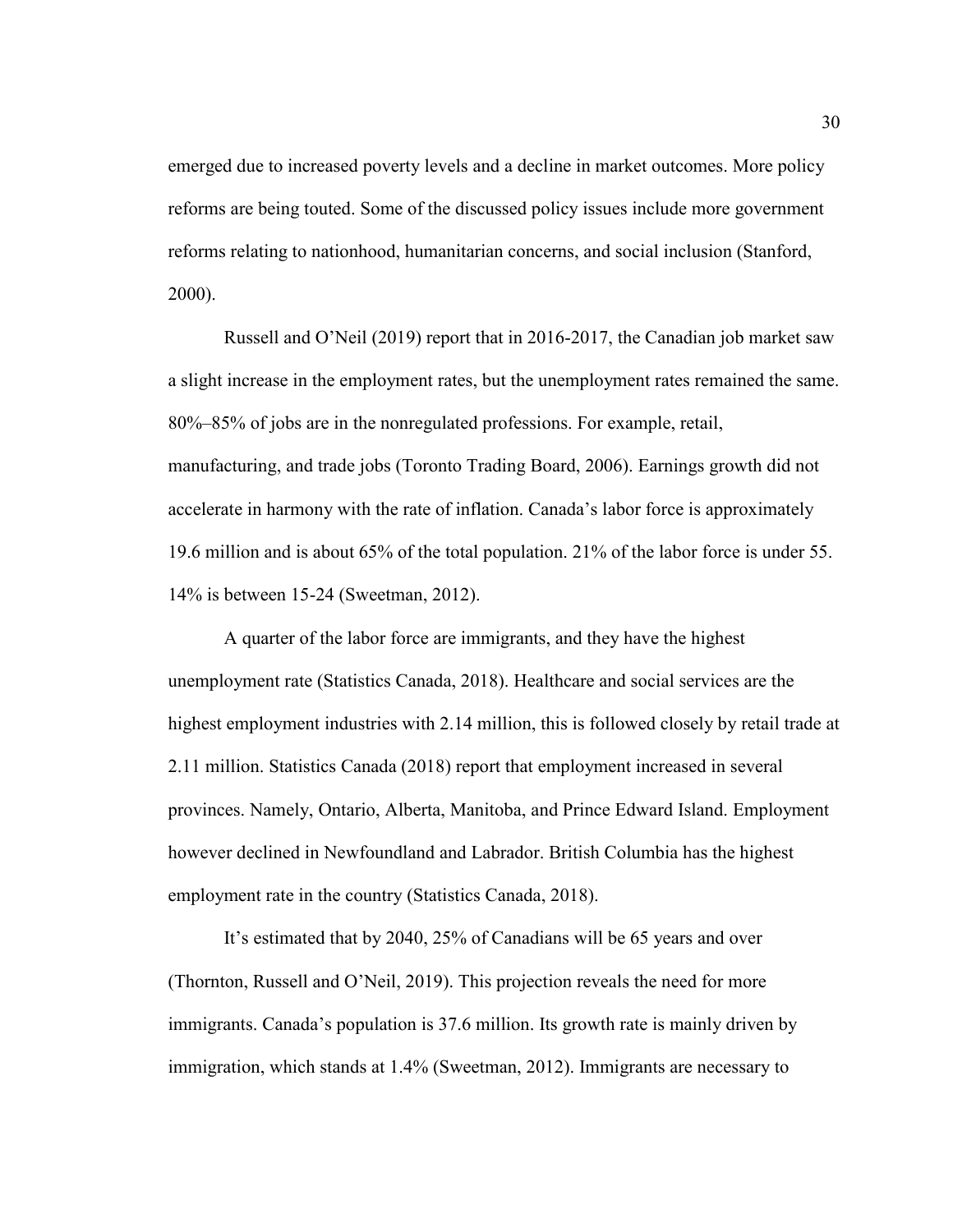achieve economic growth, fund the tax-payer pensions and health care systems, and keep the country's GDP stable and balanced (Sweetman 2012). Canada accepts about 300,000 immigrants per year. By 2021, this figure is expected to increase to 350,000. Canada's immigration report (2018) suggests that reducing immigration would increase healthcare costs. Further, the labor force would be out of balance (Thornton, Russel & O'Neil, 2019). The underutilization of the skills of Canadian immigrants cost the economy 2-3 billion dollars annually, and is the most disappointing reality facing immigrants (Watt  $\&$ Bloom, 2001; Li, 2004)

It is projected that by 2040, 13.4% of the currently employed will retire, and only 11.8% are expected to join the workplace (Thornton, Russel & O'Neil, 2019). Without migration, GDP would drop for the next two decades to  $1.1\%$  (Thornton, Russel  $\&$ O'Neil, 2019). With a steady immigration, GDP would rise to 1.7-2.0%. Immigration is therefore needed and has positive impacts on the health of the economy. The effects of immigration are higher however when immigrants are better integrated (Thornton, Russel & O'Neil, 2019). Canada has taken immigration for granted and could lose immigrants as they could simply decide to go to other countries. Skilled workers and entrepreneurs are highly mobile internationally (Aydemir & Robinson, 2006). Canada, especially Toronto, needs to do more to integrate its newcomers into the labor force. According to Wayland (2006) the difficulties facing newcomers is a Canadian problem not an immigrant problem.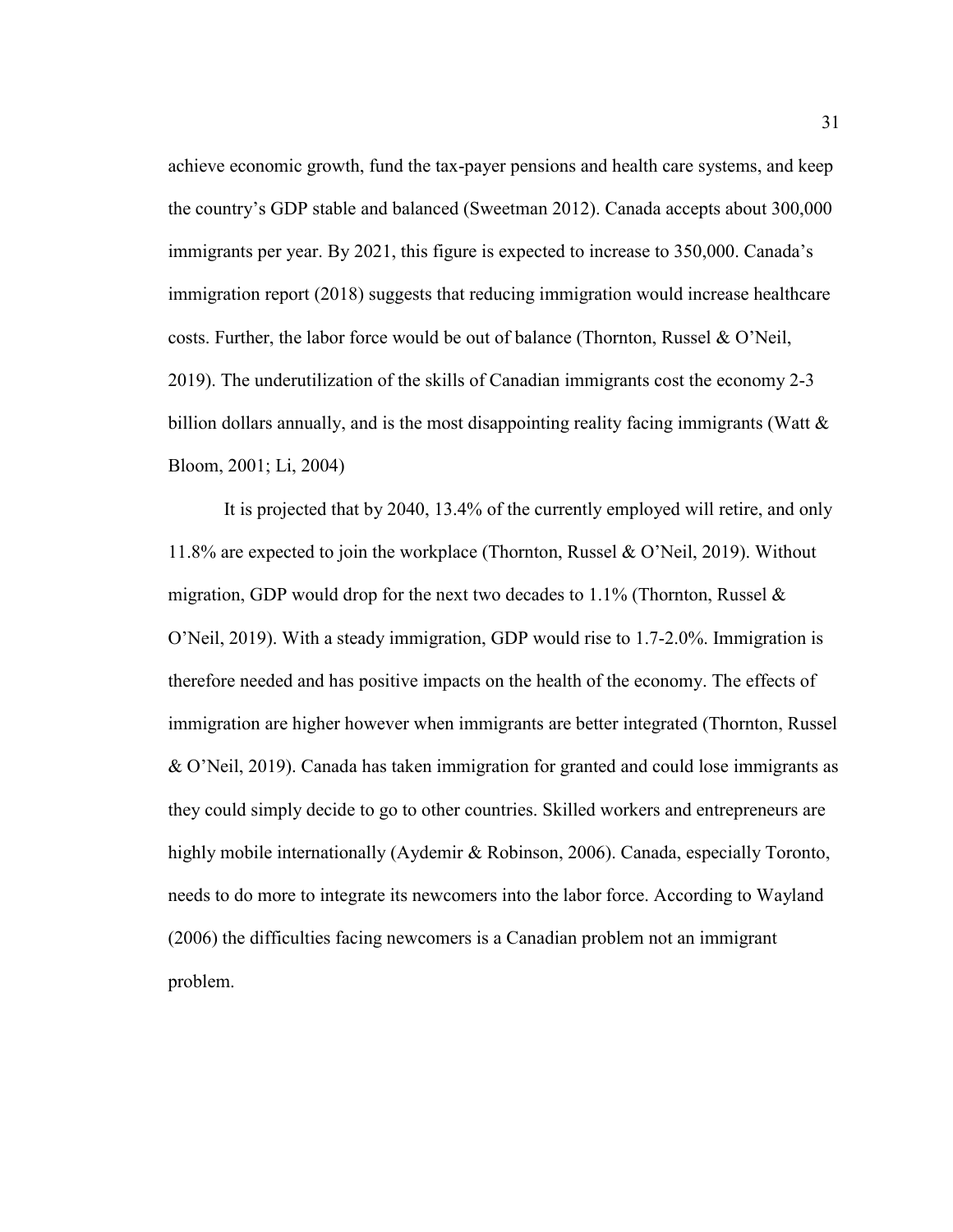# **Canada's Federal Skilled Migrant Program**

At the beginning of the 21st century, rich developed nations saw the opportunity to grow and expand their economies. They saw the advantages of recruiting bright and talented people from overseas (Tannock, 2019). In so doing, they saw the potential to increase their global competitiveness and maximize their high skilled knowledge jobs. Governments felt under pressure to open up their borders to highly skilled immigrants. In addition, low birth rates, globalization, and an aging population added to the demand for immigrants among developed nations (Skeldon, 2002).

Buzdugan (2009) purports that skilled immigration is a cheap solution to increase Canada's economic growth because it does not bear the cost of educating these skilled workers. In addition, skilled workers are preferred to family class immigrants and refugees due to their high human capital (Abu Laban & Gabnel, 2002). Canada is one of several countries that have capitalized on this opportunity. Over the last 30 years, Canada has made it easier for qualified professionals to obtain permanent residence and work permits by way of the skilled migrant visa program (Sweetman, 2012). Other commonwealth countries such as New Zealand and Australia also have a similar type of skilled visa program.

Under the Federal Skilled Worker program workers in 347 eligible occupations who meet the minimum entry requirements may be eligible for a skilled worker program visa. Applicants are ranked based on their age, education, work experience, language ability, and adaptability factors, such as family members living in Canada. If they secure enough points, they can apply for the skilled migrant visa (Sweetman, 2012). Most of the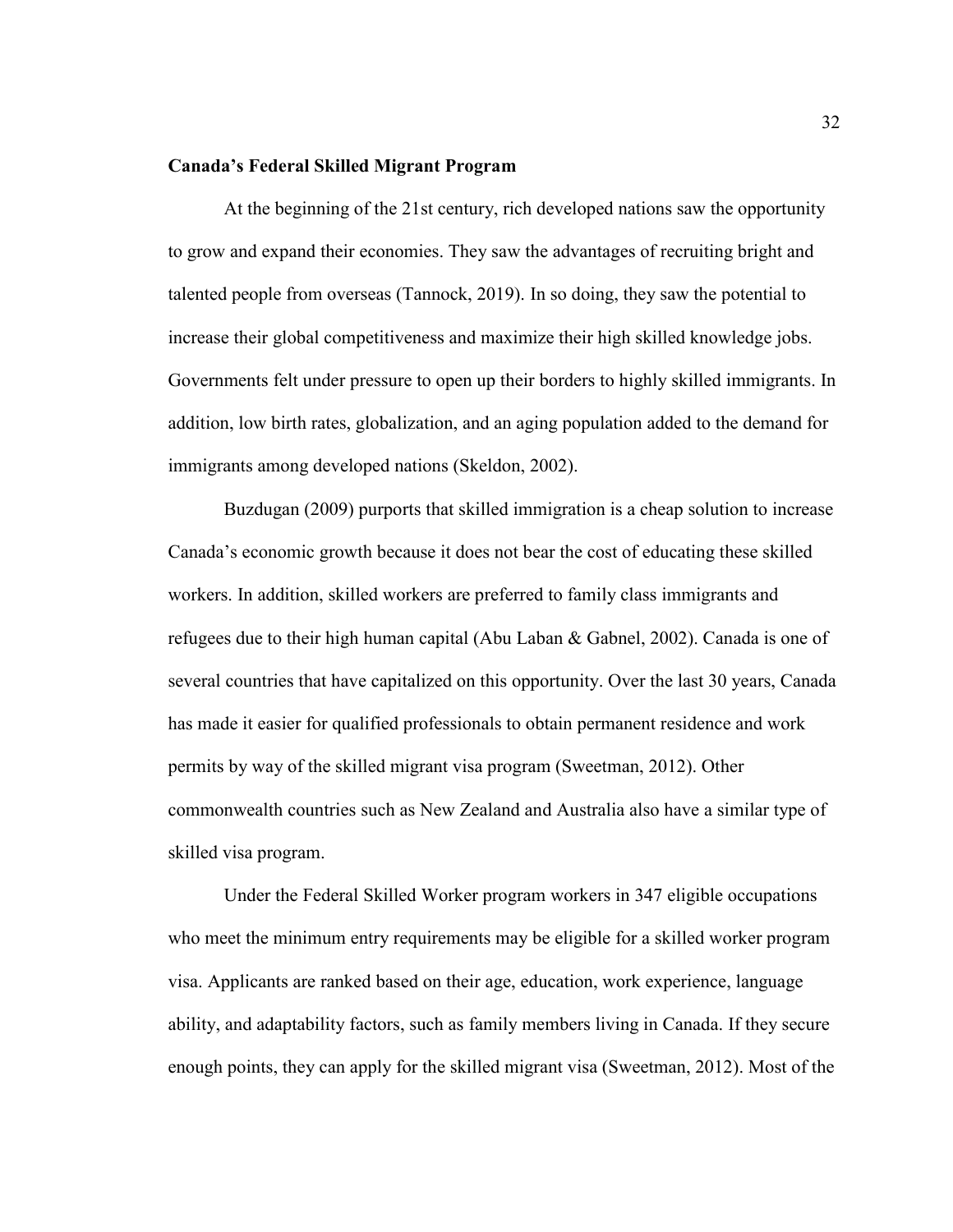immigrants to Canada settle in the GTA. As of 2016, approximately 2.7 million immigrants reside in the Toronto Metropolitan area (Sweetman, 2002). These individuals make up 70.2 percent of Ontario's population and 35.9% of Canada's immigrant population. In 2016, new Caribbean immigrants living in Toronto stood at 21,140.

Many qualified Caribbean nationals have gained entry into Canada and eventual citizenship by way of the federal skilled worker program. The Caribbean people are a qualified talent pool, with many individuals holding a Bachelors's degree or higher qualification. Over 200 occupations or professions in the occupations in demand list rely on overseas talent to fill these positions. And many Caribbean professionals came to Canada hoping to fill these positions. However, based on my understanding of the literature, the very skills and credentials that qualified them for entry into the country are not accepted for employment. In other words, these skills, and qualifications though valuable, are nontransferable.

## **Challenges Facing Canadian Immigrants**

Immigrants in Canada often struggle to find employment and the data regarding immigrants is often opposing. This is largely because some researchers use data for both self-employed and full-time employed individuals while others analyze earnings for fulltime employees only (Skeldon, 2002). While this may be true, immigrants' employment rates compared to similar-aged Canadians are twice as high, and immigrants' average wage is 35% less than Canadians (Skeldon, 2002). Immigrants are more likely to obtain employment in small and medium-size companies (Alboim & McIssac, 2007). The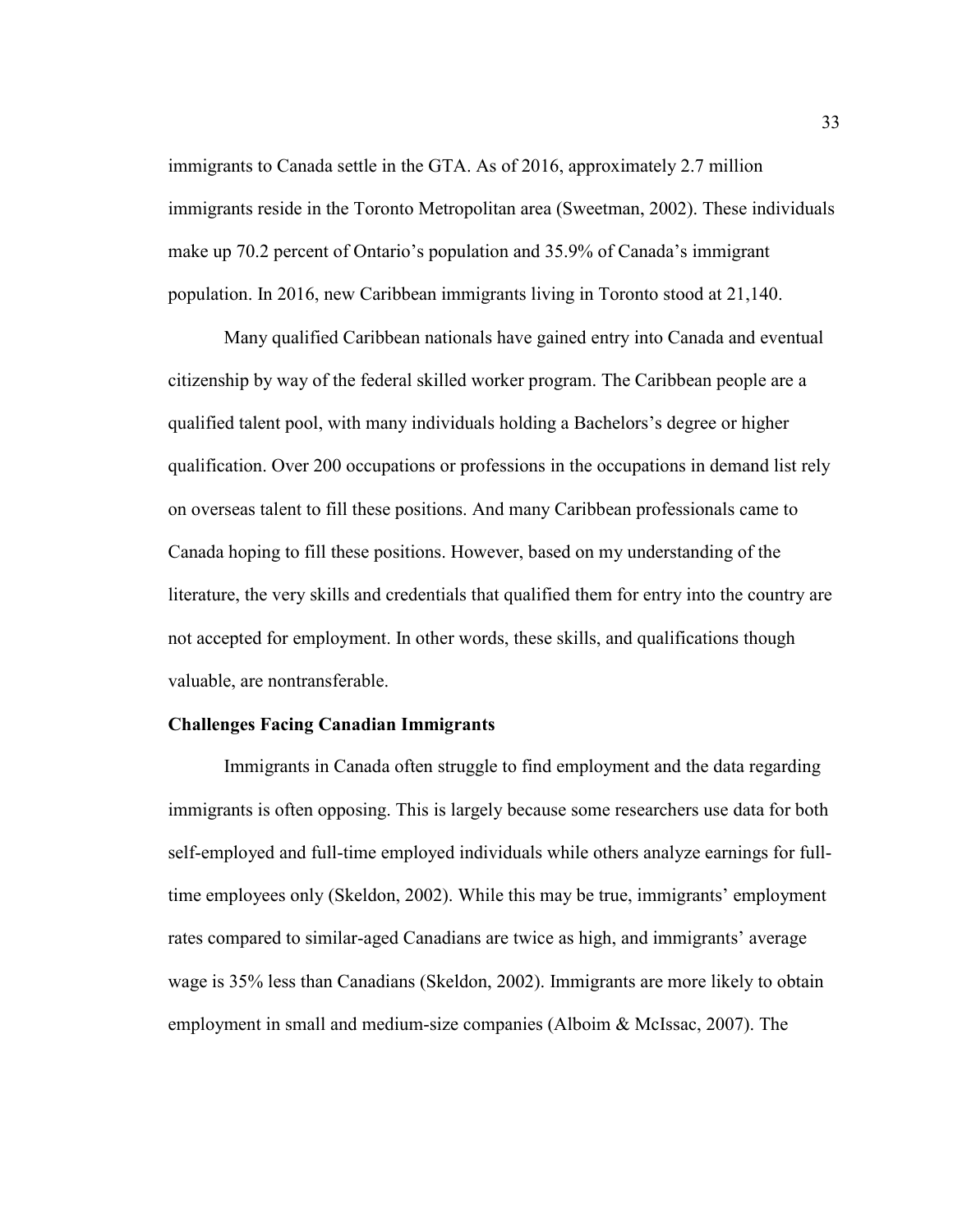democratic struggle for fair treatment in society and the economy is continuously expressed by frustrated immigrants and new citizens of the country (Sawchuk, 2008).

While this scenario of immigrant unemployment applies to other countries, it is somewhat unique to Canada as it supposedly accepts immigrants with superior level education, skills, experience, and industry demand (Tannock, 2009). Moreover, most of the immigrants coming to Canada have at least an undergraduate degree. This is 60% of the immigrant population compared to the 20% of Canadian-born nationals (Statistics Canada, 2008).

Canada has the highest per-capita immigration in the world. Policymakers are concerned with the low level of immigrant integration. This low level of integrating suggests that immigrants are not assimilating into the host country as well as they could be (Sweetman, 2012). Immigrants are not doing well economically compared to their predecessors, even though they are better educated (Li, 2003). Caribbean immigrants experience higher unemployment rates and lower incomes due to devaluation of credentials or lack of recognition (Weiner, 2007; Li, 2003; Pendakur, 2001). Devaluing or not recognizing their credential raise the question that maybe transfer and/or existing bridge programs, social assistance, child tax benefits, and income tax revenues, are not very effective. Why is Canada's skilled visa program not as successful as it could be? The reasons vary per province and population.

According to Weiner (2007) the four main barriers to labor market integration are lack of recognition of foreign credentials, lack of communication skills specific to the workplace, employer's insistence on Canadian experience, and discrimination. These

34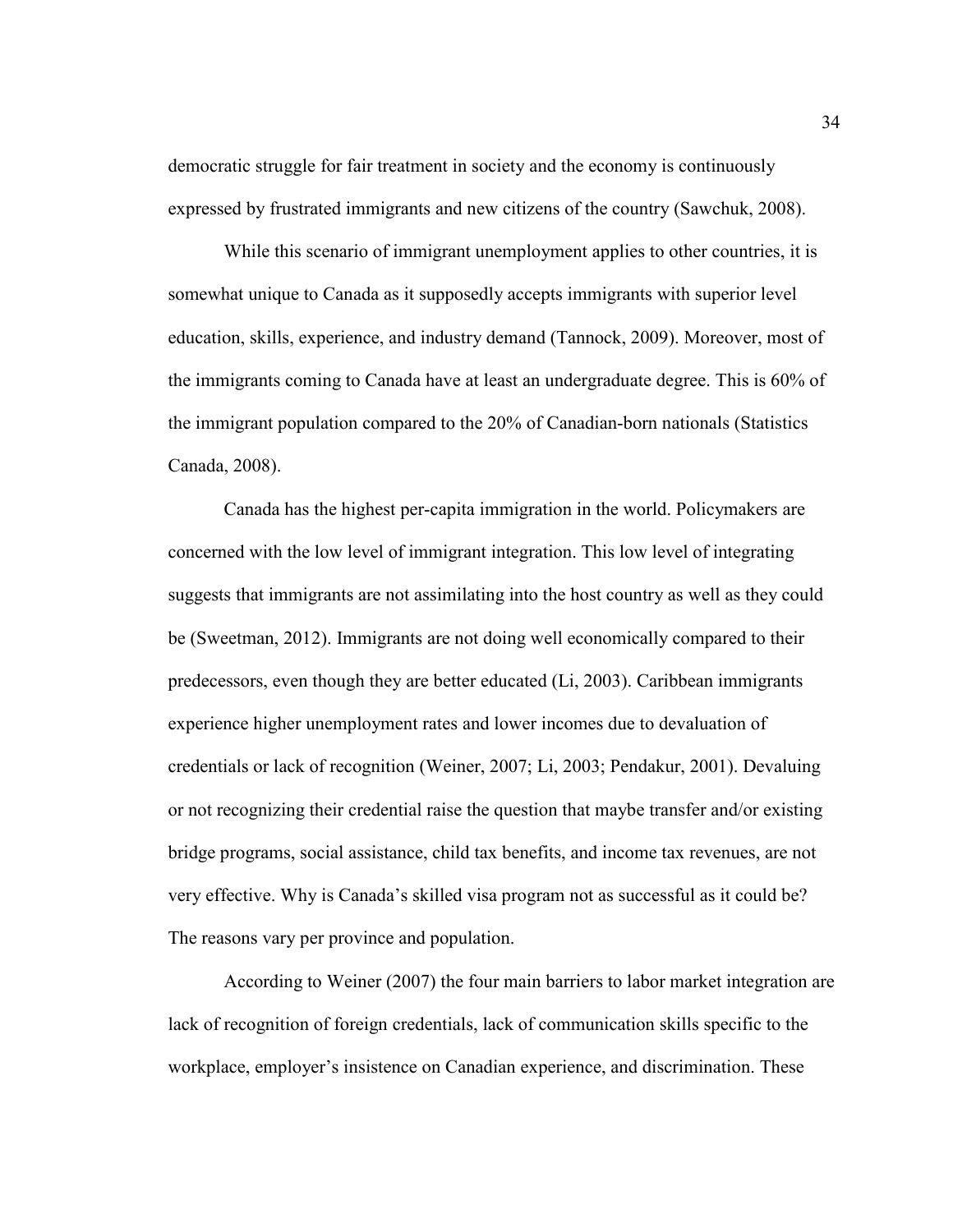reasons were also posited by Bouchard (2006) who wrote that Canadian employers feel that immigrants are not knowledgeable of Canadian culture, labor market, the norms of the Canadian workplace and lack other needed skills. Bouchard (2006) continues that information should be provided on equivalencies between foreign credentials and Canadian skills, labor market information and challenges immigrants are likely to encounter upon arrival. Moreover, that they begin preparing for the Canadian labor market before they arrive. Many immigrants are oblivious of the credential challenge awaiting them (Bouchard, 2006, Li, 2003).

High skilled professionals end up working in factories and retail stores in the Greater Toronto Area (GTA) and are not accounted for as being unemployed but are underemployed. Immigrants come to the country with human capital that they want to utilize, benefit from, and not waste (Reitz, 2006). In fact, 70% of the net labor growth was attributed to immigration and this figure is even higher in Toronto (Weiner, 2007). How can we achieve justice as it relates to credential recognition is a research area that has received significant political, economic, policy and research attention in Canada (Sawchuk, 2008). Credential assessments, regulations to ensure fair access to professional licensing, bridge programs and settlement services have been adopted. The Ontario Fair Access to Regulated Professions Act (2006) have mandated transparency in assessing immigrant credentials (Office of Fairness Commission (2011).

The TRIEC helps new immigrants to integrate into the labor market. Its mission is to remove the barriers immigrants face upon entry into the labor market. They provide such programs as the training and loans program for short-term training, credential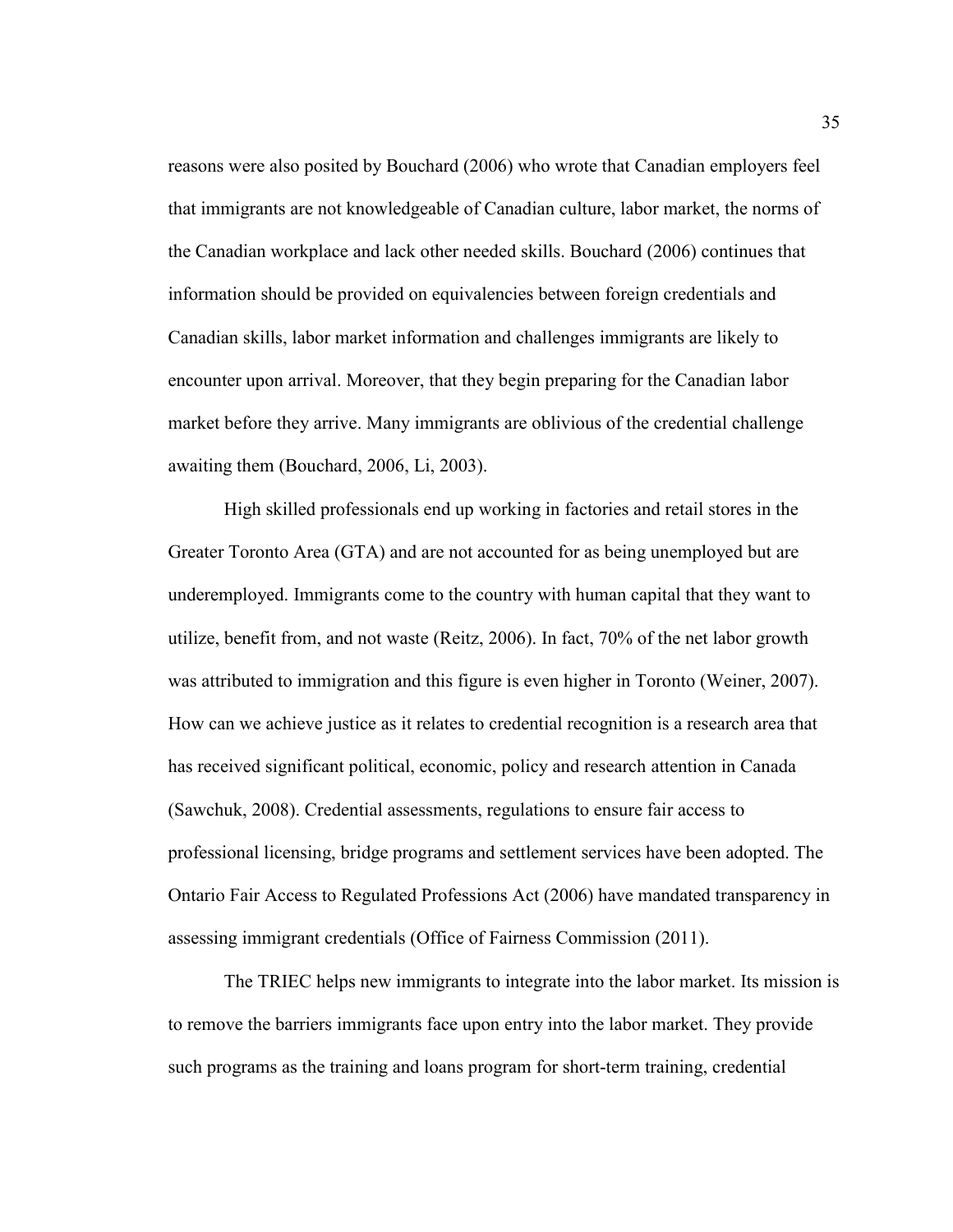assessment and examination fees (TRIEC, n.d.). The TRIEC also offers support to employers as it relates to training for employers to remove biases from their recruiting process and offers support for staff and community agencies to better interact with their employers (TRIEC, n.d.). However, are these actions/policies effective?

# **Polarities of Democracy**

The POD is a theory which seeks to guide healthy, sustainable, and just social change efforts by maximizing and minimizing the positive and negatives factors (Benet, 2006, 2013). The ten elements that constitute this theory are further categorized as five (5) polarity pairs. They are freedom and authority, justice and due process, participation and representation, diversity and equality, human rights, and communal obligations (Benet, 2012, 2013).

According to Benet (2013) the POD came about as an answer to guide the efforts and goals of positive social change as there was no clear or agreed definition of democracy. For democracy to work, there needs to be some unifying system or process that will bridge the differences that exist. Some of the challenges facing the society and its citizens are climate change, poverty, unemployment, joblessness, and political unrest. POD came out of critical theory and builds upon emancipation, freedom, and eliminating dominion/control by any one group. POD extends on the premise that the sets of opposites operate interdependently and in dealing with a solution, we have to examine both sides of the opposing spectrum.

Johnson (1996 as cited in Benet, 2013) asserts that there is a tension in all polarities related to how and when to shift the pole. By applying POD, we can understand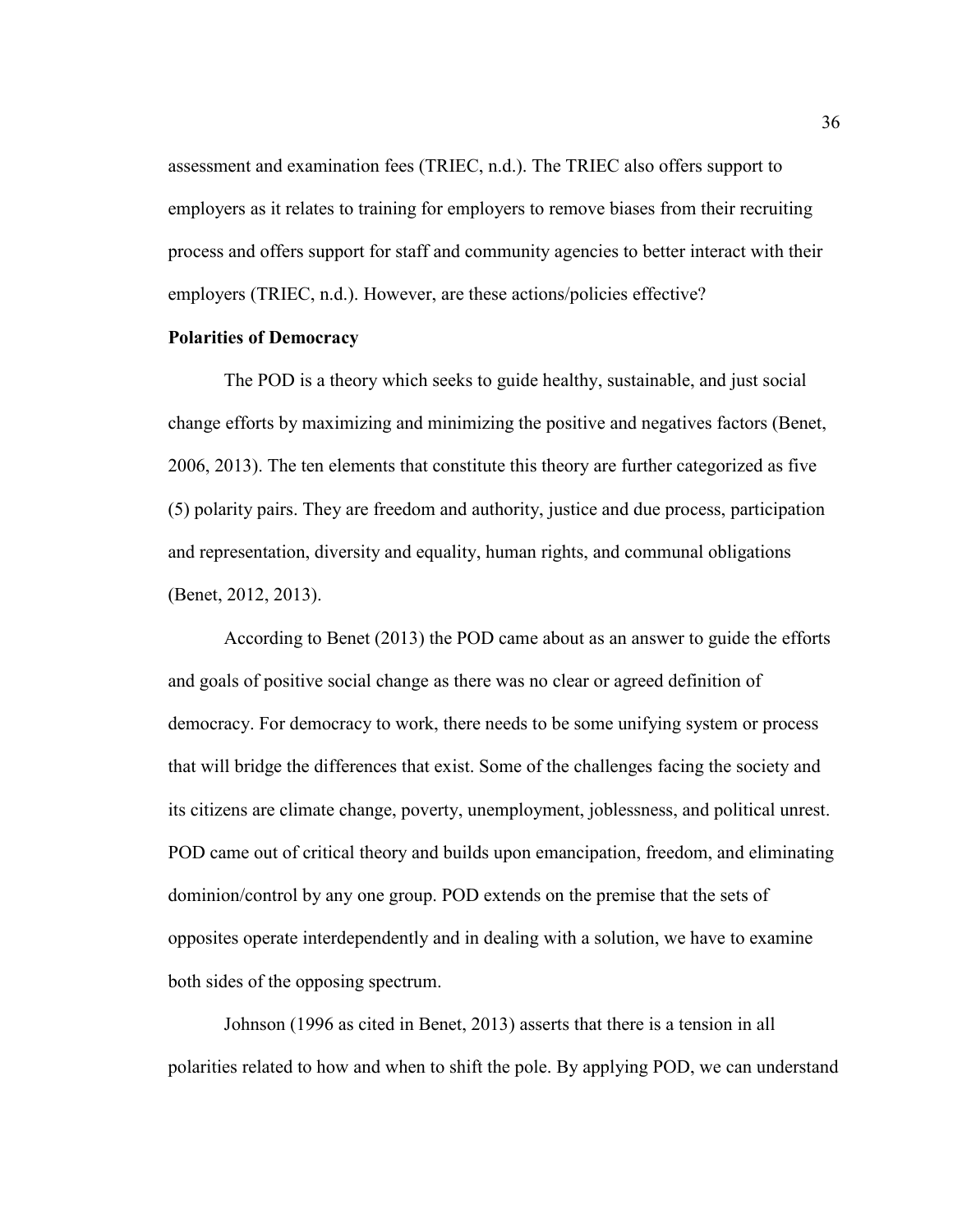the forces and the complexities that support each opposing pole and work towards a solution that benefit each opposing group. When POD is not appropriately managed, there will be a push and pull ad infinitum, with one side gaining and the other losing. Benet (2006, 2012) opines that the 10 elements of the POD model have to be managed effectively to achieve the full benefits. For the polarities to be optimized, there has to be a clear understanding of their elements (Johnson, 1996 as cited in Benet, 2013). The crusaders and the tradition bearers can maximize the benefits of both poles and be democratic participants. If managed successfully, POD can be applied at the macro, mezzo, and micro levels, and we can measure the effectiveness of the social change effort both qualitatively and quantitatively (Benet, 2012, 2013).

The POD is another excellent theory in assessing the phenomenon of this study. When there are multiple stakeholders, different interests and motivation regarding immigration policies will exist. Some of these stakeholders include immigration officials, professors, employment agency personnel, immigrants, policy lobbyists, job applicants, among others. Managing these different interests and understanding the motivation behind these goals/intentions by applying the concepts of POD can help to balance the negative and positive outcomes. Immigration and education policies cover a wide range of industries and focus. Careful negotiation and meaningful dialogue can result in significant and sustainable policies that can bring about positive social change.

# **Racism and Discrimination in Canada**

Many arguments have been put forth to explain the difficulties encountered by immigrants in Canada. Especially, the skilled worker visa holders. These immigrants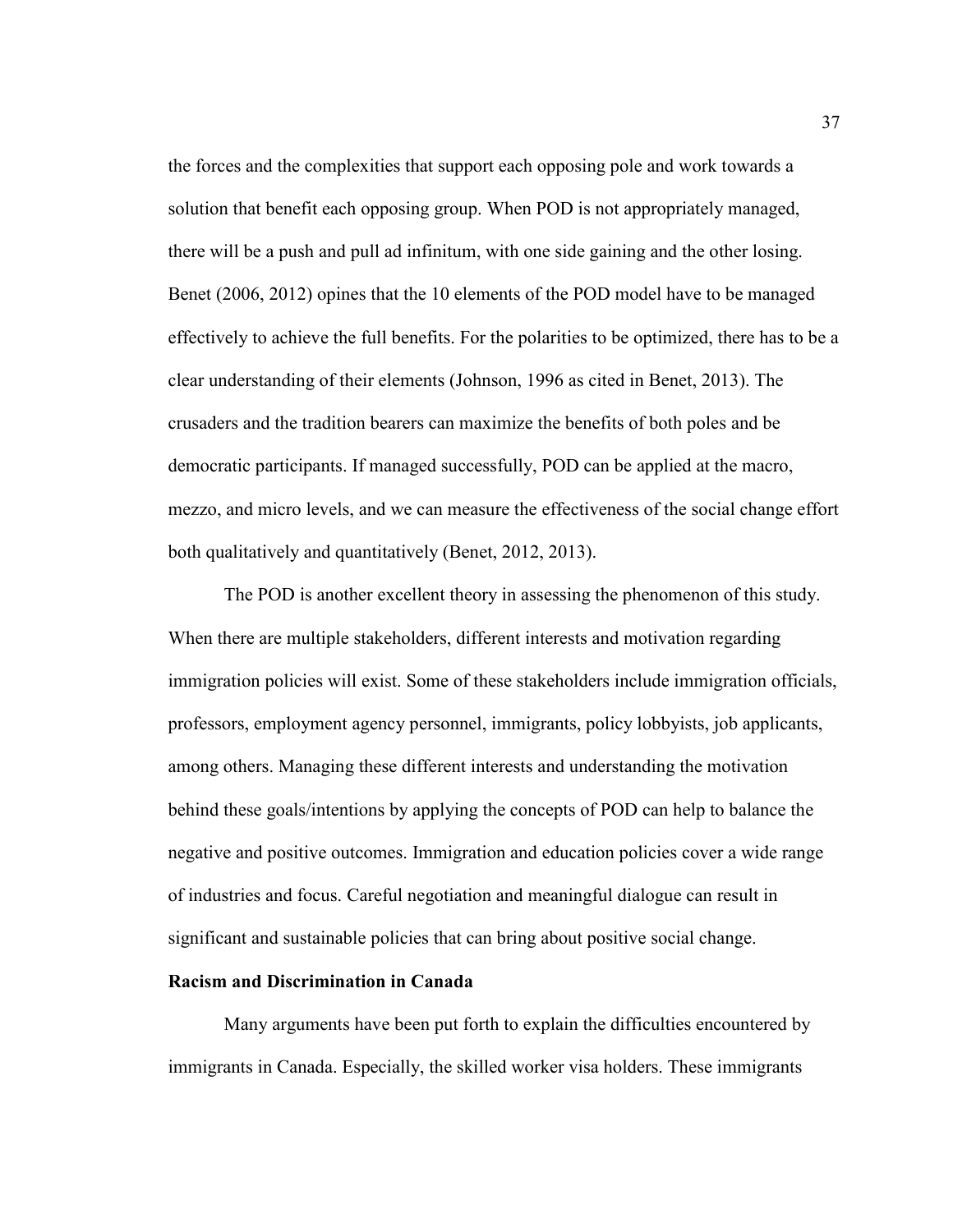obtained entry into Canada because of the points-based system which award points to applicants based on their age, skills, education, language ability etc. (Reitz, Curtis  $\&$ Elrick, 2012). Canada's immigration point system can be made more fair by an integration program that could benefit immigrants. Race based disparity and class reproduction have emerged in a new maelstrom of foreign credentials and experience and the social injustice that is implied which may be indirectly perpetuated (Reitz, Curtis & Elrick, 2012). Immigrants struggle to find employment and the most common reason is that employers do not value foreign credentials. In addition, foreign work experience is not seen as being useful. Language and cultural differences were also cited (Drospoulous, 2011). These factors may not matter much however for lower-level menial jobs.

Declining labor market outcomes of new labor entrants across the board means that both immigrants are natives labor entrant's earnings have decreased (Reitz, 1998, Aydemir and Skuterund, 2004). According to Little (2003) there is lower economic return for foreign degrees compared to domestic earned credentials. Also, the native worker and the immigrants do the same work but are paid differently (Bonacich, 1979). McDale (1988) was one of the first proponents for an objective mechanism to assess foreign credentials. DeSilva (1992) argues that there is no way to ascertain if the under devaluation of foreign credentials is due to prejudice, ignorance or perhaps both. The under devaluation of foreign credentials was experienced by mostly women and minorities (Pendakun, 2000; Li 2001).

In a study seeking to understand the wage gap, a Blinder-Daxac Type Decomposition Methodology was used (Ayedimer and Skutereed, 2004; Frenette and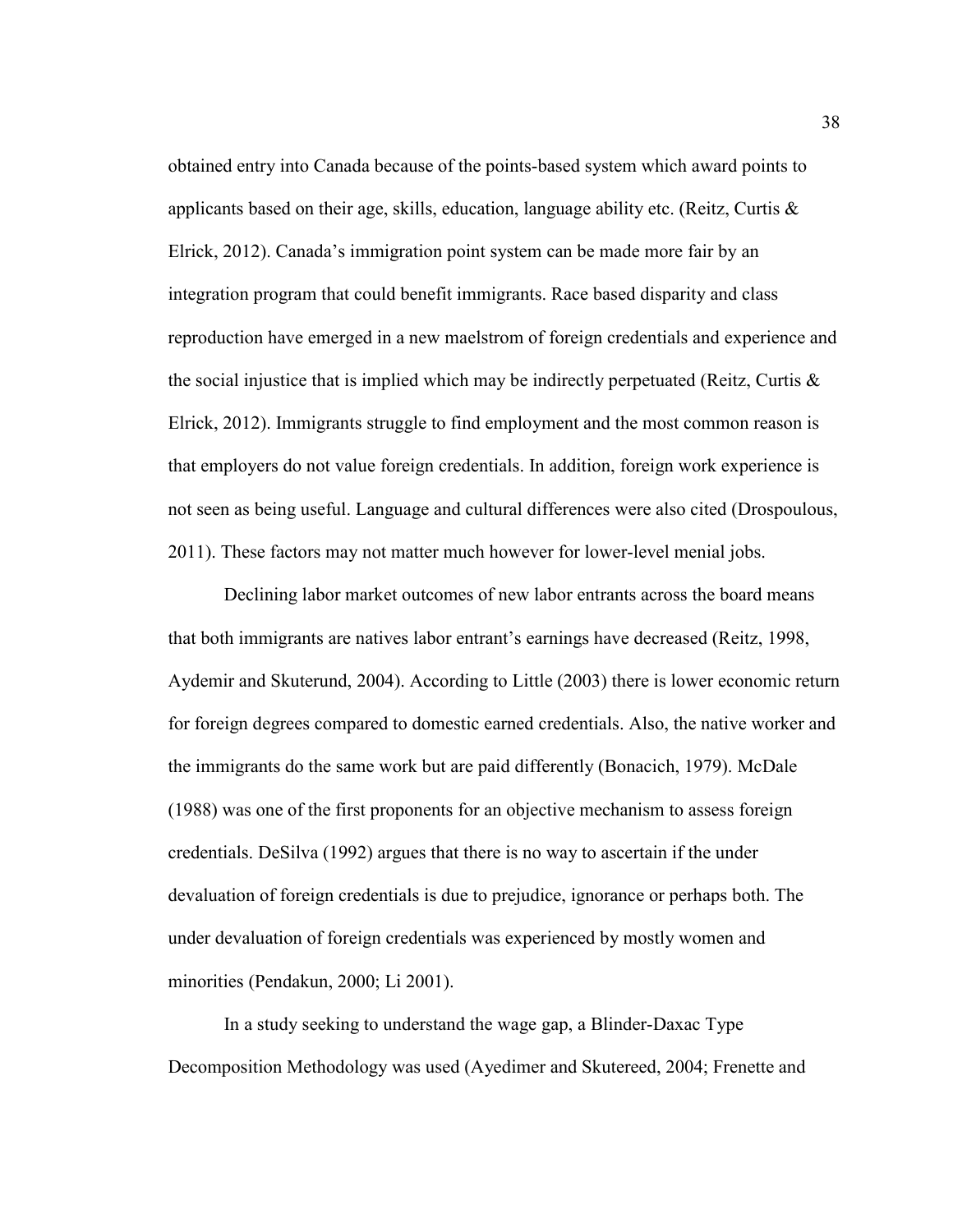Morisette, 2003; and Green and Worseick, 2004). This approach searched and analyzed the similarities between immigrants and Canadian born nationals as it relates to age, qualification, and experience. The difference between an immigrant's earned and expected wage and foreign background was analyzed to determine which of these factors have the most significant explanatory power. The foreign experience was seen to be the factor with the lower returns.

In a study done by Drospoulous (2011), thousands of applications using mock resumes were sent out in response to job postings across Toronto, Canada. These jobs spanned service occupations and a wide range of industries around GTA. English, Chinese, and Pakistani names were used to determine call back rates. The study revealed that Canadian born applicants with English names were more likely to receive a callback even for those holding foreign degrees. 16% received callback with English sounding names, Canadian education, and experience. Only 5% with resumes with foreignsounding names, education and experience received a callback (Drospoulous, 2011). This suggests that immigrants do not even make it to the interview stage of the application process. Another conclusion is that employers seem to favor Canadian experience over Canadian qualifications when interviewing foreign applicants and are more interested in interviewing these applicants (Drospoulous, 2011).

Interestingly, having a degree from an Ivy league foreign institution or acquiring additional schooling in Canada does not improve the likelihood of a callback. This is the same for both high-ranking and low-ranking Canadian institutions. Foreigners with a higher-ranked Canadian qualification, however, were 40% more likely to receive a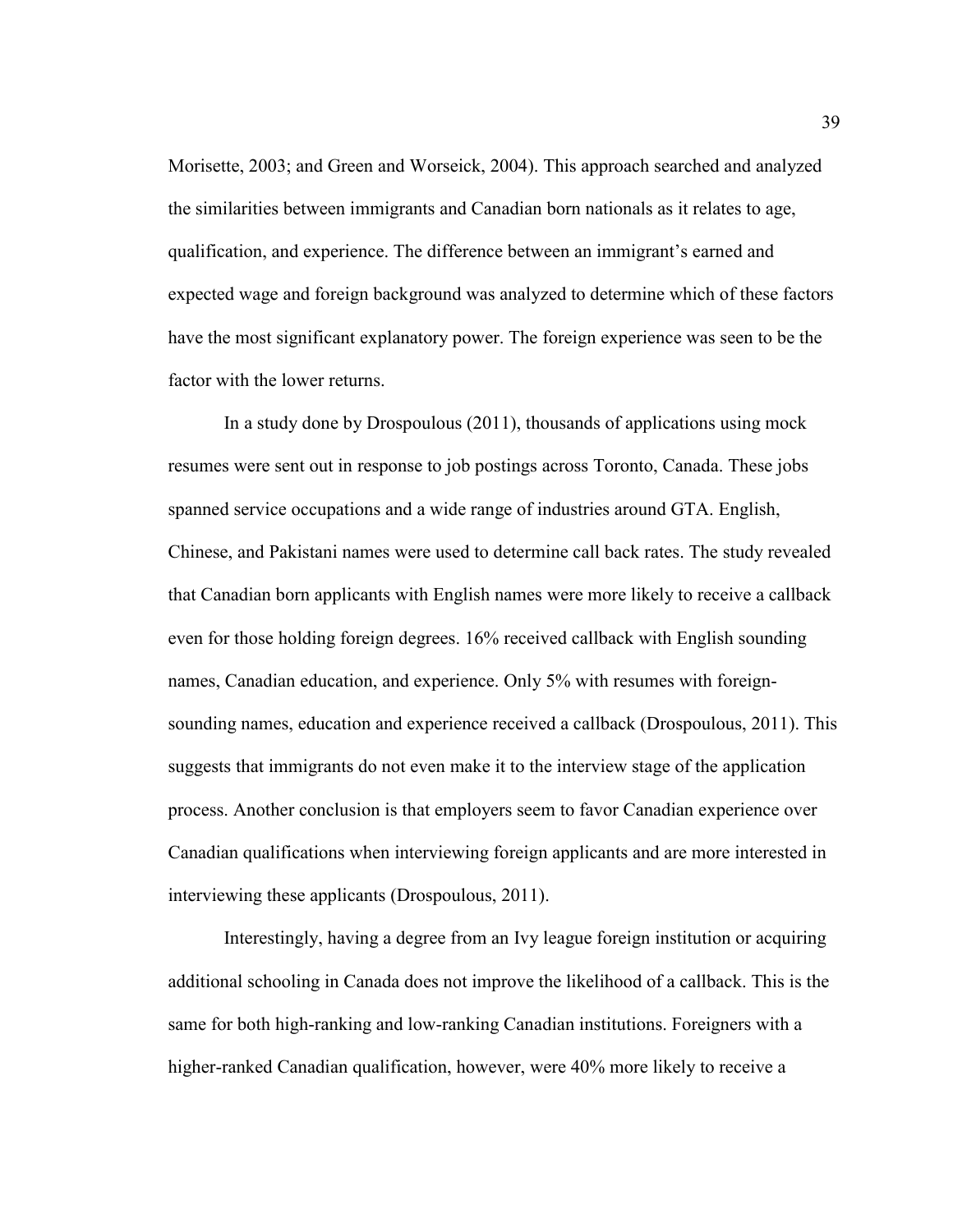callback. Thus, education plays a minor role only if the applicant has less than 4-6 years of experience (Drospoulous, 2011). Otherwise, having Canadian experience is vital to securing jobs.

The third conclusion is that there is substantial discrimination related to the ethnicity associated with the applicant's name. Callback significantly declined by 40% (Drospoulous, 2011). If this is so, then employers need to understand that these are discriminatory practices. Many employers argue that discrimination is unintentional (Drospoulous, 2011).

Declining labor market outcomes of new labor entrants across the board means that both immigrants are natives labor entrant's earnings have decreased (Reitz, 1998, Aydemir and Skuterund, 2004). According to Little (2003) there is lower economic return for foreign degrees compared to domestic earned credentials. According to Buzdugan (2009) the value attributed to education depends on the level of education acquired and place of education. Racial and economic discrimination is becoming evident due to the widening gap between immigrants, minorities, and whites (Buzdugan, 2009). In addition, social and structural barriers such as obtaining the required Canadian licenses and certification of their profession prevent the immigrants from working in their area of training. These institutions were seen as acting as gatekeepers (Ngo and Este, 2006).

In summarizing the results of the above study, the main takeaways are that for immigrants, Canadian experience seems to be more favored than credentials. Further, there are little economic benefits to be earned from foreign degrees. This position can be altered however if Canadian qualifications are obtained. For the new immigrants entering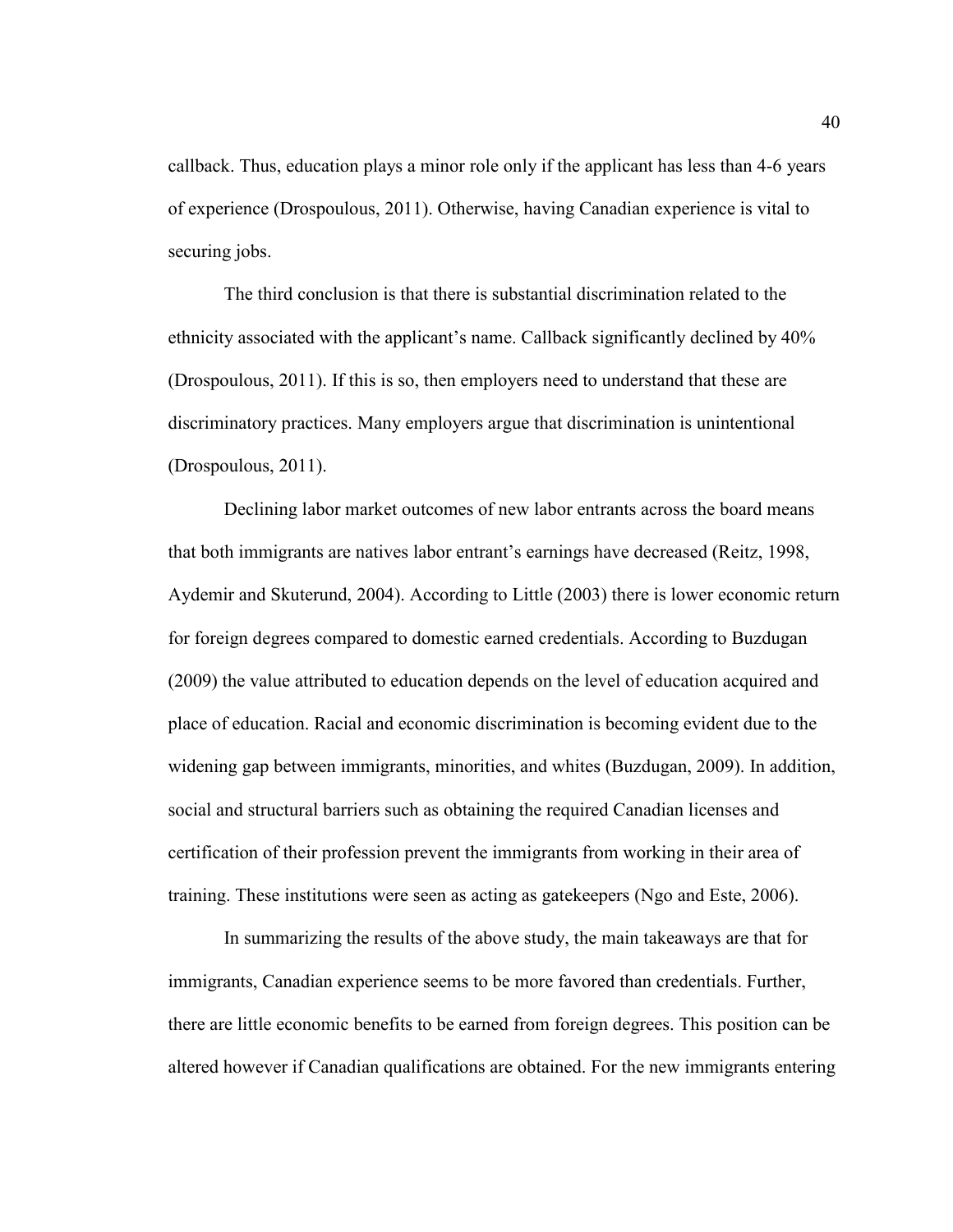the country there is not much of an alternative but to struggle to find any legal job that will provide for them and their families. Then, devise a plan to obtain some sort of Canadian credentials sometime in the near future. While this looks like a good plan on paper, the fact of the matter is that these jobs do not provide sufficient income to take care of their families. Many immigrants end up subsidizing their income with welfare assistance from the government.

# **Certification and Licensing**

The quality of credentials or education earned is often verified and confirmed through licensing and accreditation. In Jamaica, the UCJ is the primary institution that accredits courses and programs at the tertiary level (University Council, 2020). In Canada, evaluation, and assessment institutions like WES and ECA are highly respected institutions that evaluate foreign credentials. According to WES website, its goal is to help international students and professionals achieve their goals in the United States and Canada. And they evaluate and advocate for the recognition of international educational qualifications. Their evaluations are recognized by businesses, government institutions and over 2500 educational institutions worldwide (WES, 2020).

The UCJ is the premier external quality assurance agency for higher education in Jamaica. It registers and assures the quality of local programs and institutions as well as foreign programs being offered in Jamaica. It also acts as the information center for local, regional, and international education institutions and qualifications (University Council, 2020). The UCJ's main mission is to be the center of excellence, enabling national, regional, and international development through higher education quality assurance. Its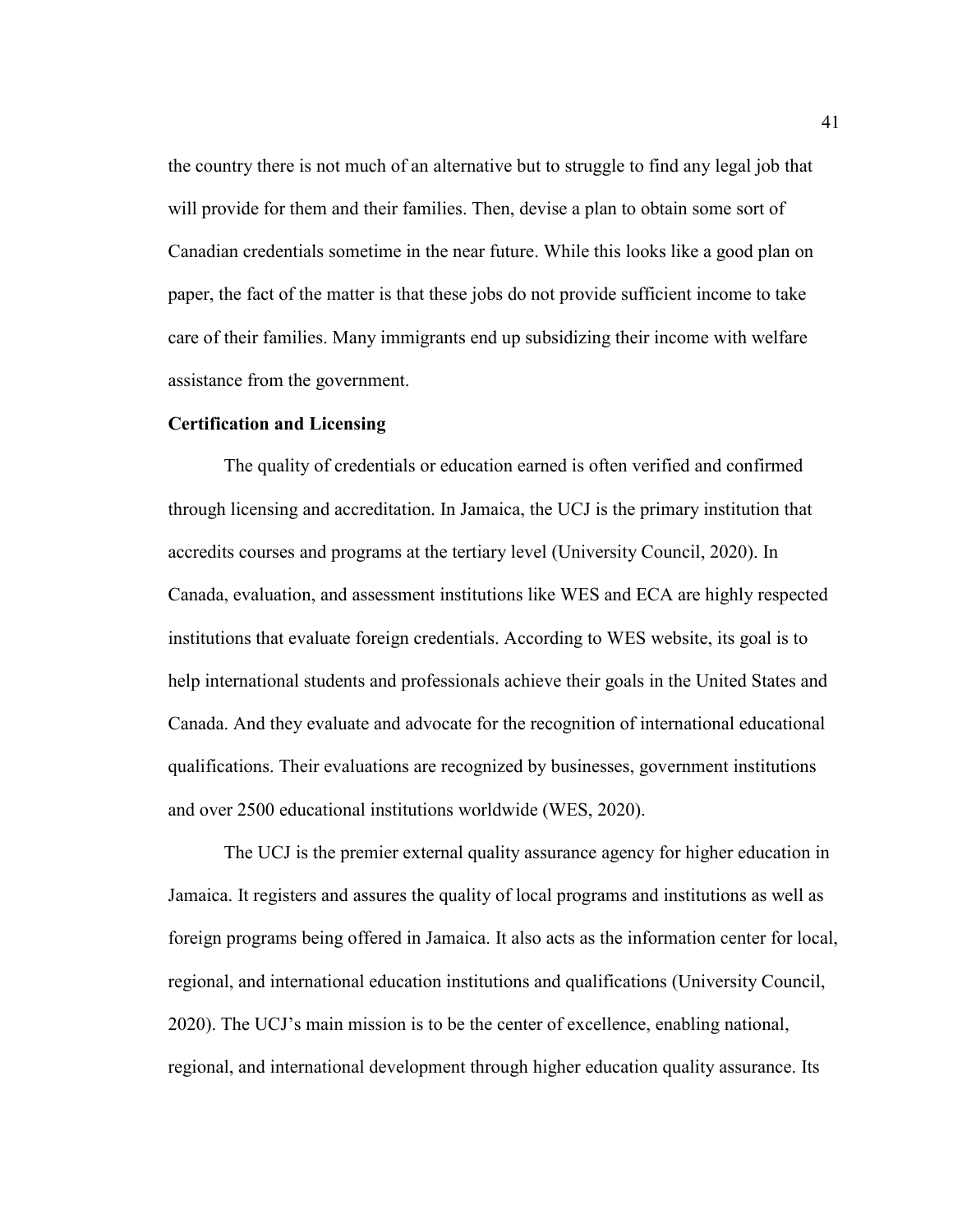mission is to facilitate and oversee the development and maintenance of a robust higher education quality assurance system. Its policy objective is to commit to safeguarding quality and standards in the provision of higher education and training institutions (University Council, 2020).

With the expansion and growth of the international labor market, it begs the question, "Should local institutions be focusing on regional accreditation or regional and international accreditation?" In other words, how can our tertiary educational institutions equip our students with transferrable skills and credentials so that they can compete successfully on the international job market? It seems that the UCJ's primary focus is on assuring local and regional quality markers for the general public.

Accreditation is of particular importance for professionals in the health, medical, educational, and technological industries (Sweetman, 2012). Especially for healthcare workers and workers in the education industry. Many doctors, nurses, etc., find that they have to complete bridging programs those local institutions require to bring them up to acceptable destination standards (Sklair, 2001). In studies conducted by Moskel and North (2017) and Breen (2016), it was revealed that the place of education was a strong determinant in whether an applicant was denied or accepted for a job in the international job market.

# *Aligning Caribbean Credentials With the Canadian System*

Quality has been a critical issue in educational policies and the focus of higher education (Ramirez & Berger, 2013). Caribbean society is one that places a high value on education. This is evidenced in the number of immigrants holding tertiary education. The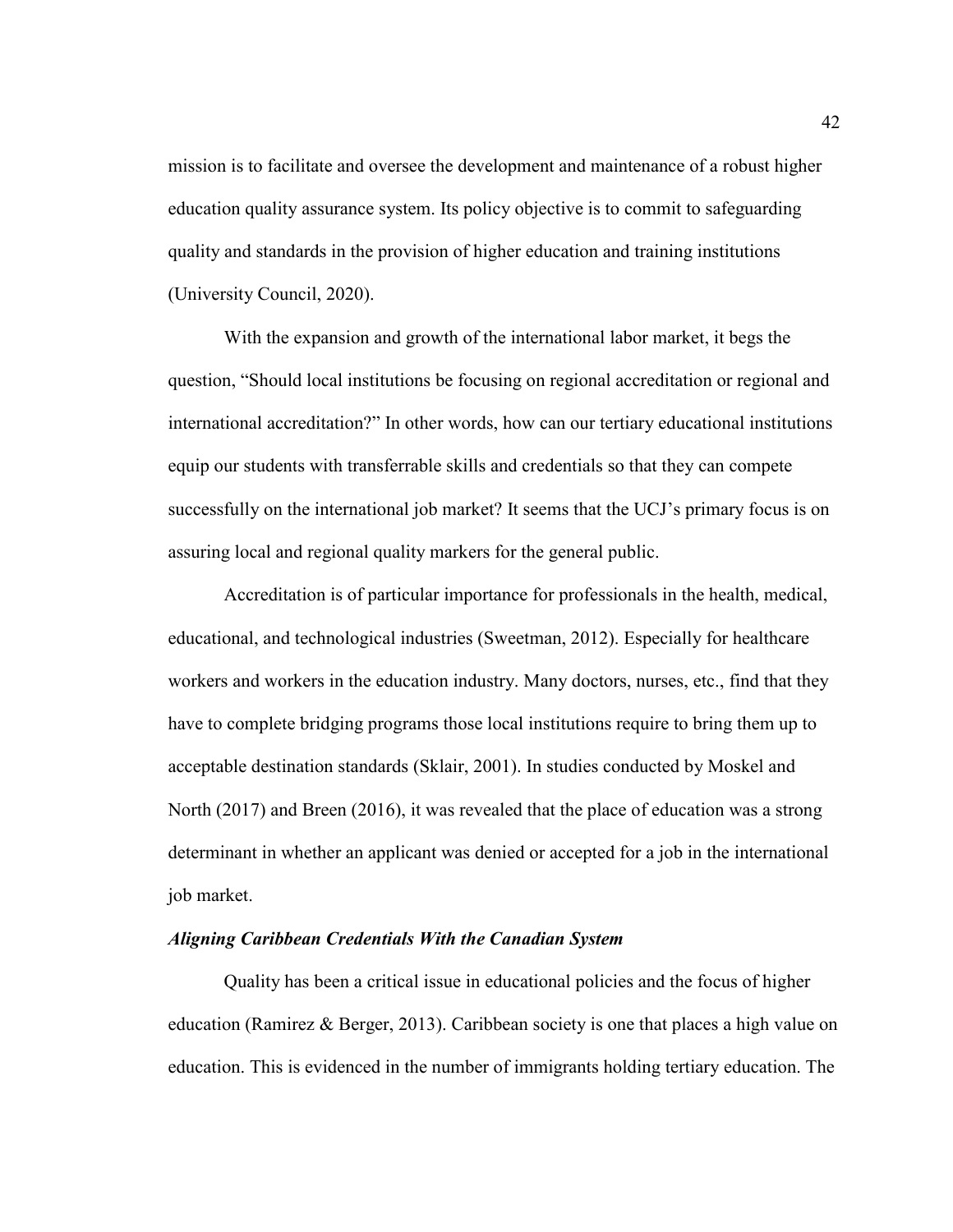education system is based on the British education model, and it is a three-level system of education. They are kindergarten to elementary school, secondary education and postsecondary or tertiary education. Our elementary education starts from Grades one to six. Students sit an external exam in Grades 5 and 6 and are awarded placement in high schools or secondary schools if successful.

The secondary schools in the Caribbean are from first to the fifth form. In the fifth form, students sit the Caribbean Examinations Council or the General Certificate of Education Cambridge examination from the United Kingdom or O' Levels as it is called. Successful passes in five or more subjects grant you advanced placement into sixth form, a 2 year program for university preparation. The first year is called lower sixth, and the second year is called the upper sixth. In the second year, students sit the A' Levels or General Certificate of Education examinations from the United Kingdom or the CAPE. Successful passes of two or more of these subjects will grant them entry or matriculation into our local university or university overseas.

Entry into tertiary institutions is very competitive (DaLisle, 2012). Students gain entry based on the required matriculation designated per program. Generally speaking, students are required to have five passes at the Ordinary Level Examination and two or more passes at the Cambridge Advanced Level Examination or the Caribbean Advance Placement Examinations (CAPE). Most colleges in the Caribbean offer diploma and Bachelor's degree programs and specialized training courses and certification. Our universities offer undergraduate and graduate programs. The Bachelor's degree program is usually a three or four-year program (University Council, 2020). The Master's degree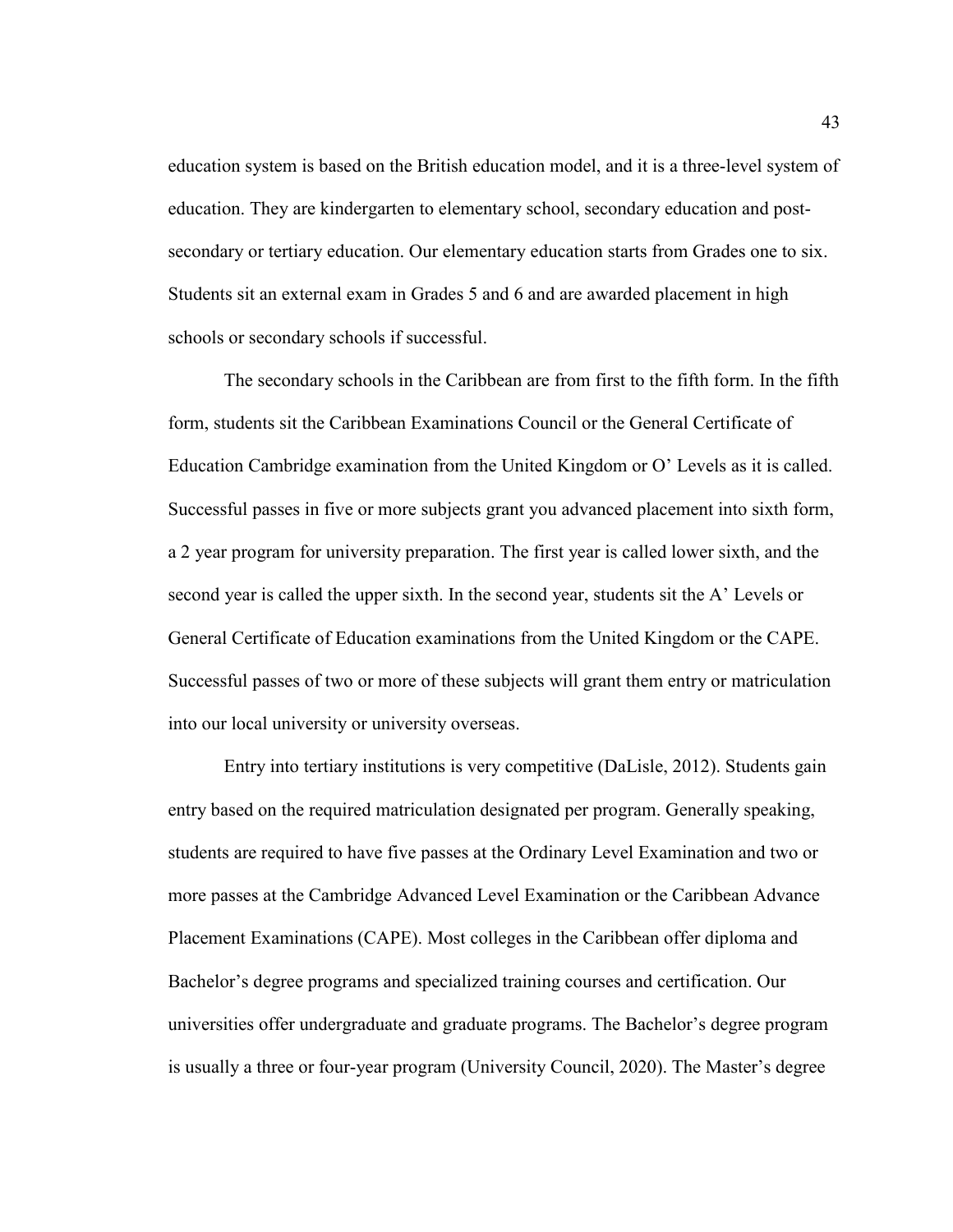is usually a two-year program, and successful completion of same can grant you entry into the Ph.D. program. The Ph.D. program can take anywhere between 3-7 years to complete.

The Caribbean system of tests and placements have had its share of critics. They argue that upward mobility is denied to many, and they are only a few that can earn these spots in the universities (DaLisle, 2012). Also, the tuition is often outside of the means of many prospective students, and parents/students have to seek loans to pursue tertiary education. De Lisle (2012) called these systems gatekeepers that determine entry and or denial into the pathway of social gain and upward mobility. Thus, even in the Caribbean system, the issue of access and equity in education is challenged. Roberts (2003) argues that higher education is not a path that is made available to everyone but should be.

### **Canada's Education System**

Canada is said to have one of the highest education systems in the world. In 2015, 66% of the population have obtained post-secondary education. It doesn't have a federal department system of education (Government of Canada, 2017). Instead, it's led by the provincial and territorial governments (Garea, 2014; Morgan, 2017, Lessrad & Brassard, 2004). The education system is funded mainly by property taxes 58.4%, local brand 25%, other grants 14.6%, and the federal government 2% (The Education System in Canada, 2020). Their Ministry of Education leads each province, and the ministers serve on the council of CMEC and provide leadership at the local and international levels (The Education System in Canada, 2020).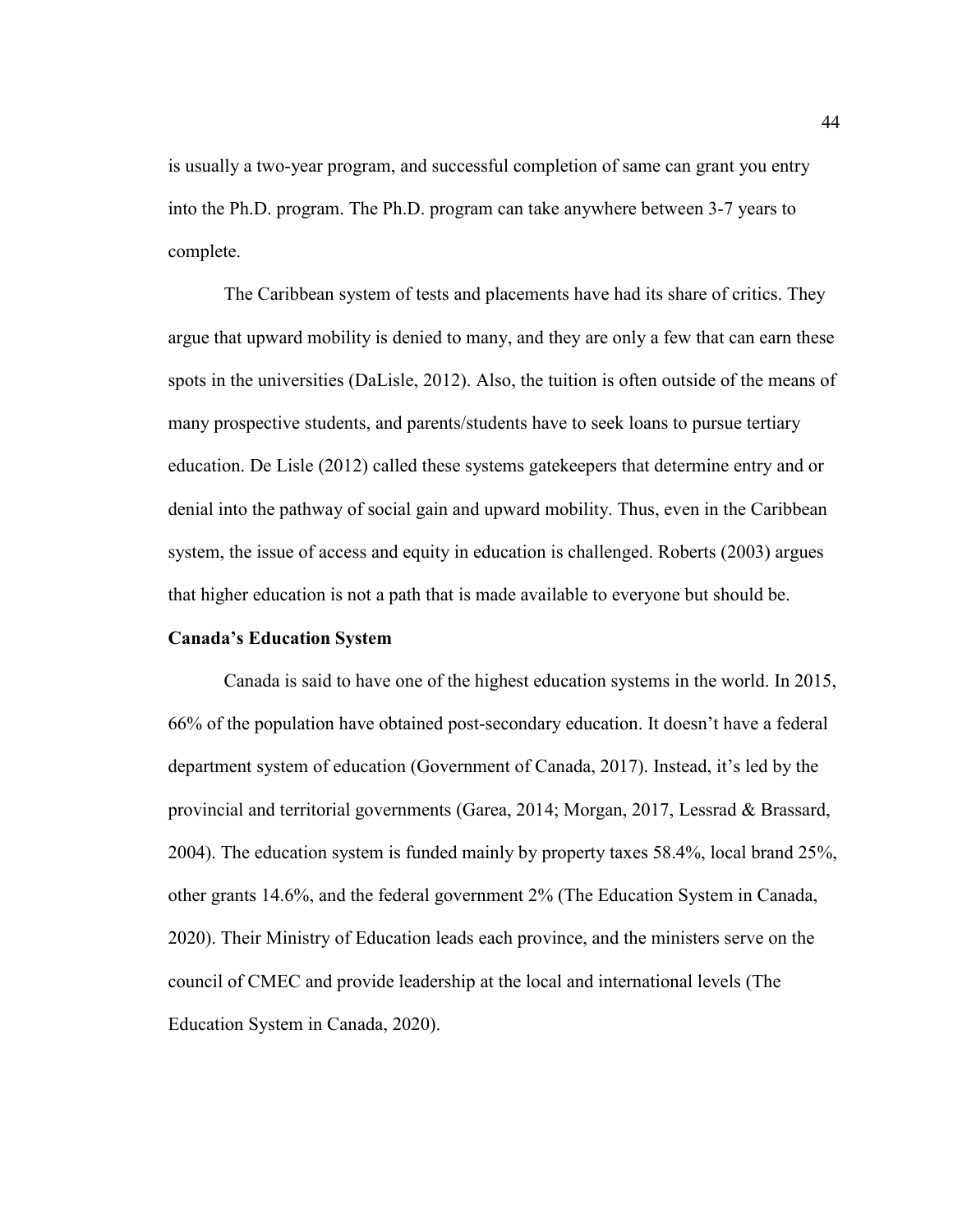Canada's decentralized education system is based on three-level system – preprimary and primary, secondary, and post-secondary. In the primary education goes from grades 1 to 8. In comparing this to the system in the Caribbean, it is different as ours go from grades 1 to 6. Pre-elementary program students are introduced to the alphabet, prereading, mathematical skills, music art, and play (Waddington, 2018). These schools are geared toward preparing students for primary education.

Primary education is compulsory and runs from grades 1-6. Then there is an intermediate education called junior high school consisting of grades 7 & 8 9 ages 12-14 (Waddington, 2018). Then secondary education runs from grades 9-12. The secondary system in the Caribbean is from grades  $7 - 11$  with an upper level of grades 12 & 13 or 6th form. Some schools in Ontario also have a grade 12+. After grade 12 it is either college, university, or vocational schools for students (Waddington, 2018). Likewise, in the Caribbean, after grade 12, it is unto the university or college if the student has secured enough subject passes to gain entry.

The curriculum in high school is made to prepare students for entry into college or university. In Canada, college refers to a community college or a technical or applied arts school (Waddington, 2018). Many students use it as a pathway into university. The degree structure at a Canadian university is the same as the US: Bachelor's degree usually takes 3, 4 or 5 years to complete. The Master's degree usually takes two years to complete, and the PhD specialized degree usually take between 3-6 years to complete (Waddington, 2018).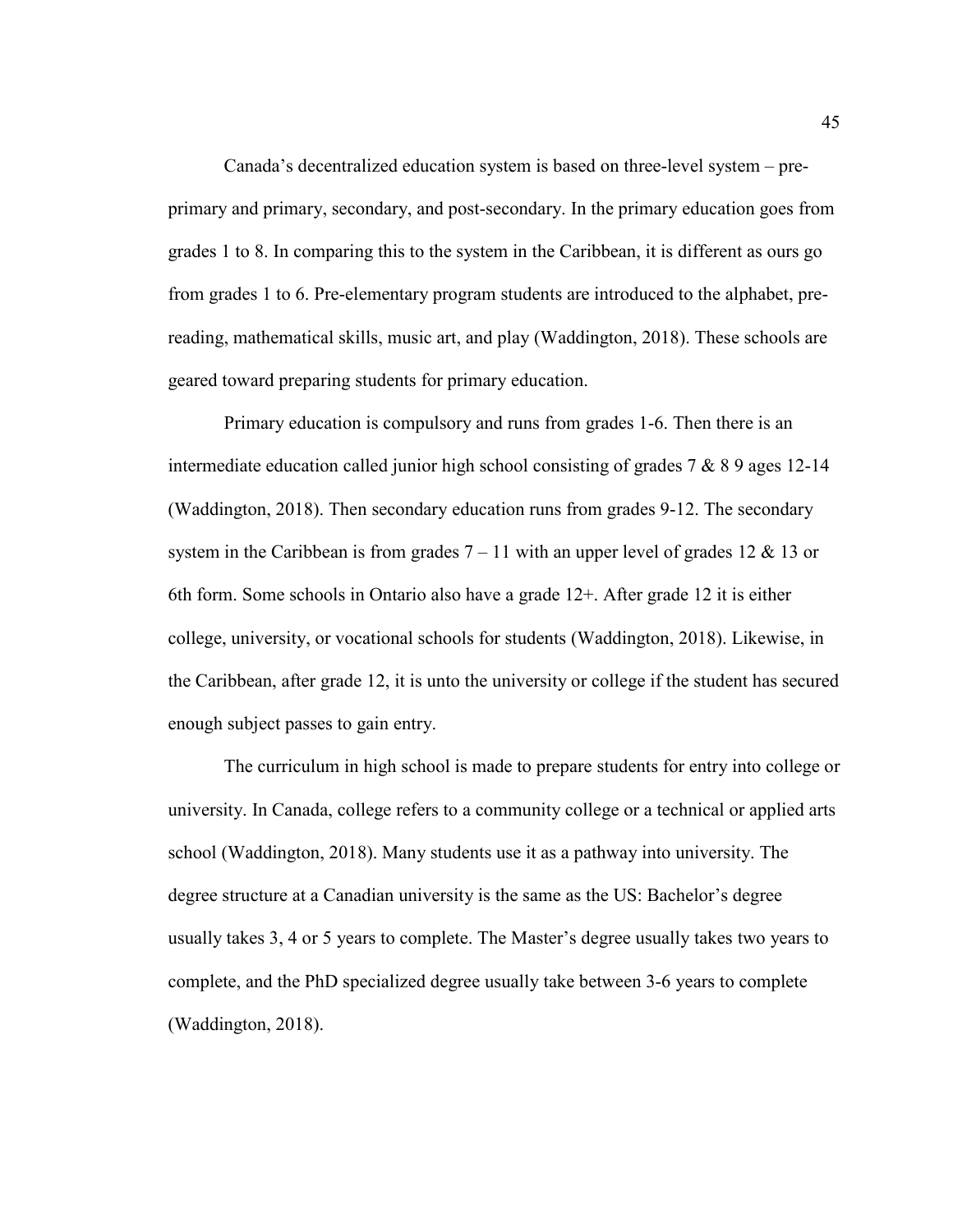In Jamaica, a Bachelor's degree takes 3-4 years to complete. The Master's program can take between 18-24 months and the Ph.D. program can take between 3-7 years to complete. Territories and provinces are fully responsible for all their tertiary institutions. The provincial governments provide the majority of the funding. School fees, the federal government, and research grants also contribute to the institution's funding.

According to Waddington (2018) one difference between the US and Canada is that there is no accrediting body that oversees their universities. Canada has a degreegranting authority via an Act of Ministerial Consent from the Ministry of education in each province. Only one federally funded university in Canada possess degree-granting power – The Royal military College of Canada (The Education System in Canada, 2020).

# **Equity in Education**

Equity in education means that students should be allowed the maximum opportunities/resources that will enable them to reach their full potential without limits based on community background or "dispositional characteristics" (Luke, Woods, Weir, 2013). According to Weir (2013), the three criteria for justice are redistribution, recognition, and representation. In a study conducted by Ling and Nasri (2019) it was revealed that the four main issues in equity in education are: health equity, equipping educators to take action, building relationship for student success, and providing an environment where immigrant students can feel welcome and have equitable access to higher education. They asserted that in a multi-cultural society, differences should be welcomed and appreciated. Positive cultures should be encouraged in schools so that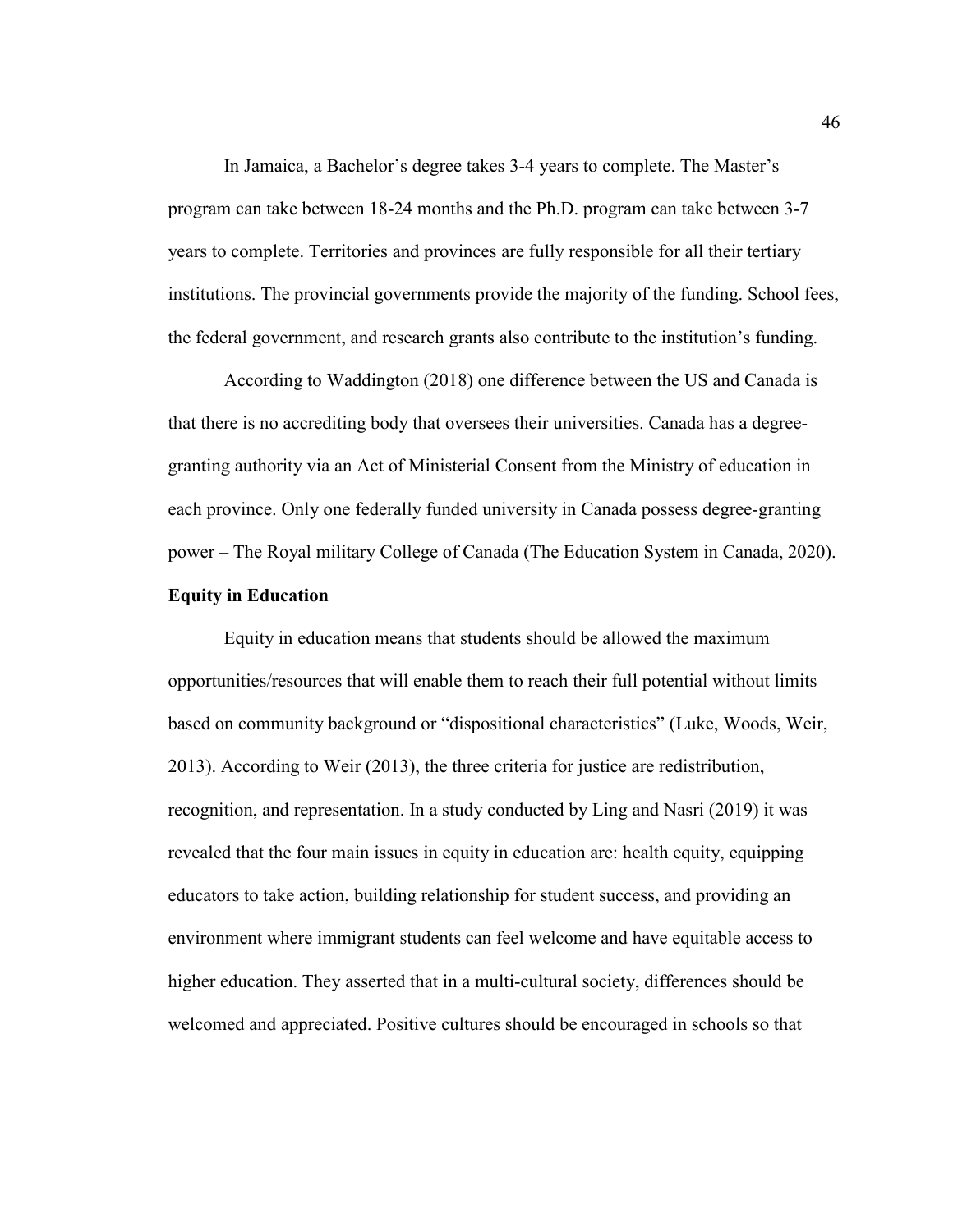every student, regardless of ethnicity or background can be equally successful (Ling and Nasri, 2019).

The above recommendations as proposed by Ling and Nasri (2019) aligns with the Polarities of Democracy theory that came out of critical theory and builds upon emancipation, freedom, and eliminating dominion/control by any one group (Benet, 2013). POD extends on the premise that the sets of opposites operate interdependently and in dealing with a solution, we have to examine both sides of the opposing spectrum so that each opposing side/group benefits from a win-win situation. This can only become reality if the needs and desires of each are carefully balanced (Benet, 2013).

According to Naser (2003) quality of educational opportunity across nations has not existed as a political product of any one significant group. Moreover, it is not considered by those who would be concerned with equal educational opportunity policy and research (Stanford, 2002). Equal educational opportunity is framed by methodological nationalism which has resulted in systemic blindness that has led to creating national communities that are separated. This has led to "great controversy" regarding its definition, conceptualization, and proliferation of research theory discrimination. Yet, these discriminations are seldom investigated, questioned, or challenged and arises only when a global international or comparative approach to education research and theory is required or necessary (Stanford, 2002).

The international organizations geared towards dealing with issues of inequalities and injustices between nations continue to adopt and embrace educational concepts that systematically render these inequalities invisible and inadmissible (Ling and Nasri,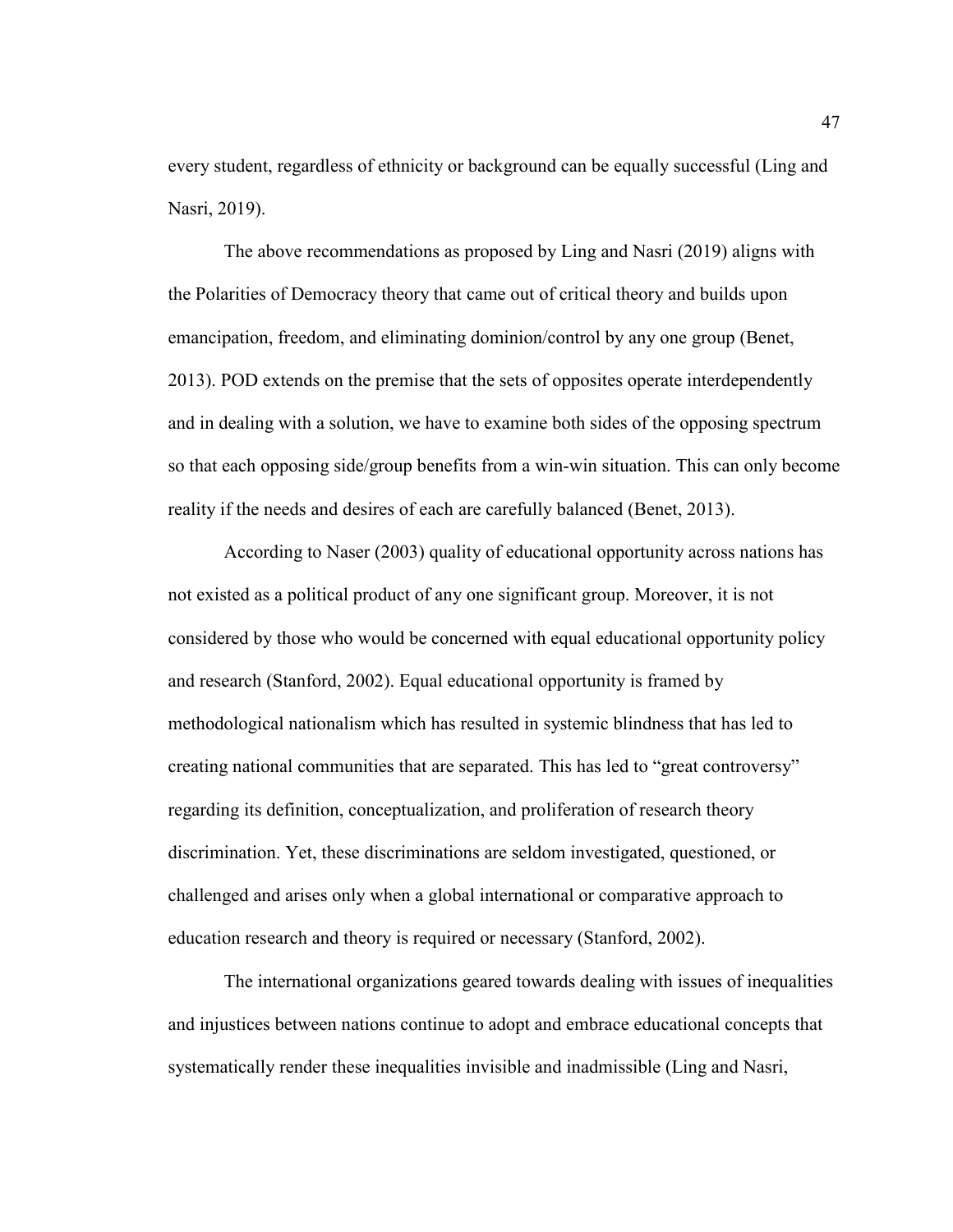2019). Ling and Nari (2019) further opines that these organizations want to increase the levels of quality and access for poorer students and nations and realign inequalities between students within nations. These organizations want to do so without first addressing the inequalities in education that exist between different nations and nationalities.

Since education is organized nationally, it would be best to tackle this matter at the national level. This might work if nations worked discrete and autonomously, but no nation works in a vacuum (Sweetman, 2012). Inequality in education can also be viewed not just between individuals wishing to compete in the global job market but also by nations to compete with each other for a larger share of the economic pie (Sweetman, 2012). Globalization can be seen as a hindrance or facilitator of equity and equality, depending on which lens you use (Rubaii, 2016). Developed nations have capitalized on this ideology, which increases their economic gains to normalize and neutralize educational inequalities both in opportunity and outcome (Skeldon, 2009).

The question could be asked whether developing countries could also capitalize on this opportunity? Surely, it could be a win-win situation for both regions. The host country benefits from a qualified workforce, increased capital gains and a stronger economy. Similarly, the developing country could benefit from remittances, exchange in labor, skills, and training opportunities through some sort of memorandum of understanding between the two regions. These are areas that could be further explored.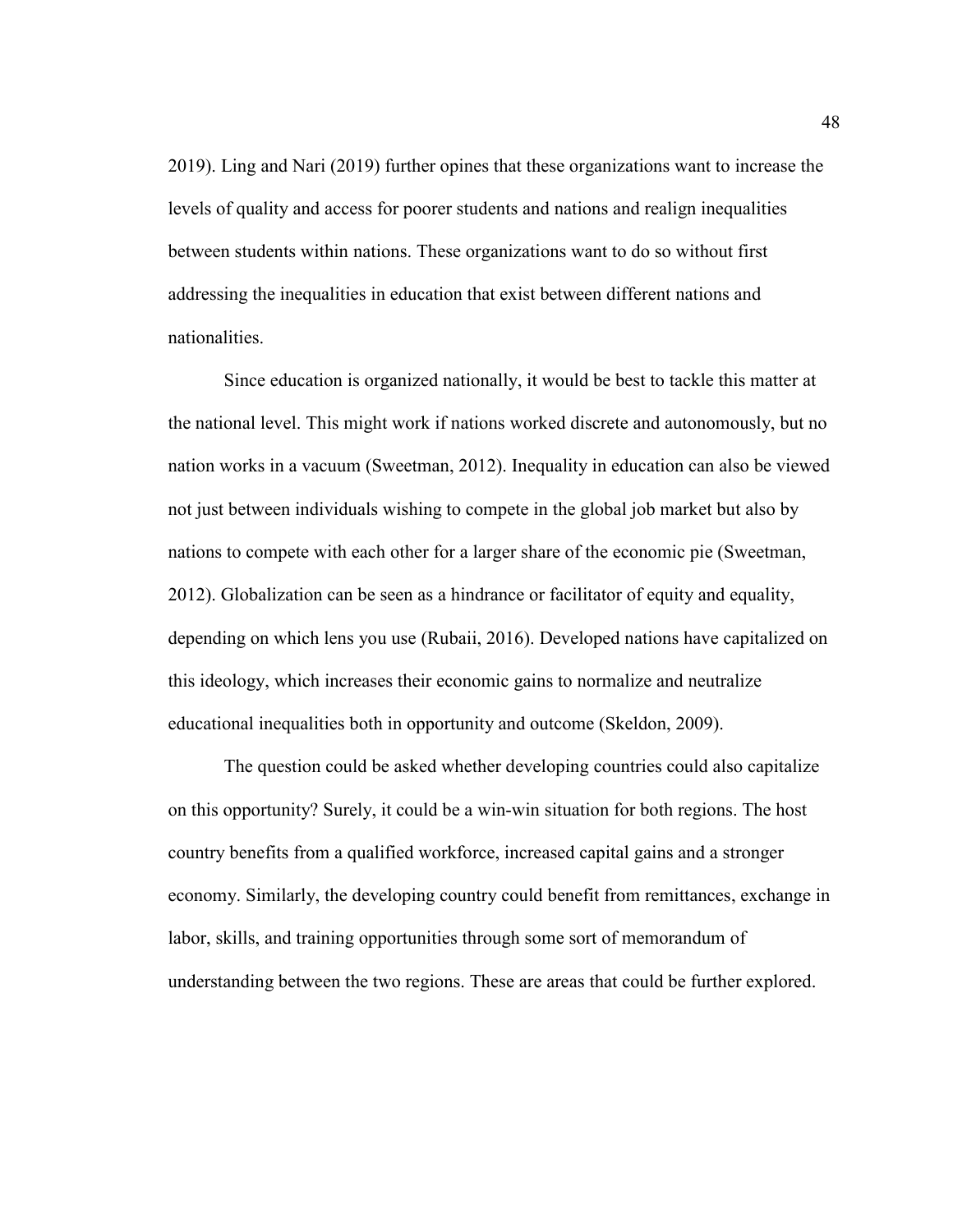## *Equity in Education and Nontransferability of Qualifications*

A review of the literature revealed that studies have been conducted on the migrant community across several countries/territories and their challenges in obtaining employment. Previous significant research has documented issues relating to the lack of recognition and the devaluing of foreign credentials (Alboim, Maytee Foundation, 2002, 2003; Bloom, 2002; Grant, 2000; Brower, 1999, Sempter, 2001). This was also supported by Chui (2003) who writes that lack of Canadian experience and transferability of foreign credentials were cited as the most critical barriers to employment.

Studies have also been done on the migrant community in Europe, UK, North America, and Australia (Lancee & Boi, 2017), (Moskal & North, 2017), (Hagan, Lowe and Quingla, 2011) and (Breen, 2016). Hogan, Lowe and Quingla (2011) conducted a study on the relationship between human capital and economic mobility within the USA's Mexican immigrant community. The participants for his study were drawn from workers employed in the unregulated US economy. For example, construction, private childcare, and healthcare.

Lancee and Boi (2017) investigated the transferability of skills and qualifications of immigrants living in Europe and the U.K. His findings suggest that having a foreign degree or non-Western degree is associated with lower income and employment. His findings supported the case that earning one's degree or qualifications outside of the host country affects the immigrant's wage potential negatively due to the limited transferability of their credentials (Lancee  $\&$  Boi, 2017). They further assert that the differences in the earning potential can be explained by the differences in skills between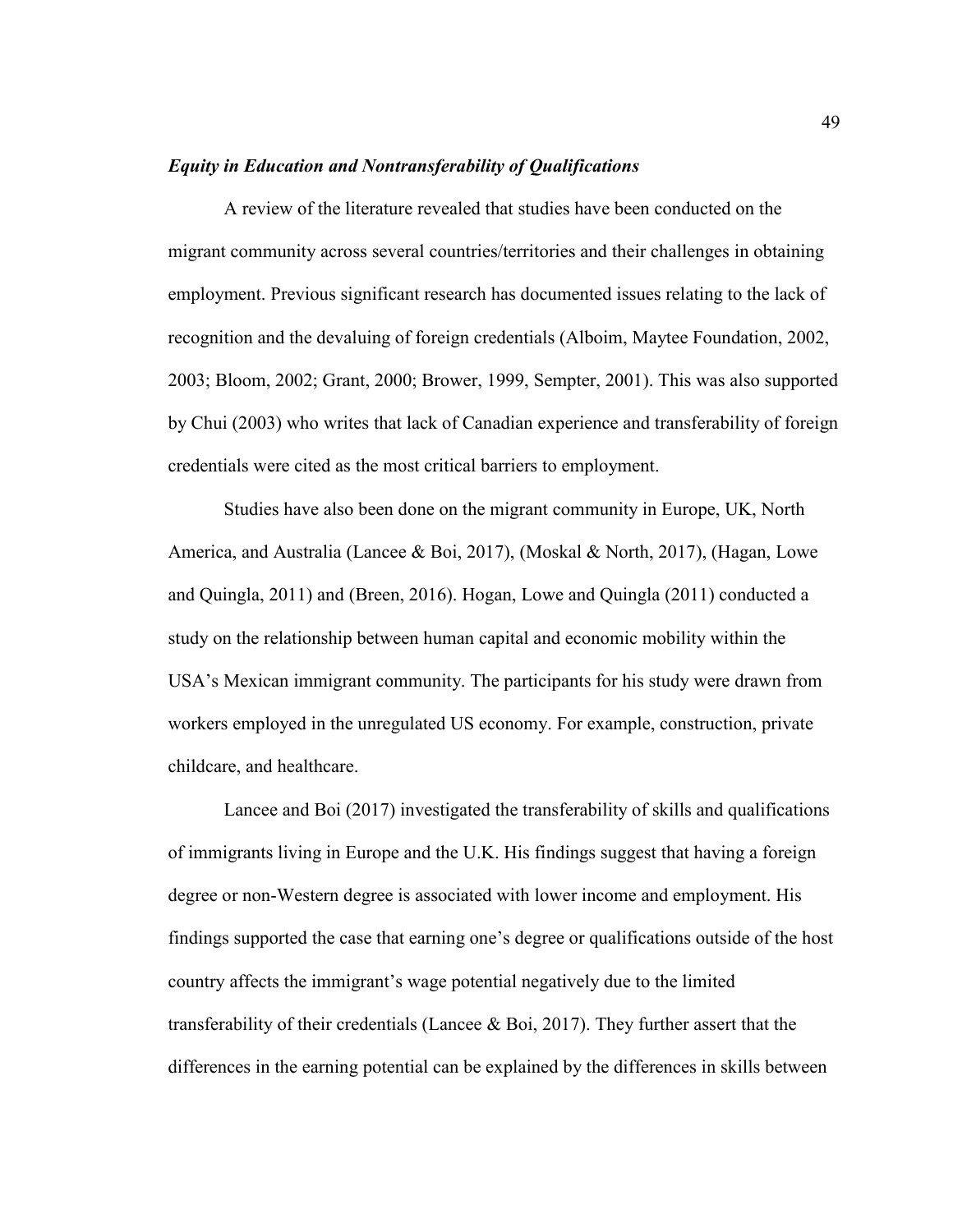holders of native degrees. Similar research conducted by Moskal & North (2007) examined the educational system in Europe as it relates to equity in education.

Equity in education has gained much traction due to Europe's refugee crises (Kothoff, 2016). Moskal and North (2007) sought to explore how educational systems and processes can be more fair, and inclusive in terms of access, experience and outcomes for migrants and refugee students. They also investigated the role of education in the social and integration process of women in the U.K. Buzdugan (2009) asserts that an immigrants' education has an impact on earnings and that Canadian work experience seems to have more value to employers (Buzdugan, 2009).

The fact that foreign work experience is not valued despite living in an era of globalization and geographic mobility, is indeed puzzling. Also, foreign education is a disadvantage to the immigrant in the labor market (Chui, 2003). Of note, is the fact that white immigrant's credentials are devalued while minority immigrants experience lack of credential recognition. This observation was also noted by Lancee and Boi (2017). This distinction is an important point to make in terms of future research and policy implications (Buzdugan, 2009).

Breen (2016) conducted a study on Irish immigrants working in Australia. Their findings suggest that educational systems and processes need to be fair and inclusive, so that it offers more support to the integration process of migrants and refugees. They suggest that the current education system's policy formulation and structure need to be more mindful of the migrant and refugee communities. The suggestions of fairness and inclusivity were also highlighted by Reitz, Curtis & Elrick (2012).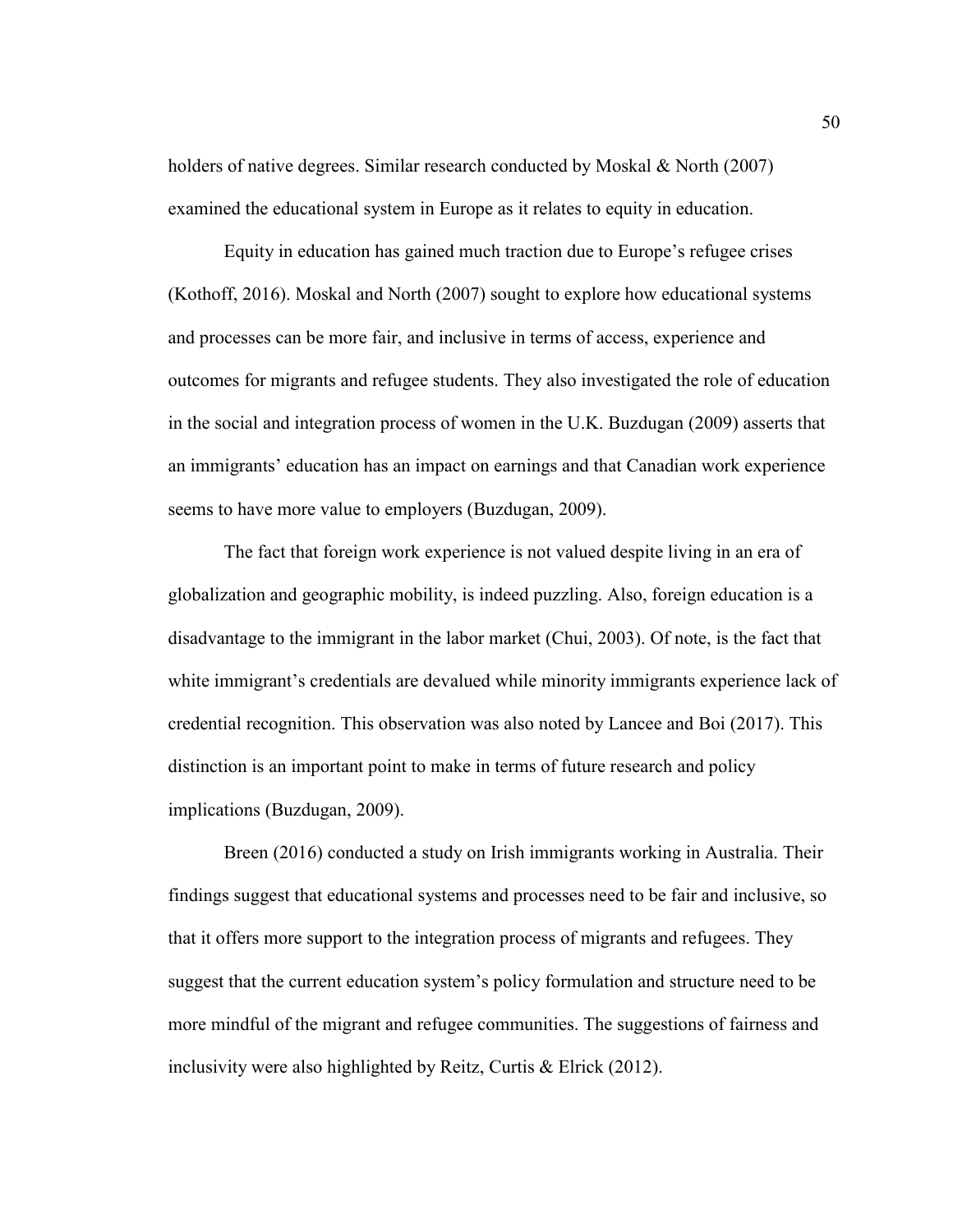Hogan et al (2011) focused their study on the Latino community in America. They wrote that there is very little discussion in the literature regarding how immigrants working in the unregulated industry respond to and resist discrimination, as well as maneuver blocked mobility. In essence, they hoped to offer a sociological alternative to understanding skill acquisition, learning and economic mobility within the Latino immigrant community.

The above studies focused on different migrant groups, and the challenges they faced in obtaining employment. No study has yet examined the issue of nontransferability of skills and qualifications from the perspectives of the people responsible for evaluating credentials and formulating policies, nor from the perspective of the Caribbean diaspora members. The lack of research on this sub-group and phenomenon is apparent.

Moskal and North (2017) suggest that further investigations be done to ascertain how education systems and processes can be equitable. Per Lucas & Beresford (2010), success or failure in education is associated with socioeconomic factors. Understanding the interplay between these factors may improve the employment and educational outcomes for the immigrant population. Thus, equity in education is a key role in fair hiring practices and employment outcomes. Is the way forward the way of policies and programs or another? I would surmise and say that it will require a combination of policies/programs as well as established and published evaluation credential standards.

# **Policy Implications and Benefits**

Policy is a discursive and emotional area with complex dynamics (Fineman, 2008.) Paying attention to policy proposals is important because policies govern our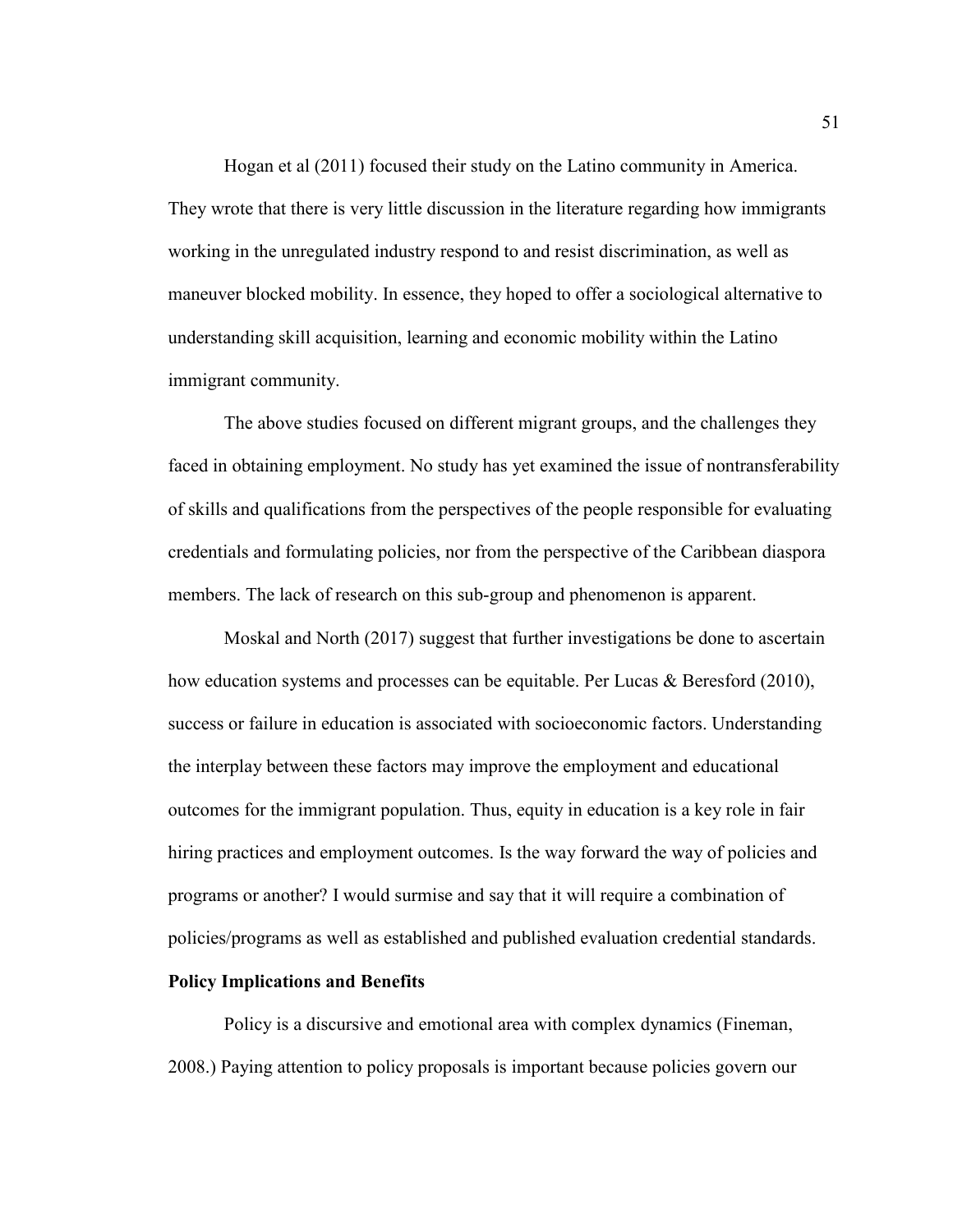world and guide outcomes that is supposed to improve lives (Treat, 2016b). The most important policy question might be how well the average immigrant in each visa class successfully integrates into the labor market after meeting the relevant immigration requirements and moving to Canada? Another policy question could be why isn't the Canadian Skilled Visa Program as successful as it could be? Another area of interest is the brain drain and brain gain for both territories (Treat, 2016b). While there are arguments for both sides, for the purpose of this paper, I'll focus on policies that address, training, education, and integration.

Canada has capitalized on benefitting from foreign talent to drive its economy, balance it's GDP and maintain a stable labor force (Sheldon, 2009). Freedom to move is deemed a basic human right (United Nations Declaration, 1948). Everyone has the right to travel and return, but not the right to move intentionally, hence the international immigration policy. Canada's labor market is considered to be inflexible and can be made more efficient, reducing unemployment in the long run (Standford, 2000).

In order to respond to the various experiences, values and knowledge, equity and widening participation of policy understandings and approaches need to be reframed (Bietsa, 2010; Peters and Treat, 2016). Equity policy is a recent political phenomenon in higher education. One such disparity that should be examined is the difference in the recognition of foreign credentials. To expand, white immigrant credentials are devalued, and minority immigrant's qualifications are not recognized (Buzdugan, 2009). Does this have to do with the educational standards and practices in the country of origin? Despite claims of objectivity, policy approaches and their narratives are created, implemented,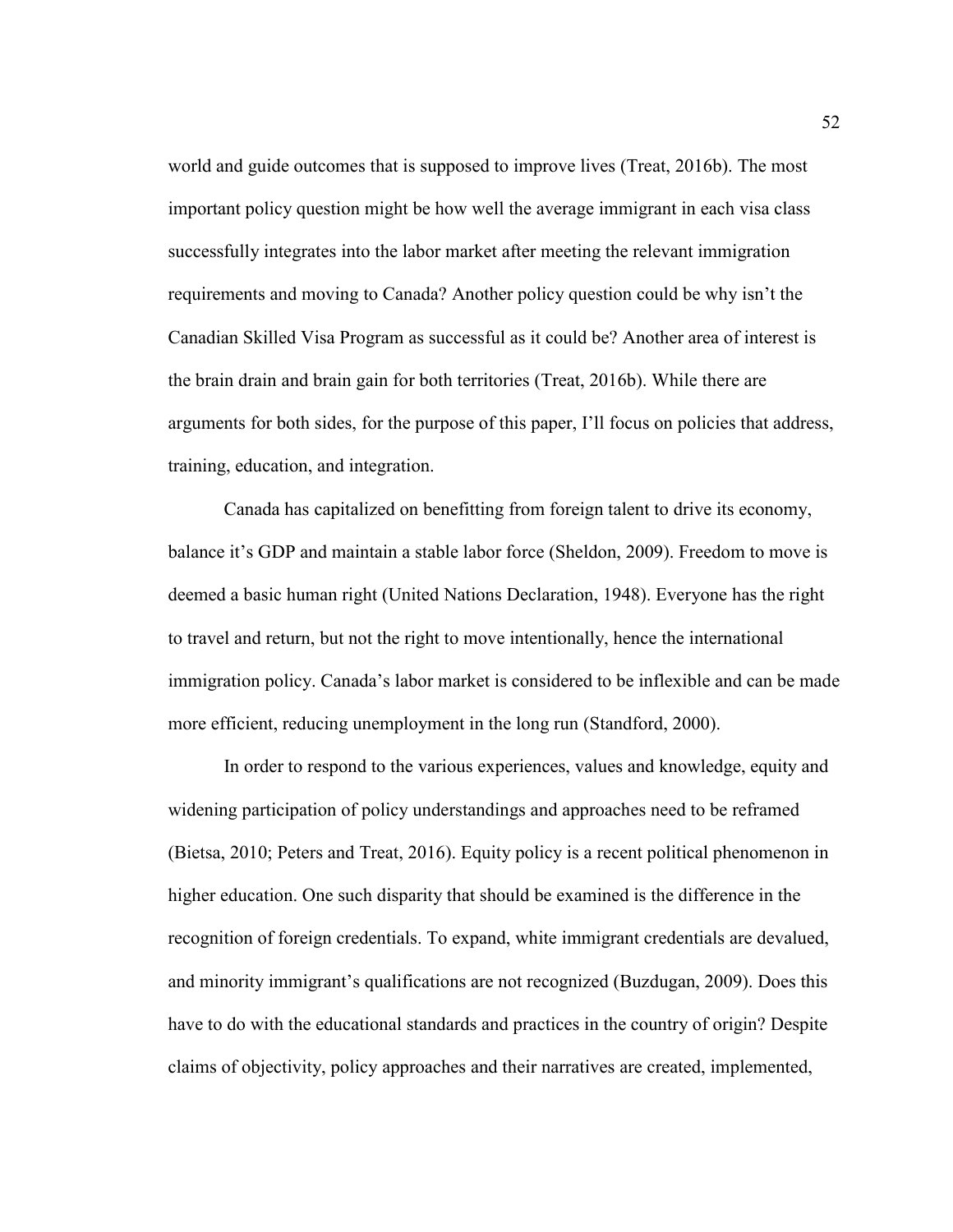and governed with "broader politic investments and subjective positionings and interests". Political goals and intentions often drive policymakers and policy framings (Treat, 2016).

Hermans & Singh (2019) and Boyask, Figure and Lubienenski (2017) suggest that its absence is a key dimension of a framework of social justice (Fraser, 1997; Figure & Lubienenski, 2017). The three realms are redistribution, recognition, and representation. He argued that the 3 R's need to be coexist for socially just participation to be possible. Policies are too often framed through the values, judgments, perceptions, and views of the white middle class (Burke, 2017). Immigrants are in fact more qualified than the average Canadian, yet Canadian employers discount the very criteria that gained them entry into the country (Grable, 2009). Immigrants feel that obtaining post-secondary Canadian education will put them at an advantage to enter the Canadian job market. 82% of immigrants had to undertake some Canadian training and or education (Grable et al, 2009). But the entry path into the Canadian job market is not clear or barrier free (Anisef et al, 2003).

According to Chui et al (2008) by 2030, immigrants will account for all net growth in the Canadian population, and by extension the labor force. It is crucial that the many stakeholders, credential assessors, employers, policy makers, gatekeepers etc. reevaluate their treatment of foreign credentials and establish mobility agreements or some similar agreement between Canada and the immigrant's country of origin (Chui et al, 2008).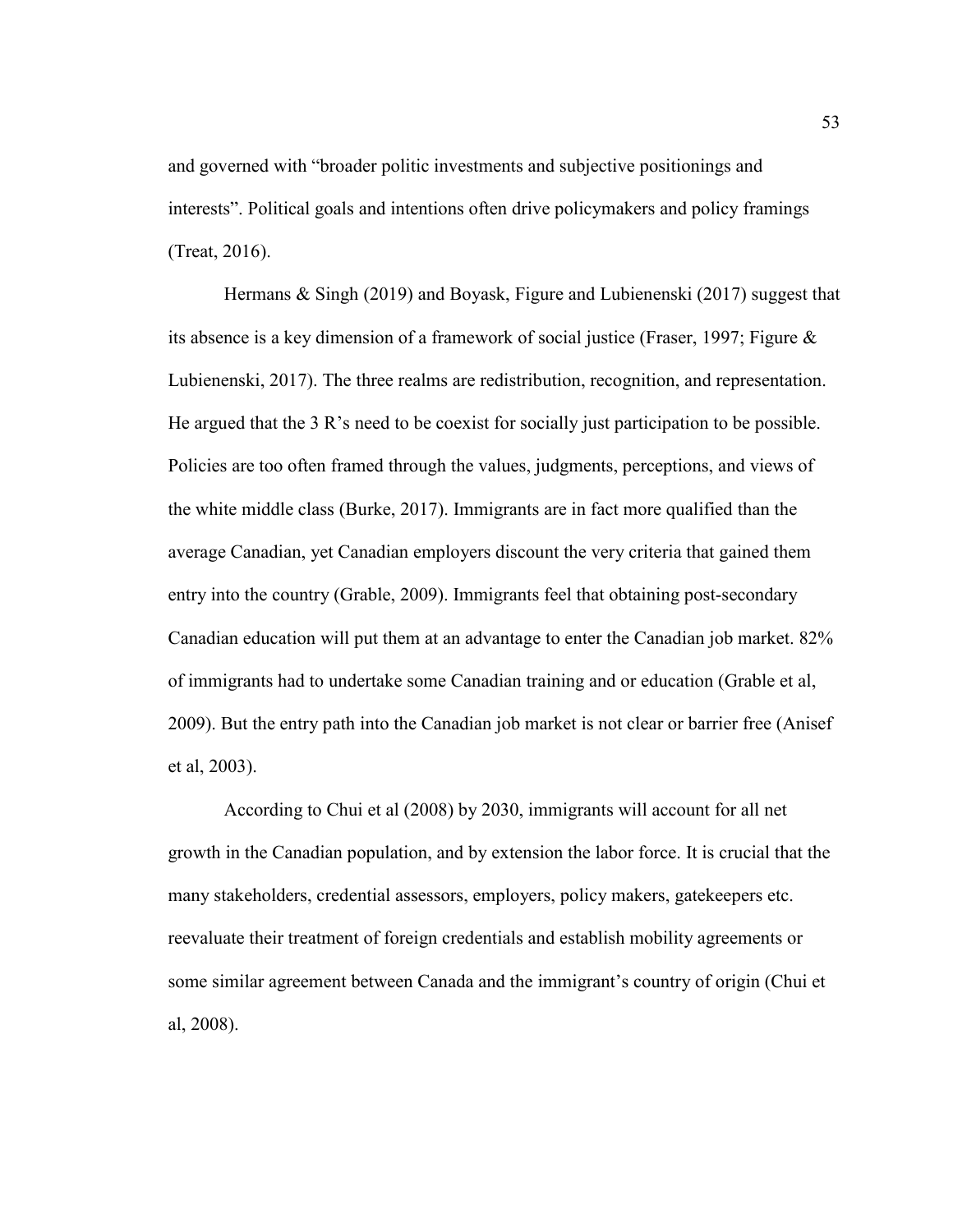Burke & Lumb (2018) purport that we are all evaluators, and we should move from decontextualized projections to engaged evaluative collaboration and multiple viewpoints. Through collaboration between, researchers, practitioners, and other stakeholders, we can gain necessary insights and cultural knowledge that give us the critical awareness to challenge our own imaginations and thinking (Burke  $\&$  Lumb, 2018). Rigor and contextualization will keep the policy process complex while making space for multiple experiences, diverse cultural knowledge and lived educational experiences. Policy understanding is important for the multiple marginalized groups that exist in society.

Similar suggestions were also asserted by Buzdugan (2009) who supports the case for qualitative studies that explore the hiring practices of employers and the professional assessment procedures of assessment agencies. The results may provide more answers to the low integration, deterioration of labor market outcomes, and low transferability (Picat & Sweetman, 2005; Wosnick, 2003; Frenette & Morrissette, 2003; Li, 2003). Programs that question the effectiveness and rationale of a program that sources immigrants with a high level of education and low labor market outcomes will help to provide answers to this phenomenon.

#### **Summary**

The Caribbean region has a long history of migration. The Caribbean diaspora migrate to other countries as a means to improve their standard of living and gain access to opportunities that they would not have had in their home country. Canada has proven to be a popular destination among the Caribbean diaspora because of its skilled migrant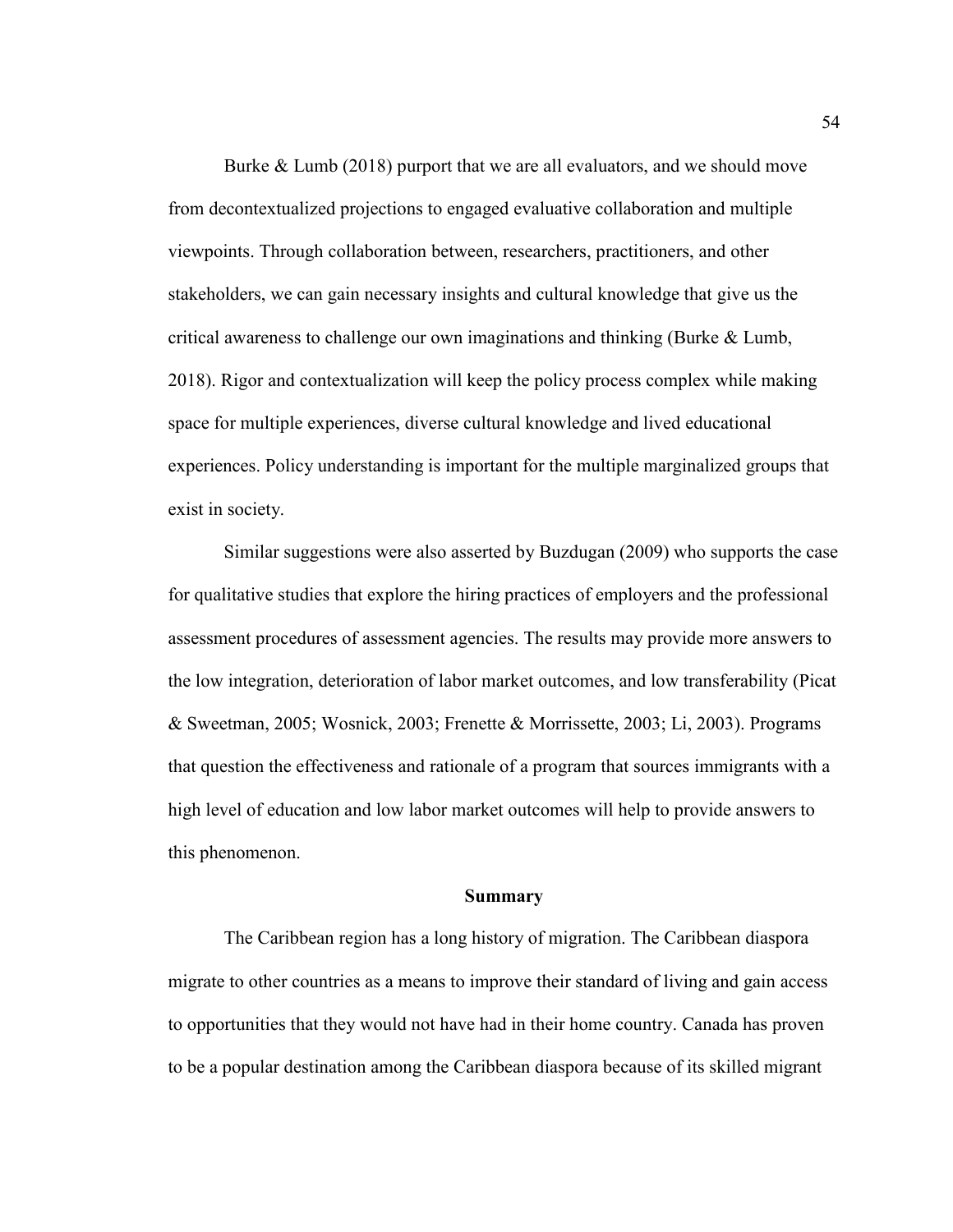visa program that are opened to highly skilled individuals. Many Caribbean immigrants gain entry into Canada through this system that awards points to highly skilled and educated applicants. However, upon entry into Canada, the very criteria that gained them entry is not sufficient to gain employment. Several factors have been identified as barriers to entry. They are: lack of Canadian qualifications, lack of communication skills specific to the workplace, nontransferability of foreign credentials and discriminatory hiring practices (Chui, 2003).

Canada needs immigrants to sustain its labor force, drive its economy and keep the country's GDP balanced. However, the lack of successful integration into society by immigrants and other newcomers causes an increase in poverty levels (Buzdugan, 2009). More inclusive programs for integration such as, training, bridge programs, internship, mentoring, among others are needed. Rawls theory of social justice supports the idea of leveling the playing field. This theory seeks to advocate for a system that secures the rights, duties, influence, opportunities, and advantages in the society, and promotes fair distribution. Rawls' opportunity theory argues that the social and economic inequalities need to be arranged, so that positions are opened to all under equality of opportunity (Rawls, 1971). This theory aligns with the premise of equal opportunity and social justice regarding immigrants. This research seeks to explore the inequality in the labor market and the lack of credential recognition for Caribbean immigrants.

Moskel  $\&$  North (2017) suggest that further research be done to understand how the educational systems and social and economic processes can be equitable. This suggestion was also reiterated by Breen (2016) who stated that the educational and hiring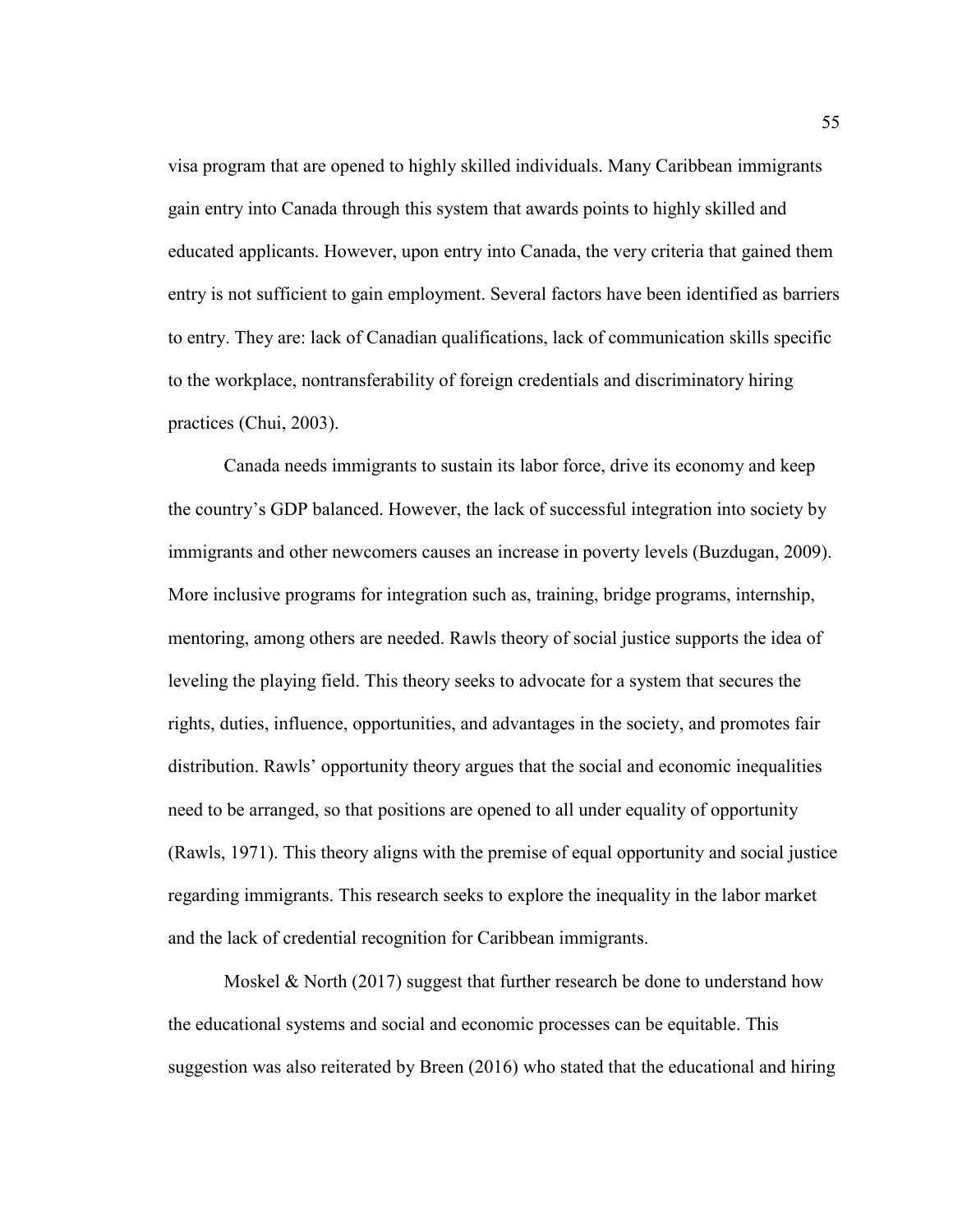processes need to be fairer so that immigrant communities are successfully able to integrate into society. In applying the social justice, and equity framework, immigrants will be granted equal opportunity to fairly compete for jobs in the Canadian labor market. As it is now, the labor market is heavily skewed against foreign credentials and experience and put immigrants at a severe disadvantage.

Some of the suggestions presented by other researchers included further qualitative studies to explore the hiring practices of employers (Buzdugan, 2009), and programs to evaluate the evaluation process of credential assessments and policy amendments (Chui et al, 2008). More reporting and transparency were also recommended. In addition, evaluative collaborative efforts involving rigor and contextualization among multiple stakeholders as it relates to research, policy formation and processes were also suggested (Burke & Lumb, 2018). Immigrants can be positive contributors to their host country, but programs/systems could be more inclusive to facilitate not frustrate or impede their integration into society. Rapid and successful integration into society benefits not only the immigrants but the economy, and by extension, the country as well. The next chapter will give details on the research design and methodology that will be utilized to inform this qualitative research.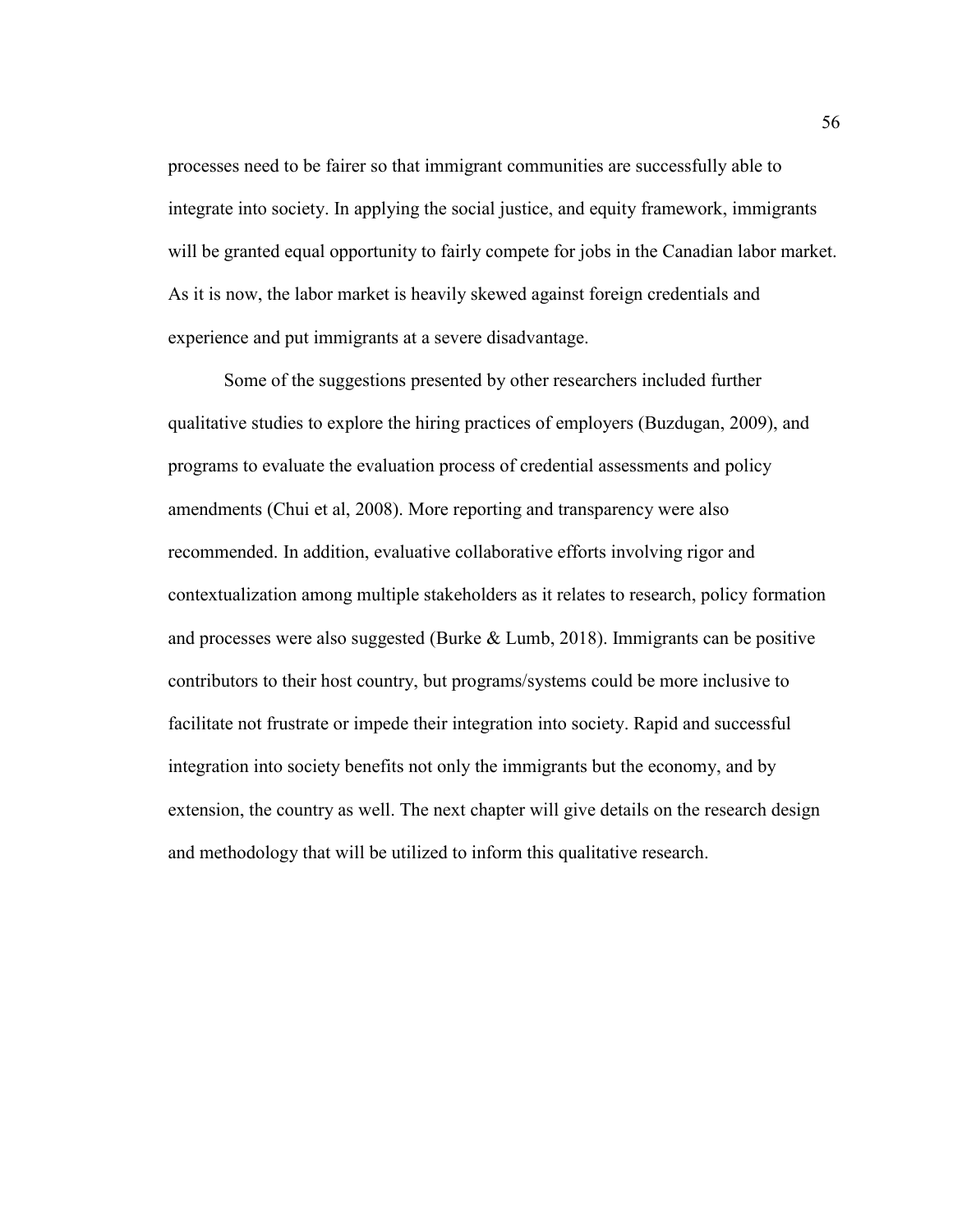## Chapter 3: Research Method

### **Introduction**

The purpose of this qualitative study was to explore the barriers to recognition and acceptance of Caribbean degrees as providing the equivalent competencies for similar profession and industries in Canada. The qualitative design was the research design that guided the study. Qualitative research is used to know the meaning that individuals or groups ascribe to a social, cultural, or human problem (Creswell, 2009). In this chapter, I provide an overview of the research design and methodology, role of researcher, approach, trustworthiness, and ethical considerations.

#### **Research Design and Rationale**

The research question guiding this study was: What are the perceptions of the Caribbean diaspora and other stakeholders regarding the barriers to or facilitators of improving the recognition and transferability of Caribbean credentials in Toronto, Canada? The central concept of the study was equity in employment opportunities for Caribbean immigrants. I sought to explore the perceptions of Caribbean immigrants and other stakeholders on the recognition and transferability of credentials and how the recognition and transferability factor could be improved. Improving the recognition factor is likely to improve their employability factor. As a result, Caribbean immigrants would be better able to compete in the Canadian job market and obtain meaningful employment in their area of training.

According to Ravitch & Carl  $(2016)$ , a qualitative research design establishes the way a researcher thinks out, plans, and executes a study. Research design is how a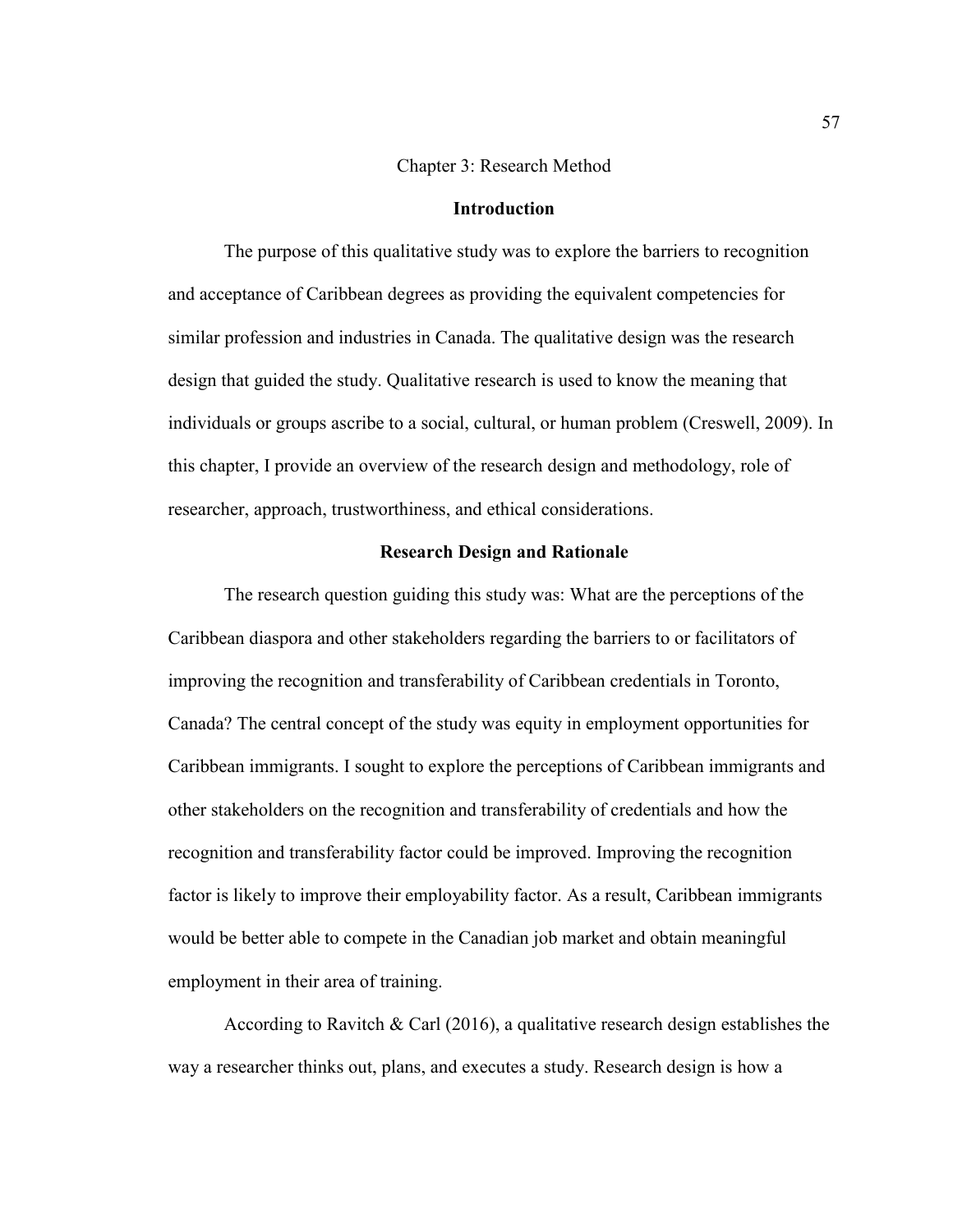researcher combines the theory, concepts, objectives, research questions, and data collection methods so that each component is closely aligned and flows. From the research questions to the setting and participants, all components should operate in tandem to provide answers (Ravitch  $& Carl (2016)$ . The qualitative design was selected for this study because it allows the deep analysis and detailed information of the participants, which aligns with the nature of the study. Qualitative research also provides the best method to explore the phenomenon under study. Qualitative researchers must consider the audience of their study (Patton, 2015). Qualitative research is a powerful inquiry that is inductive in nature, uses grounded theory, and gathers information in the real world rather than in a lab (Patton, 2015).

The entire research process is inductive and iterative. Each element is constantly being shaped as it responds to real-time learning. Previously, qualitative designs mainly dealt with three kinds of studies: ethnographic, phenomenological, and grounded (Hollowitz & Torres, 2003; Johnson et al., 2001; Nose, 1989; Richards & Morse, 2007; Smith Becker & Cheater, 2001). However, newer methodologies, such as discourse analysis, narrative inquiry, systems theory, generic qualitative inquiry, and life history, have emerged and are relatively widely accepted. A GQS does not attach itself to any one methodology (Kahle, 2017). GQSs create a free space in which researchers can use multiple tools and approaches that may or may not lead to new approaches. Per Merriam (2009), these studies can stand alone as a justifiable approach.

I selected the qualitative research design because my study was concerned with garnering the perceptions and viewpoints of the Caribbean diaspora in Canada and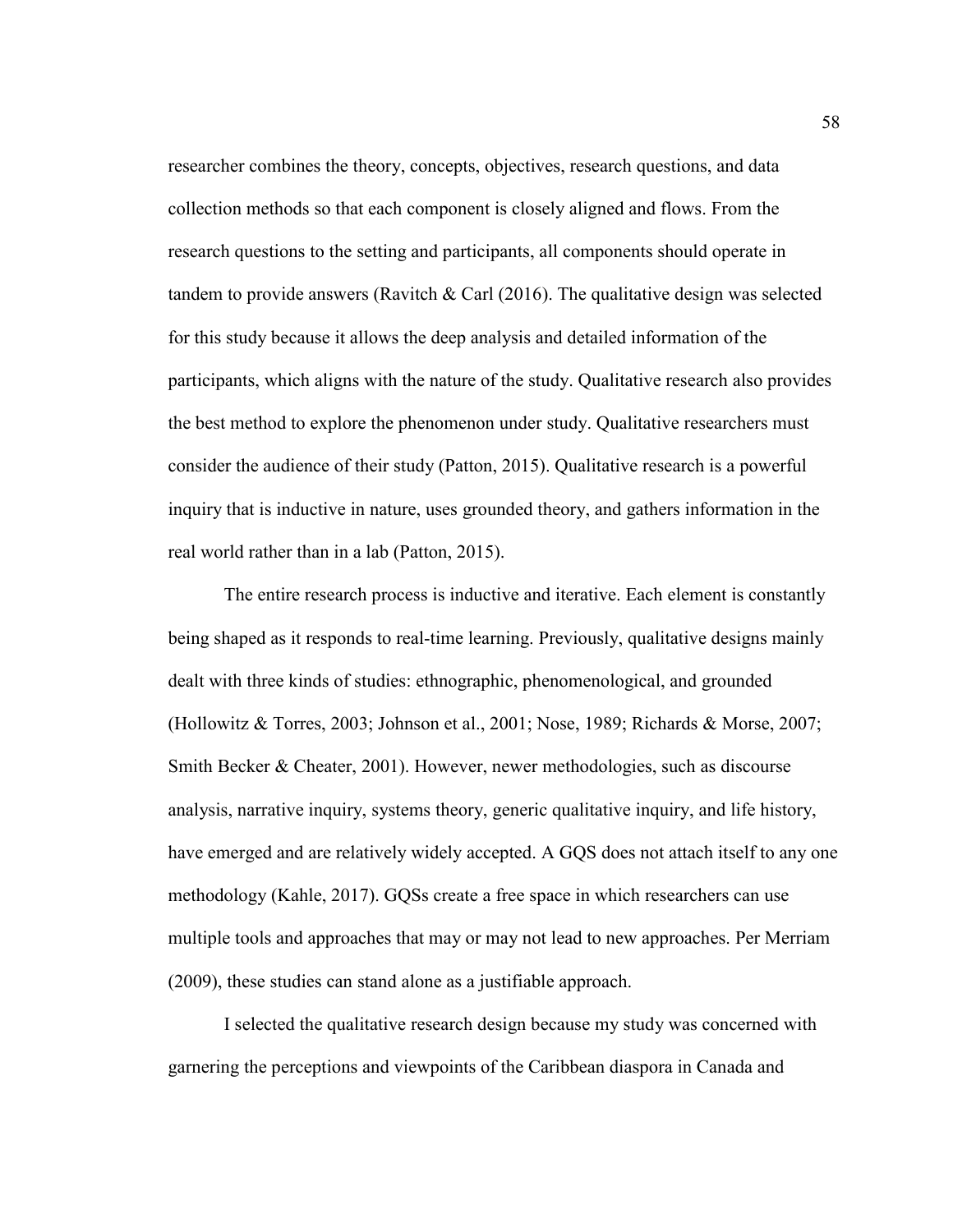employees working in organizations serving the immigrant community. This study was not geared toward obtaining quantifying data. Thus, a qualitative study was better suited to the type of data I was interested in collecting. A qualitative design was most wellsuited to providing answers to my research question.

### **Methodological Approach: Generic Qualitative Study**

GQSs involve collecting, analyzing, modifying, refocusing, and identifying and reducing threats of validity (Maxwell, 2013, p.2). A GQS is defined as research that is not bounded by any one established philosophical assumption or methodology (Caelli et al, 2003). Like qualitative descriptions, interpretive descriptions are "built upon constructivist epistemological assumptions"; this methodology is socially constructed through the subjective person who experiences it (Thome, 2008, p. 49).

Some advantages of GQSs are that they are flexible, allow use of multiple methodologies, advance theory, articulate new approaches, and are useful when more than one methodology is needed to answer a research question. A GQS is also useful when the phenomenon is complex and needs several forms of analysis (Kahle, 2014). According to Creswell (2008) the phenomenological design and the case study could also be used in qualitative research; however, neither of these designs would have provided me with the rich perspectives and life experiences of the participants in this study.

In contrast, some of the disadvantages to GQS are that it does not confine itself to any one methodology or framework; thus, the study's methodology and framework could be poorly designed and articulated. Other disadvantages are GQS' lack of extant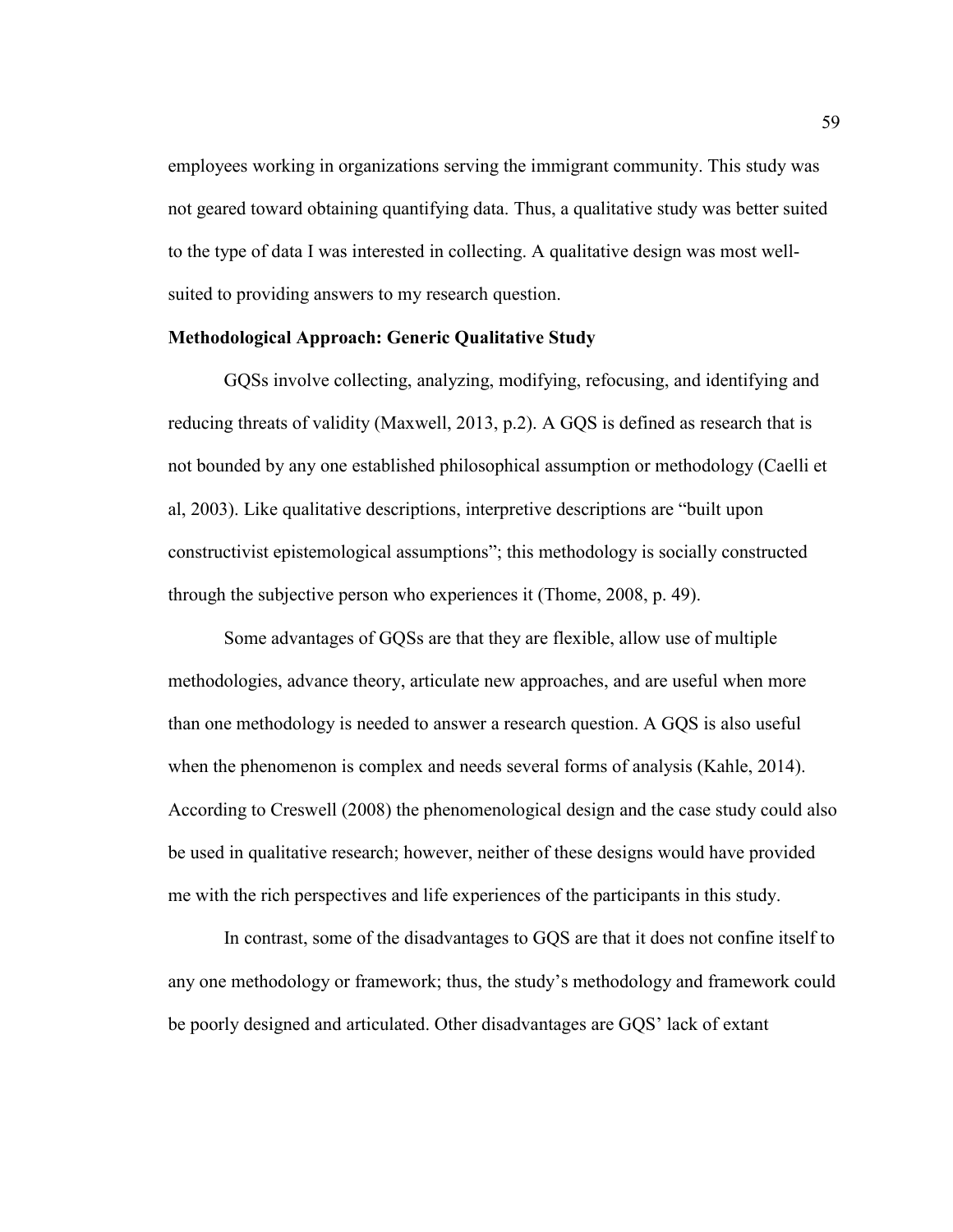literature and method slurring (Kahle, 2014). The GQS is also not as popular as other research approaches, such as the phenomenological approach.

I chose to use the GQS over a case study or phenomenological approach because they would not have provided me with the flexibility of using several methodologies to understand the complexities of the phenomenon. William and Kostere (2008) opined that this is a significant advantage of the GQS design. Also, the GQS fits my personality, research discipline, and focus, and it is a growing trend among qualitative researchers (Caelli et al., 2003). More importantly, this approach aligned with my topic, RQs, sample, and research process. For example, GQS uses purposeful sampling, and its method of data analysis uses multiple themes along with the interpretation of complex issues.

#### **Role of the Researcher**

I am a Jamaican born of immigrant parents. I have lived in Jamaica, China, and Japan. I also have family members and friends who are immigrants living in Canada, the United Kingdom, and the United States. I selected this topic came as a result of my experiences and the experiences of my friends and family. Thus, I know firsthand of the struggles and challenges immigrants encounter. While this phenomenon is not new, it is unique to Canada as this country offers the skilled migrant visa that grants qualified immigrants the opportunity to live and work in Canada.

I played several roles in this study, such as observer, participant, and observer– participant. I experienced difficulty remaining objective. However, I limited my bias by consulting with other researchers and peers, keeping a journal, and by keeping my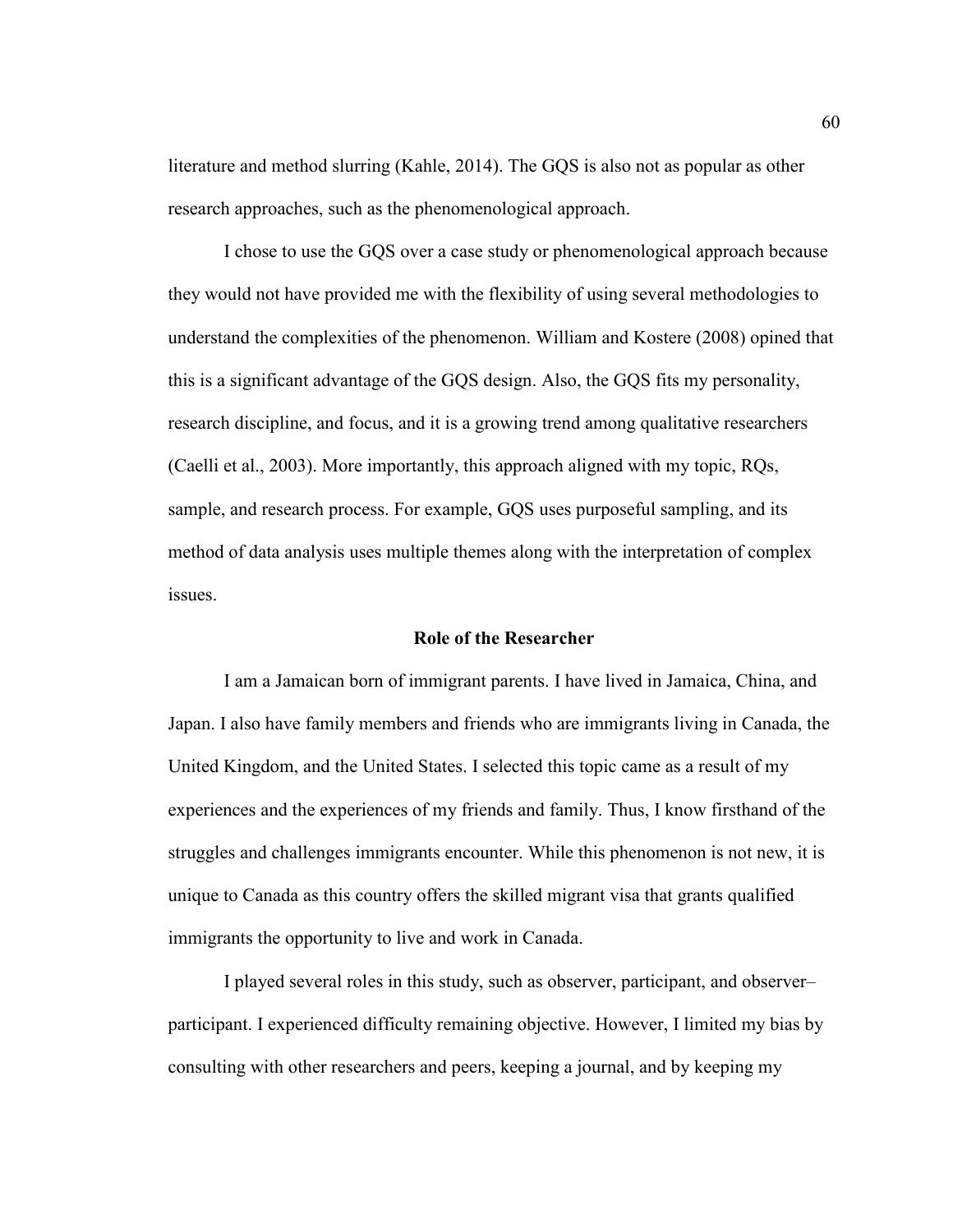emotions in check (Rubin & Rubin, 2012). I believe that while my closeness to the subject matter may be viewed as a limitation, it was also a strength. I was able to identify and approach the study both as a researcher and a population member, and I was very familiar with the topic.

When collecting data, I endeavored to not lead the responses or participants or provide leading questions to skew the research in a certain direction. I wanted my research to be organic and truthful. Patton (2015) stated that reflexivity is revealed in the analysis and reporting stage. Balancing, describing, and interpreting the data are key so the reader can sense the views and perspectives of the participants within its rightful context (Patton, 2015).

In addition, in qualitative research, a researcher is the main instrument in the study. As such, I needed to be bias free and recognize the power I had to influence the participants and, by extension, the findings (Rubin & Rubin, 2012). Thus, I approached this task from an inquiry standpoint and did not try to influence the participants. I allowed the data to develop organically. This ensured the responses would be valid and objective. Knowing my strengths, weaknesses, and motivation and being generally self-aware helped me in this regard. Per Rubin and Rubin (2012), in understanding another's experience, self-awareness and monitoring are important.

Other ethical issues I was mindful of were the possible repercussions that could befall the participants of the representing agencies. Based on the nature of the study and information being sought, participants could lose their jobs, be demoted, or be transferred. Participating in the study could also cause a strain in the relationship between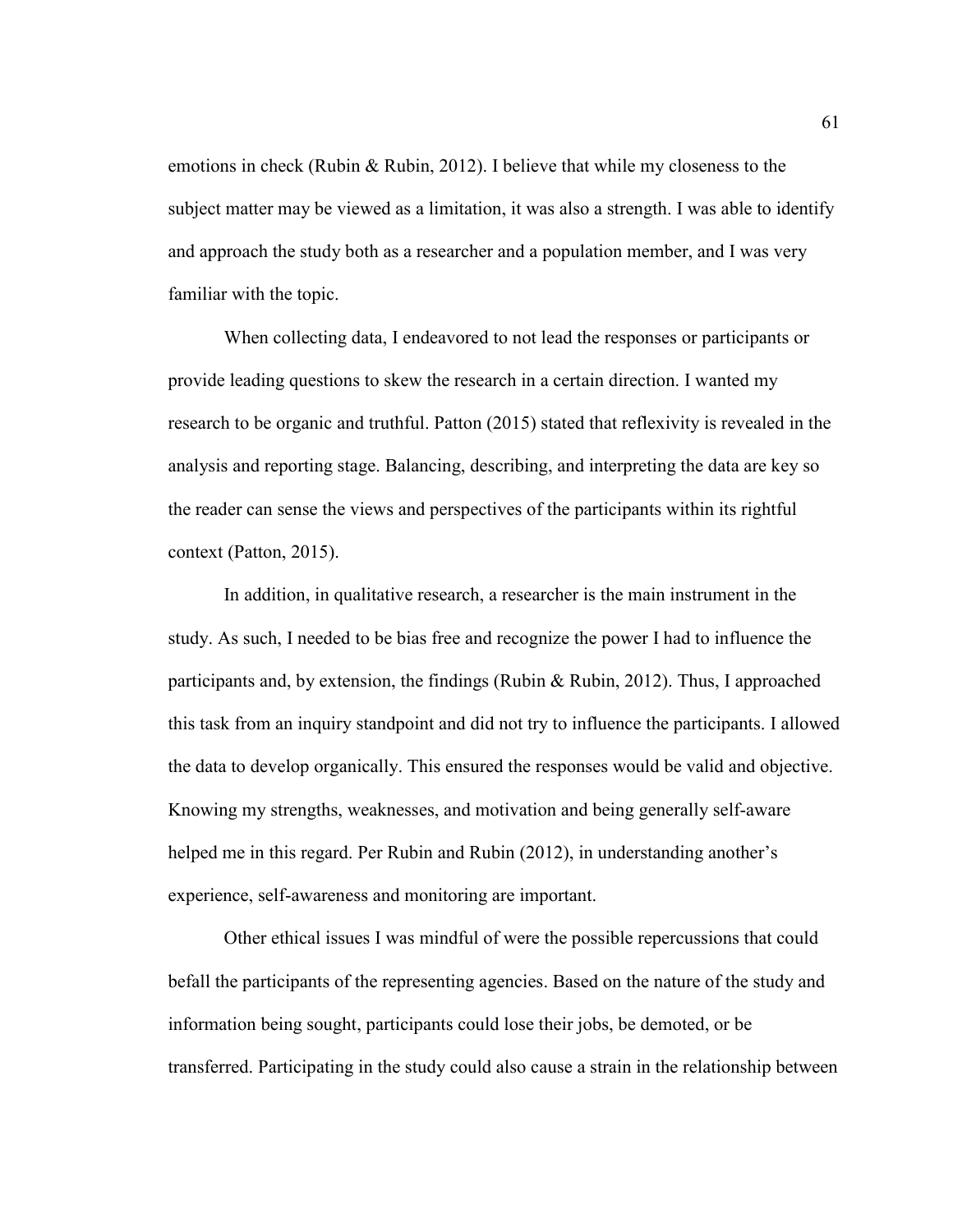staff and employer. Thus, I endeavored to counter this possibility by protecting the identity of the participants and by wording and paraphrasing their responses carefully. In addition, as per the request of the employees, I did not include the name of the organizations in the study.

### **Ethical Considerations**

There are ethical guidelines and protocols that must be followed when conducting any form of research (Yip et al., 2016). When research involves human beings and animals, researchers must ensure that all procedures and activities governing the research adhere to ethical standards. Participants expect to be treated respectfully and ethically (Ensuring, n.d.), and ethics are principles that govern research (Parveen, 2017). Some of ethical considerations include how the research structured and how the participants will be protected (Parveen, 2017). Some institutions have their own guidelines; however, according to Smith (2013), clear guidelines to follow and keep in mind are the protection of intellectual property, consciousness of multiple roles, informed consent, confidentiality and privacy, and adherence of ethical protocols.

Per Research Excellence (2017), research is a multistage process of investigating that leads to new insights and knowledge to be effectively shared. A researcher is obligated to ensure that participants are respected and protected, which can be done using informed consent forms and informing participants of the purpose of the study, duration, expectations, and their right to stop or withdraw at any time without any liability (Ensuring your research is ethical, n.d.). Providing information on the study, such as the risks and potential benefits, is required to ensure voluntary participation (O'Sullivan et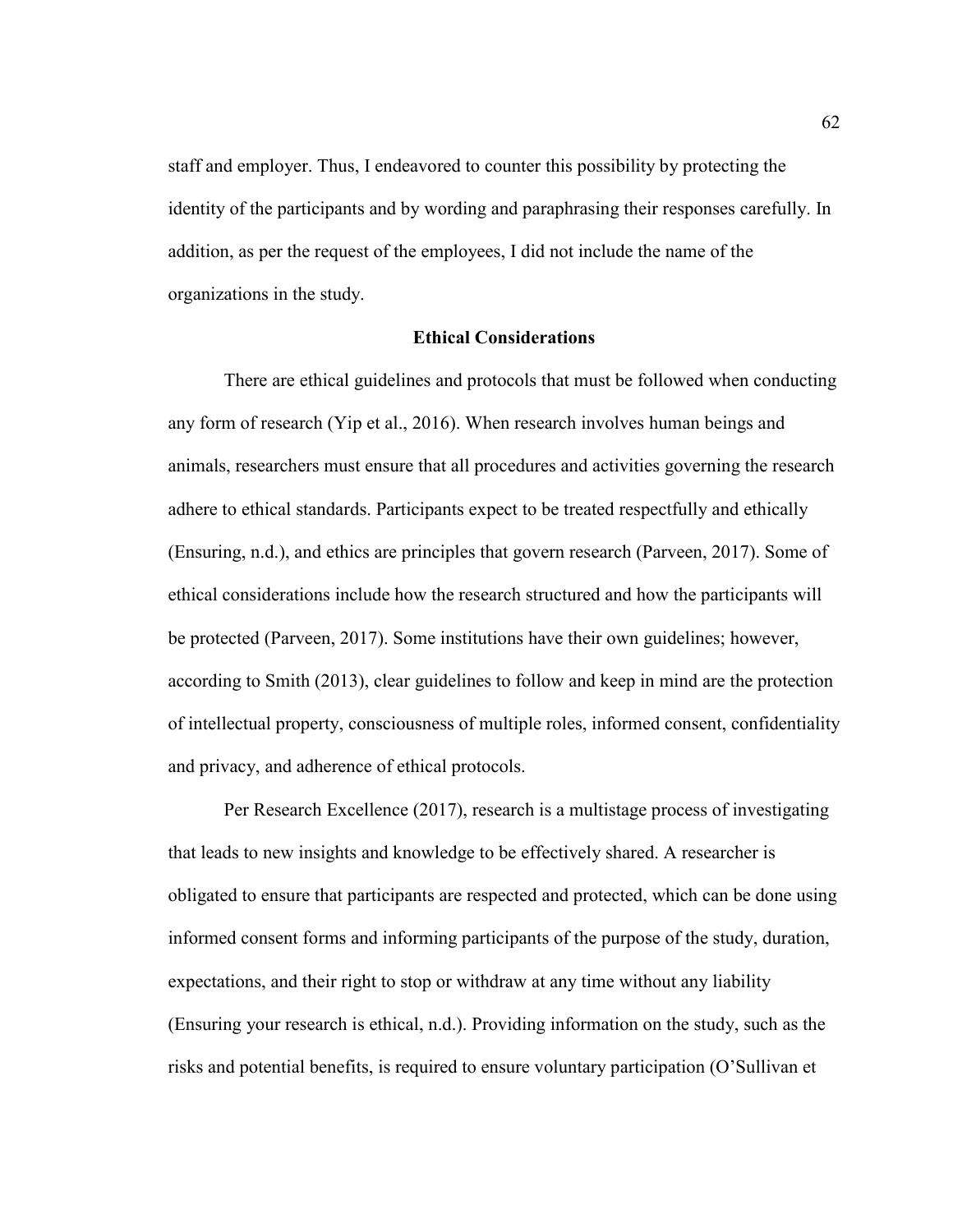al., 2017). Another ethical aspect is the safety of the participants and that researchers do no harm to participants, knowingly or unknowingly. Researchers should ensure that the place of the research is clean and safe and that no physical, emotional, or psychological harm will befall the participants, especially when working with vulnerable populations such as children, elderly people, and mentally disabled people (Ensuring, n.d.).

For my research, I obtained informed consent from all participants, and I informed them of the risks, benefits, purpose, and duration of the study. Participants were informed that they could withdraw from or stop the interview at any time without any liability (Yin et al, 2016). I did not work with any vulnerable population; however, the participants from the representing agencies could have suffered negative repercussions such as loss of job, demotion, or backlash from their employers based on the information they provided. Thus, I made them aware of this and ensured their identity was protected. The guidelines of the IRB were sought and adhered to.

Another area of ethical consideration is the use of neutral language and confidentiality and privacy. The identity and information received from the participants should be protected and concealed (Ensuring your research is ethical, n.d.). No identifying data like names, job titles, and locations should be used. Honesty and integrity should be upheld throughout the entire research process, and the results should be reported in an accurate and objective manner (O'Sullivan et al., 2017). I did not use the names of the participants; I used pseudonyms to protect their identities and to safeguard their information.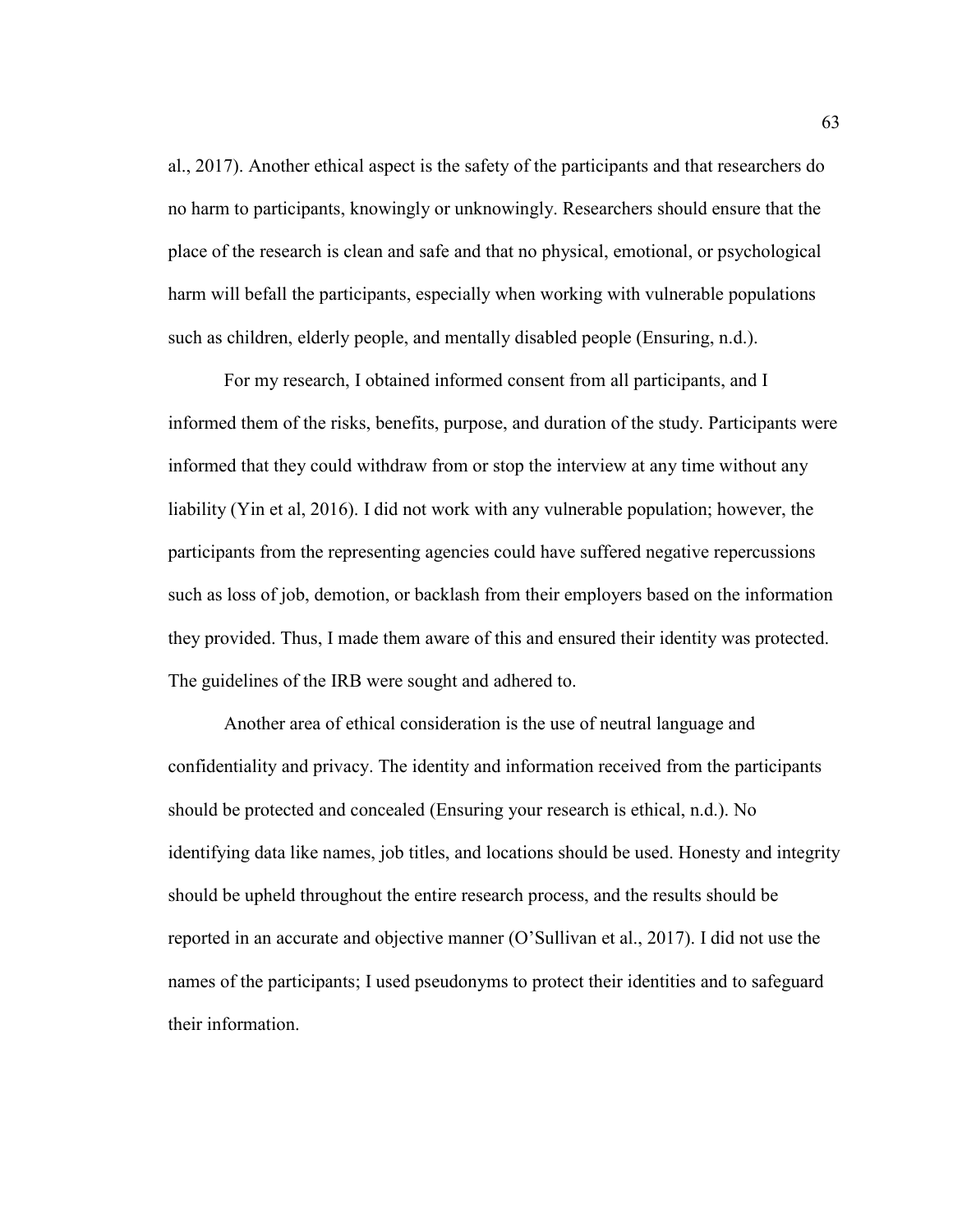## **IRB Compliance**

Before beginning the data collection process, I obtained the approval of the IRB. Walden University's IRB governs all research undertaken at the university (Walden University, n.d.). The main purpose of the IRB is to ensure that all research at the university complies with ethical standards of the school and federal regulations. All students are required to obtain approval from the IRB before they begin the recruitment and data collection portion of their study. The approval number given by Walden's IRB for this study is 05-28-2021-0557284. In addition to IRB approval, I also obtained the informed consent of all the participants. Walden University has emphasized the importance of adhering to the standards and protocols of the IRB (Walden University, n.d.). Failure to adhere to strict guidelines of compliance, safety, and confidentiality of participants and information could result in rejection of my study and dismissal from the university (Walden University, n.d.). I followed all the ethical steps as articulated by the university and the IRB.

### **Methodology**

#### **Participant Selection**

For this study, Caribbean immigrants living in Toronto, Canada, and educated at a Caribbean university were identified as the sample population. the Caribbean participants had to be living and working legally in Canada, hold either permanent resident status or have obtained citizenship. The population was purposely selected. This method of selection allows the identification and selection of participants who can provide information-rich cases related to the phenomenon of interest (Ravitch & Carl, 2016).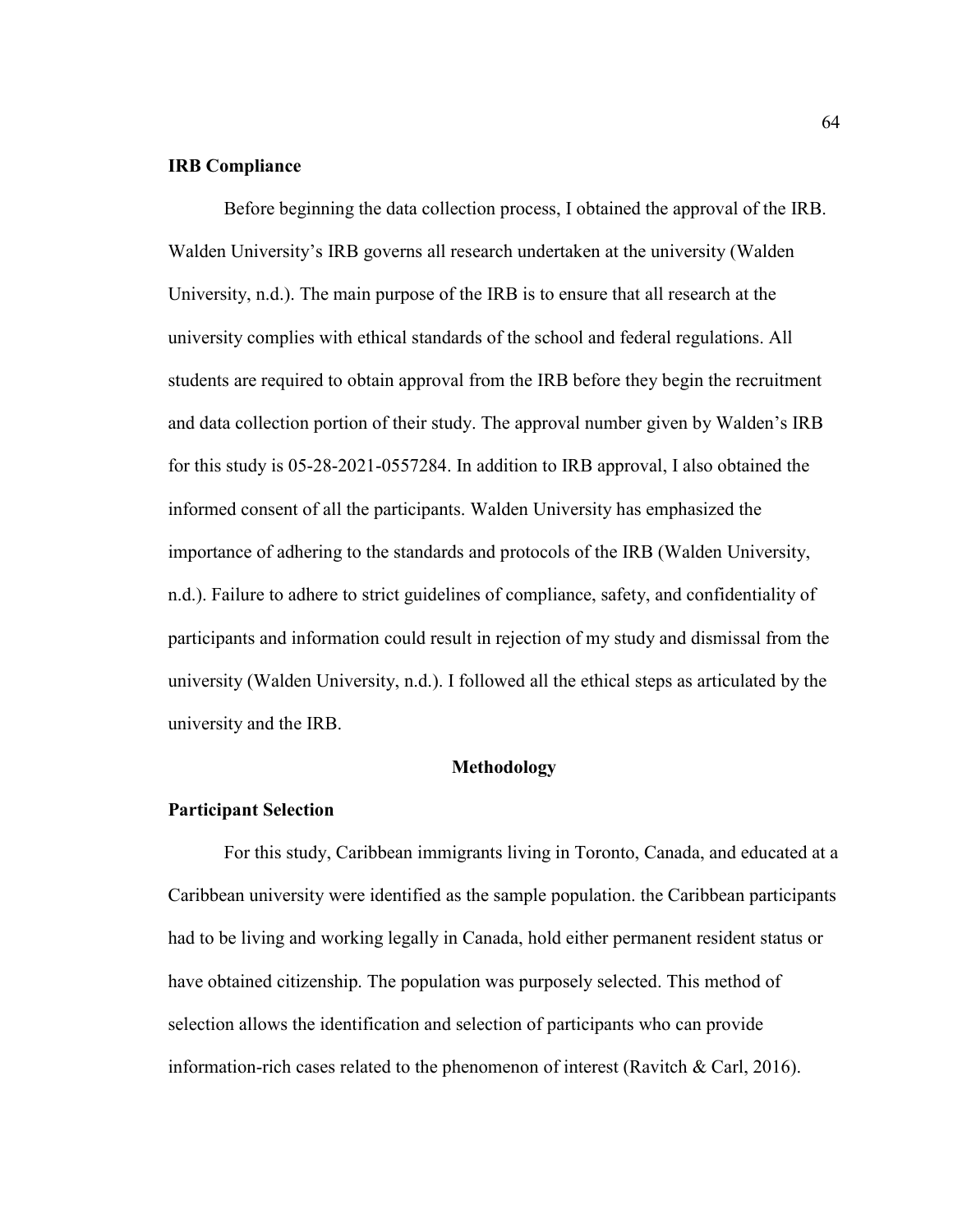Participants from the organizations working with the immigrant population were also purposely selected. Purposive sampling focuses on characteristics of a population that will enable the researcher to answer the research question (Lester, 1999). In addition, this sampling technique allows a researcher to recruit participants from a targeted population who are eligible, willing, and available to participate in the study (Lester, 1999).

### **Recruitment**

The recruitment efforts covered the GTA only. Participants were recruited via LinkedIn. The snowball method of sampling was also used. The sample size included 15 participants over the age of 18 who were either originally from the English-speaking Caribbean or were employees of organizations serving the immigrant population or working in the accreditation industry. The Caribbean participants met the following criteria: (a) be over 18 years of age; (b) hold at least a bachelor's degree from a Caribbean university; (c) have graduated from a Caribbean university; (d) be legally living and working in Canada for at least 6 months; and (e) hold either a residence permit or have obtained Canadian citizenship. For employees to participate in the study, they had to meet the following criteria: (a) have experience working with immigrant groups/populations; (b) can be recruited through social media; (c) be over 18 years of age; and (d) be willing to participate voluntarily in the study.

#### **Sample Population**

Purposeful sampling allows a researcher to deliberately select participants who can provide the information needed for a study that could not be provided by other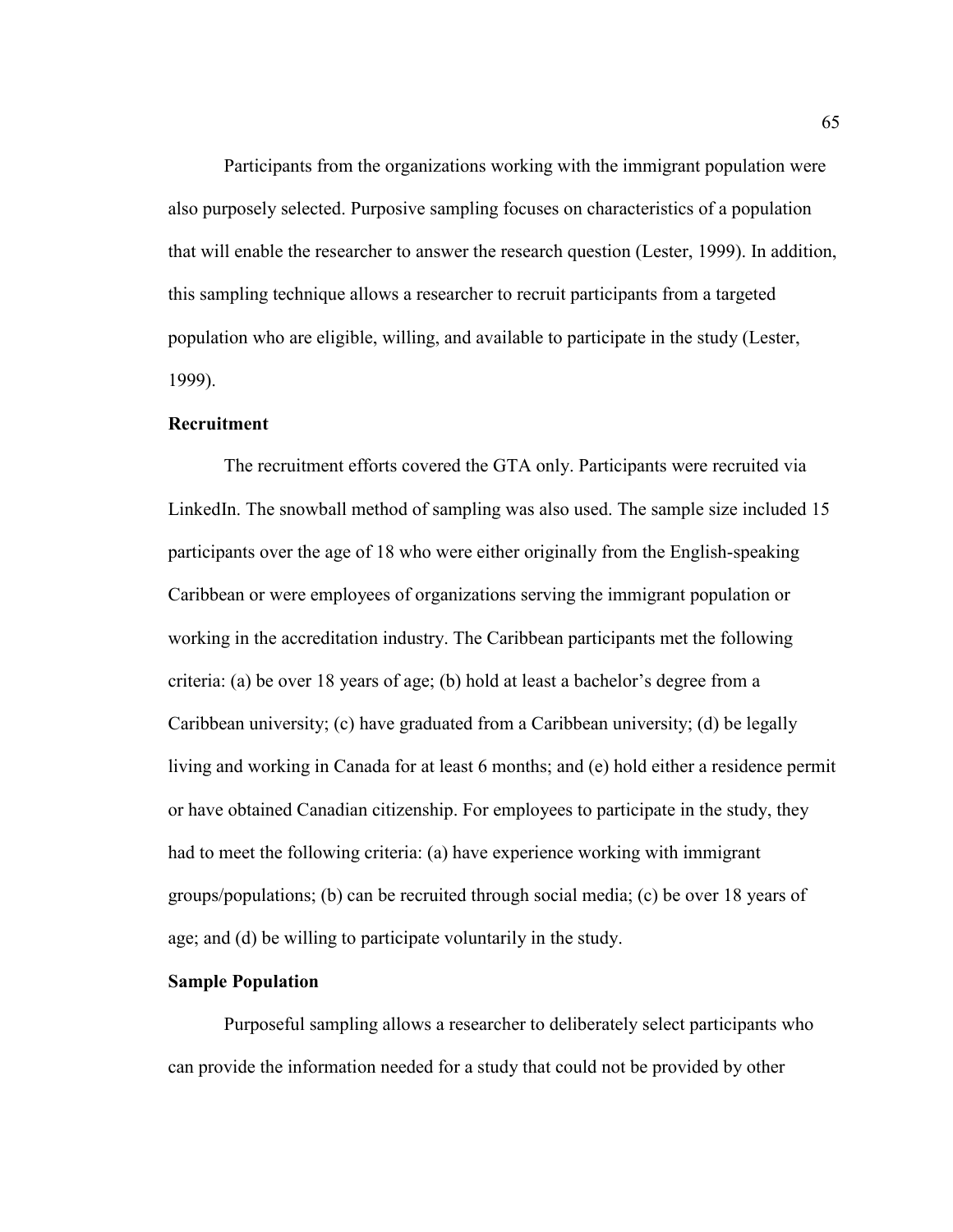sources or populations (Creswell, 2014). Criterion sampling approach works in harmony with purposeful sampling (Ravitch & Ravitch, 2010). Criterion sampling is also a sampling procedure used extensively in qualitative research.

## **Instrument**

I used two interview guides I created: one for the Caribbean immigrants and the other for the employees of the representing agencies. Both guides consisted of an informed consent portion that was read to the participants before the interview began. Participants were also required to reply by email stating their consent. The bottom half of the interview guide consisted of 10 open-ended questions with some questions having subquestions. These subquestions were necessary to facilitate further probing. The interview questions were derived from the research question and were designed to obtain the information needed for the study. Before asking interview questions, I asked three or four warm-up or lead-in questions. This is necessary to encourage participants to relax and to build rapport and trust (Yin et al, 2016). Building rapport was essential to create the kind of dynamics needed to have a free-flowing dialog.

#### **Data Collection Procedures**

Data collection included in-depth interviews and a case study. Interviews were the main method of data collection because it allowed me to do in-depth probing. It also allowed me to get the rich narratives that could be expressed freely by the participants. Interviews were chosen over other methods of data collection, for example focus groups. While focus groups also provide rich narratives, they work best when the researcher is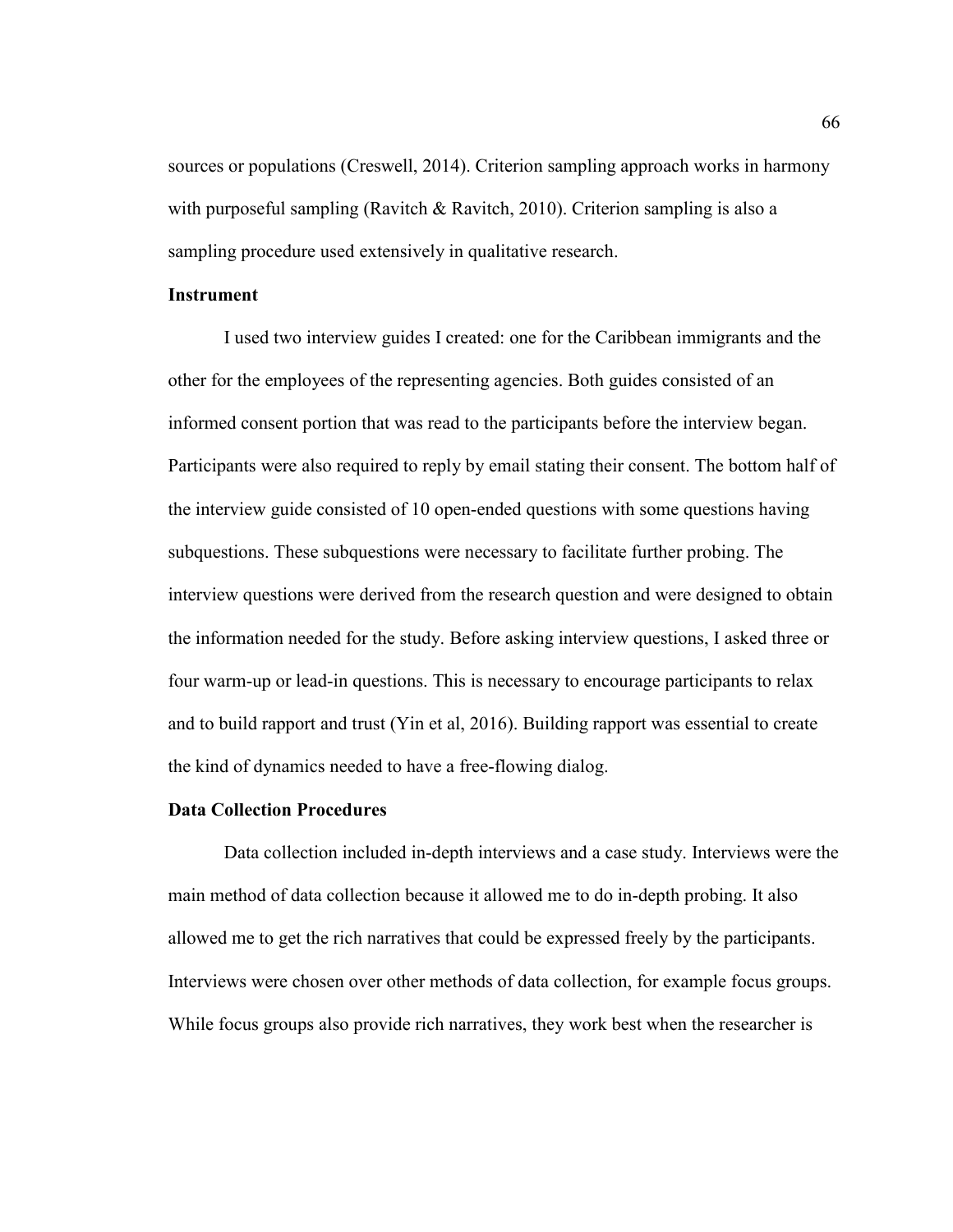experienced and is thus not recommended for inexperienced researchers. In addition, other personnel like a facilitator would be required.

Observations, while also useful, would not be the procedure that would best provide me with the answers for my research questions. Observations are ideal when the researcher is a participant and is involved in the data collection. It is useful in participatory studies that focus on variables like behavior, aggression, anger, motivation etc. Thus, this type of data collection would not align with my research focus or questions. Data saturation was acknowledged when the collection of additional information yielded no new insights/knowledge, and there would be no further need to continue interviewing participants. According to Creswell (2013) for phenomenological studies, saturation can be achieved between 5-25 participants. Morse (1994) recommends at least 6 participants. For my study, data saturation was reached at the 12th participant. A case study was also used to obtain data. The case study consisted of one Caribbean immigrant who is living in Canada but was educated outside of the Caribbean. She was also interviewed. The case study was done to evaluate if there were any differences and/or similarities as it relates to the recognition of degrees and the job-hunting process.

The participants who obtained by doing a search on LinkedIn. The names that appeared in the search were sent an email invitation. The email included information about the study, criteria for participating and sought to ascertain if it would be something that they'd be interested in doing. If they expressed an interest in participating, they were sent another email with the informed consent. They were asked to read and reply to the email stating their consent. They were also asked to keep a copy for their records. After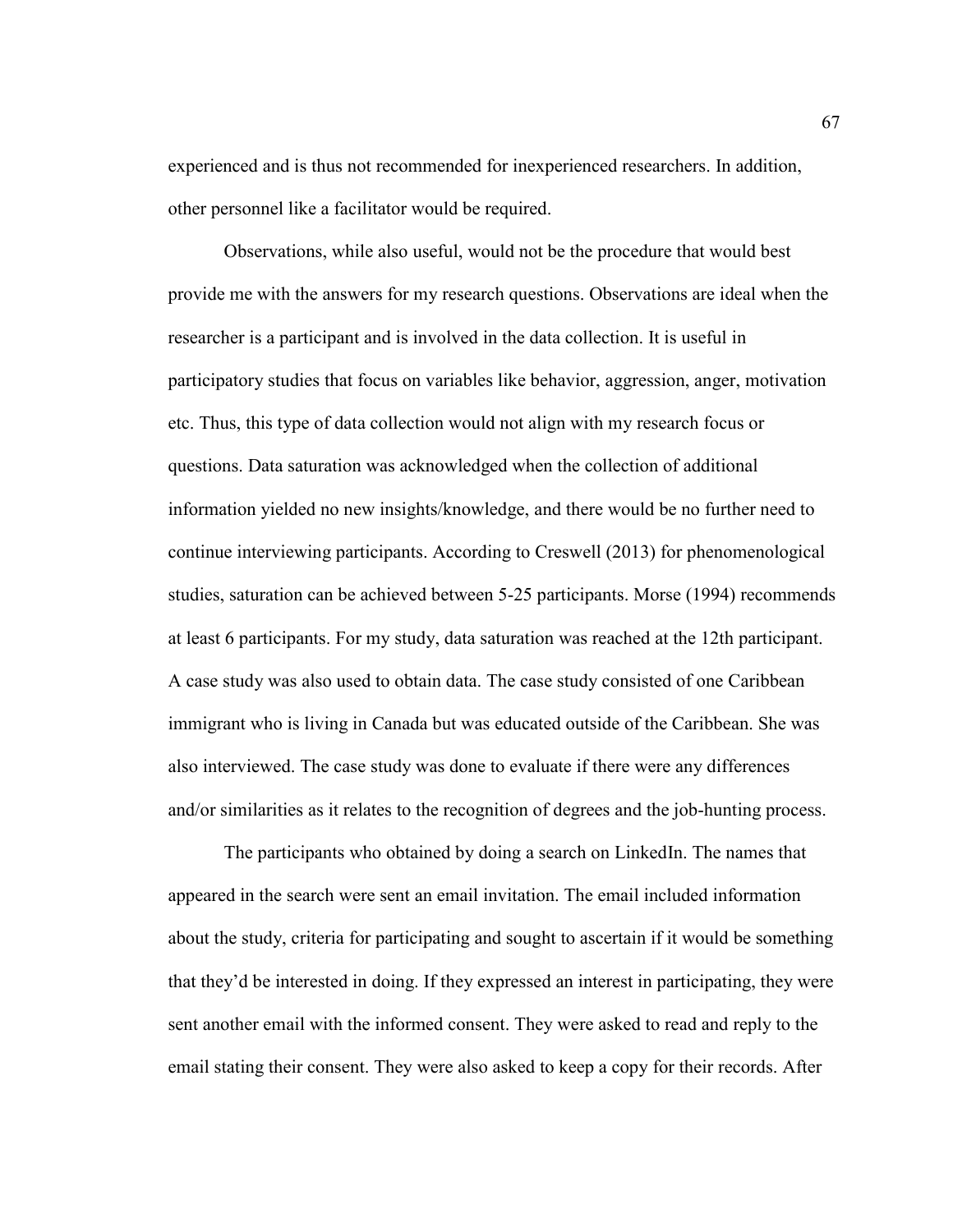their consent was received, a zoom meeting was scheduled at a mutually convenient time. Participants were emailed the date and time of the meeting along with the password and meeting ID.

These steps ensured that only people meeting the criteria were selected. For the respondents not meeting the criteria, a thank you message was sent, thanking them for their interest in the study. All participants were reminded that the study was totally voluntary and that they were free to pull out of the study at any time without any liability on their part. The interviews were semi-structured. An interview protocol consisted of approximately 10 open-ended questions was also used. Prior to the actual start of the interview permission will be obtained to audio record the interview.

The interviews were recorded on Zoom and lasted between 20-60 mins. A couple interviews exceeded 60 mins. The interviews were done over a four-week period. Based on my sample population, two sets of interview guides were used. One for the Caribbean immigrants and one for the participants from the representing agencies. The interview guide for the Caribbean immigrants was also used for my case study participant. The identity of the participants was protected, and pseudonyms were used in the discussion section. Each participant was assigned a number and a pseudonym.

Some of the questions that were asked are: Tell me about a time you were denied a job based on the place of education? Are you now working in the profession to which you were trained? How long did it take you to obtain a job in the field to which you were trained? Are you paid in line with industry guidelines? Notes were taken during the interviews. At the end of the interview, the participants were thanked for participating.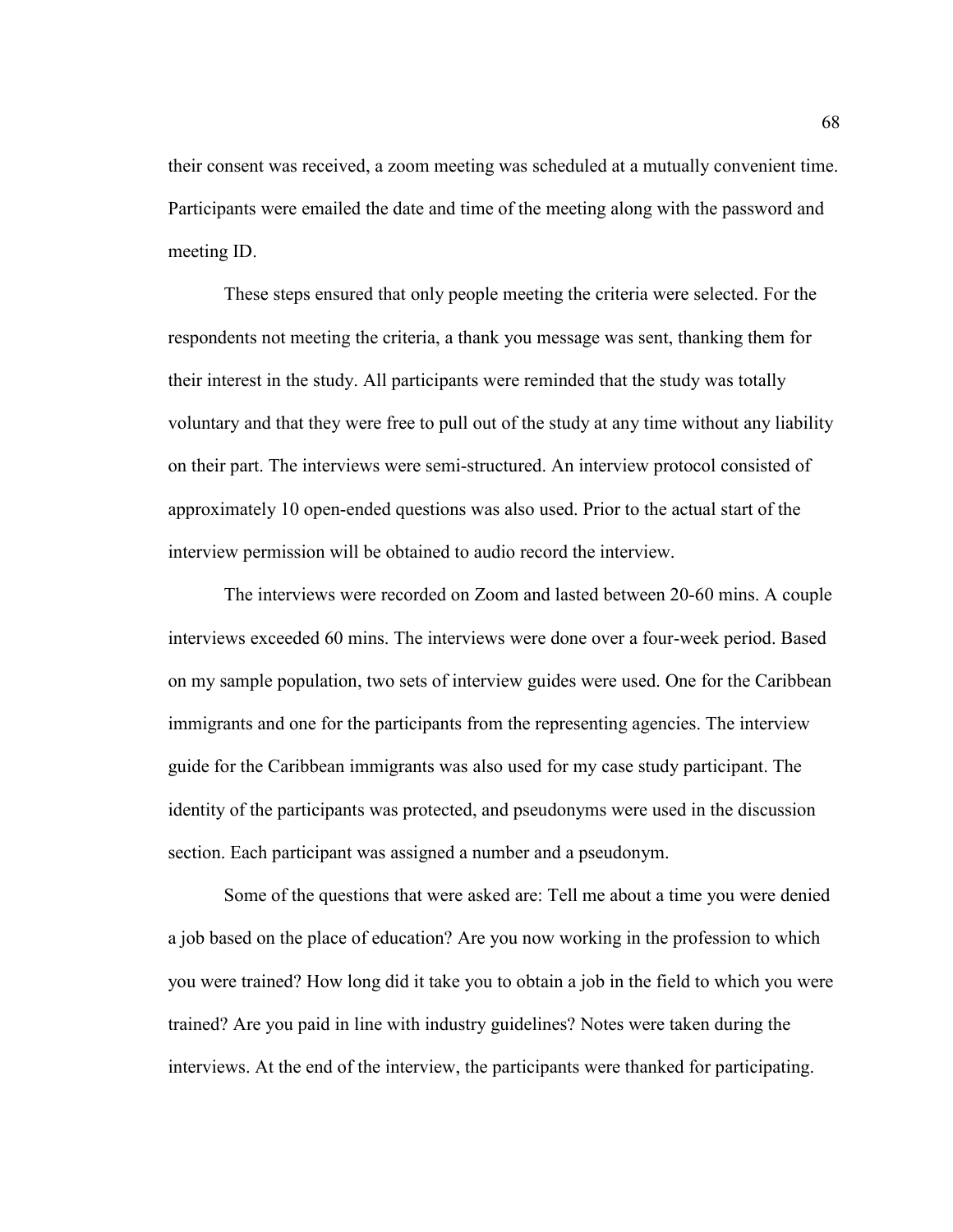They were advised that it may be necessary to contact them to clarify responses or to doover the interview. They were also given the opportunity to request to see the findings of the study if they so desired. A day or two following the interview, email messages were sent to the participants thanking them for their time and for participating in the study.

### **Data Analysis Procedures**

According to Patton (2015) the researcher should be emphatic but grounded in mindfulness. The purpose of data analysis is to make sense of the data collected and to see how well it aligns with or refutes previous research and theories (Ravitch & Carl, 2016). Audio transcriptions were done following the interviews and the first step was to do a comprehensive reading of the data. I re-read the transcripts many times to understand the information collected. I also looked for specific answers to my research questions.

The next steps were note taking and identifying the themes. The data were coded first by hand then I created word clouds, or groupings for the codes in Atlas.ti. Data that were gathered from the interviews and case study were analyzed using the theming method of analysis. The data in essence is taken apart and then put back together in an effort to examine, understand, and summarize the findings (Creswell, 2005). The theming method of analysis was selected as it allowed me to categorize emergent themes and related words/phrases. This analysis allowed me to find patterns and to identify emerging themes and information that could shed light on the complexities of the phenomenon being explored (Rubin & Rubin, 2012). Then, I categorized the data. I examined each set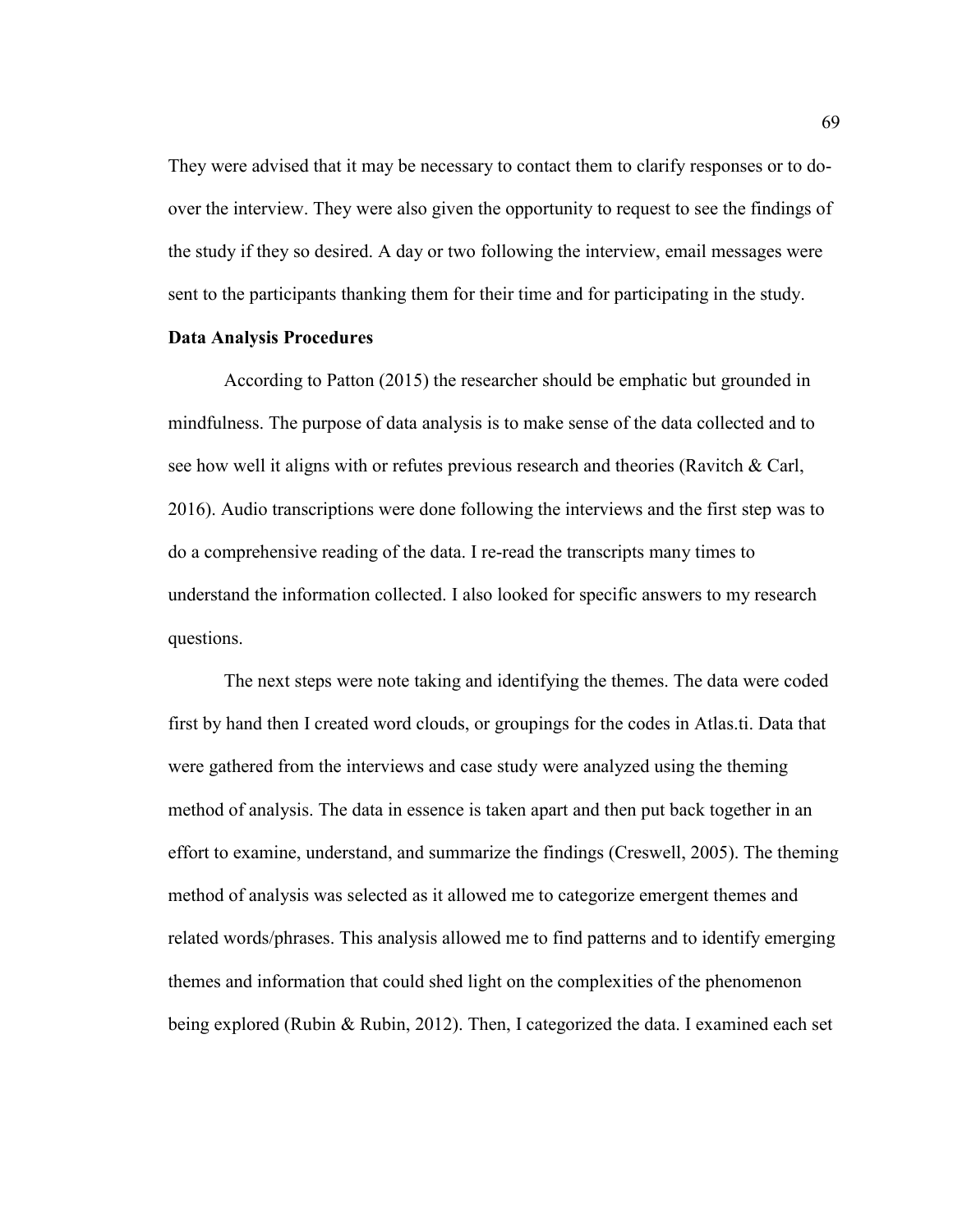of data and categorized similarities, differences and patterns or overlap and put them into units.

Based on the research questions, I sought to ascertain the perspectives of the Caribbean diaspora and the employees of the representing agencies regarding the nontransferability of Caribbean credentials, strategies that can be employed to mitigate this practice, and whether one industry or sector is more affected. The data were separated into occupation/sector, gender, highest level of degree, salary and years lived in Canada.

Emergent themes were further defined into categories and sub-categories based on the research questions (Ravitch & Carl, 2016). Coding procedures were used to identify and understand inferences, meaning and implications. Multiple analysis of categories and codes were done to show connection and relevance. Findings were also compared and contrasted with previous theories and research (Ravitch & Carl, 2016). Similarities were reiterated and discussed. Opposing viewpoints were also highlighted and discussed. According to Saldana (2017), in coding data we seek to make sense of the information collection and it must be guided in the research questions, theoretical framework and other theories.

## **Peer Debriefing and Detailed Notes**

Peer debriefing is an excellent tool that the researcher can use to ensure transparency. I used peer debriefing to help me reduce researcher bias. It also encouraged greater recording and reporting of accurate information. According to Lincoln and Guba (1985) it can help the researcher to provide more credible and trustworthy data. This is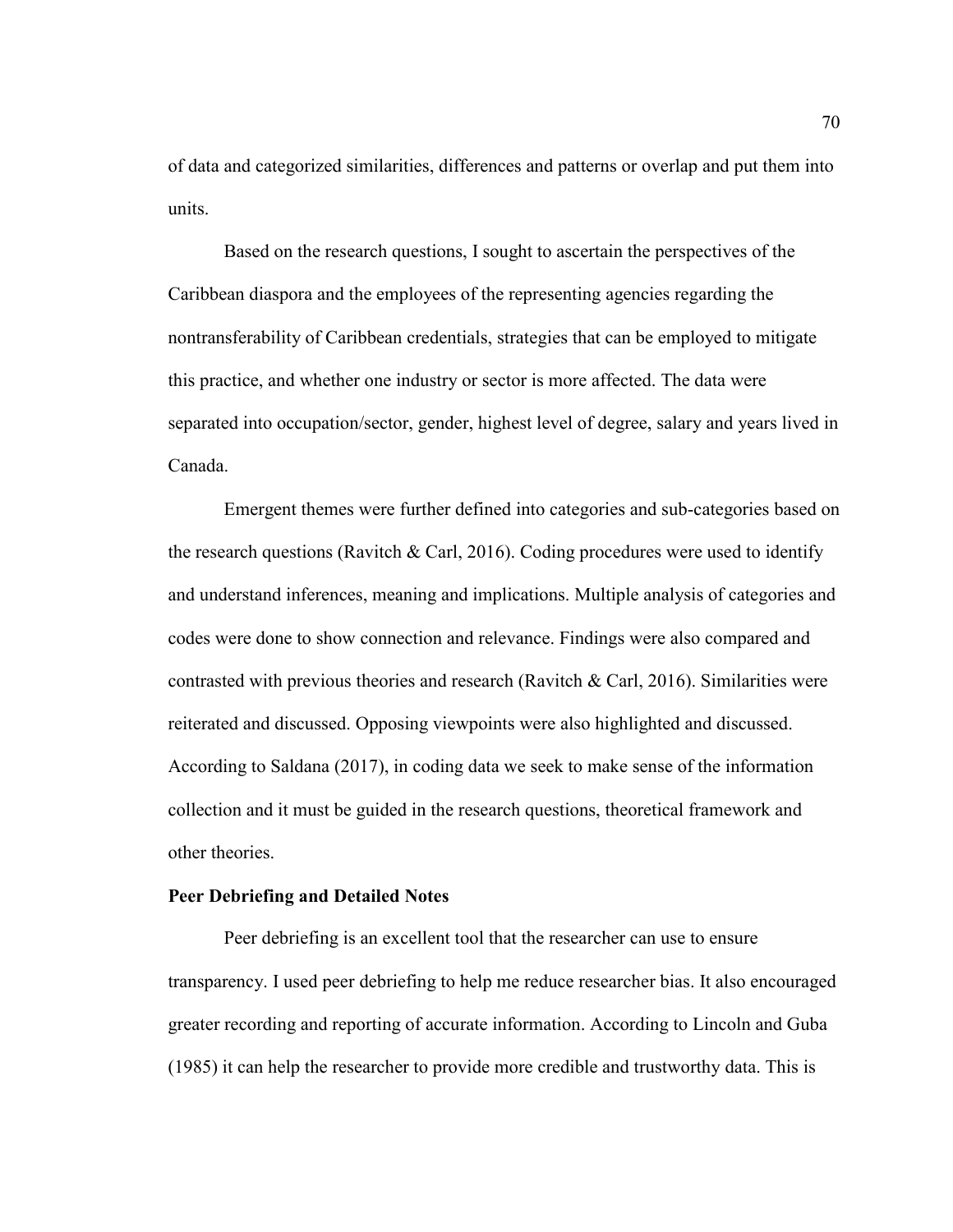especially necessary if the researcher is inexperienced and is working alone (Rubin & Rubin, 2012). Other benefits of peer debriefing are that it helps to bring more awareness of biases, creates an atmosphere of monitoring and self-reflection, and helps with problem-solving. I also kept detailed notes and journaled my thoughts to help reduce my bias.

### **Issues of Trustworthiness**

#### **Limitations of the Study**

Some of the limitations of the study were its small sample size. A larger population would have enabled generalizations to the wider population. Thus, the findings are restricted to this particular sample population and context. Based on the nature of the study, I was not able to find willing participants from any of the credential evaluation organizations in Canada. Having this insight could have added further substance to the study. Other limitations included the subjective views and biases of the participants and the researcher.

### **Internal Validity**

Reliability and validity are critical issues in research. Qualitative studies in general are usually high in validity but low in reliability (O'Sullivan et al, 2017). Validity or trustworthiness is an important strength in qualitative studies. It is therefore advisable that researchers carefully select the data collection methods and participants. Multiple methods of data collection are also recommended as this helps to improve the trustworthiness of the study (O'Sullivan et al, 2017). The use of multiple data collection methods is called triangulation. The methods of the study and how the participants are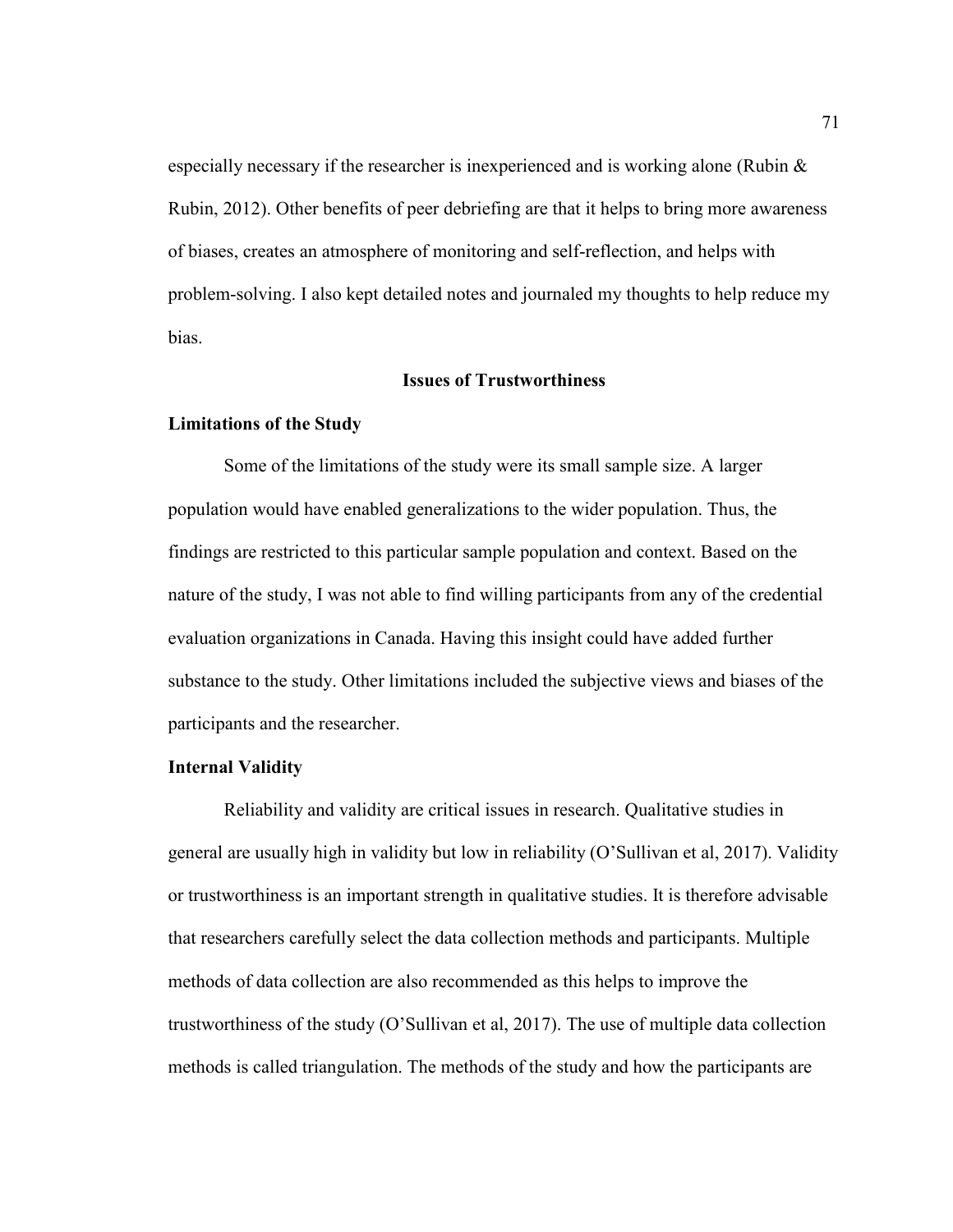selected and interviewed must be justified. To help with rigor, qualitative designs need to be emergent and responsive to the "complexity of the phenomenon" being studied. Clarity of core constructs, terms, theoretical framework, and methodology are necessary. Moreover, each component in the study should be firmly justified (O'Sullivan et al, 2017).

Some of the following strategies can be used to ensure validity. Triangulation, peer debriefing, audit trail, thick descriptions of data, situates your study as it relates to other research, theories and contexts, participation validation strategies, among others. For my study, I utilized peer debriefing, thick descriptions of data and triangulation. These strategies helped to improve reliability. Qualitative studies are not known to be high in reliability however, the reliability aspect of the study can be improved by ensuring credibility, transferability, dependability, and conformability. Each one of the above standards are addressed in detail below.

### **Credibility**

In qualitative study, credibility refers to how well the study seeks to measure what it purports to measure (O'Sullivan et al, 2017). In other words, it's the study's internal validity. This is directly related to the research design, instrument, and data. One can achieve credibility by using a variety of strategies, for example, member checking, triangulation, peer debriefing, among others.

To ensure credibility in my research, a transcript of the interview as well as the research instrument were sent to the participants for checking. Thus, if any responses were incorrectly phrased, the participants were given the opportunity to correct same.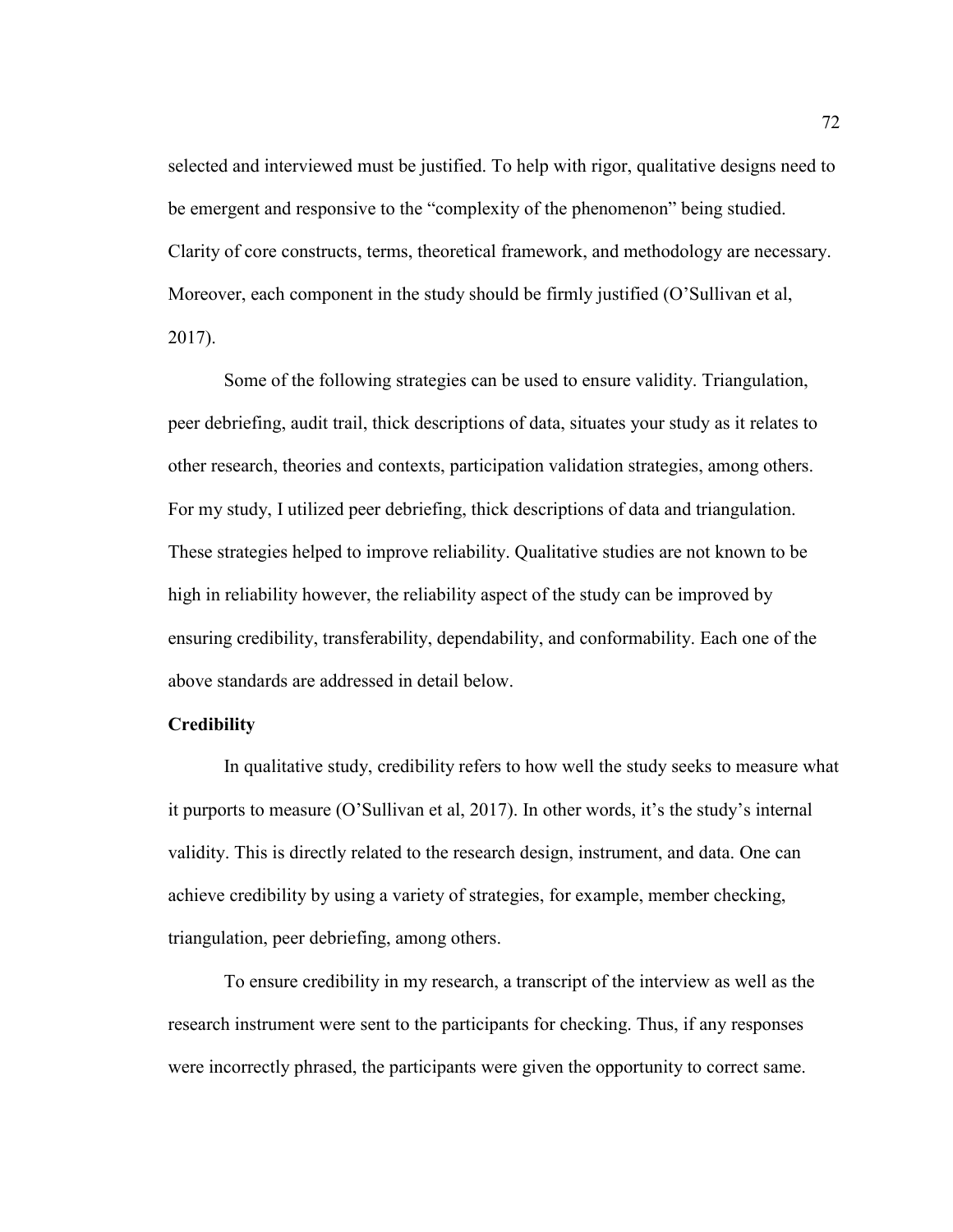Any changes or modifications requested of the participants were done. Member checking is an important strategy in getting direct feedback and accuracy as it relates to the researcher's understanding and interpretation of the interview (Merriam, 2009). Data saturation also helped in this regard. Interviews continued until no new information/insight was received. I also followed the guidelines of Walden's IRB and ethics committee as it relates to participants confidentiality and security of data.

### **Transferability**

In its simplest form, this refers to the generalizability of the study. Qualitative studies are bound by time and, context, thus, generalizability refers to how well the study can be extended to a broader context without losing its rich descriptions (O'Sullivan et al, 2017). A good question to ask is how well can the findings be made applicable in other contexts or with other participants? Strategies to improve transferability include thick descriptions of the data as well as contexts. This will allow other researchers to be able to use aspects of the study and findings instead of replicating the design and findings (O'Sullivan et al, 2017). To ensure transferability, it is also good practice to ensure maximum variability in the sample used, this will ensure greater application of the research findings by the reader of the study (Merriam, 2009).

To help obtain transferability in my study, I utilized two educational regions. The case study participant while a Caribbean immigrant was not educated in the Caribbean. She obtained her degree from a foreign university. I compared the experience of this participant to that of Caribbean nationals who gained their credentials in the Caribbean. Thus, the differences, helped to account for the transferability factor of country of study.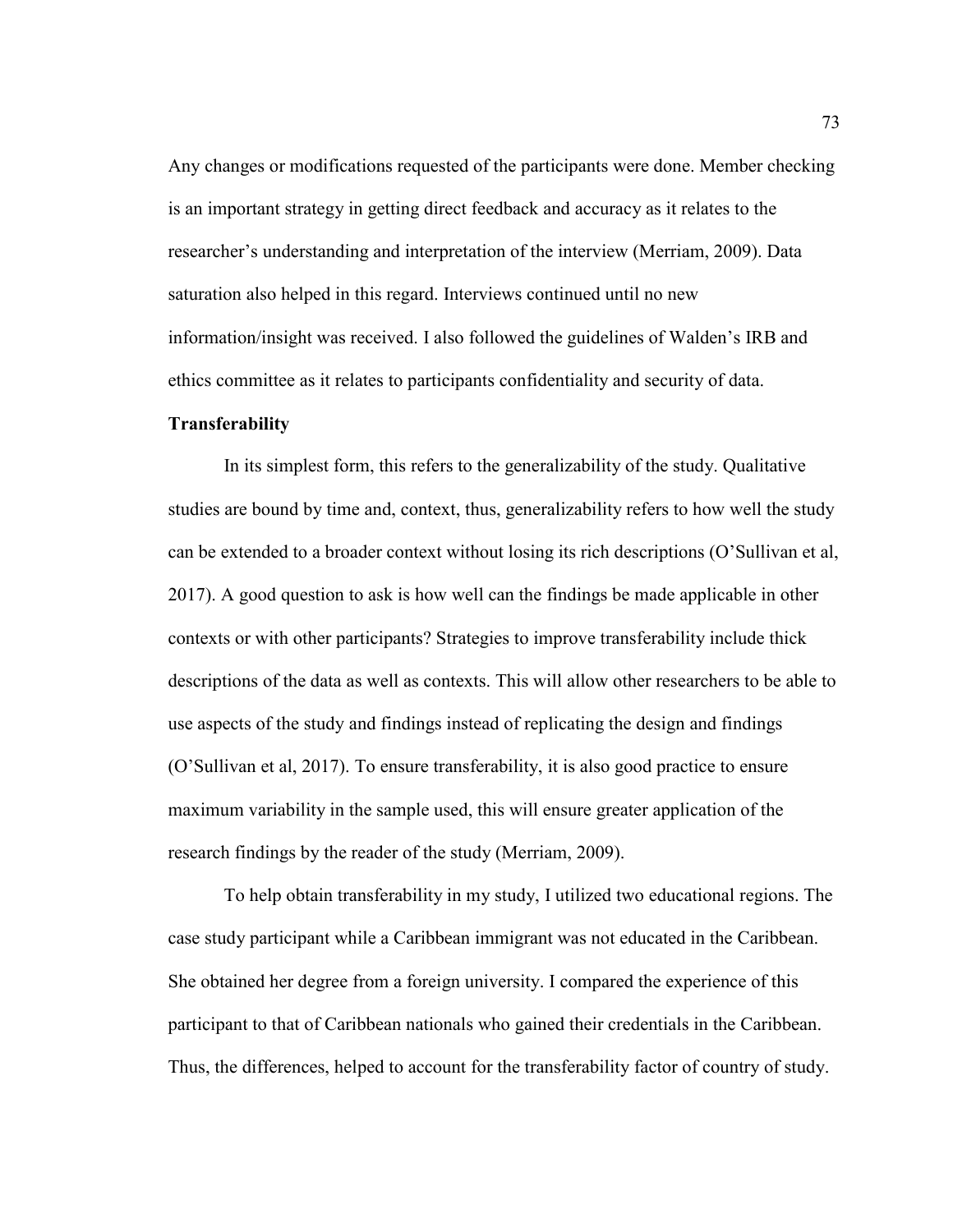In addition, several professions were used in the study, so the findings can be applied to other professions as well.

### **Reliability/Dependability**

Reliability refers to the consistency of a measurement that is repeated many times (O'Sullivan et al, 2017). Merriam (2009) states that reliability is the extent to which the findings of a qualitative study can be replicated. Reliability in this sense refers to the stability, equivalence, and internal consistency. In brevity, stability is how well the results can be achieved on a repeated basis. Equivalence reveals that the results are not too far apart when repeated, regardless of who's doing the testing, and across versions and time (O'Sullivan et al, 2017). And lastly, internal consistency applies to measures that measure multiple items. The foregoing speaks specifically to quantitative research, however, in qualitative research we can ensure reliability by having properly trained personnel and proper supervision of the data collection, data entry process, and personnel.

In qualitative studies, we focus on the dependability of the findings instead of the reliability. Qualitative studies are deemed dependable as they can be consistent and stable over time. In this regard, dependability means that the data and data collection methods are consistent throughout the study. In addition, the data answers the research questions and is thus dependable. A solid research design, a clear rationale as to why these were chosen and ensuring triangulation and sequencing of methods will help in achieving research dependability (O'Sullivan et al, 2017).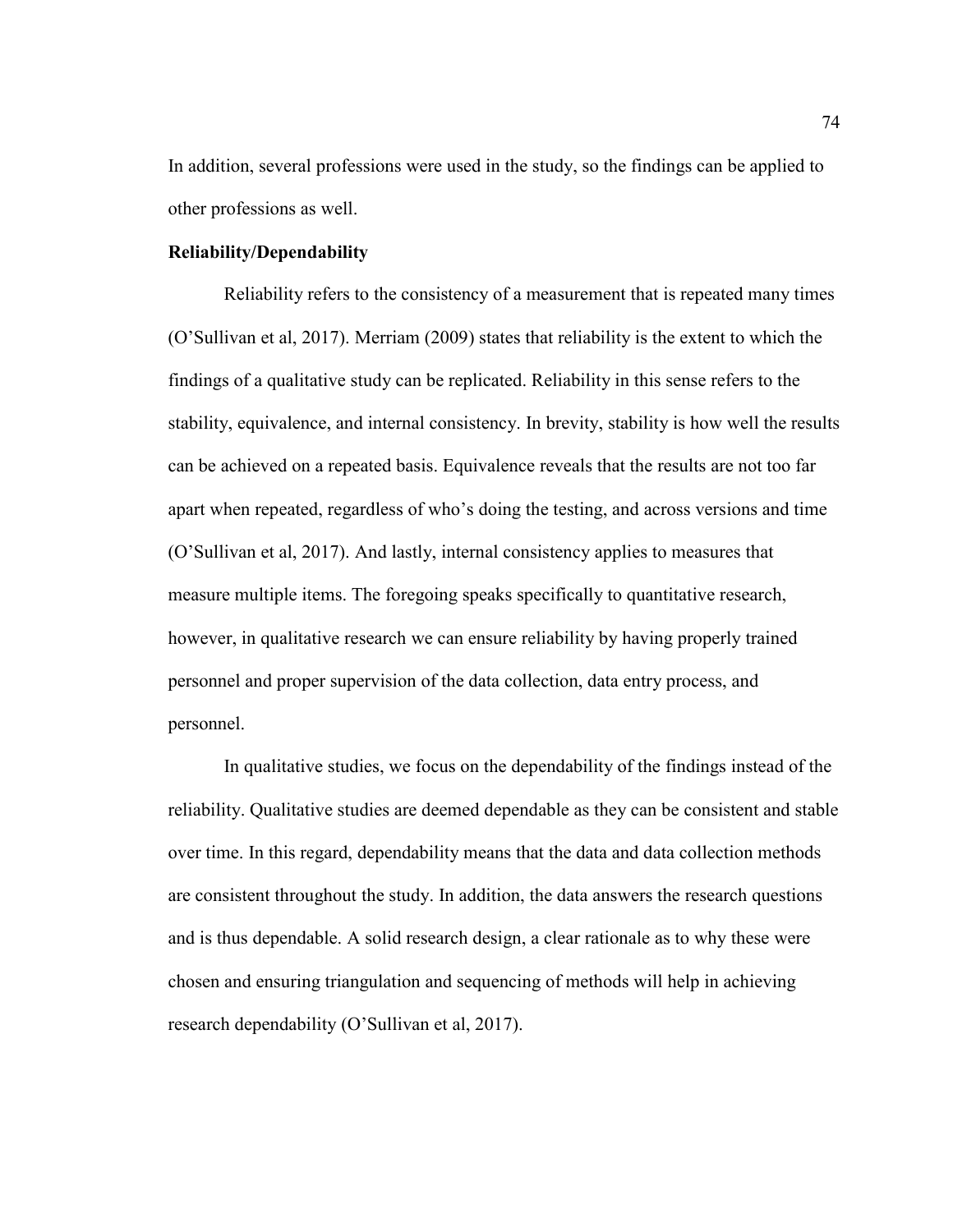Merriam (2009) describes reliability as the extent to which, or how well can a study be replicated. By keeping audit trails and detailed journaling of the data collection process, instruments and procedures will help in the dependability process. These documentations along with reflexivity of the researcher throughout the entire process could help the study be replicated by another researcher. To improve the dependability of my findings, I kept detailed journals and had proper audit trails of the instrument, data collection process, and analysis.

# **Confirmability**

Objectivity is not a strong point in qualitative research (O'Sullivan et al, 2017). However, researchers can instead seek to have confirmable data. Therefore, qualitative researchers do not pursue objectivity in their study, rather that their findings can be confirmed (O'Sullivan et al, 2017). We can improve confirmability by acknowledging and taking steps to reign in our biases. These biases can be in check through our selfknowledge, and awareness. Reflexivity, triangulation, and external audits are useful tools that can be used. The researcher cannot be separated from the study as they are the main instrument (Rubin & Rubin, 2012). However, being aware and being opened to being challenged by peers, mentor, and others with regards to our motivation, understanding, and interpretation throughout the research process, will help to improve confirmability. To assist with confirmability, I consulted with my peers, research committee and adhered to the guidelines of the IRB.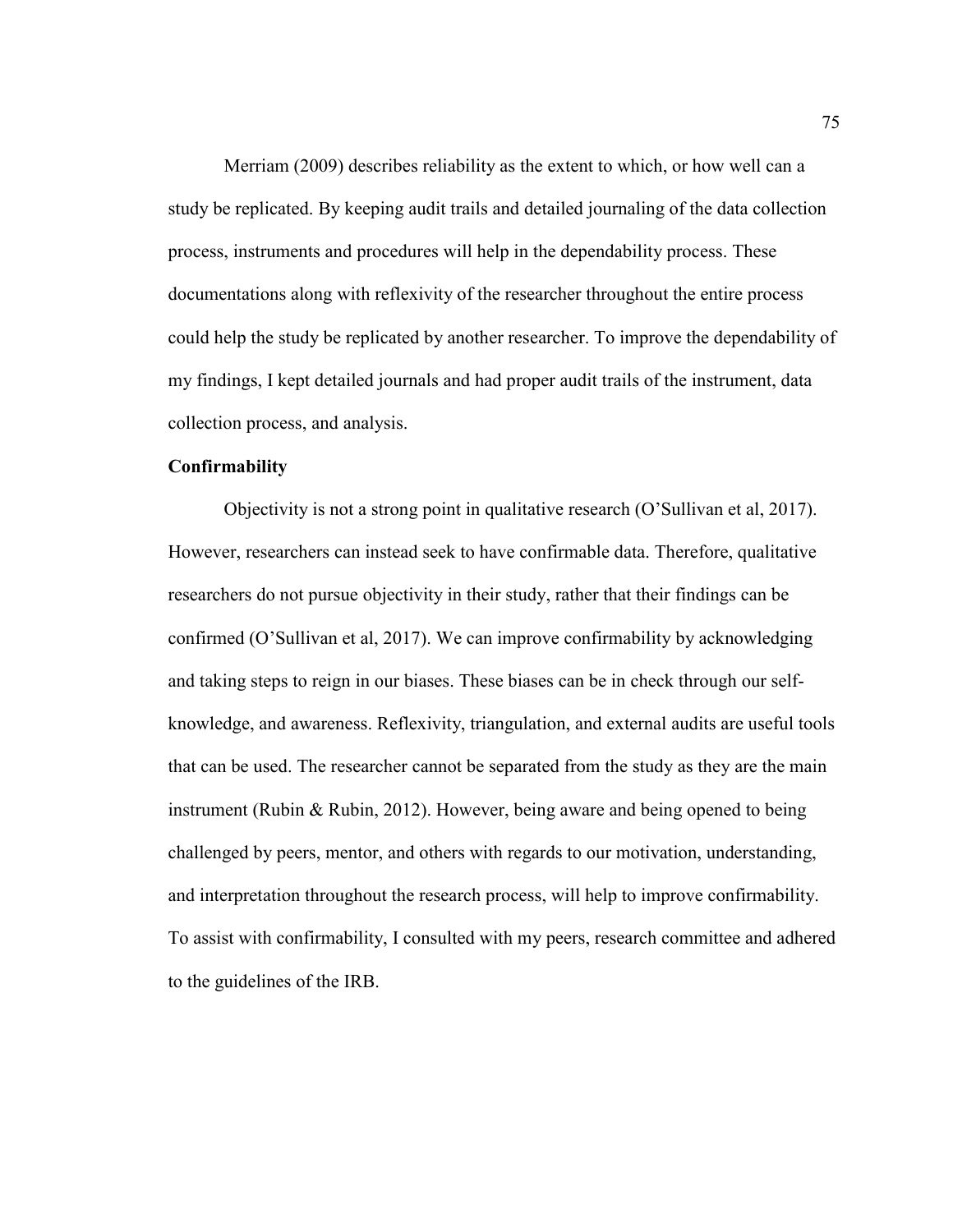# **Ethical Procedures**

Before beginning the actual data collection, I obtained the approval of the IRB. In addition, each participant had to complete a consent form prior to conducting the interview. I briefed them on the description, purpose, duration, and voluntary aspect of the study. They were given all the information that they needed to make a voluntary decision to participate.

One of the ethical considerations in research is the privacy of the participants and confidentiality of the information provided. To address these issues, I did not use the participants name and they were assigned a pseudonym. To protect the confidentiality of the information provided their files were labelled with an ID number instead of using their name. All notes, recordings and transcriptions were stored securely on my computer. Each participant's transcriptions and notes were saved in a separate file and were protected by a password. Only me as the researcher knew the password to unlock each file or had access to the computer.

Data for the interviews were stored on a USB device that I alone had access to. All interview notes, interview guides, signed consent forms and recordings were kept securely in a draw at home accessible only by me. The file name of each person had the ID number that was assigned to them after receiving their consent form. The date of interview, special notations, evaluations, and start and stop times were also included in the file. I live alone, thus no other person had access to my computer or USB drive. In addition, my computer has a lock screen that needs a password to unlock it. This password was only known by me so the information on my computer was secure. Thus,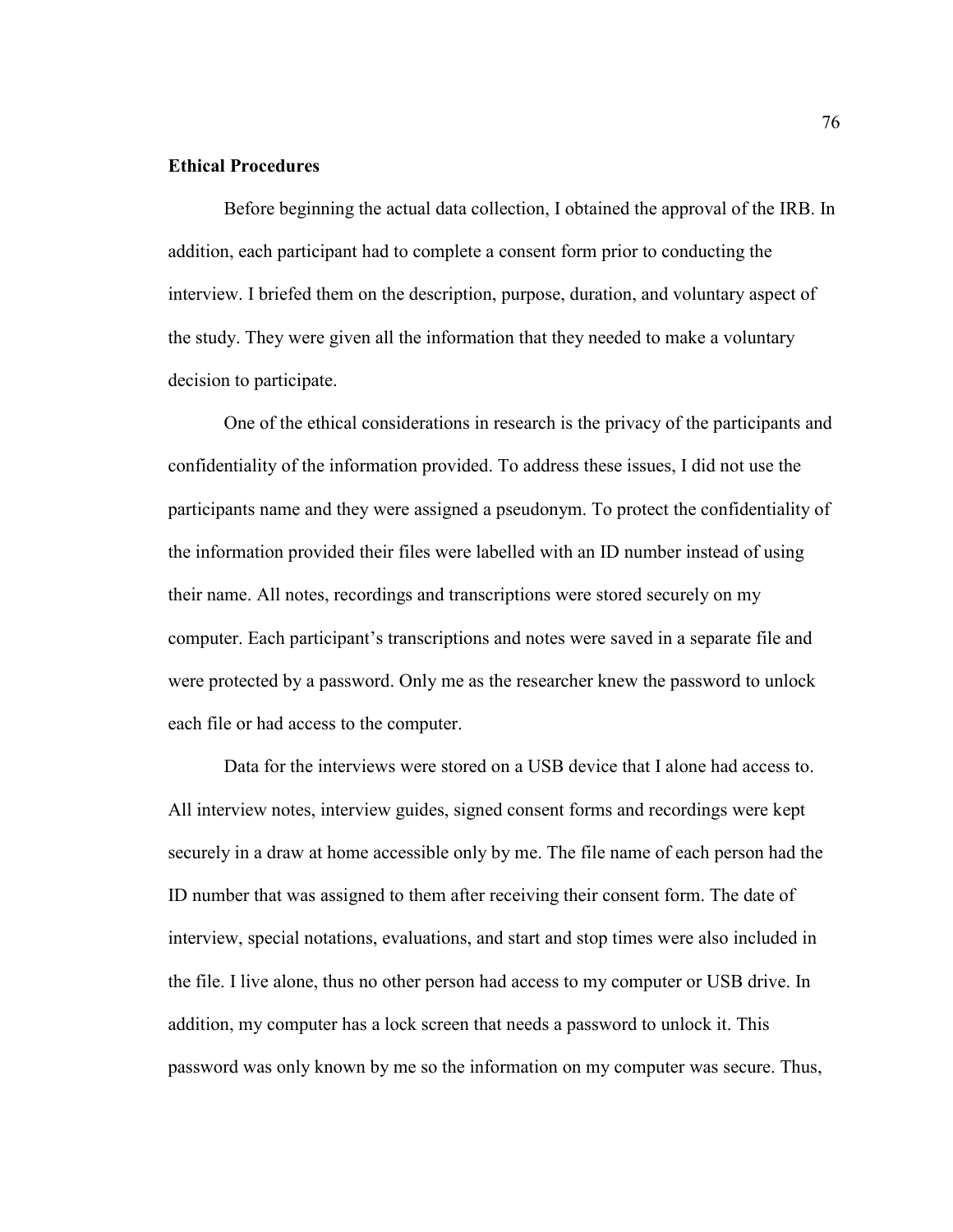the identity and privacy of the participants were protected. The data will be stored for two years after completion of the study, then the notes, files, and records will be destroyed.

### **Summary**

The qualitative design and the generic qualitative inquiry/approach informed this study. The research questions were used to guide the study, the data collection, and the data analysis process. All ethical requirements as it relates to approval, recruitment of participants, informed consent, confidentiality, integrity, and objectivity were followed. Participants were purposely selected and included 15 Caribbean immigrants, males, and females between over 18 years of age and employees from organizations that provide services for the immigrant population. A criterion list was used to ensure that the participants selected were able to provide the information needed to answer the research questions. Participants were informed of the purpose, duration of study, its benefits, and risks as well as their voluntary rights. The identity and confidentiality of the participants and data collected were protected by not using their names or any other notable identifiers.

Approval from the IRB as well as informed consents from all participants were obtained. Data were collected by way of interviews, documents, reports, and a case study. Data were analyzed using the theming method of analysis and were driven by the research questions. Data were first coded manually then electronically using ATLAS.ti. Findings were compared and contrasted with previous studies and other theories.

The limitations of size, researcher bias and inexperience were countered by peer debriefing, reflexivity, keeping detailed records and triangulation of data. These tools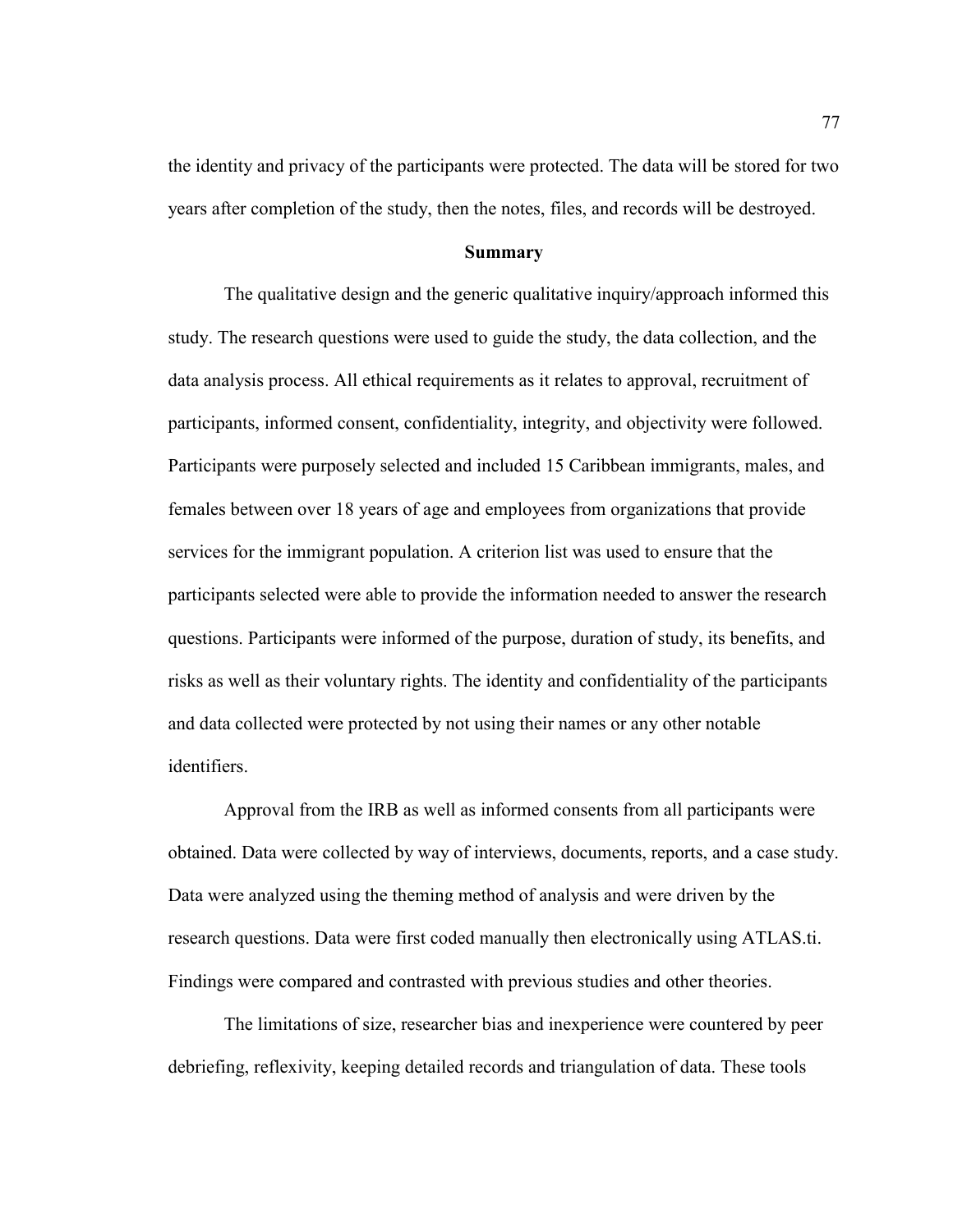helped to improve reliability and validity. In the subsequent chapter, the findings emerging from the study along with a detailed analysis will be reported.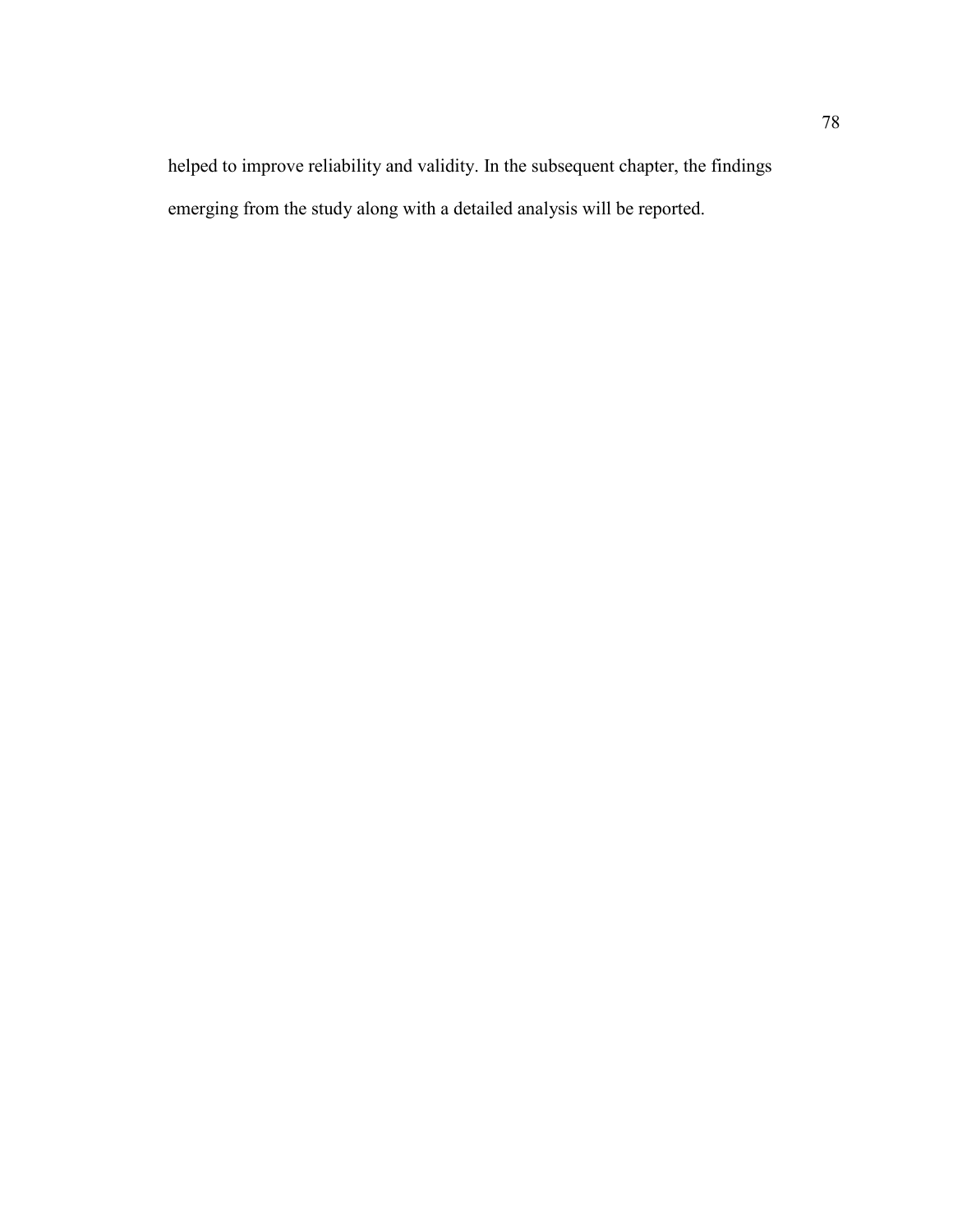#### Chapter 4: Results

## **Introduction**

In this study, I explored how the recognition and acceptance of Caribbean degrees could be improved based on the strategies put forth by various stakeholders. Some of the stakeholders included Caribbean immigrants, immigration workers, accreditation officers, and recruiters. Specifically, I sought to reach a better understanding of the phenomena of the nonrecognition and/or the undervaluing of Caribbean credentials and to present newer insights.

The research question guiding this study was: What are the perceptions of the Caribbean diaspora and other stakeholders regarding the barriers to or facilitators of improving the recognition and transferability of Caribbean credentials in Toronto, Canada? In this chapter, I preview the results from the interviews. I explain the setting, demographics, data collection and analysis process, evidence of trustworthiness, and provide a summary. I present the eclectic viewpoints and perspectives of people from varying cultures, industries, and experiences whose voices have previously been absent in the literature.

#### **Setting**

Participants were recruited via social media, mainly LinkedIn, and lived in Kingston, Jamaica, and Toronto, Canada. I also used the snowball method of sampling to recruit additional participants. Interviews were conducted online via Zoom and took place between June 6, 2021, and July 3, 2021. Many participants appeared nervous while on camera, and at their request, most of the interviews were audio recorded only. This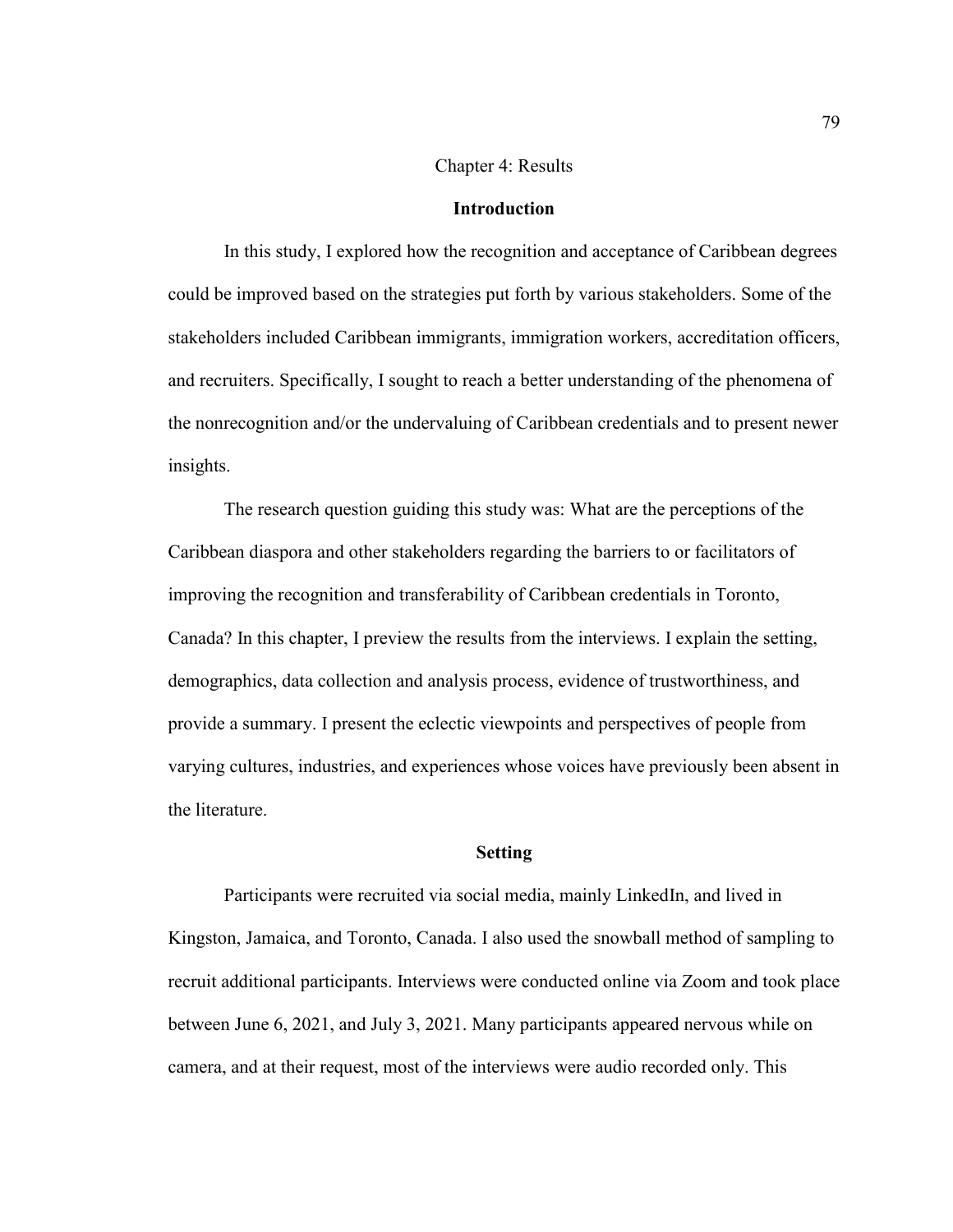nervousness may have hampered their ability to express themselves as fully as they would have done in other circumstances or situations, such as having a phone or inperson conversation.

## **Demographics**

The 15 participants were recruited based on the criteria listed below. For the case study, the participants had to be born in the Caribbean and attended a university overseas. The Caribbean immigrants had to be living in Canada for at least 6 months and were graduates of a Caribbean university, holding at least a bachelor's degree. They had to be over 18 years of age and hold either a residence permit or have obtained Canadian citizenship. For employees to participate in the study, they had to meet the following criteria: (a) have experience working with immigrant groups/populations; (b) can be recruited through social media; (c) be over 18 years of age; and (d) be willing to participate voluntarily in the study.

### **Data Collection**

The purposive method of sampling was used to recruit the participants. Fifteen participants were recruited to take part in the study. The participants consisted of 13 Caribbean immigrants and two employees. The participants were recruited via LinkedIn and snowball sampling. One participant was located in Jamaica and worked in the education and accreditation industry. The other 14 participants lived in Toronto and its surrounding environs. Most participants worked in the GTA.

Thirteen participants were Caribbean immigrants who were graduates of a Caribbean university, were living in Canada, and were over 18 years of age. Participants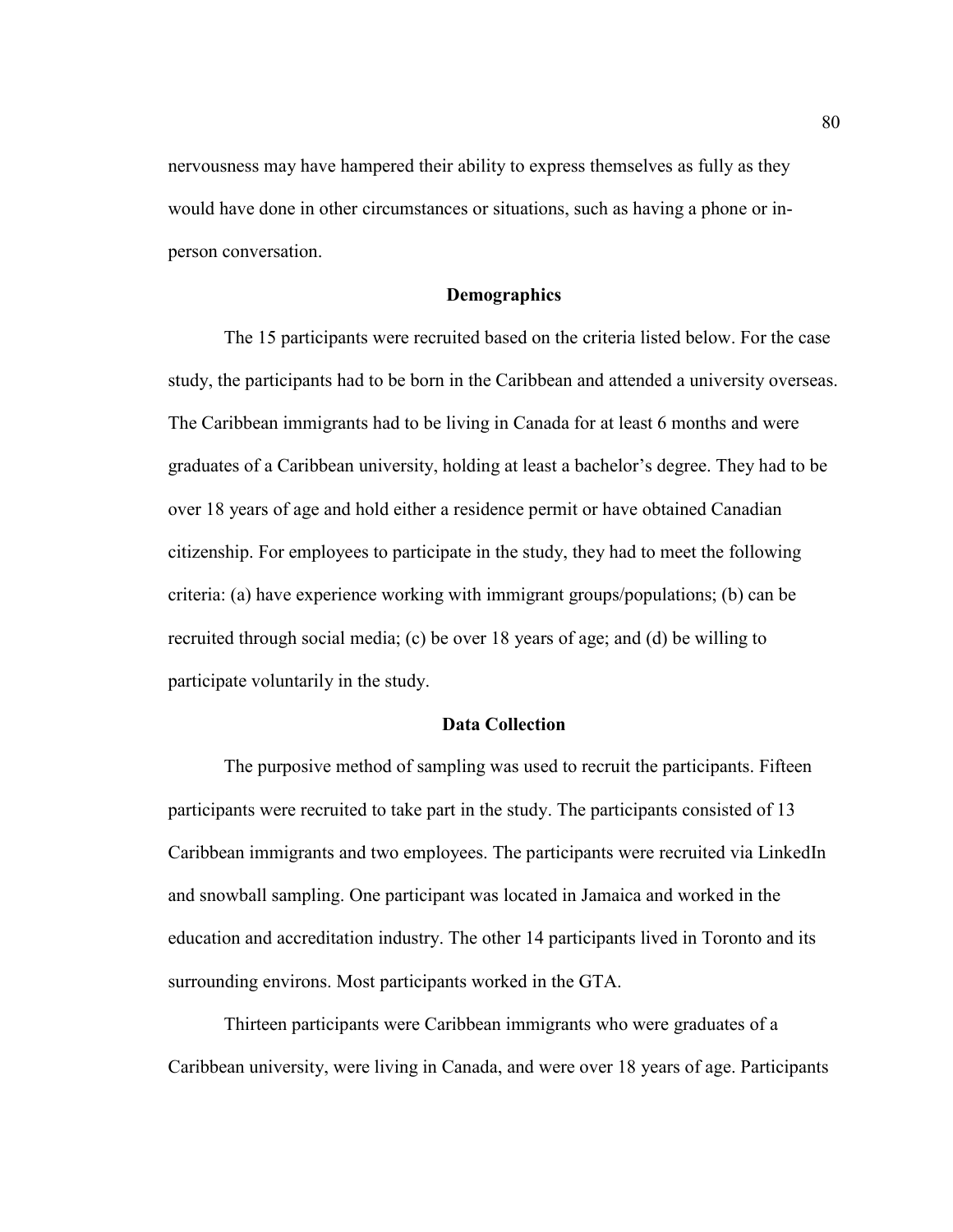had either a bachelor's, master's, or doctoral degree. The case participant had two bachelor's degrees: one obtained in Canada and the other obtained in Jamaica. She was born in the Caribbean. Two participants worked in organizations that served the immigrant community or education/accreditation industry. Table 1 shows participants' information, including pseudonym, age range, gender, country of birth, highest degree earned, and Caribbean university attended.

# **Table 1**

| Participant | Age       | Gender | Country of        | Highest    | Caribbean university     |  |
|-------------|-----------|--------|-------------------|------------|--------------------------|--|
| (pseudonym) | group     |        | birth             | degree     | attended                 |  |
| Ann         | $35 - 49$ | F      | Jamaica           | <b>LLB</b> | <b>UWI</b> Mona          |  |
| Carter      | $18 - 34$ | M      | <b>St Vincent</b> | <b>LLB</b> | <b>UWI</b> Cave Hill     |  |
| Duayne      | $35 - 49$ | M      | Trinidad &        | <b>BSc</b> | <b>UWI St. Augustine</b> |  |
|             |           |        | Tobago            |            |                          |  |
| Dominic     | $18 - 34$ | M      | <b>Barbados</b>   | <b>BSc</b> | <b>UWI</b> Cave Hill     |  |
| Florel      | $18 - 34$ | F      | Dominican         | M.D.       | Universidad              |  |
|             |           |        | Republic          |            | Autonoma De Santa        |  |
|             |           |        |                   |            | Domingo                  |  |
| Leroy       | $35 - 49$ | M      | Jamaica           | MSc        | <b>UTECH</b>             |  |
| Dolleen     | $35 - 49$ | F      | Jamaica           | <b>BSc</b> | <b>UWI</b> Mona          |  |
| Joanie      | $35 - 49$ | F      | Jamaica           | <b>BSc</b> | <b>NCU</b>               |  |
| Carine      | $50 - 64$ | F      | N/A               | N/A        | N/A                      |  |
| Perry       | $50 - 64$ | M      | Jamaica           | <b>BSc</b> | <b>UWI</b> Mona          |  |
| Richard     | $35 - 49$ | M      | Trinidad &        | <b>BSc</b> | <b>UWI St Augustine</b>  |  |
|             |           |        | Tobago            |            |                          |  |
| Princeton   | $50 - 64$ | M      | Jamaica           | <b>LLB</b> | <b>UWI</b> Mona          |  |
| Sabitara    | $35 - 49$ | F      | Jamaica           | MSc        | <b>UWI</b> Cave Hill     |  |
| Rojaro      | $35 - 49$ | M      | N/A               | N/A        | N/A                      |  |
| Gail        | $35 - 49$ | F      | Jamaica           | <b>BSc</b> | <b>UTECH</b>             |  |

## *Participants' Information*

*Note*. NCU = Northern Caribbean University; UWI = University of the West Indies; and

UTECH = University of Technology.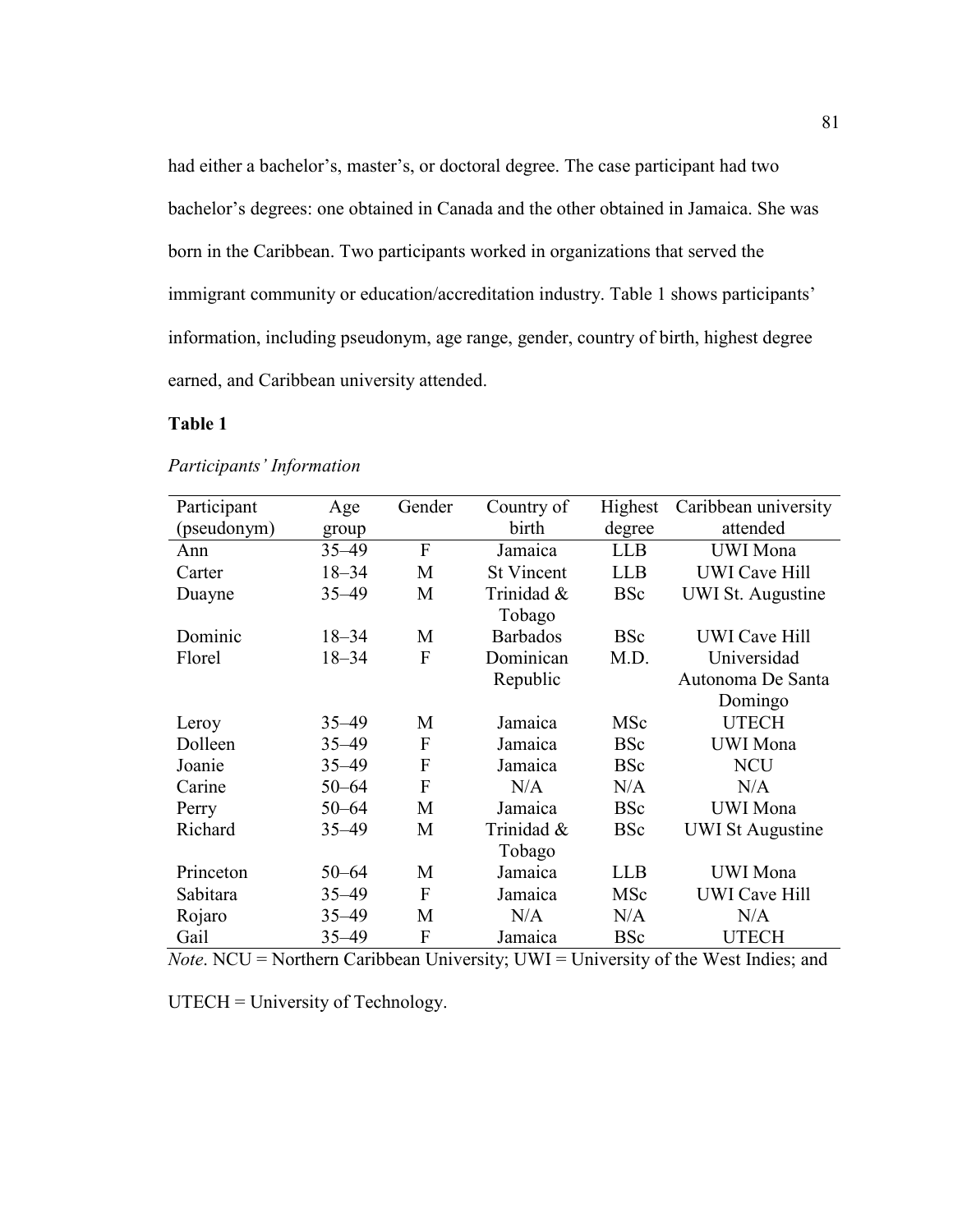Participants were located through a contact search on the social media website LinkedIn. The search words used were *Toronto* and *University of the West Indies*. I used the names and contact information that showed up in the search list to send email invitations to potential participants. If they agreed to participate in the study, they were sent an informed consent form. Participants were asked to read the informed consent form and to reply by email stating their consent. Participants were also asked to keep a copy of the informed consent form for their records. Upon receipt of their formal consent, an interview was scheduled with each participant at a mutually convenient time. The Zoom invitations were then sent to the participants via email. The invitation included the date and time, meeting ID, and password to log into the Zoom session. Participants were also recruited via snowball sampling. Participants referred other participants who were contacted by email first to confirm they met the requirements. If they met the criteria, the above procedures were also followed to obtain their consent and schedule an interview. All referred participants met the criteria.

The data collection took place over a 1-month period (June 6, 2021–July 3, 2021). Interviews were the main method of data collection, which allowed me to do in-depth probing. All interviews were conducted using Zoom. A semistructured one-time interview session along with an interview protocol were used to guide the interview. Two interview guides were used: one for the Caribbean immigrants and one for employees working with the immigrant community or the accreditation entities. Nomura (2009, as cited in Turner, 2010) purported that uniformity in questions allows for consistency in the structure and focus.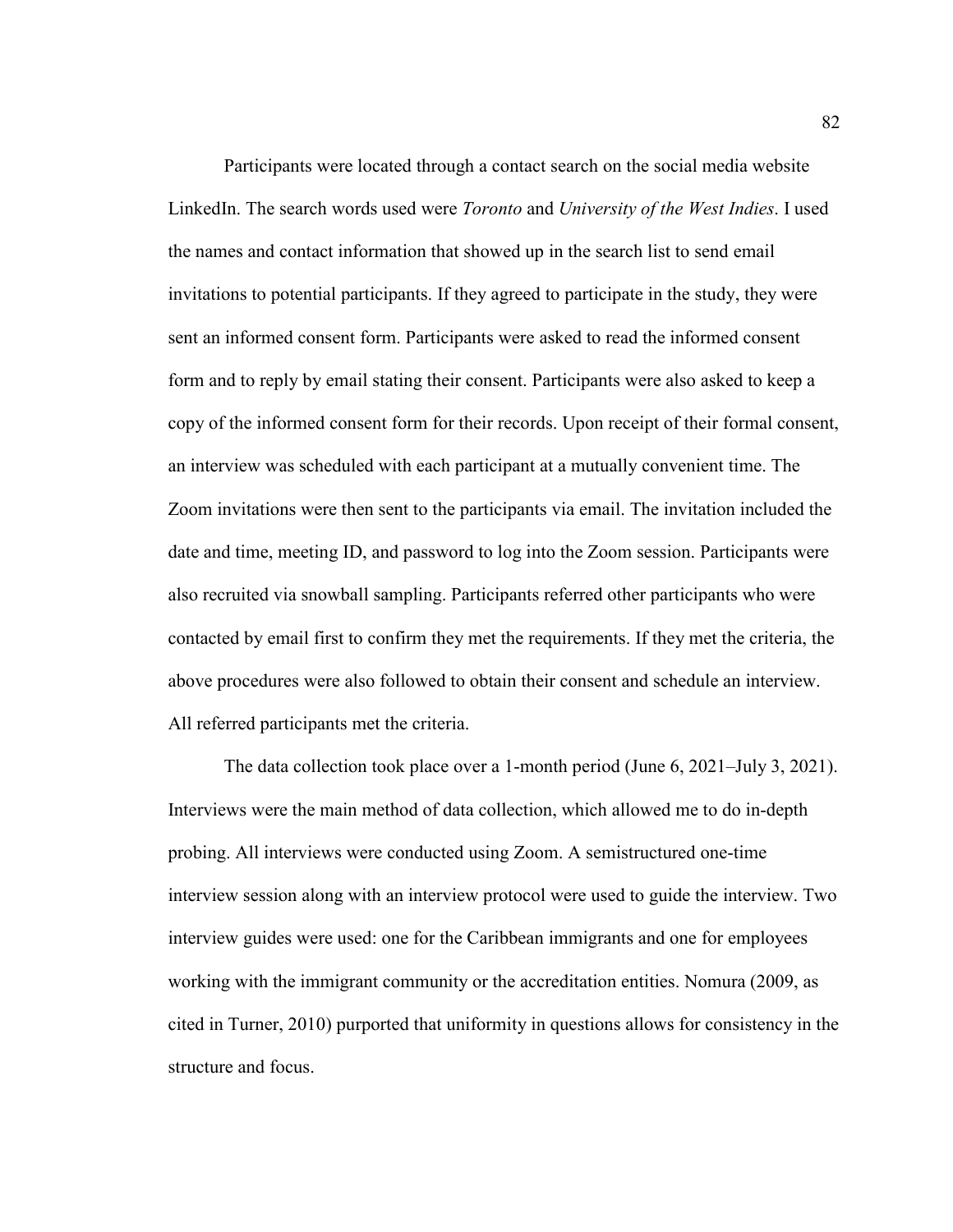The interview guide for the Caribbean immigrants consisted of approximately 10 questions and included such questions as: How long are you living in Canada? How long did it take you to find employment after moving to Canada? Are you paid in line with industry guidelines? The interview guide for the employees also consisted of 10 questions. According to Lester (1999), in-depth interviews and the purposive method of sampling offer the best analysis to explore complex phenomena. Zoom was chosen as the online conferencing application because it allowed access to participants who were hard to reach and located in remote areas (Opdenakker, 2006). Zoom was also approved by the IRB.

The Zoom audio sessions were recorded to capture participants' responses and to ensure accuracy when transcribing. Some disadvantages of using audio recordings are that you miss out on facial expressions, gestures, and body cues that could have added further insights into how participants were feeling (Opdenakker, 2006). However, while I would have preferred the interview to be video recorded, participants were reluctant to do so. I adhered to their wishes. The Zoom interviews took approximately 20–75 minutes. The average time was 35 minutes. A case study in the form of an interview was conducted with a Caribbean immigrant who obtained her degree overseas. An interpretivist approach was used to inform the study.

The original data collection outlined in Chapter 3 included the review of published reports and documents available on the internet. However, due to complications in obtaining the clearance to use these documents, this method of data collection did not occur. The data received from the 15 participants, however, provided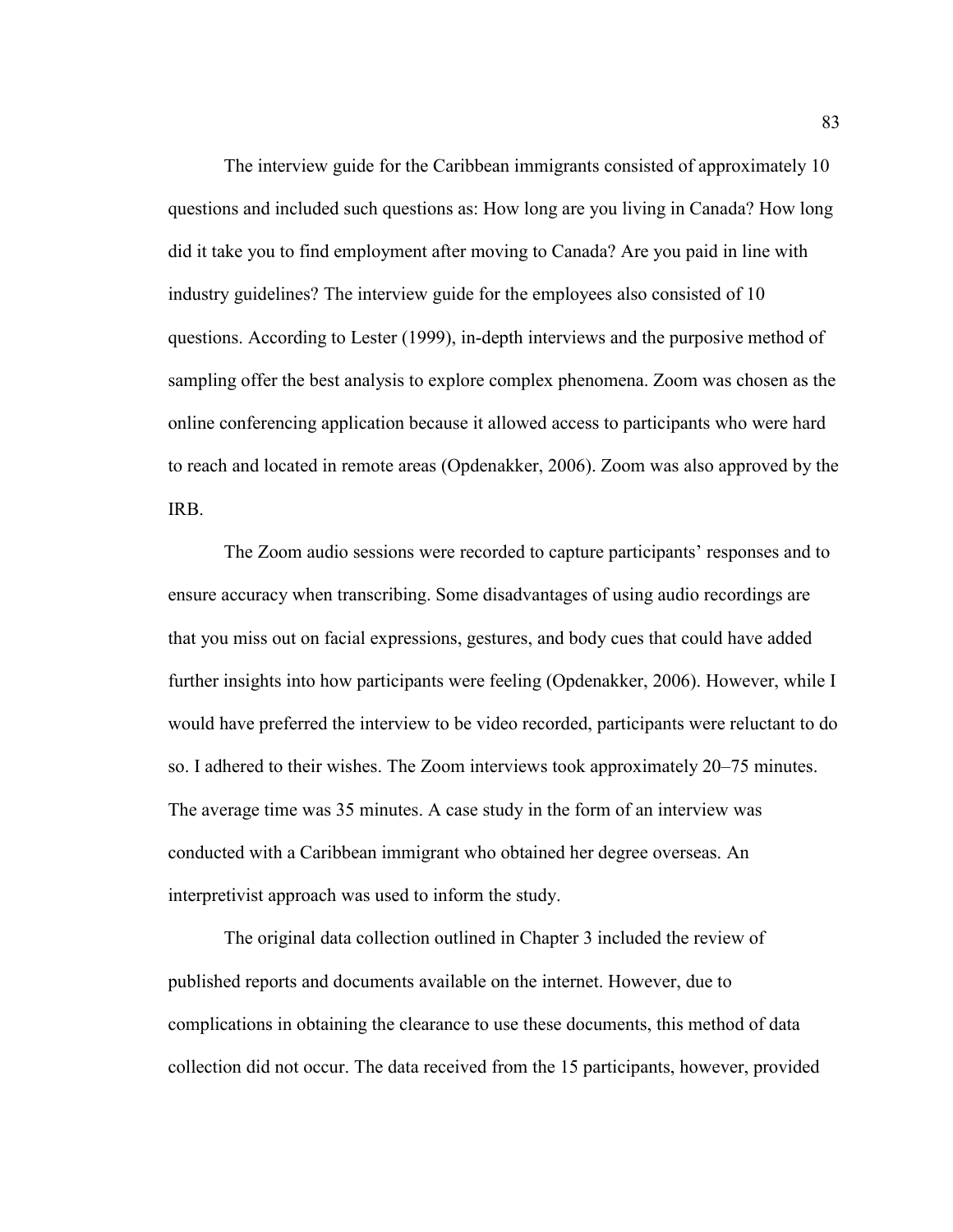rich information and keen insights that enabled me to answer my research question. I was also able to obtain the views of multiple stakeholders. This enabled me to view the phenomena from several different lenses for multiple analyses of perspectives, which aided in ensuring the objectivity of the findings.

In data collection, I was surprised by how reluctant and shy people became when they were told the interview would be audio recorded. Some participants were hesitant to use Zoom and requested other applications, such as WhatsApp, GoToMeeting, and Skype. I was also surprised by the unwillingness of Caribbean immigrants to participate in the study. I had to triple the number of invitations sent in the first week to reach the necessary number of participants. I thought the opposite would occur and I would be flooded with willing participants. I did expect hesitancy from employees in organizations that serve the immigrant community, but I encountered a challenge from only one of these organizations in finding willing participants.

Some participants declined from doing the interview when they were informed that it would be recorded. I believe more people would have participated if the interviews had not been recorded. I also believe several of the participants would have been more expressive if the interviews were not recorded. However, to ensure accuracy of data, the interviews had to be audio recorded. Challenges were anticipated and contingency plans, such as using Walden's notice board and announcement services to recruit participants, were considered if needed.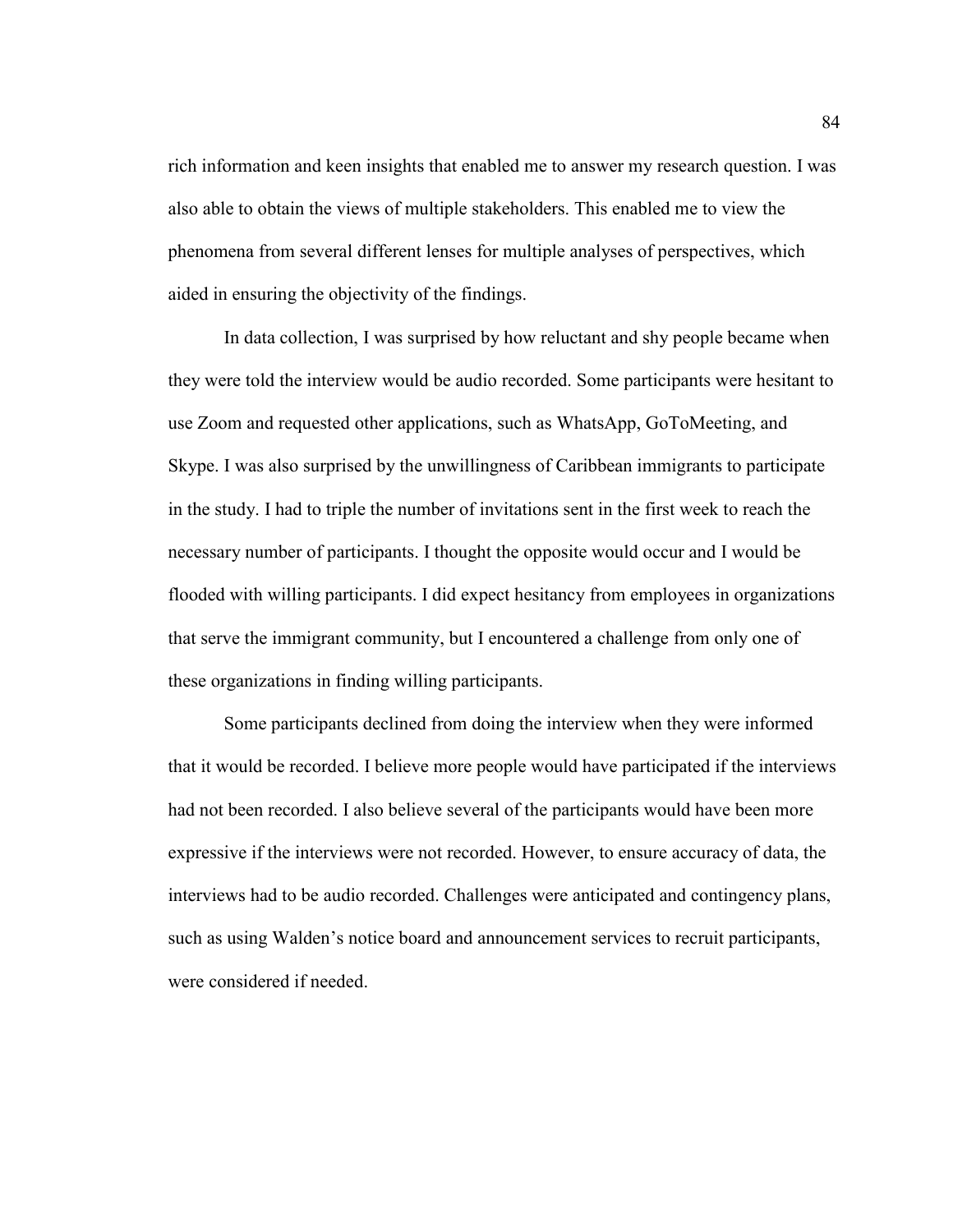#### **Data Analysis**

I transcribed the audio immediately following the interviews. I edited the transcripts the same day, depending on the time of the interview. Due to the time differences, some of these interviews were conducted at odd hours in the morning to accommodate participants' availability. So, in some situations, it was not feasible to transcribe or edit the recordings immediately after.

I read transcripts while listening to the playback of the audio to ensure accuracy. Corrections were highlighted and corrected. Then, I read the transcripts several times to immerse myself in the data and to marinate in the information given. Afterward, I highlighted common words or phrases that were repeated by participants and did a first coding of the data. I also highlighted responses that were opposing or contradictory and made note of the differences. In addition, I highlighted any word or phrase that stood out.

For a more detailed analysis, I looked for specific answers to my research questions. For example, I asked about the barriers to recognition of Caribbean degrees and strategies that could be used to counter or remove these barriers. I also used the following categories to code the data based on the questions in my interview protocol: number of years in Canada, age group, highest level of qualification, profession, satisfaction with salary, views on regional and international accreditation, and the role of perception and marketability.

Data were coded first by hand using a pen highlighter to group words, phrases, and categories. To assist with the second round of coding, I created an MS Excel spreadsheet and copied and pasted the responses that best answered or provided insights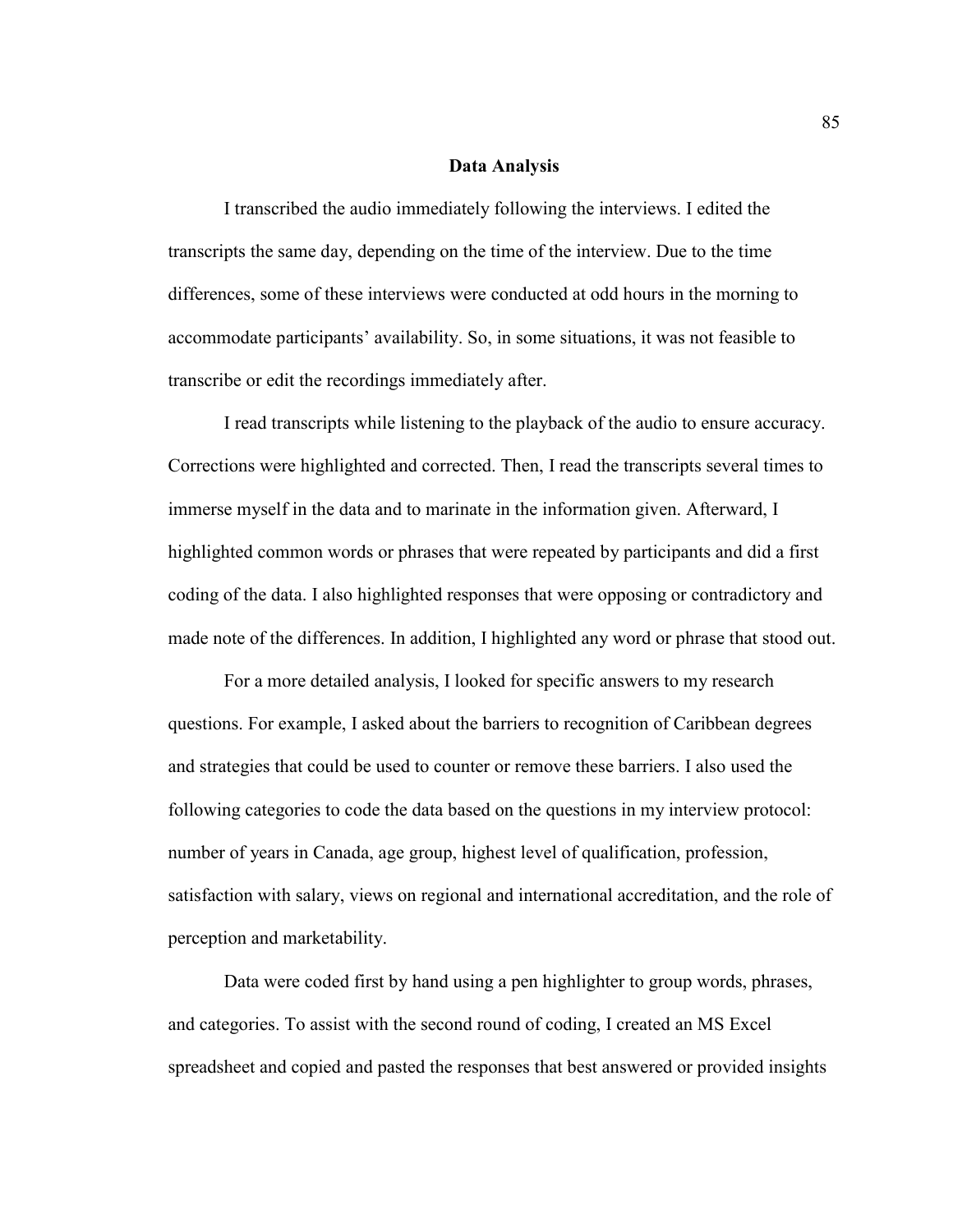to the question or codes. I also created word clouds, or groupings, for the codes in Atlas.ti to help with the next stage of the data coding and analysis. Creating word clouds helped me to reduce the word count and identify themes more easily and quickly. Large word groupings with similar words were reduced depending on the word mix or alterations of the same word. I also created code files. The results from the analysis of the responses revealed six main themes. Subthemes were also identified.

### **Evidence of Trustworthiness**

### **Internal Validity**

To ensure validity and trustworthiness in qualitative studies, a researcher needs to ensure rigor and transparency in selecting the methodology and deciding who the participants will be. In addition, using several methods of data collection can improve trustworthiness of a study (O'Sullivan et al., 2017). Qualitative researchers can improve the trustworthiness of a study by clearly identifying how the data were collected, how the analysis was done, what measures were employed to achieve trustworthiness, and how proper records were kept. Making such identifications will outline to the reader what steps were taken and help guide other researchers conducting similar studies.

Some of the strategies I used were peer debriefing, thick descriptions of data, and triangulation. I used two methods of data collection, a case study and semistructured interviews. These methods helped to improve the trustworthiness of the information presented. A total of 15 participants were interviewed, which was sufficient to provide rich descriptions of data. I also kept detailed records of my transcripts and coding.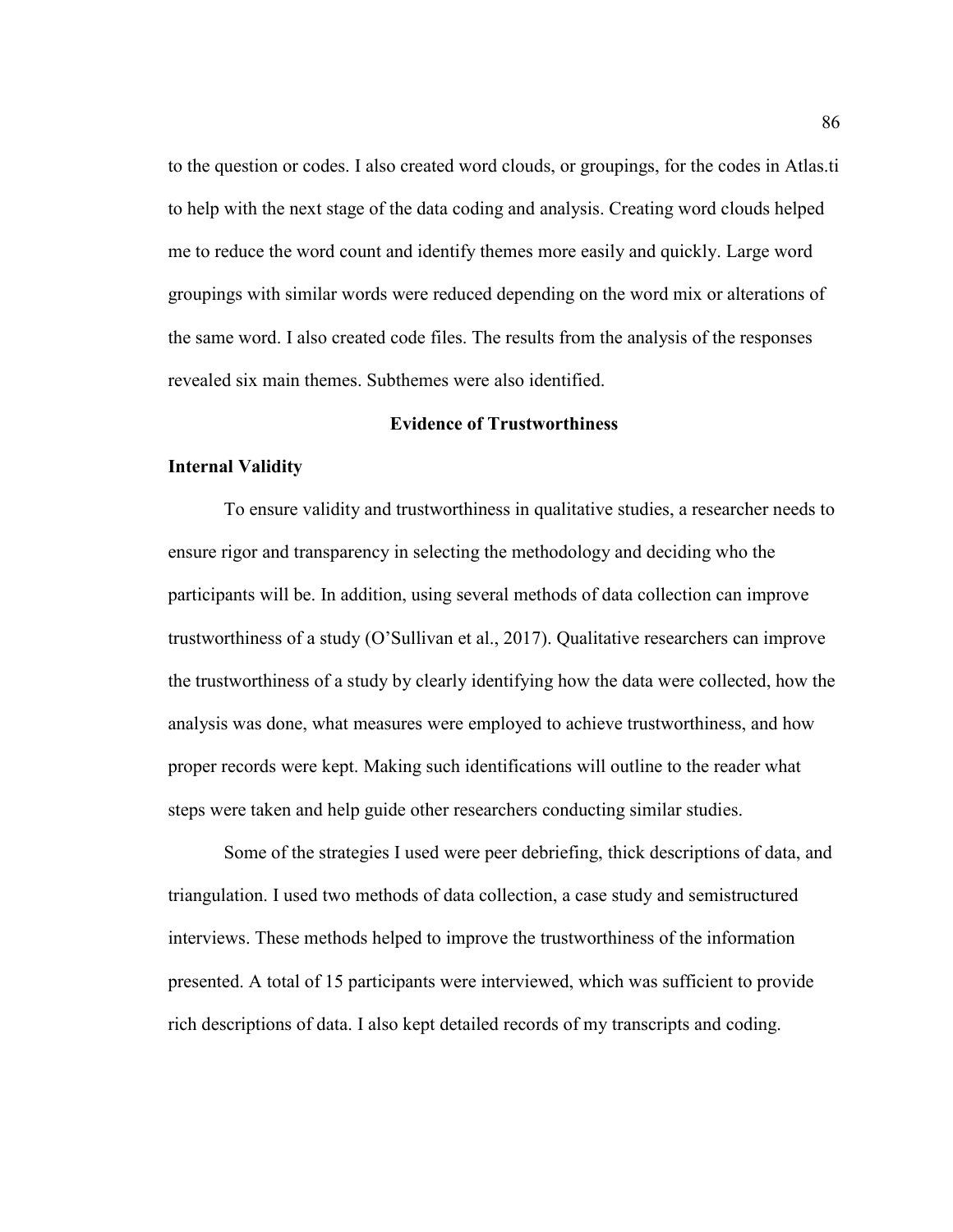# **Credibility**

To ensure credibility of responses, I made sure to listen to the recordings several times to check for any errors in the transcription. Errors noted were duly corrected. In addition, I emailed the interview transcripts for the members to check. This process ensured further accuracy as the participants themselves checked and corrected their own transcripts where necessary. All discrepancies and errors raised by participants were corrected and reworded. This helped to improve the trustworthiness of the interview process.

According to Merriam (2009) member checking gets the participants direct feedback thus ensuring accuracy of the researcher's interpretation and understanding of the interview. In addition, I made sure to follow the guidelines of Walden as it relates to protecting the confidentiality of the participants. Thus, pseudonyms were used to protect their identity. Information that was collected for the study was kept securely, stored, and locked away in files in my home. Computer and audio files were also protected by a password. The folder holding this information was also locked with a password that I alone had access to.

### **Transferability**

According to Guba and Lincoln (1985), transferability in the study pertains to the process whereby the findings of the study can be transferred or applied in other contexts. Therefore, the differences/similarities of the experiences and perspectives of Caribbean immigrants and the sample selection accounted for transferability in different immigrant groups and settings. Thus, to assist in obtaining transferability in my study, I utilized two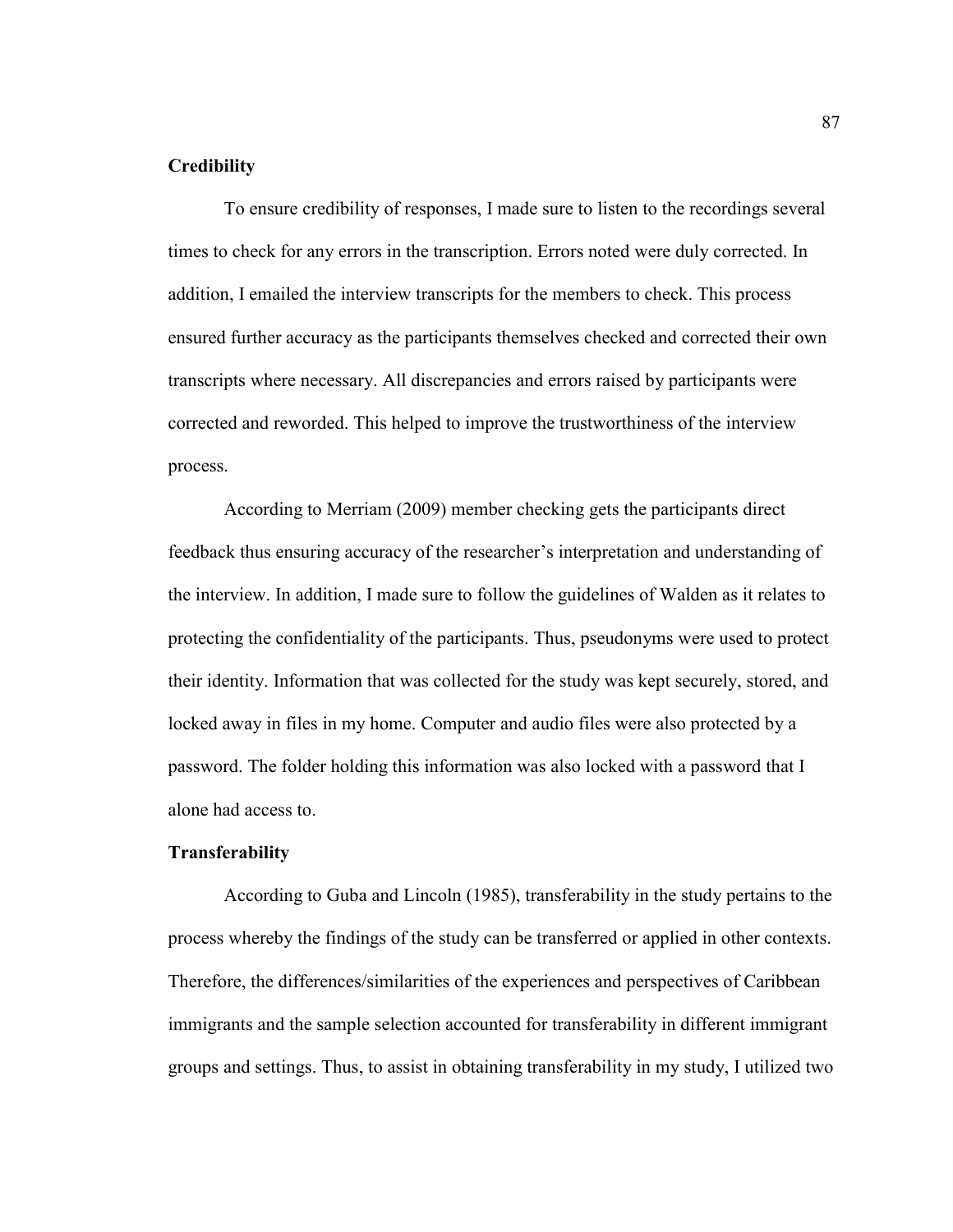educational regions. The case study participant was a Caribbean immigrant who studied at a university abroad.

This participant was compared with the other Caribbean immigrants who studied at one of the Caribbean universities. No two persons experience or viewpoints will be exactly the same, however, they may share many similarities. The differences noted were further explored. Thus, the differences accounted for the transferability factor of country of study. In addition, several professions were used in the study, so the results will be able to be applied to other professions as well. By extrapolation, the results of this study can help future Caribbean immigrants, educators, immigration professionals, credential evaluators, recruiters, and employers to transfer the results of this study. I hope that the results of this study will help to enhance sensitivity and improve the awareness of the caliber of students coming from universities in the Caribbean.

### **Dependability/Reliability**

Merriam (2009) states that reliability is the extent to which the results in qualitative research can be copied or reproduced. We can improve the dependability of our results by having a solid research design and keeping proper audit trails. Thus, through proper supervision of the data collection process, instruments and procedures, the declaration/disclosure of the researcher's biases and her attempts to control and monitor these biases through peer debriefing would assist in the study being easily replicated by other researchers. To this end, I kept a journal and recorded my thoughts and emotions during the study. I also kept detailed records of the data collection steps and procedures.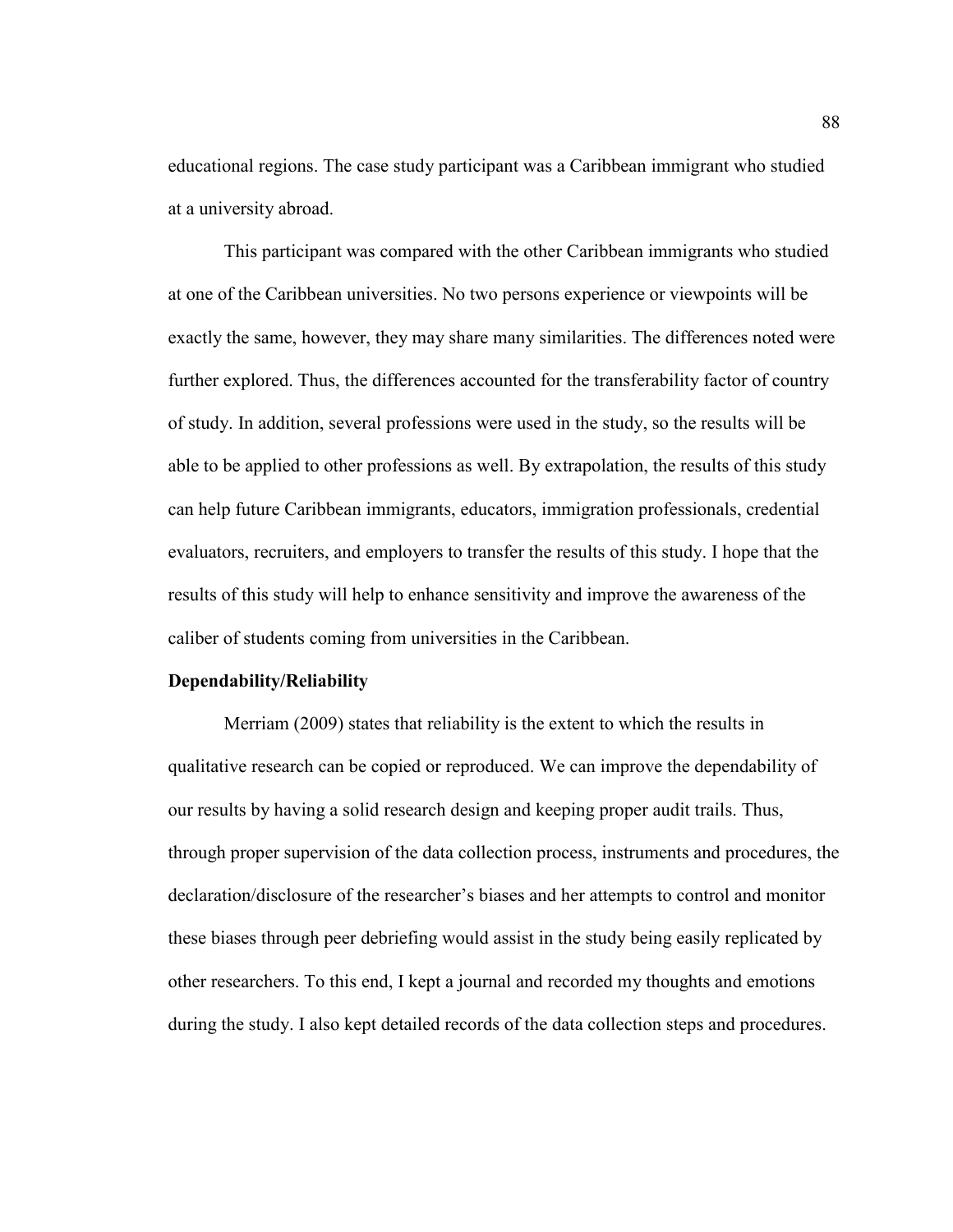My peers and Chair were contacted when needed to discuss my thoughts, questions, or any difficulties that I encountered.

Qualitative studies are deemed dependable as they can be consistent and stable over time. In addition, the data collected for my research could answer the research questions and would thus be considered dependable. A solid research design has a clear rationale as to why this design was chosen. Also, ensuring triangulation and sequencing of methods will help in achieving research dependability (O'Sullivan et al, 2017).

## **Confirmability**

In qualitative research, researchers seek to have data that they can be confirmed as it is seen to be highly subjective (O'Sullivan et al, 2017). For this study, I sought to reduce the subjectivity of the data presented by taking steps to reign in my biases. This was done through consultation with my peers and Chair. I also utilized the process of self-checking and self-awareness to identify and reduce these biases. While the researcher cannot be separated from the study, we need to be highly self-aware and be constantly evaluating our thoughts and feelings. To assist with confirmability, I practiced reflexivity and questioned everything as it relates to each step of the research process. I endeavored to be objective. Above all, I made sure to follow the strict protocols/guidelines of the IRB.

## **Ethical Considerations**

To develop a framework of mutual respect and fairness, each participant's culture and personal beliefs were respected. For example, because of religious reasons some participants declined doing interviews during their Sabbath hours. I was respectful of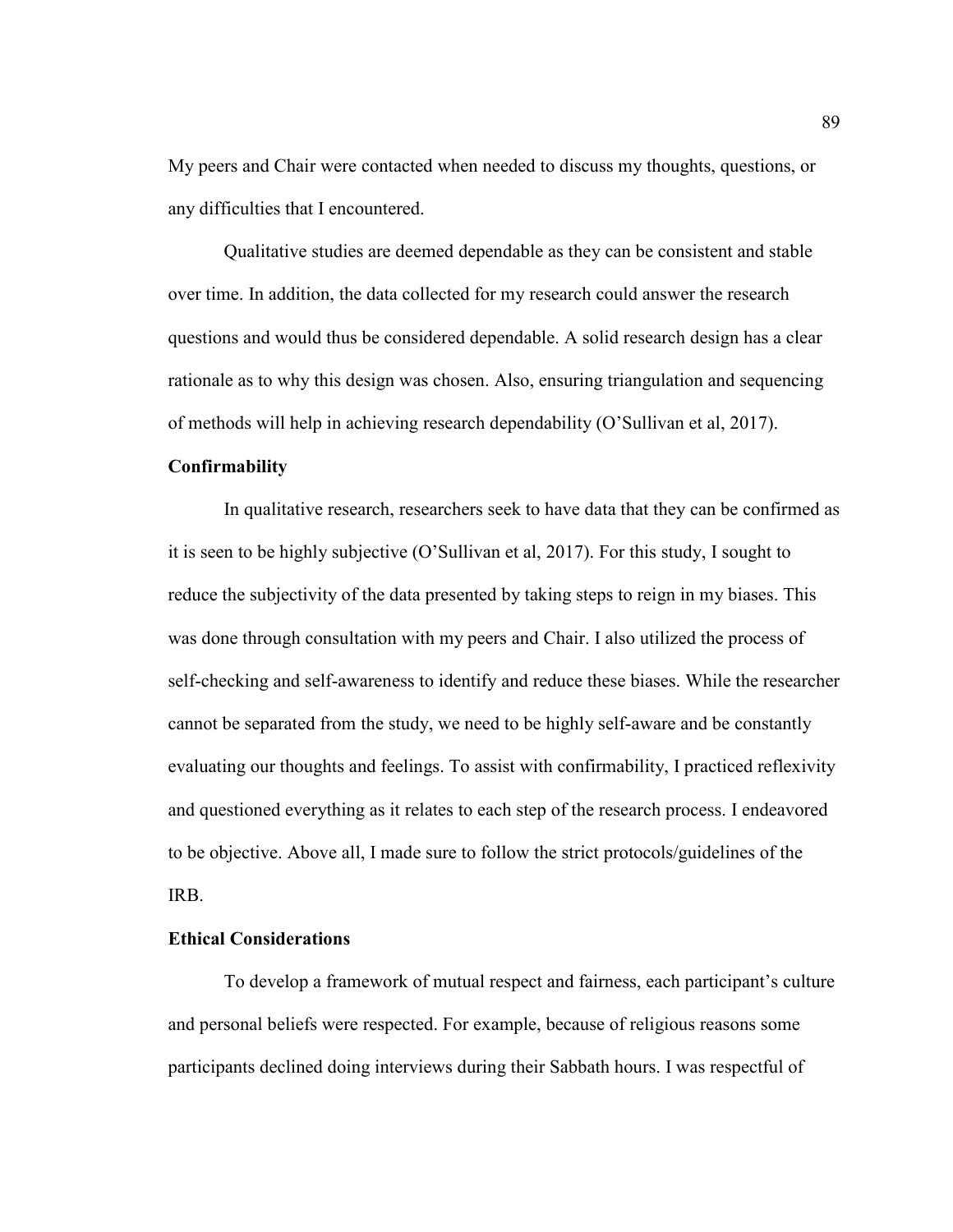their religious beliefs and was happy to reschedule. I was also mindful of the time differences between countries and bore the brunt of the inconvenience in times to facilitate their availability. I made myself available to fit their convenience. Also, the participants were apprised of their rights to stop, withdraw, or refuse from answering any questions that they wanted to. They were also asked to read and keep a copy of the informed consent for their records.

The aims/objectives of the research were also clearly articulated to them during the recruitment process. In addition, before beginning each interview, I again gave them the opportunity to ask any questions or seek any clarifications that they may need. After the interview, a copy of the audio file was emailed to the participants. All participants and research sites remain confidential. Materials, transcripts, and summary of the findings were made available to all participants. Moreover, I attempted to interpret the data collected with very little personal bias. While my personal biases cannot be separated from the study, I tried my best to counter/reduce these biases.

#### **Results**

According to Saldana (2006) coding of data should begin as soon as we start the data collection process. I began coding the data after my fifth interview. Qualitative data helps to bring a deeper understanding to the phenomena being studied. It makes sense of the data by organizing the data into manageable chunks (Saldana, 2006).

The themes that emerged during the data analysis provided direct and indirect answers to the research question. For the first cycle coding, the following themes and codes were identified: Acclimatization and continuation process, refine roles, job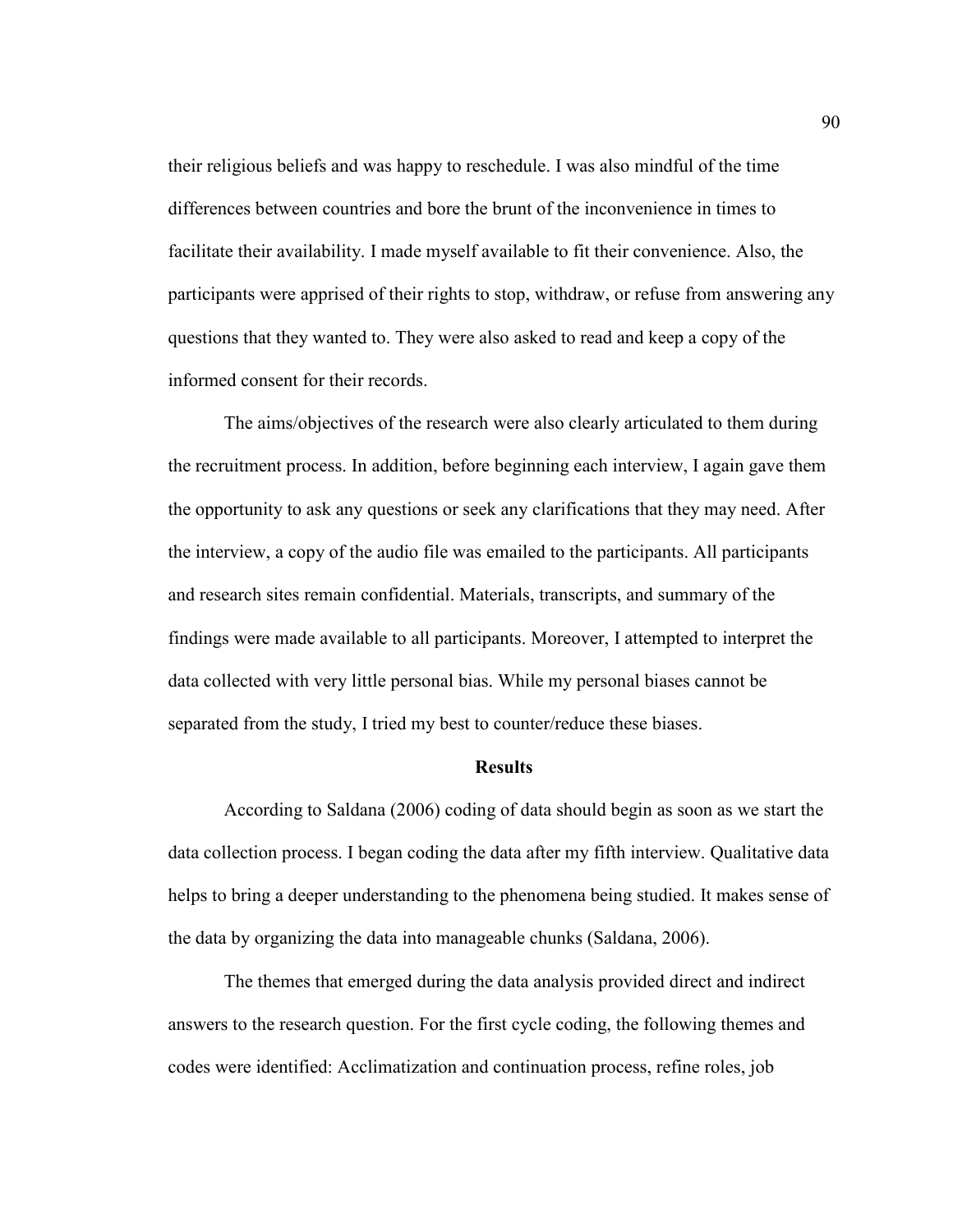hunting, perception of quality, perception change, awareness and recognition/accreditation, efforts to enter industry, alternate jobs/lower pay, lived experience, degree acceptance/devaluation/nonrecognition, international standards, acceptance and resilience, mindset, quality standards, acceptance and survival, coping mechanisms, retooling, re-schooling, career change, core curriculum, universal or common standard, sensitize employers, agencies/recruiters and strategies, raise profile and increase awareness/ educational and sensitization campaign, association body or council.

For the second cycle coding, I used the Atlas.ti software to further categorize the themes and I grouped similar codes and themes to make the analysis more compact. I also used word clouds in Atlas.ti to aid in reducing the number of words for each code/category. This was done for each interview that was saved as a word document. The codes were saved in separate files. The following six major themes emerged: (a) assimilation/transition process, (b) barriers to recognition of Caribbean degrees, (c) coping mechanisms, (d) accreditation and streamlining Caribbean degrees, (e) organizations that help immigrants, and (f) strategies to improve recognition of Caribbean degrees. Subthemes were as follows: (a) profession/skill, accreditation and evaluation of credentials, job hunting and degree recognition, working in their profession; (b) perception, quality, lack of awareness, lack of sensitivity, discrimination/racism; (c) resilience, mentorship/coaching, survival jobs/retooling/reschooling, career change; and (d) role of accreditation (regional/international), world ranking. The second coding helped to further define the data. The themes that emerged reflects how the information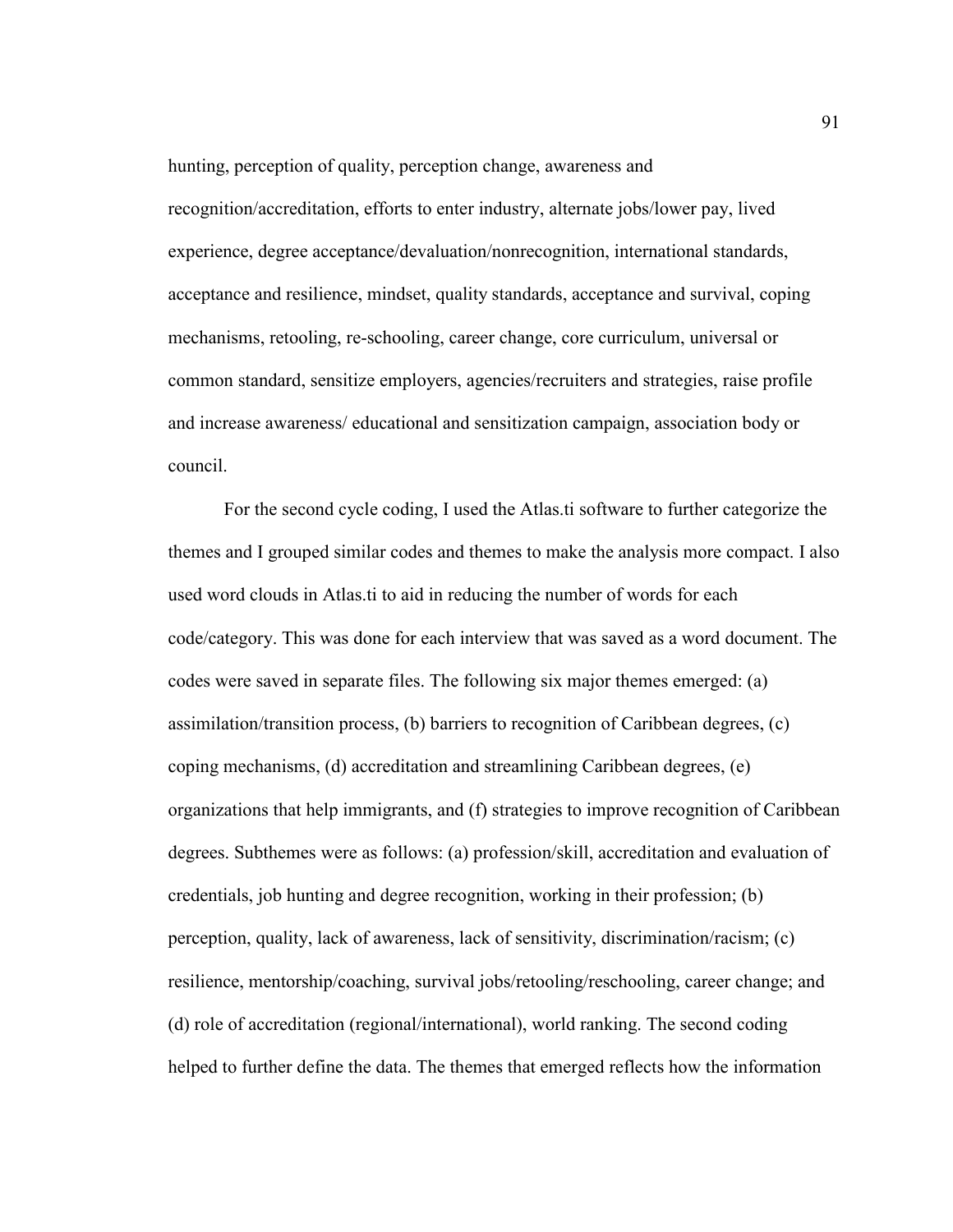aligns with the main research questions. The flow of information was almost like an upside-down triangle. Table 2 below shows the participants' satisfaction with their wages.

## **Table 2**

| Age<br>group | Participants<br>per age<br>group |          | Male Female | Satisfaction<br>with wages | Working in<br>field trained in | Earning<br>minimum<br>wage |
|--------------|----------------------------------|----------|-------------|----------------------------|--------------------------------|----------------------------|
| $18 - 34$    | 3                                |          | C           | C                          | っ                              | $\boldsymbol{0}$           |
| $35 - 49$    | 8                                | 3        | 5           |                            | 4                              | 3                          |
| $50 - 64$    | 2                                | 2        | $\theta$    | 0                          | $\overline{0}$                 |                            |
| Over 65      | $\overline{0}$                   | $\theta$ | $\theta$    | $\theta$                   | 0                              | 0                          |

*Participants' Wage Satisfaction and Working in Field Trained* 

### **Theme 1: Assimilation Process**

All immigrants entering Canada, have to go through an assimilation process which includes finding housing, employment, opening a bank account, finding schools for their children if any, obtaining health, car, and other insurances. Also, integrating in church, school and family life of the community and generally finding their way around. For most of the Caribbean immigrants interviewed, finding employment and housing were their main challenges. However, for the purpose of this interview, only challenges with finding employment were focused on.

In finding employment, participants had to go through a job-hunting process which included, sending out resumes, signing up with a mentor/coach, registering with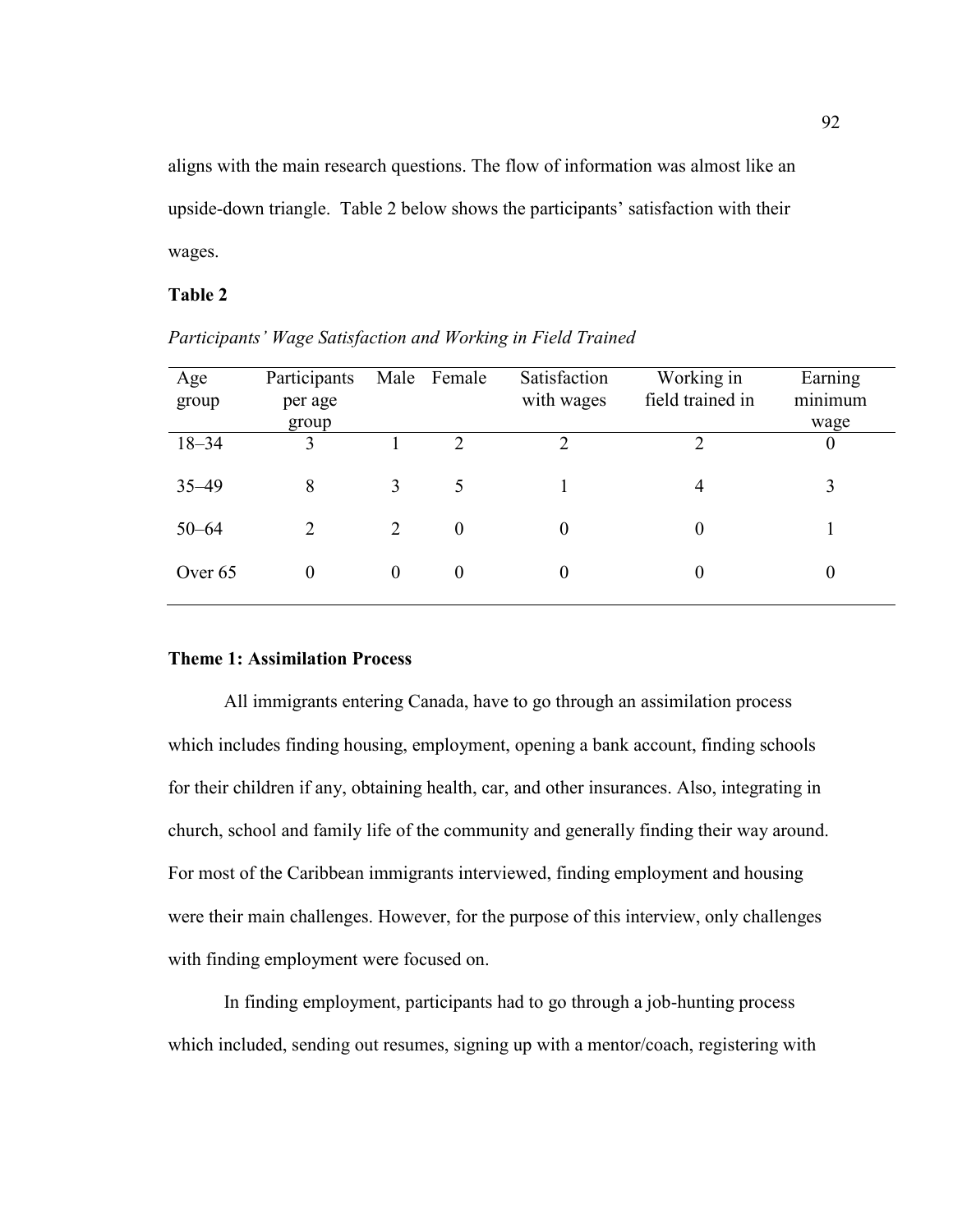recruitment agencies and going on interviews. The most frustrating and disappointing aspect for Caribbean immigrants was the nonrecognition or undervaluing of their skills and qualifications. However, their drive and resilience keep them motivated. Below are the comments that were shared by an employee who works with immigrants.

Rojaro: An employee at one of the entities serving the immigrant population Rojaro: There are quite a few challenges that immigrants face. The fundamental thing I feel are the phases around economic advancement. When I say economic advancement, I mean finding gainful employment and not be working at survival jobs or be underemployed. The second is finding access to capital for immigrants to start new businesses or be entrepreneurs… The third area I feel is finding affordable housing. A lot of people face these challenges yes, but it is more prominent for immigrants.

One participant stated that he had no major problems with the recruitment agencies and in fact found them very receptive of his skills and qualifications. He further stated that in his experience, it was the employers who had an issue with his non-Canadian degree/qualifications.

Richard – Has a bachelor's Degree in Engineering from the University of the West Indies (UWI) St Augustine

Richard: I would say the recruiting agencies were not bad towards accepting my qualifications. It was when it reached the employers that a lot of them told you that you had to go back to school to do an engineering degree…Others told you that you had to do a bridging course which would take like a year and a half.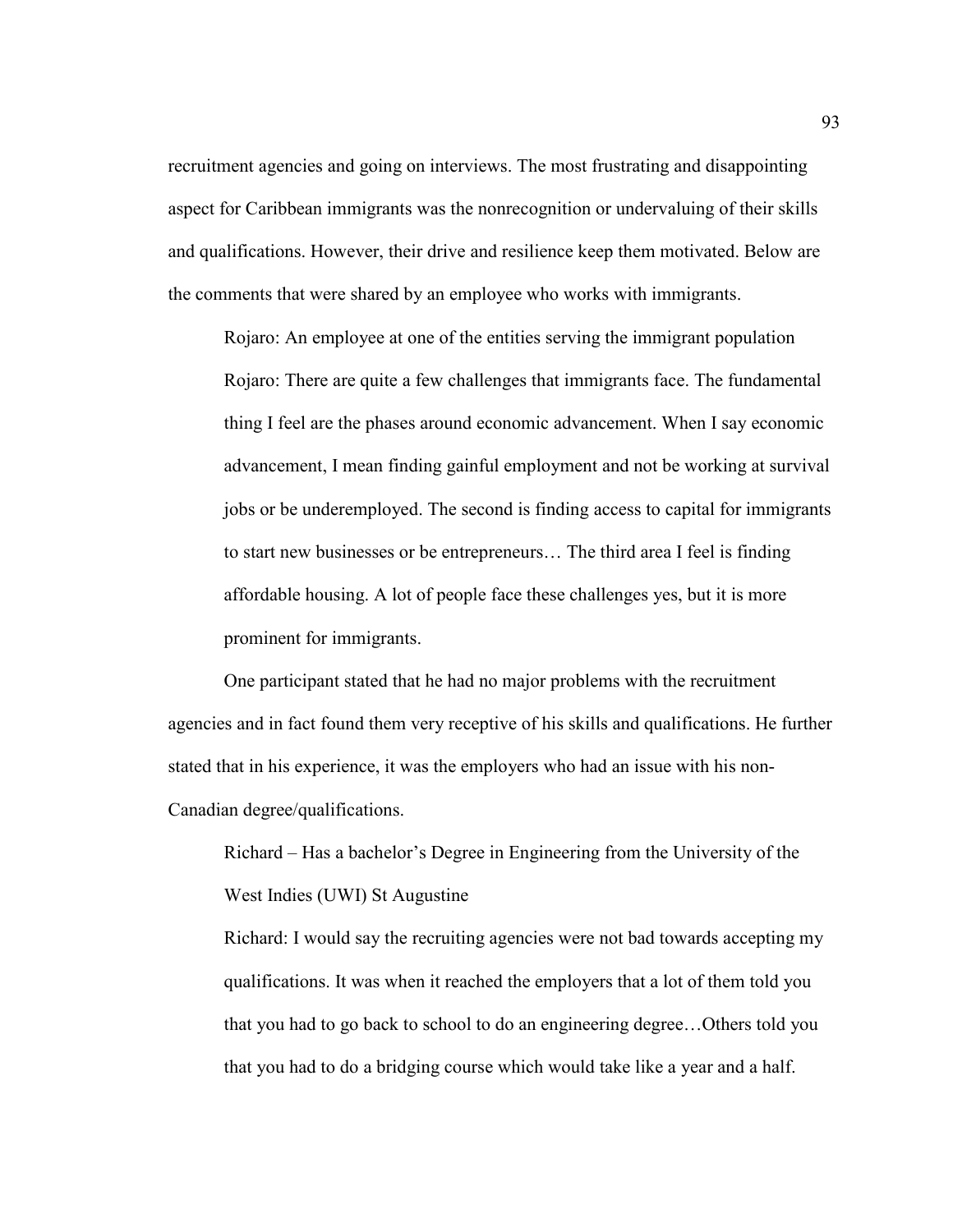Interestingly, the question of degree recognition seemed to be nonexistent for certain professions like the IT industry, and executive level positions. It was explained that for people at the senior executive, director and VP level positions, recruiters and employers were more concerned with their reputation…past achievements, performance, what you're known for in the industry, what you can bring to the organization. Qualifications didn't seem to be a main priority for these individuals.

Duayne: Has a Bachelor's degree in Accounting and Finance from the University of the West Indies (St Augustine)

Duayne: In my experience, I've had only situations where I've needed to provide it in academic scenarios. So, with the level or role I guess, the bigger question is regarding my experience, what have I done? What have I accomplished? What have I created and what have I been involved in from a strategic standpoint? In my VP role, there are highly strategic roles that are more focused on what you have done in other companies while you were there...my experience. However, the release of an offer letter is contingent on a background check, criminal record, and drug tests…those sorts of things, which you would have to pass. The last thing is usually an educational check.

For immigrants coming into the Canadian market. They have to work twice as hard to prove themselves and prove that they are capable of doing the job. Having the prerequisite skills and qualification, are not enough to secure you an interview or a job. Participants felt that they are under constant pressure to perform, and this is observed even before they start working.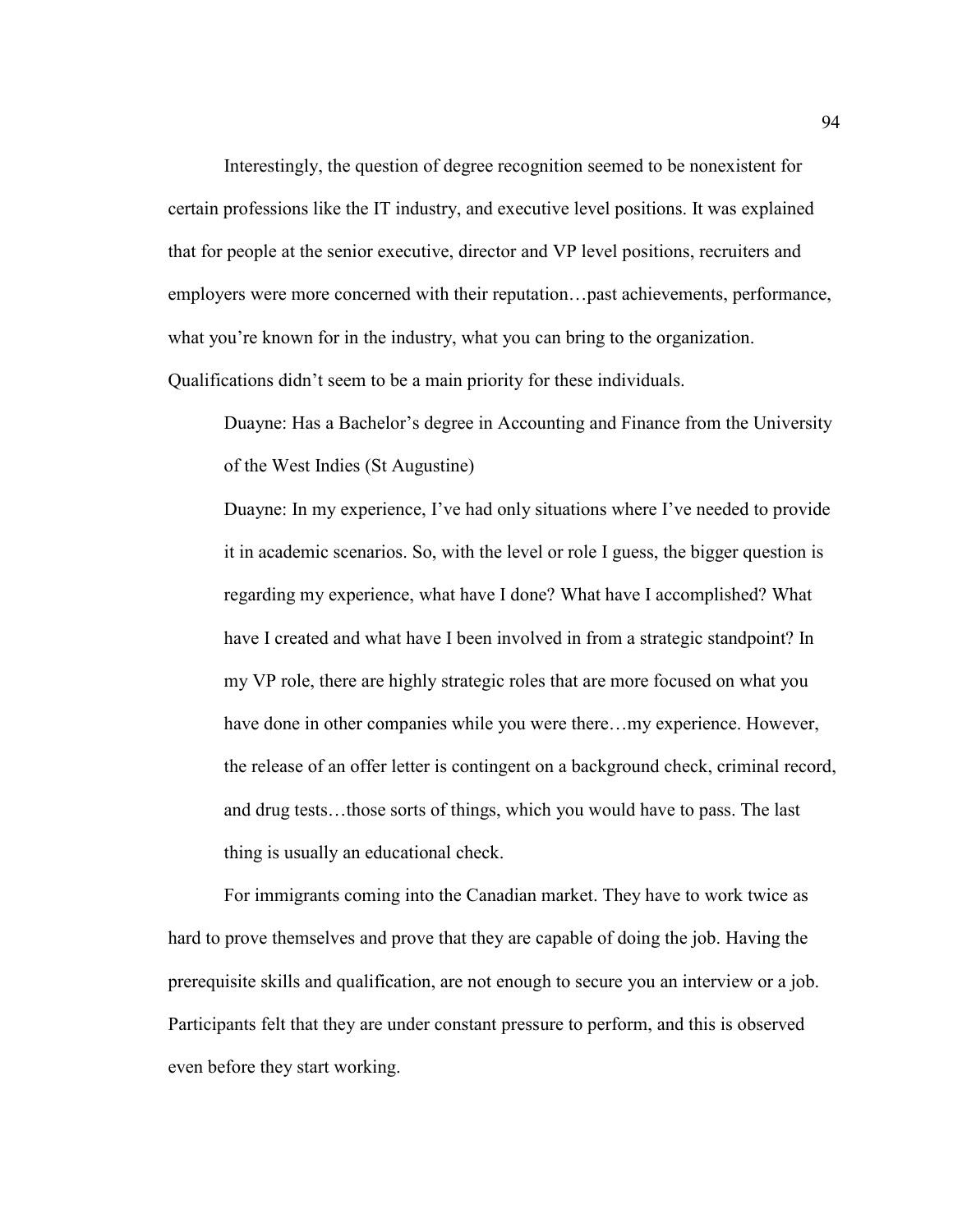Leroy: Has a Bachelor's degree in Engineering from University of Technology (UTECH)

Leroy: So, when you register with these recruiting firms, right? They kind of test your skills first…you get the chance to showcase your skills. So, you're taken to the job site along with other applicants and then they would show us the problems/challenges they are having and ask us to demonstrate our skills…what we can do to fix it. If they are impressed with you, then they'll call you back for an interview in front of a panel and you have to pass another round. Now you have to convince them that you can do the job, they know we are from the Caribbean and so we have to work much harder to prove ourselves.

One participant expressed her frustration with getting certified. She stated that there were inconsistencies with the process. She stated her doubts regarding the process that they used to assess her credentials.

Ann: Has a Bachelor's degree in Law from the University of the West Indies (Mona)

Ann: So, the process here is you could either get told you have to go to law school here or do some exams to get qualified. Coming from the Caribbean, and Canada is also commonwealth, I did not have to redo law school, but I did have to sit some exams. And I found out…a very arbitrary process, who had to do what. And other lawyers had to do either more or less than what I did. Another classmate of mine, we had the same qualifications, she has a first degree and a law degree, went to the same school in Jamaica and graduated at the same time. I graduated at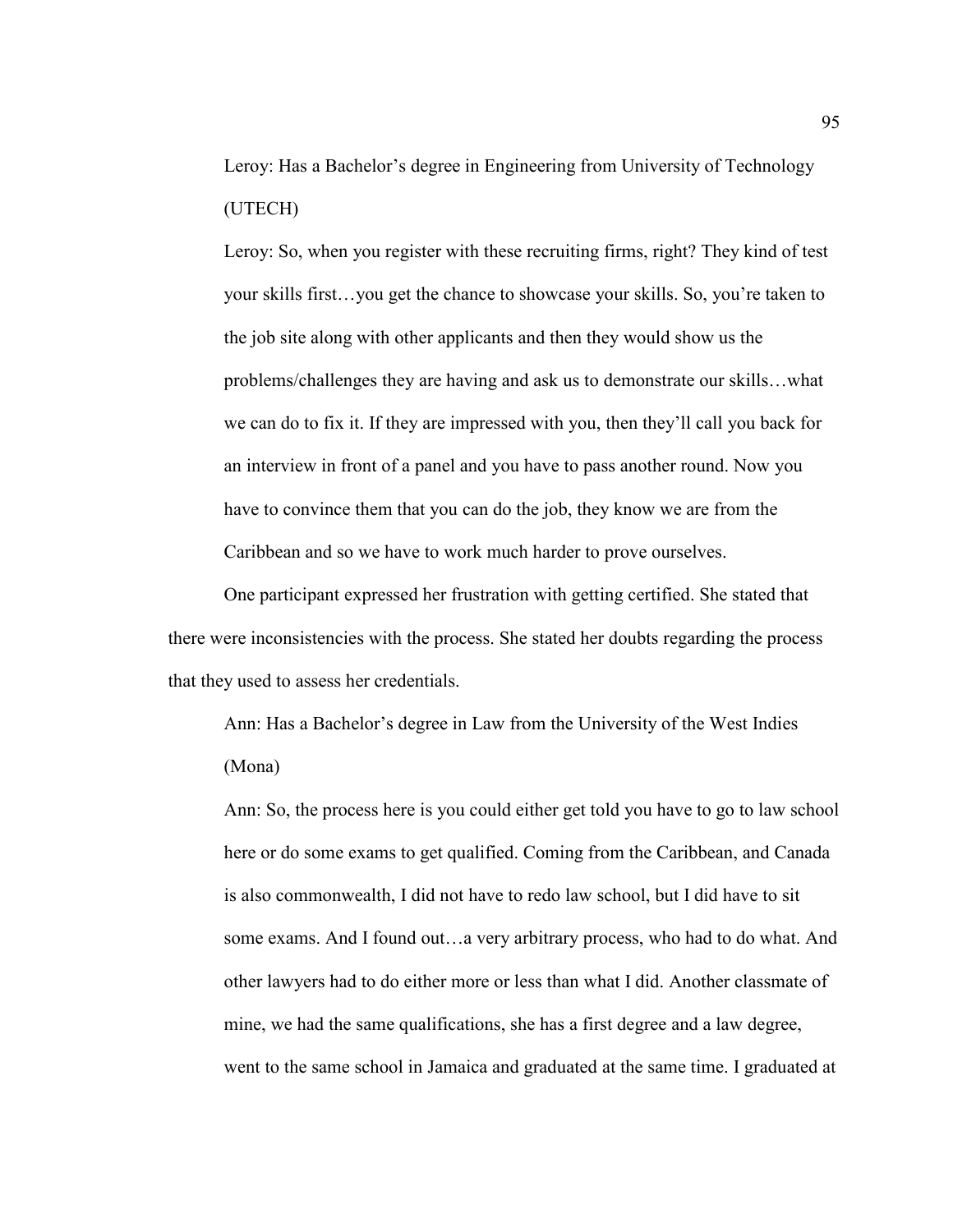the top of my class. She did not. She had one less exam to write than I did. She had to do 5. I had to do 6. I really wonder what do they use to determine what exams do I really need to do? I wanted to appeal, but was warned by other lawyers who had already gone through the process not to appeal. One Jamaican lady appealed the process and ended up with more exams being added to her list.

While Canada is seen as a lucrative move for many, the difficulty with assimilating into the country and obtaining meaningful employment were deterrents for many potential immigrants. This could mean that many more immigrants would come to Canada to help to build its economy, however, they may stay away or migrate elsewhere. It is imperative that immigrants do their research and prepare well for their immigration journey. This could help reduce some of the frustrations and disappointments while job hunting.

Dolleen: Has a bachelor's degree in management studies from the University of the West Indies (Mona)

Dolleen: I know someone who says sorry, they're not coming to Canada…He says it's a backward step because wherever you are in life, whatever the profession, when you come here…and the degree that you have, it's a step back. Your qualification is not recognized, and you have to do other things. So do your research first…prepare. It will prove very helpful.

Several participants confided that they were not being paid in line with industry wage guidelines and are in fact earning minimum wage. Two participants, Gail and Perry were very vocal and expressed their frustration and disappointment with the process. The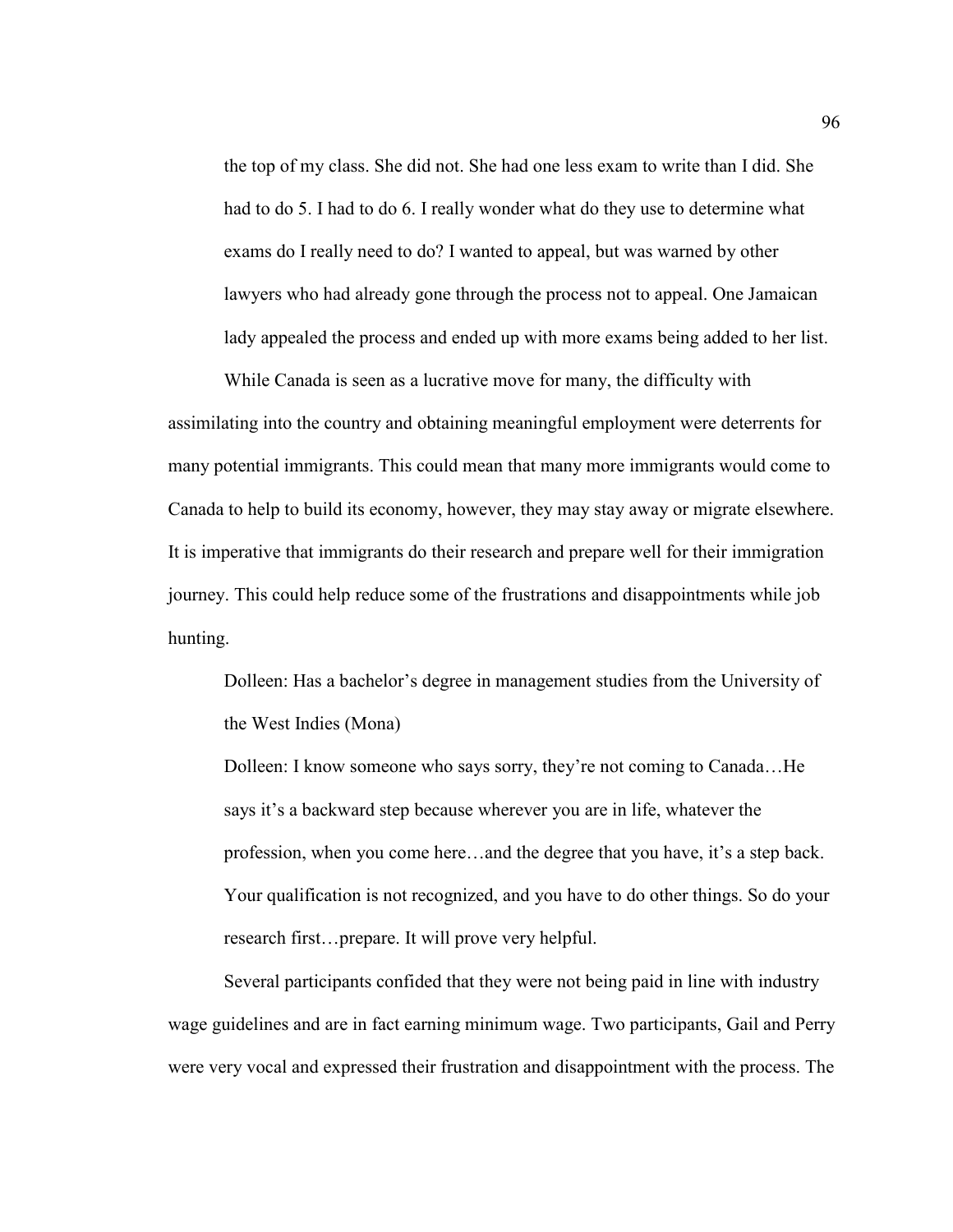participants felt that it was an injustice for them who were qualified, and experienced professionals yet had to be working for minimum wage. What was supposed to have been a temporary situation, turned out to be the norm for them.

Perry: Has a Bachelor's Degree in Emergency Healthcare from the University of the West Indies (Mona)

Perry: Well, um….no. Not exactly. I'm working as a care worker. That is what I'm currently doing now. And I'm basically just a few cents above the minimum wage.

Gail: Has a Bachelor's degree in Accounting and Finance from the University of Technology (UTECH), Jamaica

Gail: The job that I have now... to be honest, it's a part-time job that I've had now for the past three (3) years, right? And the accumulated increase per year has been a dollar. Well, they say that the government has put the minimum wage to \$15.00 and I'm still earning below that. So, I would say no. I'm not paid in-line with industry wage guidelines.

Other participants were more fortunate as they were able to negotiate their salaries. One participant stated that he upgraded himself. He knew the pay scale and knowing what he was worth helped him to negotiate and obtain a salary that was satisfactory to him.

Leroy: Has a Bachelor's degree in Engineering from University of Technology (UTECH)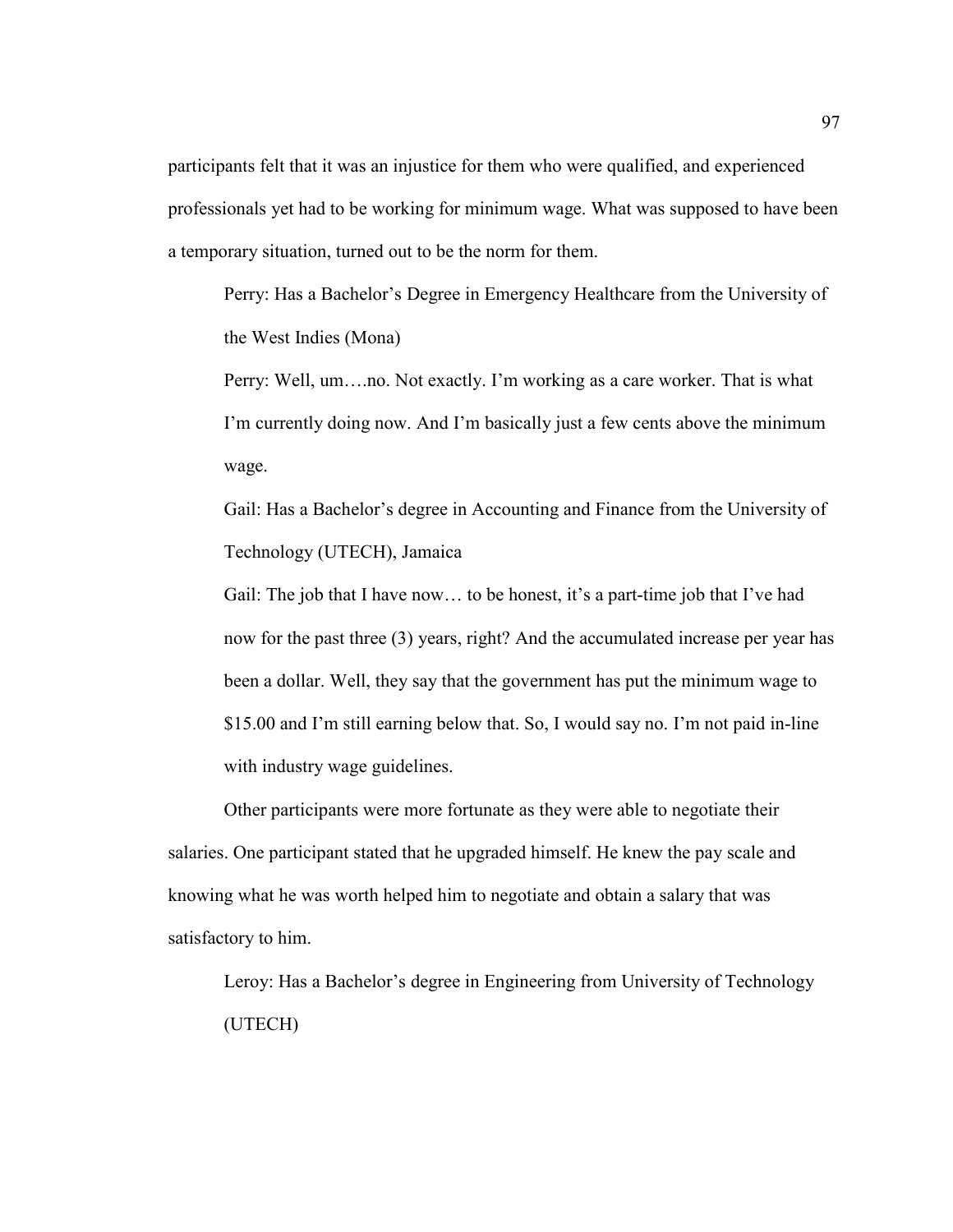Leroy: Yes, because I negotiated. I was aware of the salary scale, so I was able to negotiate the figure that I wanted. Because as I said before, I did some upgrading. Plus, it all depends on the company, too. Some companies are better paying than others. But it's up to you to negotiate and ask for what you know you are worth. In most cases you might not get it. But you know, it is up to you to accept or reject…what is within that range. Table 3 below shows participants' occupation, years living in Canada, and highest level of qualification.

# **Table 3**

| Occupation                | Number of    | Years living in | Highest       |
|---------------------------|--------------|-----------------|---------------|
|                           | participants | Canada          | qualification |
| Teacher                   |              | 15              | <b>BSc</b>    |
| Medical doctor            |              | 2               | MD            |
| Engineer                  |              | 10              | <b>BSc</b>    |
| IT professional           |              | 5               | Msc           |
| Emergency management      |              | 11              | <b>BSc</b>    |
| Technician                |              |                 |               |
| Radiologist               |              | 5               | <b>BSc</b>    |
| Lawyer                    |              | h               | LLB           |
| Immigration specialist    |              | N/A             | N/A           |
| Accreditation examiner    |              | N/A             | N/A           |
| Global HR professional    |              | 3               | <b>BSc</b>    |
| Cyber security specialist |              |                 | MSc           |
| Investment banker         |              | 6               | <b>BSc</b>    |
| Accountant                |              | 5               | <b>BSc</b>    |
| Clerk of court            |              | 31              | <b>BSc</b>    |

*Participants' Occupations* 

# **Theme 2: Barriers to the Recognition of Caribbean Degrees**

One of the main frustrations for Caribbean immigrants, is the lack of recognition of their degrees and the lack of transferability of their skills and qualifications. Having a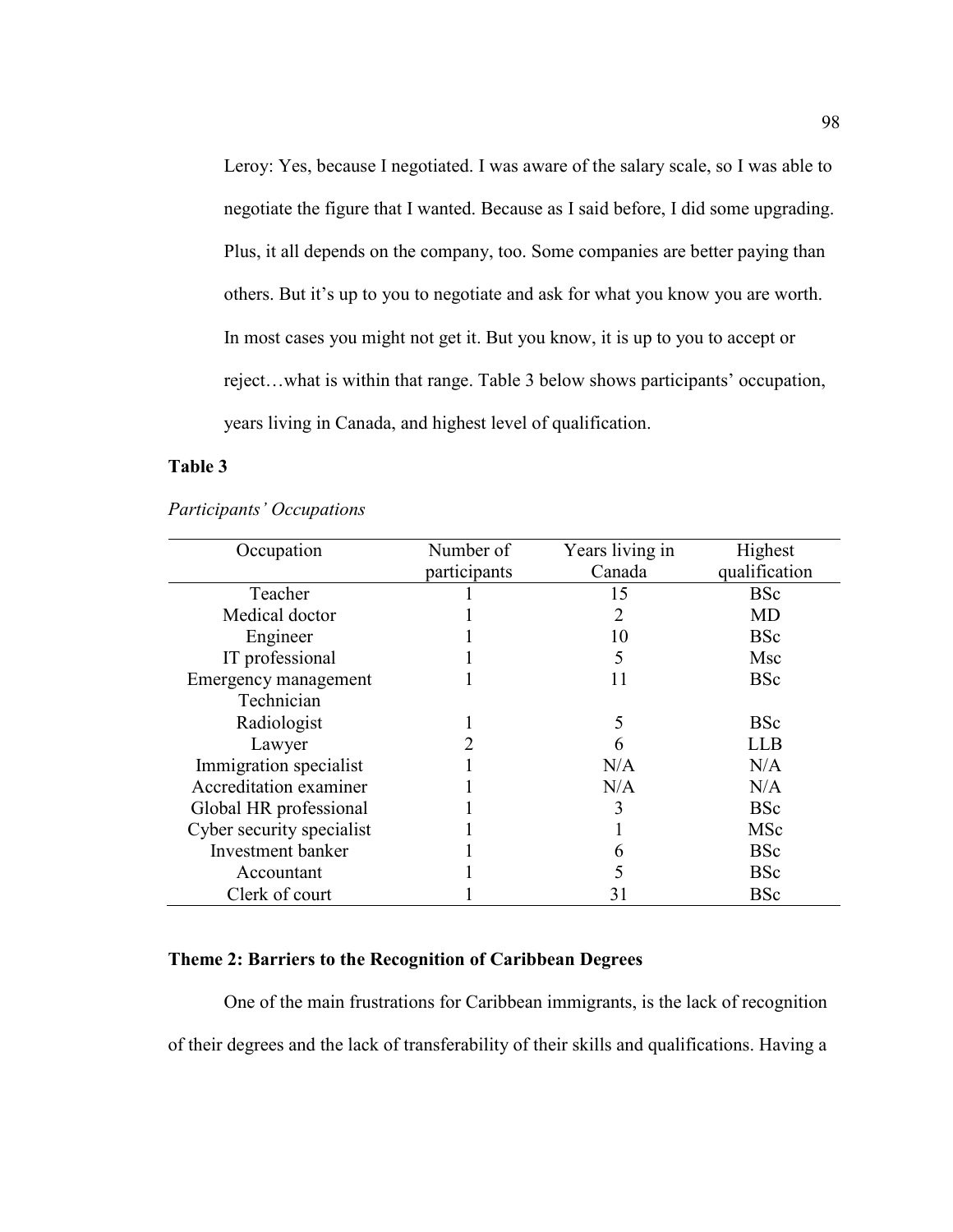non-Canadian degree and having non-Canadian experience, puts them at a disadvantage. Many of them came to Canada on the Skilled Migrant Visa Program and their professions are listed in the occupations in demand list. Many were under the misconception that they were wanted and that jobs would be readily available for them. In their view, their degrees were already vetted and accepted by the Canadian embassies in their home countries and the Canadian Immigration Council (CIC). This misconception was quickly clarified upon their arrival into Canada.

Dominic: Has a Bachelor's Degree in Accounting and Finance from the

University of the West Indies (UWI) Barbados

Dominic: It was a mixed bag of reactions….even though I was at an advantage of having a double major, not many people were aware of the University of the West Indies. So, in most cases it wasn't very well received.

One participant stated that he had to go back to school and do some short courses that would make him more marketable. He said that he realized from early on that some sort of retooling and/or reschooling would have to take place if he was to get a job. So, he wasted no time and went back to school right away.

Leroy: Has a Bachelor's degree in Engineering from University of Technology (UTECH)

Leroy: It was challenging because once they look at your resume', and you know, see where you're coming from, there are challenges. It raised a red flag… and you know that they look down on your qualifications and experience. So, for most of us who come here, you have to at least rebrand yourselves and make sure that you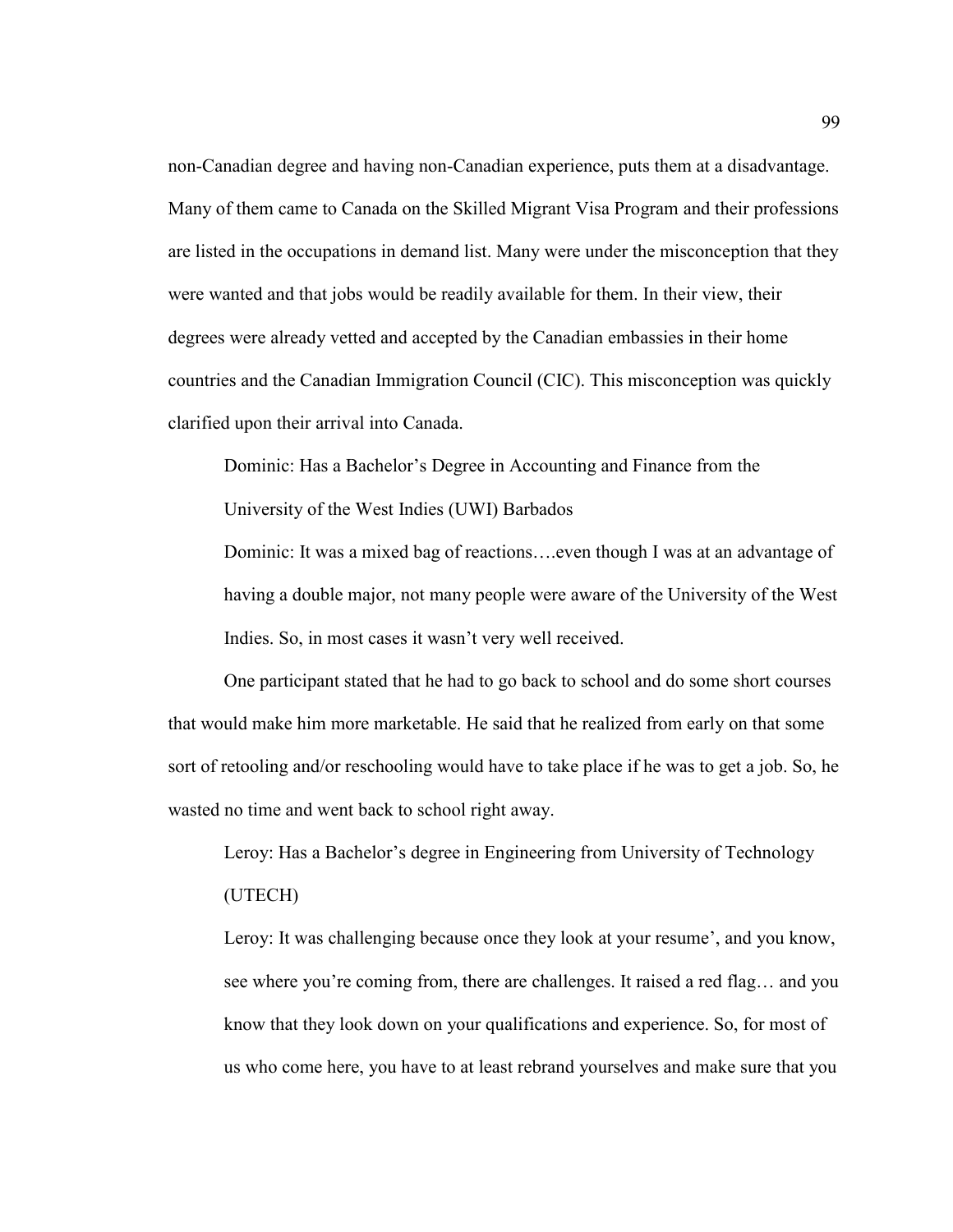are marketable. So, we try to tailor our skills…get skills that will help us. For example, in my field, I did the Six Sigma Black Belt Training. I also did a project management and assurance quality course. These are skills that I acquired that enhanced my degree in Canada.

One participant, Carine, stated that there was this pervasive mindset that anything from up north is better. People generally questioned the quality of education obtained in the Caribbean islands. In their view, a third world country would produce a third world degree.

Carine: Has a Ph.D and works at an accreditation entity in Jamaica Carine: The general psychology for these groupings and I believe that you know, is that whatever is from the north is superior to those down south…that kind of thing. So, we want the best.

Most applicants stated that they were well received in the job interviews. However, while no specific reasons were given for them not getting the jobs, certain things were implied or nuances were picked upon which shed light on the employers' views of Caribbean universities, and their perception of the quality of the degree. This could be attributed to a number of factors. Such as, lack of awareness, lack of sensitivity to immigrant groups as well as subtle hints of racism and discrimination.

Dominic: Has a Bachelor's Degree in Accounting and Finance from the University of the West Indies (UWI) Barbados

Dominic: Well, it wasn't explicitly said. But the person doing the interview focused on the degree. So, they were like so what was the experience of the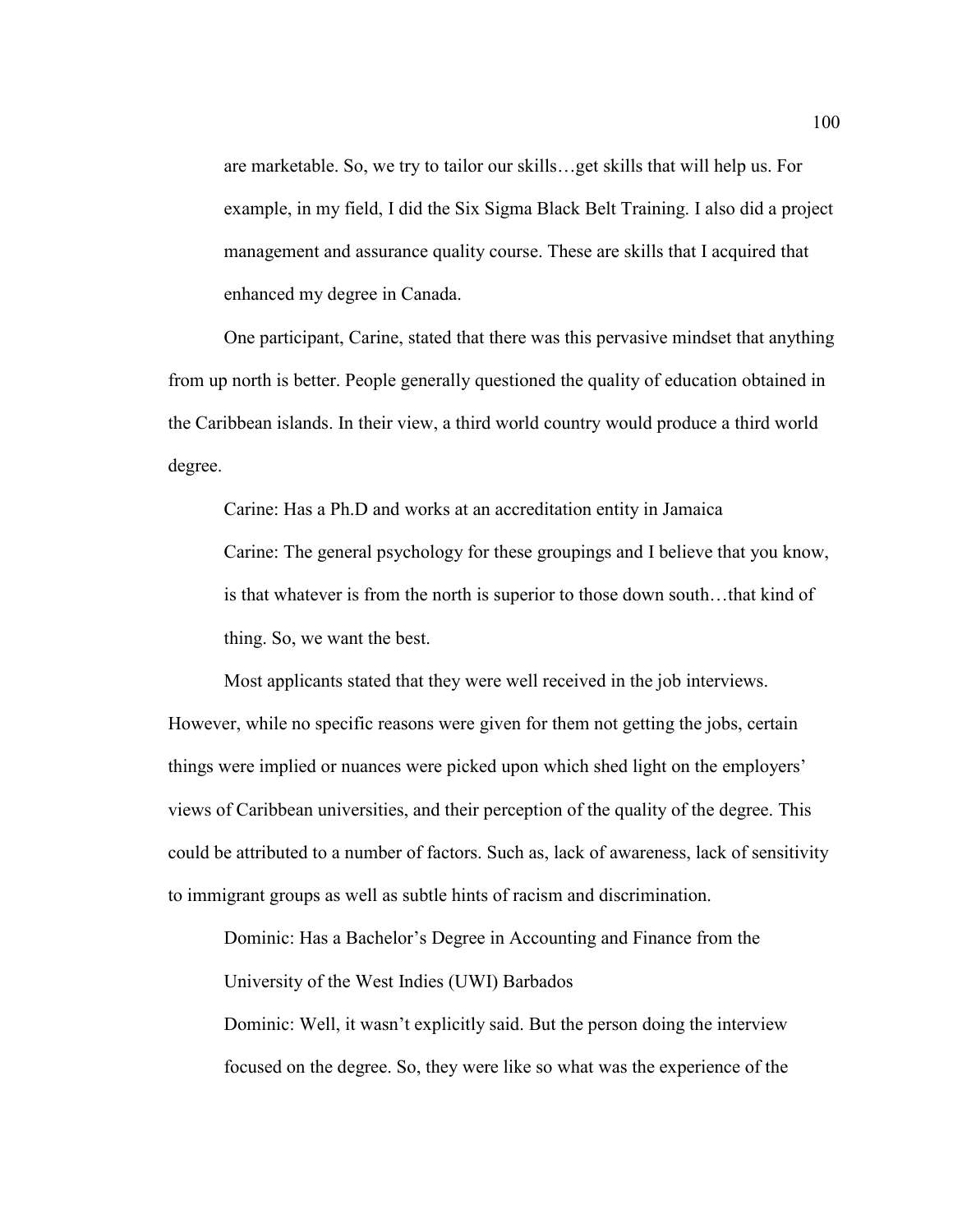university there? Did you have classroom classes like every day? And you know…it felt a bit condescending and insulting you know. And this is…was prepandemic and the employer was asking if our programs were held in the classroom….So, it was a shock to me to have to explain to him that we learn exactly the same way. We do the same number of courses, etc. … Some were diplomatic and some were direct with it.

One participant stated that she believes that having a Caribbean degree didn't help them much in terms of obtaining employment and was an actual barrier. She also stated that a general lack of awareness of the school was another contributing factor.

Sabitara: Has a Master's degree in Communication Studies and a LLB in Law from the University of the West Indies, Mona

Sabitara: I think that being educated in the Caribbean and then coming to a first world country puts us at a disadvantage for the same reason I mentioned before. People are just not familiar with a lot of the universities in the Caribbean. Even if they may know of the name, they don't know what to make of the quality of the degrees. Especially when you're in a country where the job market is so competitive, right? Now, I think that their preference would definitely go to persons who were educated locally.

A similar sentiment was also expressed by another participant. He said that it was difficult for immigrants to find meaningful employment because of the unconscious bias that exists. He stated that employers still seemed to prefer Canadian experience even over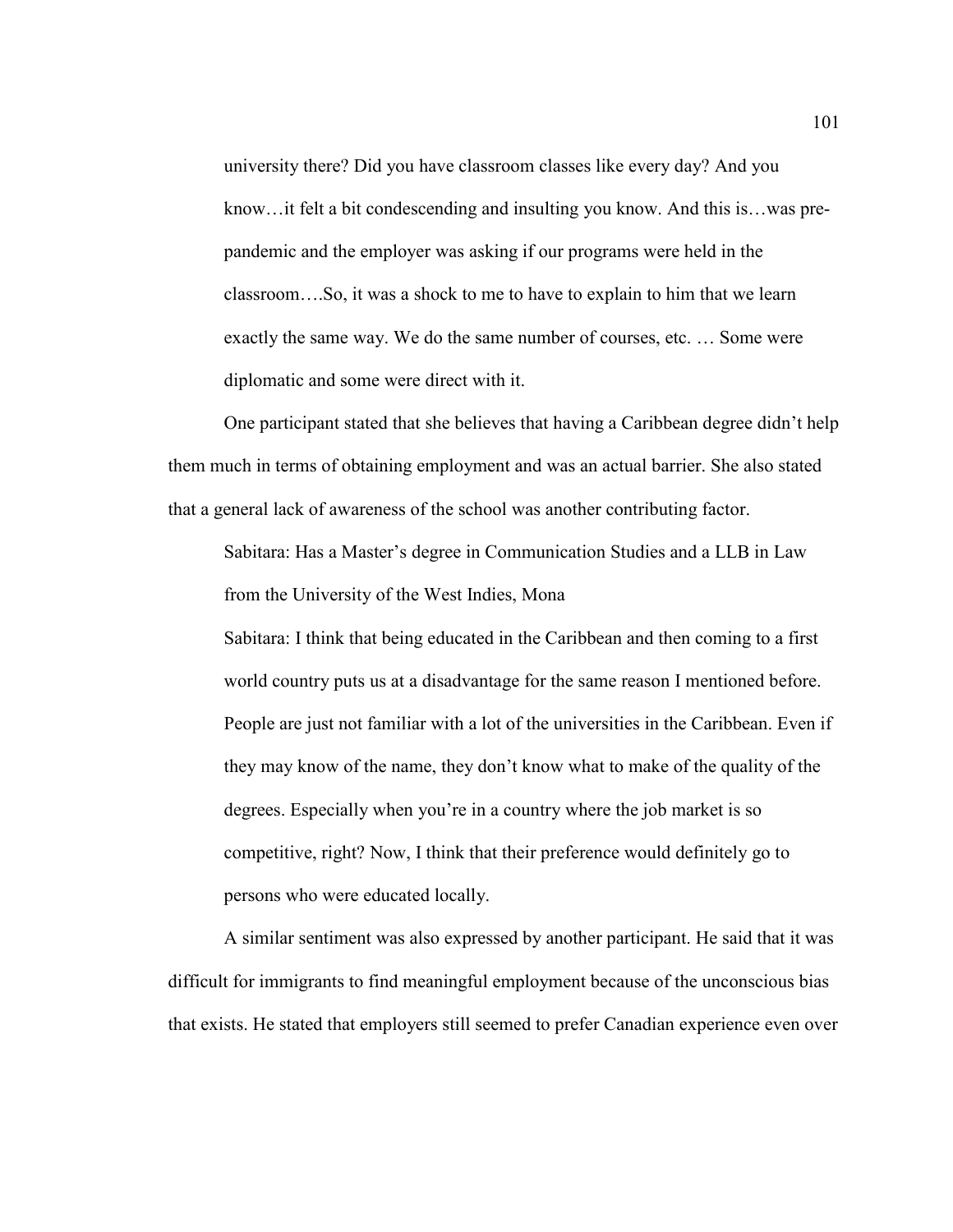Canadian qualification. He stated that it was better than what it was before. Interestingly, getting Canadian schooling was no guarantee for obtaining jobs.

Rojaro: An employee at one of the entities serving the immigrant population Rojaro: I think that there is a lot of change than how it was five years ago. There is more sensitivity and more awareness, but definitely more work needs to be done in these areas. The fact that there is an unconscious bias needs to go or be reduced. It's important that you know, companies start practicing more inclusive hiring.

It has been implied that recent immigrants coming to Canada are more qualified than Canadian-born nationals, yet the success rates for finding successful and suitable employment was low. Participants felt that if they had known about the nonrecognition factor or undervaluing of their credentials before coming to Canada, they could have better prepared themselves. One such applicant described his disappointment with an interview that he did.

Perry: Has a Bachelor's Degree in Emergency Healthcare from the University of the West Indies (Mona)

Perry: It was a frustrating experience. I had high hopes and expectations of getting back into the field that I was in before I migrated. On my first set of interviews, the employer's first question to me was if I had a license. I said that I wasn't aware that I needed a license. He told me that if I didn't have the license, I would need to go to one of the approved universities and do over the program. If I had known this before coming to Canada…my qualifications were submitted, vetted,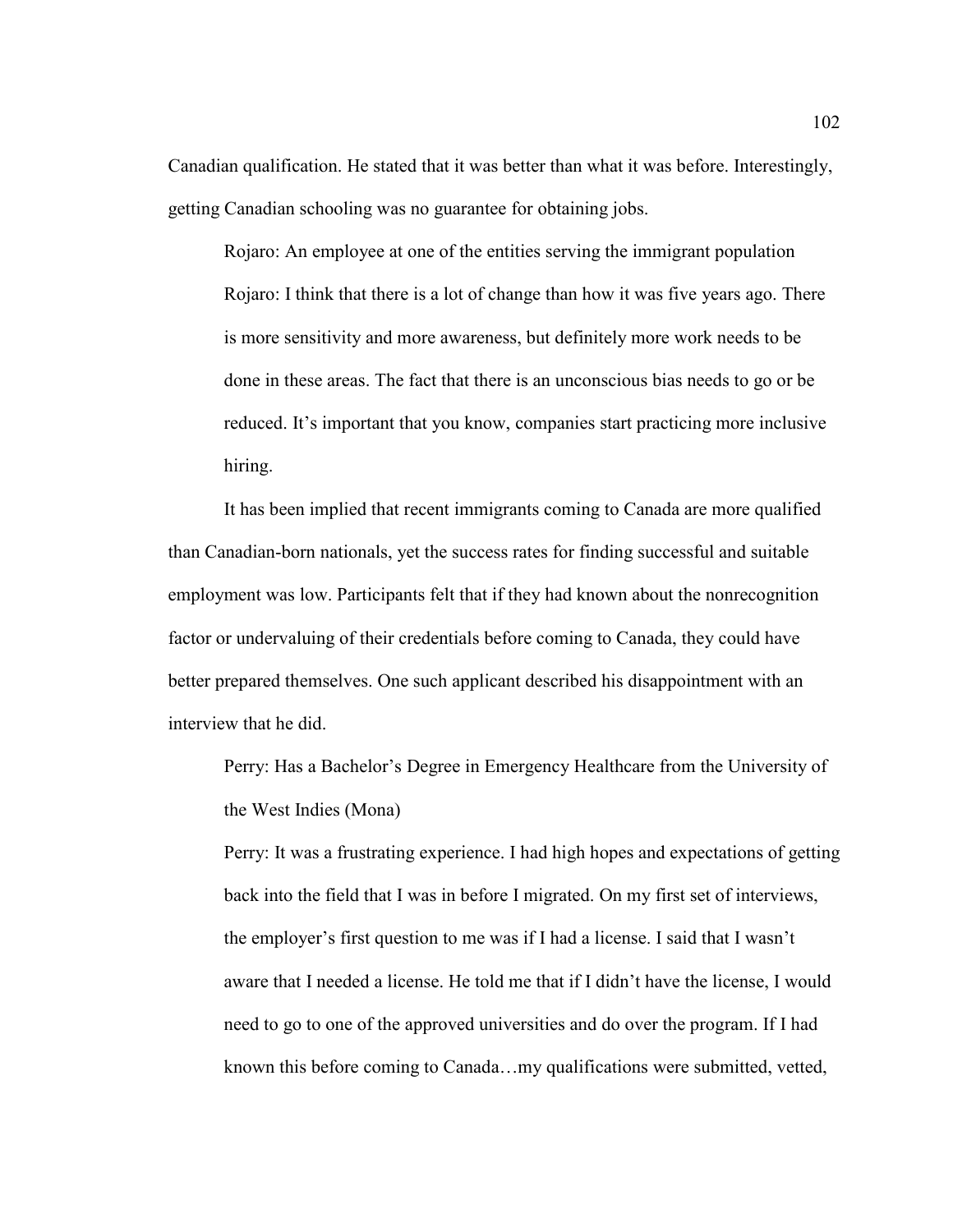and accepted for the skilled migrant program. It was also a joint degree with the University of Rochester in the USA. So, I thought that it would have been accepted in Canada…Low and behold when I come here now, they're telling me that they don't recognize my credentials and I basically had to go back to school which I couldn't do at the time as you know, I had a family to take care of.

 Two participants had a different experience than the others. One was a trained teacher from Jamaica and the other was a Senior Executive HR Manager from Trinidad and Tobago. Both had years of experience in their respective field. For these two individuals, they were able to assimilate easily into their profession. Joanie proudly expressed that she had no difficulties transitioning into her profession and ultimately, Canadian society. She is a trained teacher with over 15 years of classroom experience. She passionately stated that this is not unique to her situation and that Caribbean teachers have an easier time getting into their profession.

Joanie: Has a Bachelor's degree in Primary Education from the Northern Caribbean University (NCU)

Joanie: Well, personally, I..I believe that there are a number of stigmas out there in terms of immigrants settling into a first world country. But everyone's experience is different. For me, as an educated professional, I would believe, or I would say that… that perception is false. Wherever we are, as trained teachers, trained for example in the Caribbean, I see where a number of people have transitioned seamlessly into Canadian society. And they are doing very well, right?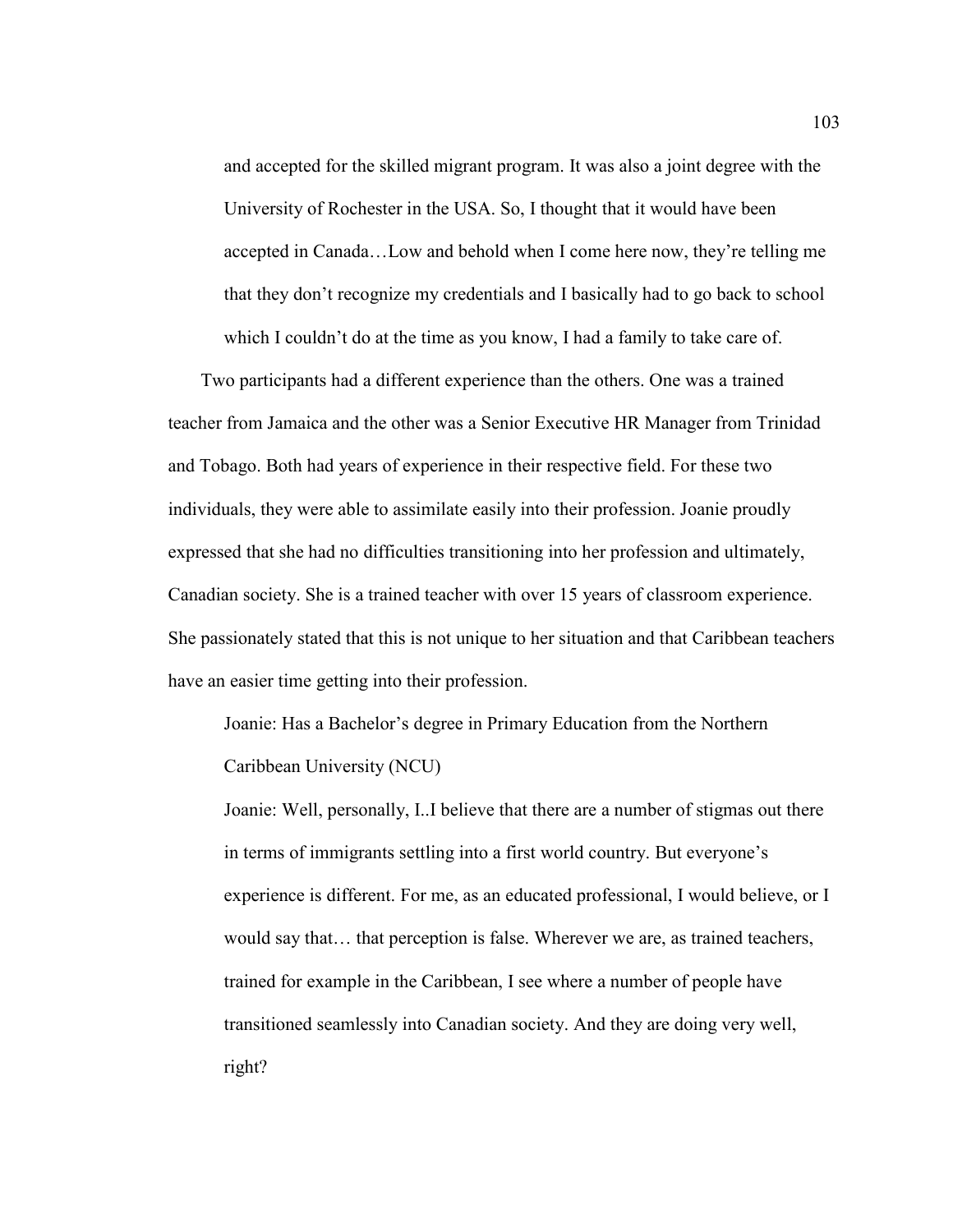## **Theme 3: Coping Mechanisms**

One of the realities facing immigrants, is the realization that if they are to survive in Canada, they'll need to utilize various types of coping mechanisms. This can be taking on survival jobs, going back to school to get recertified and/or retrained. Other coping strategies include utilizing the services of a mentor/coach and depending on family members to assist. This strategy is not always available, so some may end up seeking funding from the government in the form of welfare support.

Gail: Has a Bachelor's degree in Accounting and Finance from the University of Technology (UTECH), Jamaica

Gail: It has not been…it has not been easy. They have not been very receptive because since I have been here over 5 years now, I have not been able to get a job in my career field. As a matter of fact, I have had to consider changing my career field. I'm now working full-time and going to school part-time to become a nurse (RN).

It is assumed that having Canadian credentials would put the immigrant at an advantage. But this was not so for some. Even with having both Canadian experience and Canadian qualification did not prove helpful in this participant's experience.

Ann: Has a Bachelor's degree in Law from the University of the West Indies (Mona)

Ann: I went to a Canadian university… University of Waterloo. I had a Canadian degree and I had worked in Canada before, so I also had Canadian experience, but my law degree is from Jamaica. Whenever I applied for jobs, they would look at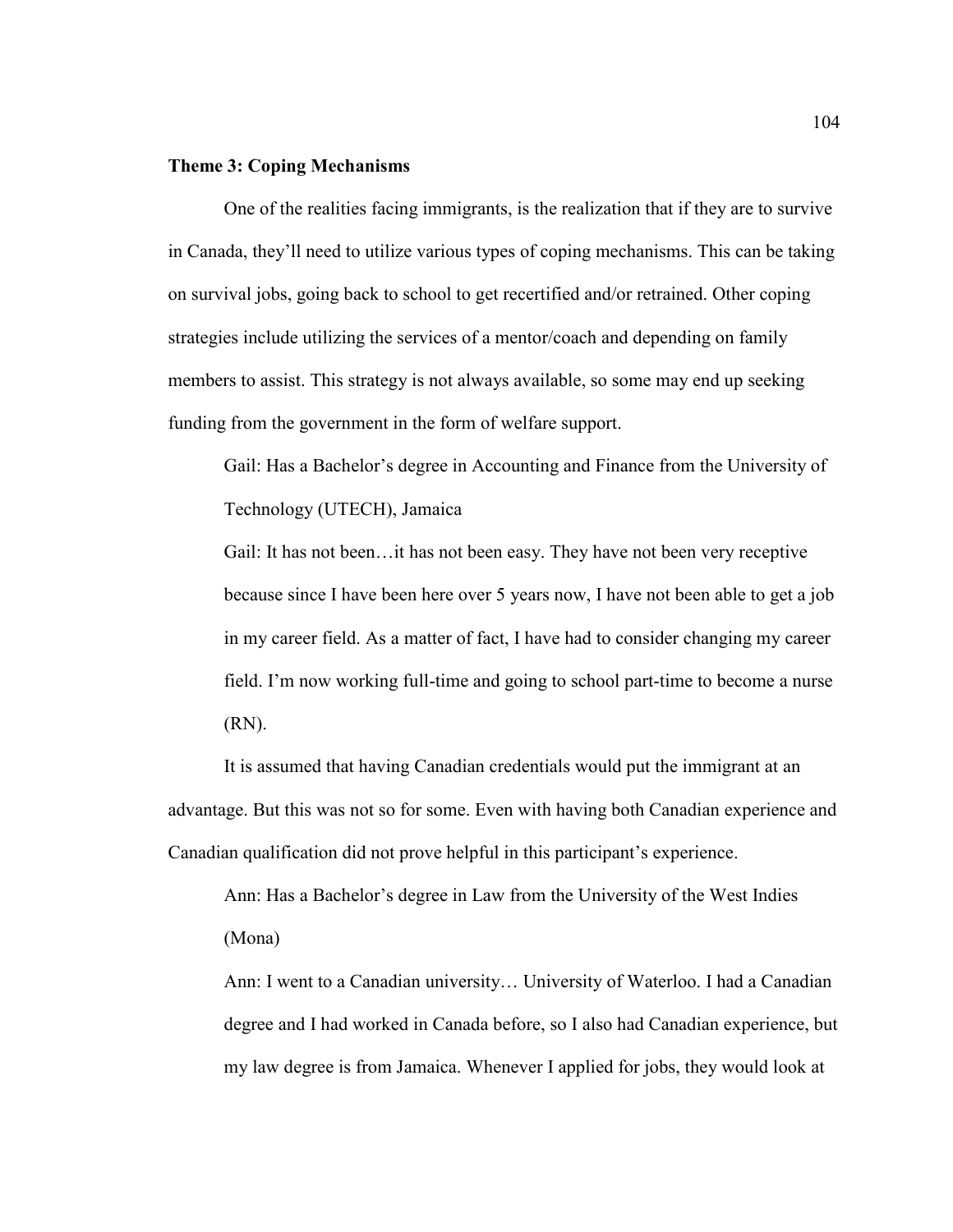me and say, but you're a lawyer. You're overqualified etc. So, I couldn't get a job as a lawyer, and I couldn't get other jobs because I was overqualified and underqualified at the same time. You know what I mean?

The participants explained that immigrants can obtain work more easily in the retail trade, food industry, factories, construction, and other similar menial jobs. As a result, many high-skilled professionals work in the above areas. Thus, while they are not unemployed, they are considered underemployed. Many immigrants are forced to do these survival jobs as they have families to provide for.

Carter: Has a law degree from the University of the West Indies (Cave Hill) Carter: I really can't say for sure why I was unable to pick up a job. I don't know whether it was a culmination of the timing or the conjunction with being from the Caribbean. It took very long for me to find a job. But I do think that having a degree from the University of the West Indies… it just raised eyebrows. UWI is not exactly the most well-known of universities despite the high caliber of students that it turns out…This is different across industries because I did have to work in construction and do other type of manual jobs and those kinds of things to survive. And of course, you had no difficulty getting those kinds of jobs. At that time, your degree is more seen as an advantage. You're viewed as hardworking and industrious and that kind of stuff.

The participants with whom I spoke, expressed their deep pride in the reputation held of Caribbean people. One participant stated that we are known for our strong work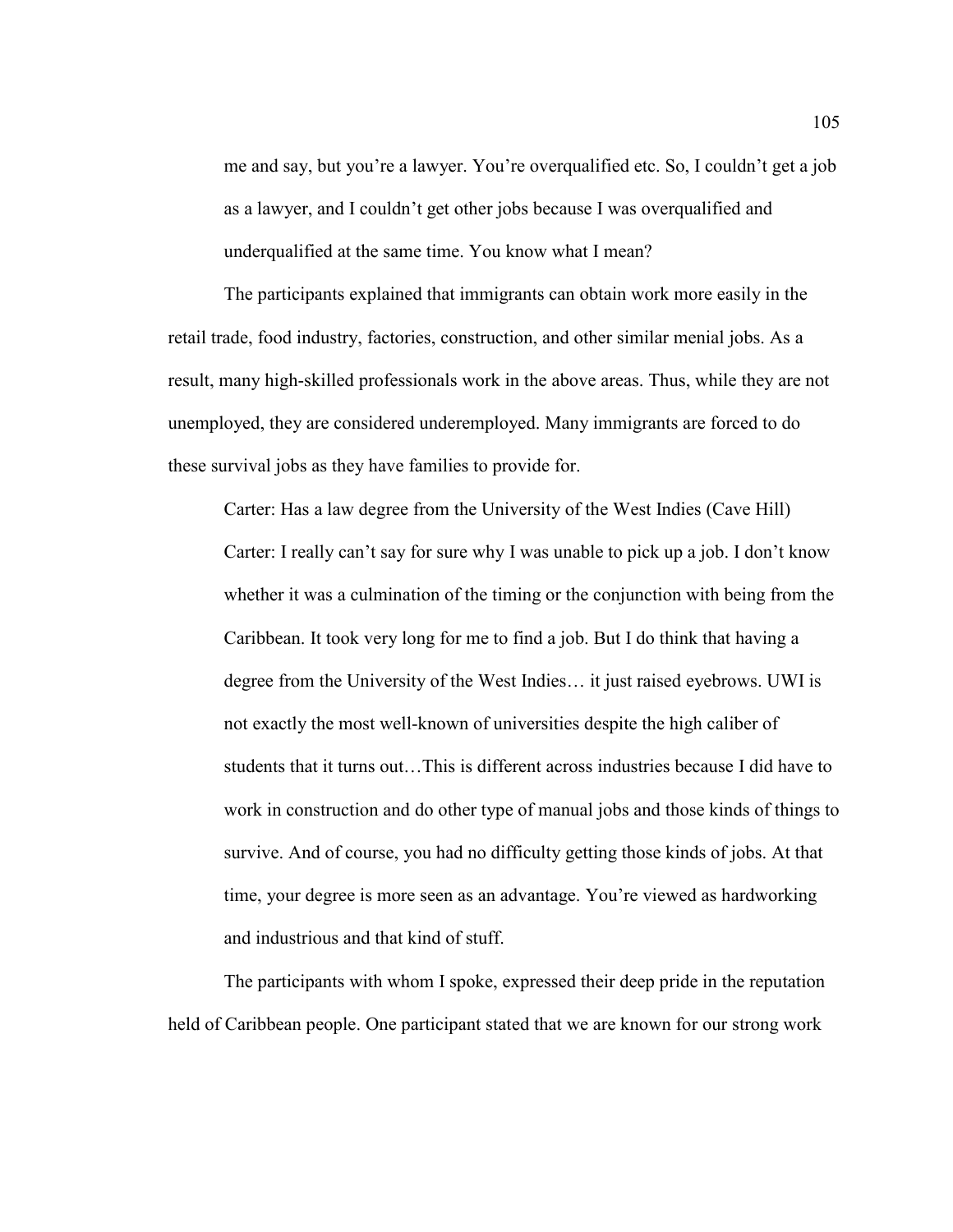ethic and drive. Another participant stated that we had a responsibility to uphold this standard in the workplace as it would be to our advantage when seeking employment.

Duayne: Has a Bachelor's degree in Accounting and Finance from the University of the West Indies (St Augustine)

Duayne: We in the Caribbean, Caribbean nationals, we have developed a reputation for doing great work. Unfortunately, we know that not everyone has the same work ethic…but I think that credentials may open the door, but what keeps us there is really everything else that we learned from our parents and grandparents growing up. The strong work ethic, drive…and we're starting one step behind. So, we know that we have to put our best foot forward and work, you know, perform.

Some participants disclosed that they were forced to retool and retrain. Some also have had to consider jobs in other fields or even switch careers completely. Or do it temporarily until they are able to transition into their professional field. Below are the comments that were made by one of the participants.

Princeton: Has a law degree from the University of the West Indies (Mona) Prince: This thing for me not getting into the industry, there was just too many indifferences in the early days, and I wasn't getting those types of jobs. So actually, what happened is, I went into …I went into accounting as I needed a job that would yield me some money. Later on, I decided to do my own thing…and started to work with some law practitioners.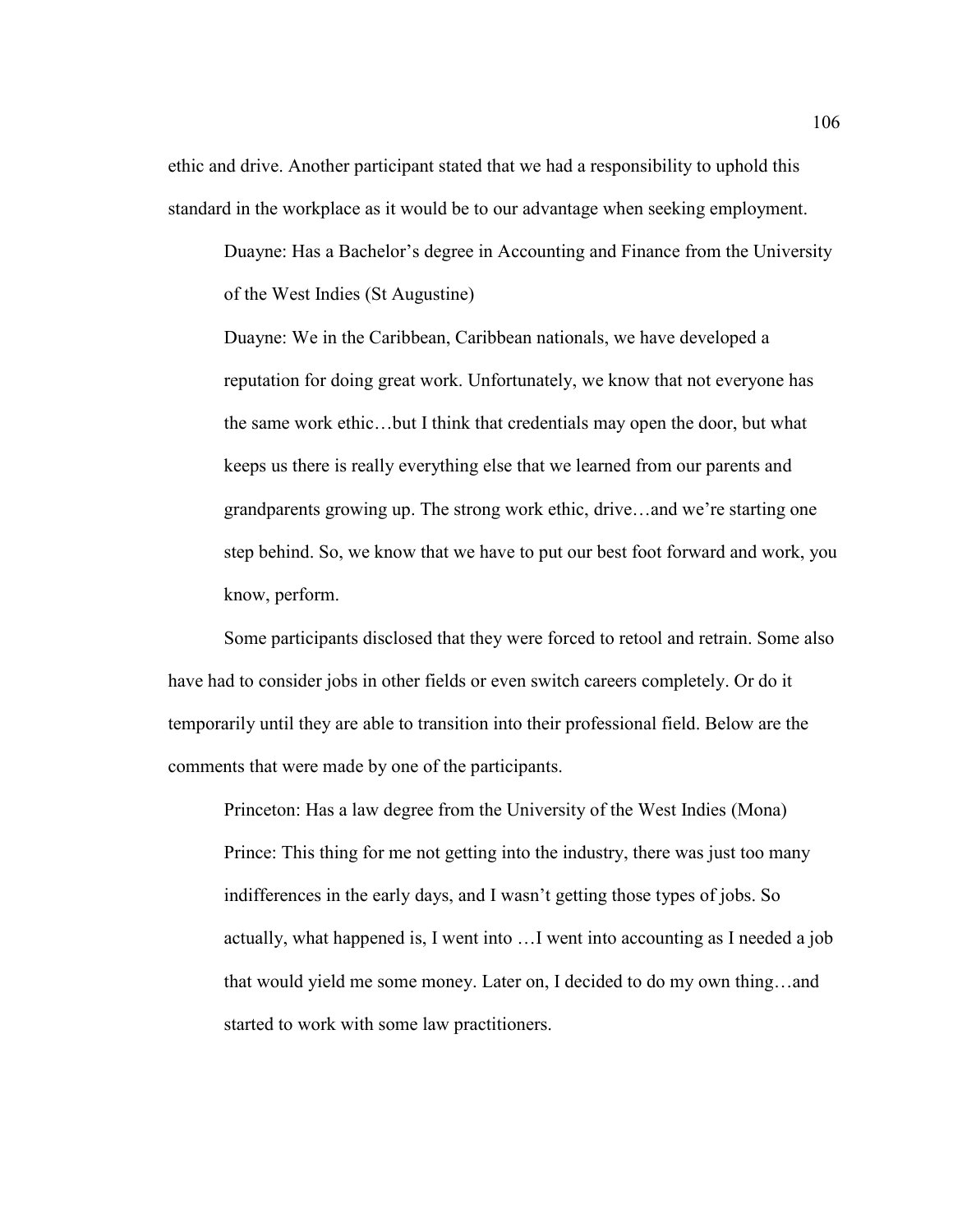One of the regulated professions that find it difficult to obtain a job in their field of training are medical doctors. One participant is a trained medical doctor who explained that she knew beforehand that her credentials would not be accepted. Thus, she made sure to do a course back home that would make it easier for her to transition into the labor market in Canada. She stated that she is not working as a doctor currently and works in disability management.

Florel: Medical Doctor with a Ph.D from Universidad Autonoma de Santa Domingo

Florel: I understood from the beginning that my medical degree was not going to be accepted here and my masters is in healthcare administration… I was working on that before coming to Canada. So, I planned to continue working in that field when I got here. I also knew there would be no issues with that degree...I currently work in disability management.

### **Theme 4: Accreditation and Streamlining of Degrees**

Immigrant policies in many countries highlight the need to have a pool of high caliber talented individuals - immigrants who are well trained and experienced. Upon arrival, internationally trained professionals find it difficult to find employment, especially in regulated professions. Many of these regulated industries require that they have the necessary licenses or certification before they can work in their field.

The purpose of accreditation is to assure employers that the holder possesses the necessary skills and training needed to perform these jobs effectively. The paradox is that while these professions are in high demand locally, the re-accreditation requirements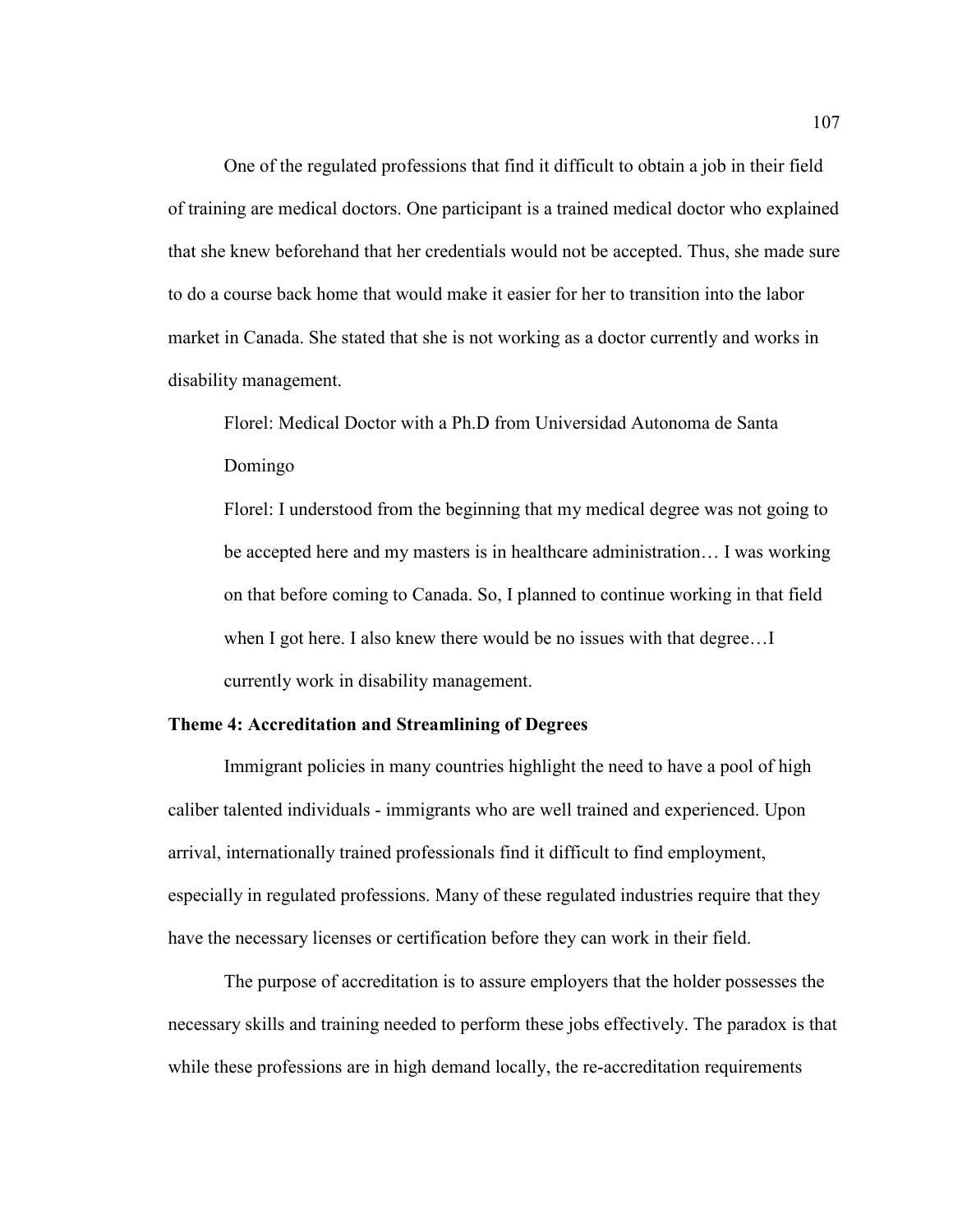process takes years to complete. The governing body that has oversight of accrediting programs and courses main mission is to be the center of excellence, enabling regional and international development through higher education quality assurance. Carine an employee of one of these institutions shared the following:

Carine: Has a PhD and works at an accreditation entity in Jamaica

Carine: Our mandate is to provide quality education for our stakeholders…to give that reassurance to the employers and students….I would say that this institution's standard is….of a worldwide standard. And we go through a very rigorous progress with the educational institutions to ensure that this happens.

A strategy that was explored to combat the recognition factor was whether having our education system streamlined with foreign universities, in terms of credits, uniformity in curricula, duration, etc. would be to an immigrant's advantage. The viewpoints expressed by the participants were varied.

Ann: Has a law degree from the University of the West Indies (Mona) Ann: I'm not sure what you mean by streamlined. Is it the content that we are we're streamlining or is it that we're moving from three years to four years?...Maybe they look on the fact that you got your degree in three years instead of four years. But it's not all programs that could be done. Some things like teaching, policing, maybe… but I don't know because even as a lawyer to practice in another province I would have to get re-certified as the laws in each province is different. So, I don't think that we could develop some kind of you know…not a transferability thing. There are gonna be some…some professions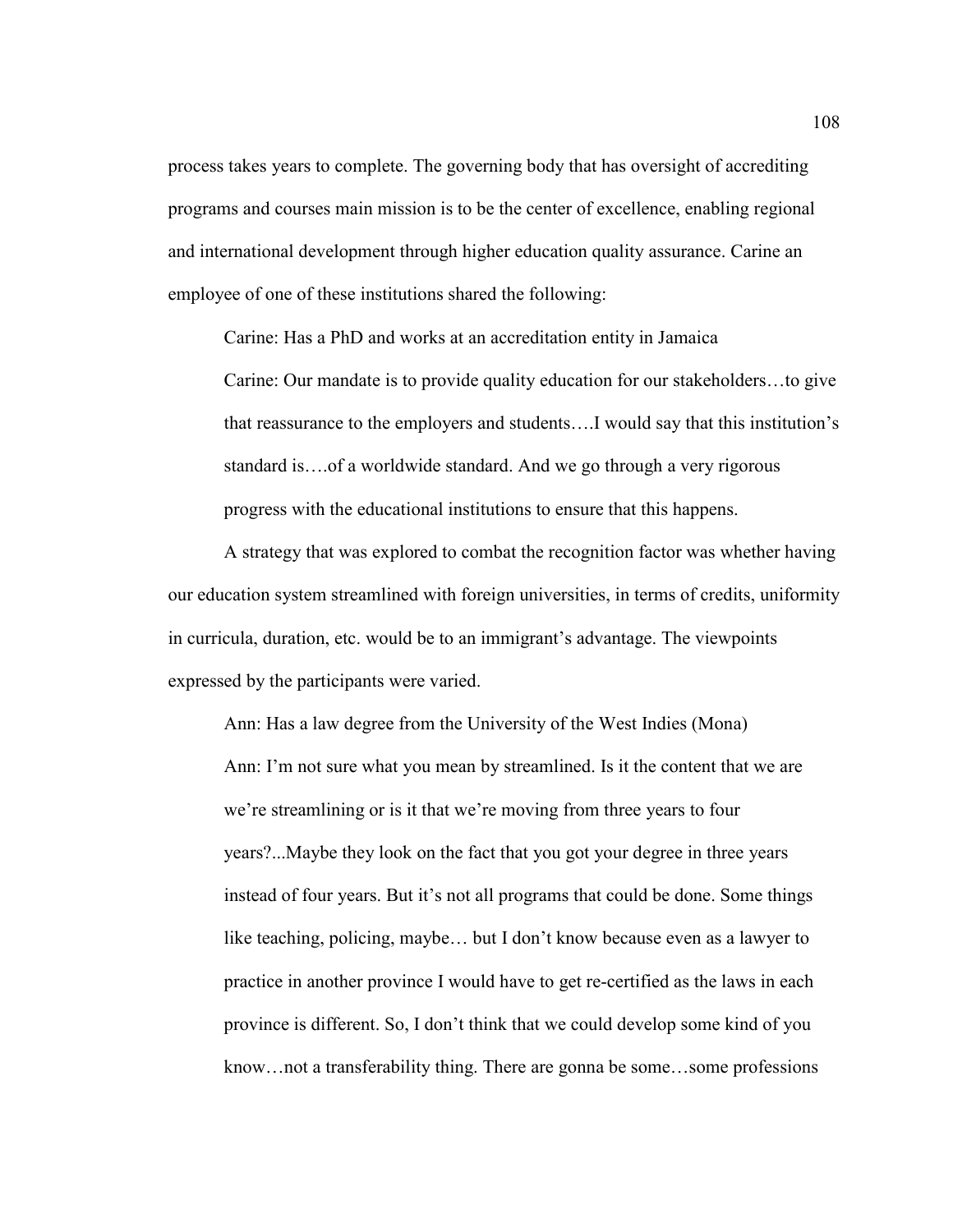that you are just going to have to…because you need to make sure that the people that are practicing know the specific nuances, etc. of the jurisdiction of industry that they're in.

One participant shared her experience with getting her credentials evaluated. She stated that she had hoped that getting her credential evaluated would have opened doors for her. But that was not her experience. She explained that it did not help much in terms of reversing the employers' perception or nonacceptance of her qualification.

Gail: Has a Bachelor's degree in Accounting from the University of Technology (UTECH)

Gail: Well, you know they will say stuff like, have you had any formal education in this country since you've been here. And you will tell them what you know because when you come to a foreign country you have to get your degree evaluated. They have to see that it carries the same weight as you know this country's standards, and so on. And even with all of that, I got my degree formally evaluated and it was deemed to be on par with theirs, the employers still did not accept it. They still think about it as being lesser than you know if you had been schooled here.

Other immigrants shared the view that the quality of education in the Caribbean is not lower and that we do not need to streamline our degrees to match theirs. The education system in the English-speaking Caribbean is based on the British education system which is regarded as one of the best in the world. Caribbean nations place a high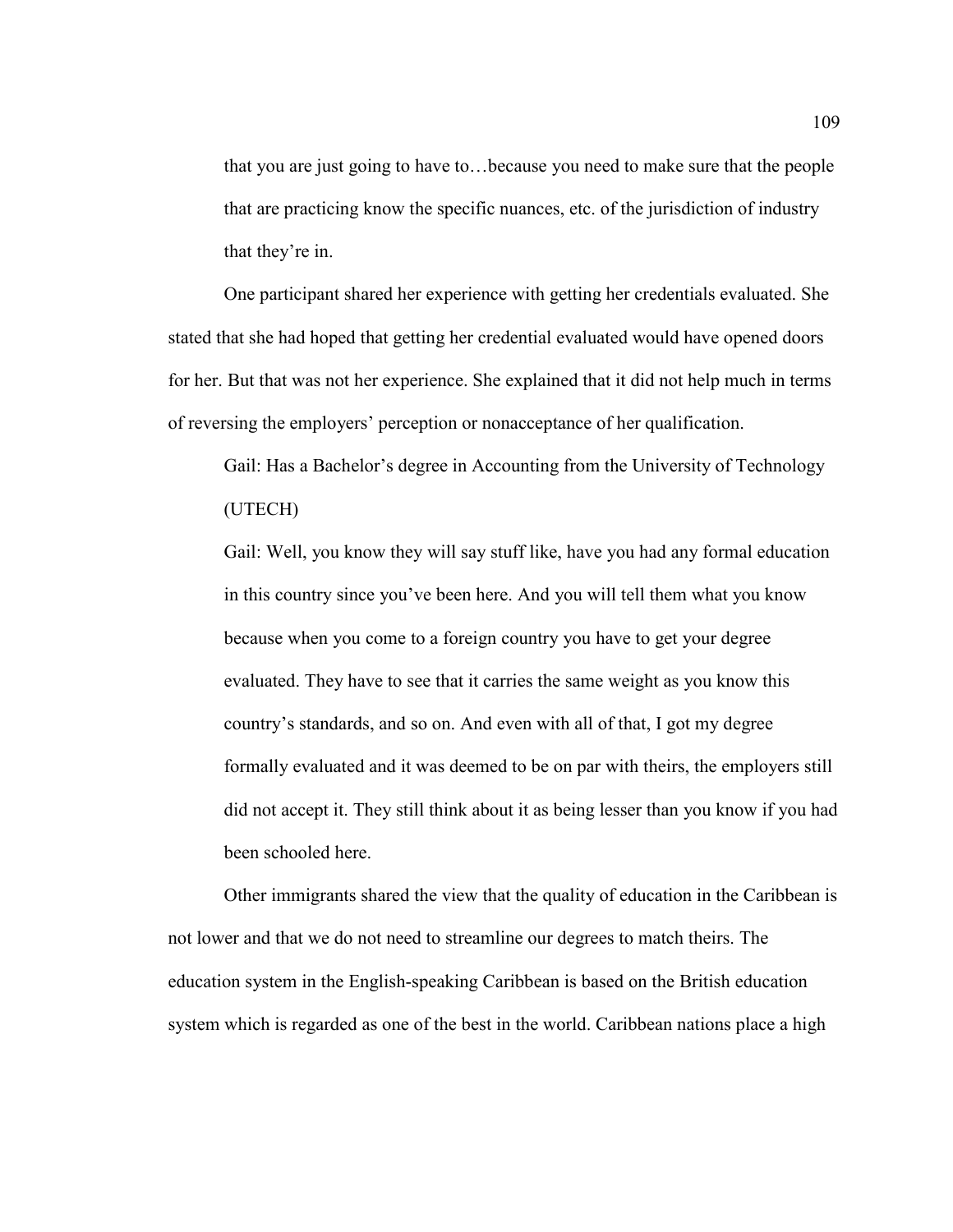value on education. One of the participants stated her views on the quality of education received.

Sabitara: Has a Master's degree from the University of the West Indies (Mona) Sabitara: If I am 100% honest with you Carla there are many instances where I think that we are required to do more and go more in depth in the Caribbean than is required here. So, I personally don't think that the quality of education is lower in the Caribbean…but it's valued lower….The general perception is that we come from a poor country so there's no way that our education could be as good as it is here. I really don't know what in the mind of employers could change that perception.

Some participants felt that streamlining Caribbean degrees to meet international standards may help. They opined that doing so could help them integrate quicker as their credentials would be more readily accepted. Moreover, they would not need to do bridging programs or pre-requisite courses to get up to par. Many nurses, doctors, engineers etc. who have migrated to Canada had to complete bridging programs to meet the host country's standards.

Gail: Has a Bachelor's degree in Accounting and Finance from the University of Technology (UTECH), Jamaica

Gail: Well, I think it would be a start right because basically people don't like things that are different. They have some sort of fear of it. I think that we need some sort of collaboration between the countries you know in terms of the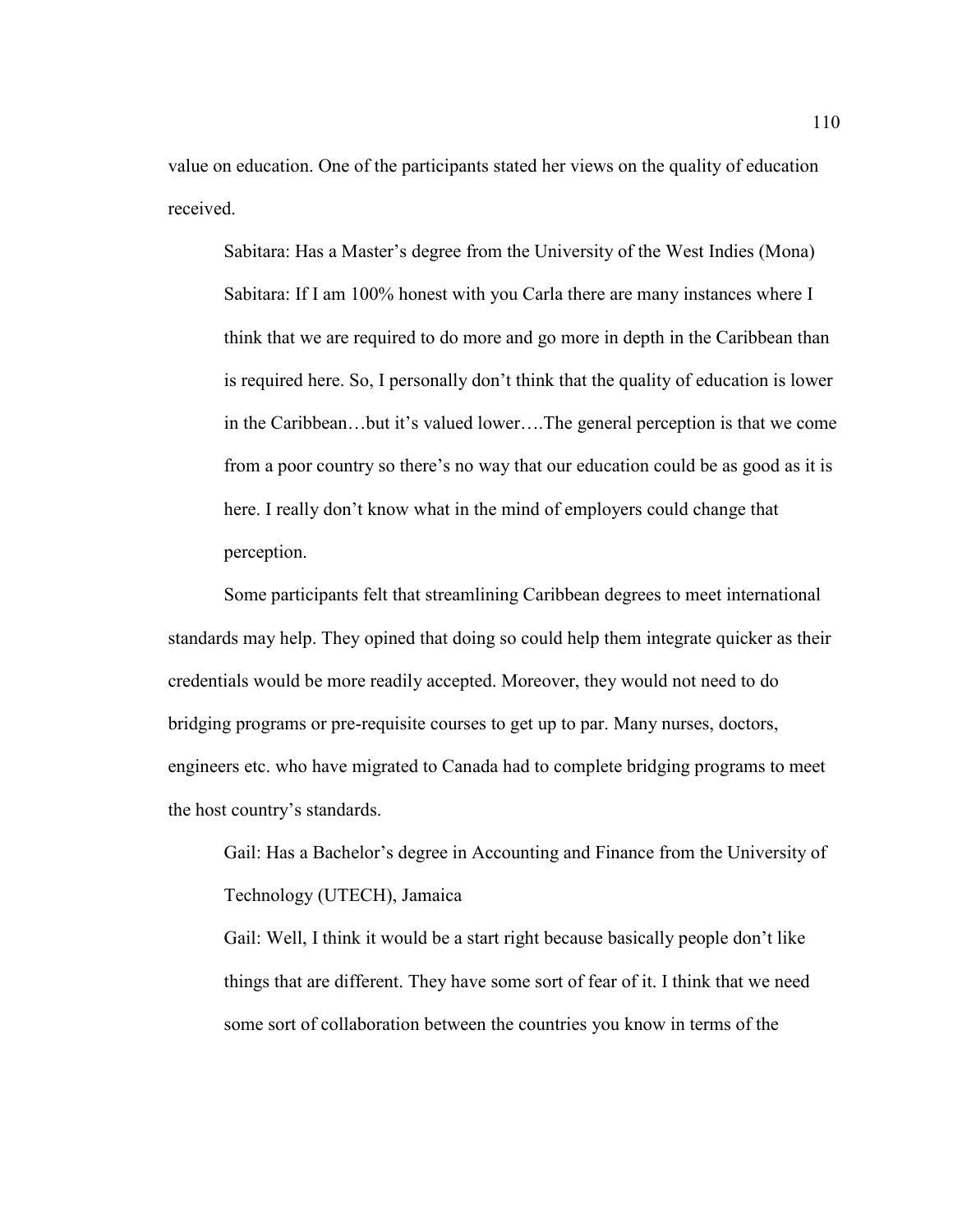education system so that they can be confident…that what's been taught is up to their standard.

The above sentiments were also echoed by other participants. One participant opined cautiously that as a Caribbean people, our institutions should be focusing on becoming internationally accredited. He further opined that doing so was necessary if we wanted to compete on the global stage.

Duayne: Has a Bachelor's degree in Accounting and Finance from the University of the West Indies (St Augustine)

Duayne: If we are truly going to be global, if we're going to attract global talent and if we're going to have our citizens reach out and work in companies in an international forum, we must look for international accreditation. We cannot just rely on regional accreditation.

Another participant also shared that our Caribbean universities should seek international accreditation. He further stated that he understood why they didn't but that it was something that they should at least look into.

Richard: Has a Bachelor's degree in Engineering from the University of the West Indies (St Augustine)

Richard: I think they should look at it…well, I understand why they don't do it that much, right? I understand why they don't. But I think that they should look at getting international….more international accreditation because with the international accreditation, it will open up our university. Also, to other people coming to the Caribbean together to do the programs. And it signifies…it will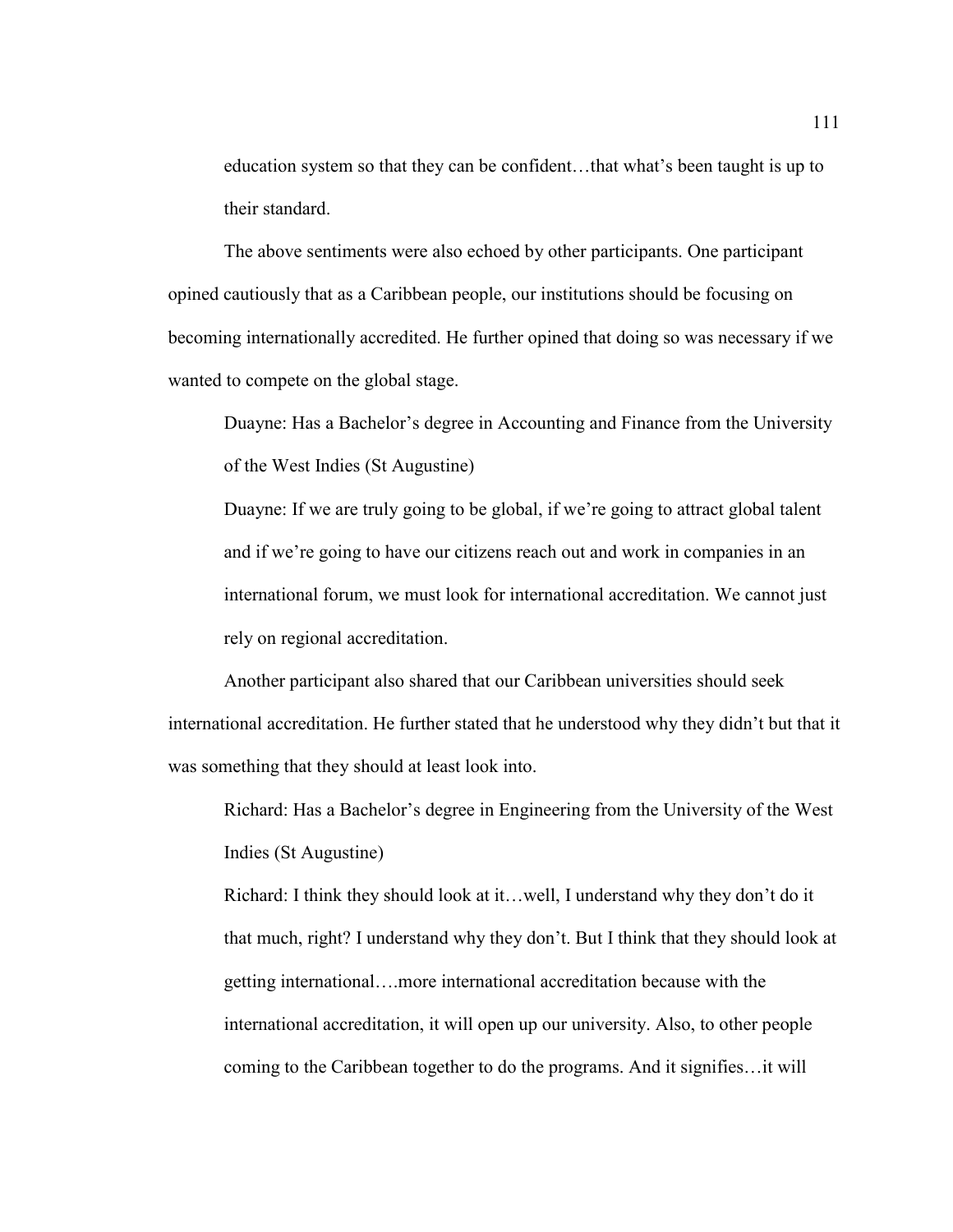open up people from the Caribbean being able to get jobs abroad. I understand that there will eventually be a brain drain where everybody might want to leave the Caribbean to get a job in like a developed nation. But it could open up a lot of avenues. Both for the individual and the university.

### **Theme 5: Help For Immigrants**

Canada is one of the main countries that seem to be attractive to immigrants. Its stable economy, quality healthcare, social services and world class education makes it a top destination. The Canadian government has made several services and programs available to assist immigrants with the transition process. An employee of one of these entities stated the following.

Rojaro: Employee of one of the entities serving the immigrant population Rojaro: We actually work in the middle between employers and immigrants. We work with employers and other stakeholders to offer programs that would in effect help immigrants. The four main programs are: the track mentoring partnership…where employees volunteer to mentor newcomers in the country. The other program we have is the career advancement program and we sign up with large employers and they use the immigrant talent that already exists. Our third program is called the professional migrant network which is for professional immigrants. Our fourth program is the track learning which is centered around diversity and inclusion, or learning…. these services are always available, there is no time-limit.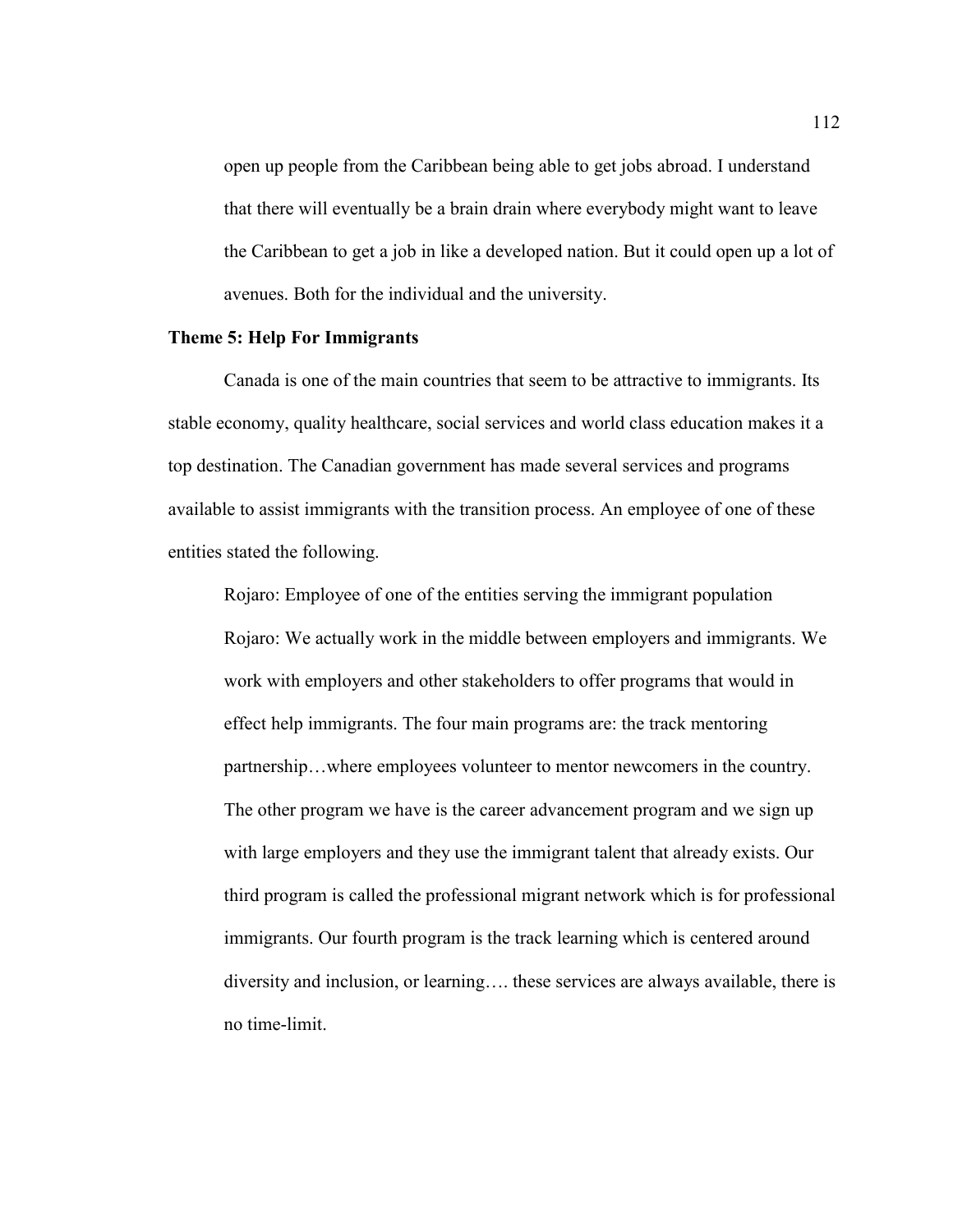Canada has several organizations that work with immigrants to assist them with the integration process. For example, the credential evaluation services and immigration centers that offer help with mentoring, training, coaching, loans, etc. The Work Global Canada, Immigrant Employment Council, Free Food in Canada, Center for newcomers, ACCESS Employment and the Toronto Region and Immigration and Employment Center (TRIEC) are just a few. The Ontario Fair Access to Regulated Professions Act (2006) mandates that there is transparency in assessing immigrants' credentials.

The TRIEC provides programs for short-term training, credential assessment and examination and licensing fees, and career advancement programs. They also provide sensitivity training for employers to help remove barriers in the recruitment process. Canada also offers loans to internationally trained immigrants. These loans are called the Foreign Credential Recognition Loans Program. And this program is a nonprofit charity, funded by the Government. An immigrant can borrow up to CA\$15000.00. Canada recognizes that it can be costly to pay for the licensing and training required to return to work in your profession and offers help with this process. They also offer one-on-one career counselling.

Dolleen: Has a Bachelor's degree in Management Studies from the University of the West Indies (Mona)

Dolleen: Everything is available to you here as an immigrant to help with finding a job and so on. Loans to go back to school, pay for exams and certifications etc. But resume preparation, hiring a coach/mentor and stuff like that, you'd have to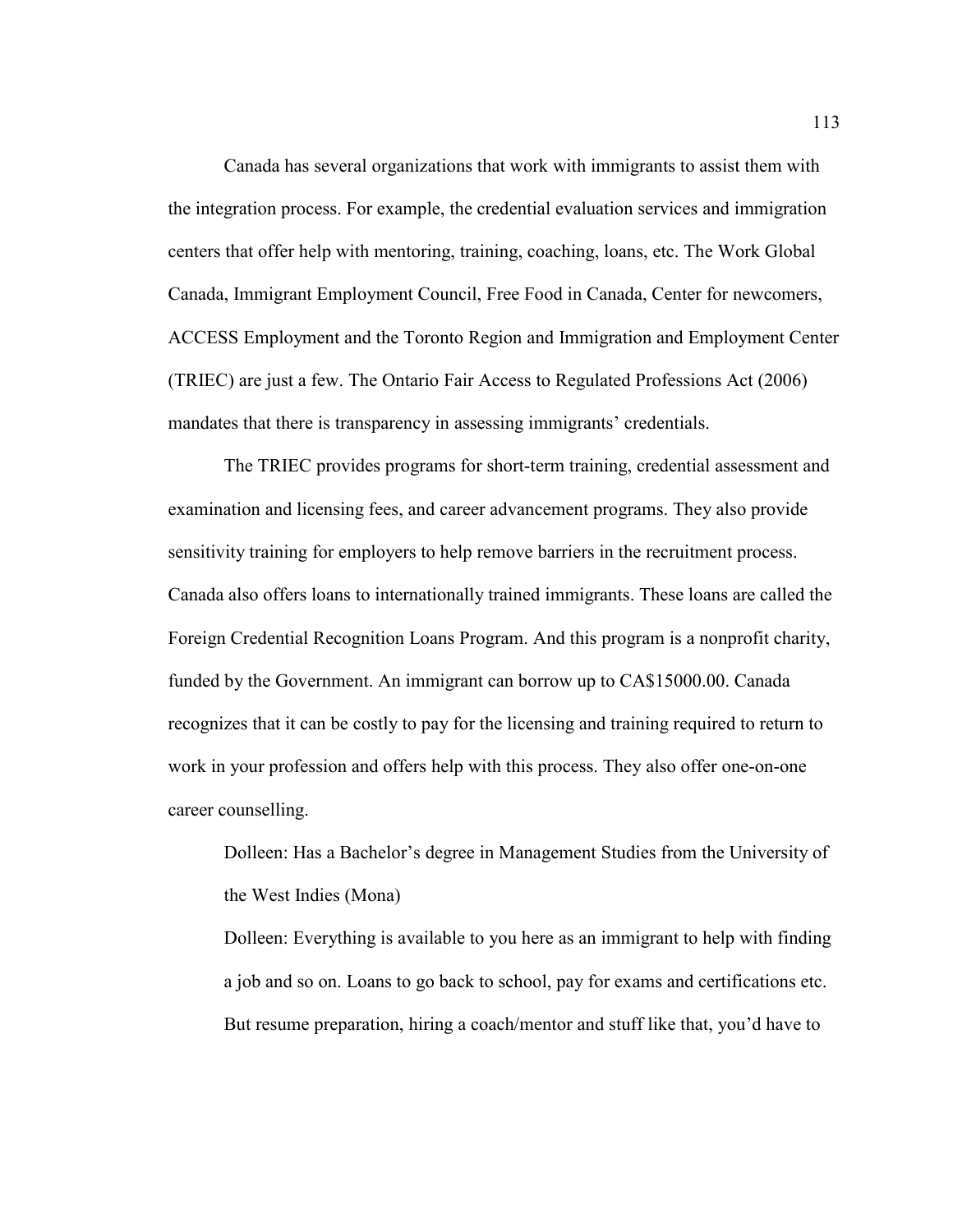pay for these services. Ahm…I think some places offer the resume preparation for free.

Canada has also made it easier from some professions to integrate quicker into their specific field of training compared to previous years. For example, 20, 30 years ago, it didn't matter where the lawyer was trained, they had to do a bridging program at one of the recommended universities in order for them to get re-accredited and do the bar exam. Today, the requirements have been lessened.

Princeton: Has a law degree from the University of the West Indies (Mona) Prince: They may give a little leeway here and there. Like as I said to you before there is a rule here now that if you have… if your LLB degree was earned in a commonwealth nation and you were practicing law in a commonwealth country for at least five (5) years, prior to coming to Canada, then you don't have to do the bar exam. But if you weren't then you'd have to go from foundation ….ABC foundation and study all over again. This was not the case for me when I came to Canada 30+ years ago.

One of the participants, who is also a teacher stated happily that she didn't have to do any additional courses. And that it is different for teachers. She stated that she had a bachelor's degree before coming to Canada. She also stated that the Canadian government gives loans to immigrants so that they can go back to school and do additional courses if it is required.

Joanie: Has a Bachelor's degree in Primary Education from the Northern Caribbean University (NCU)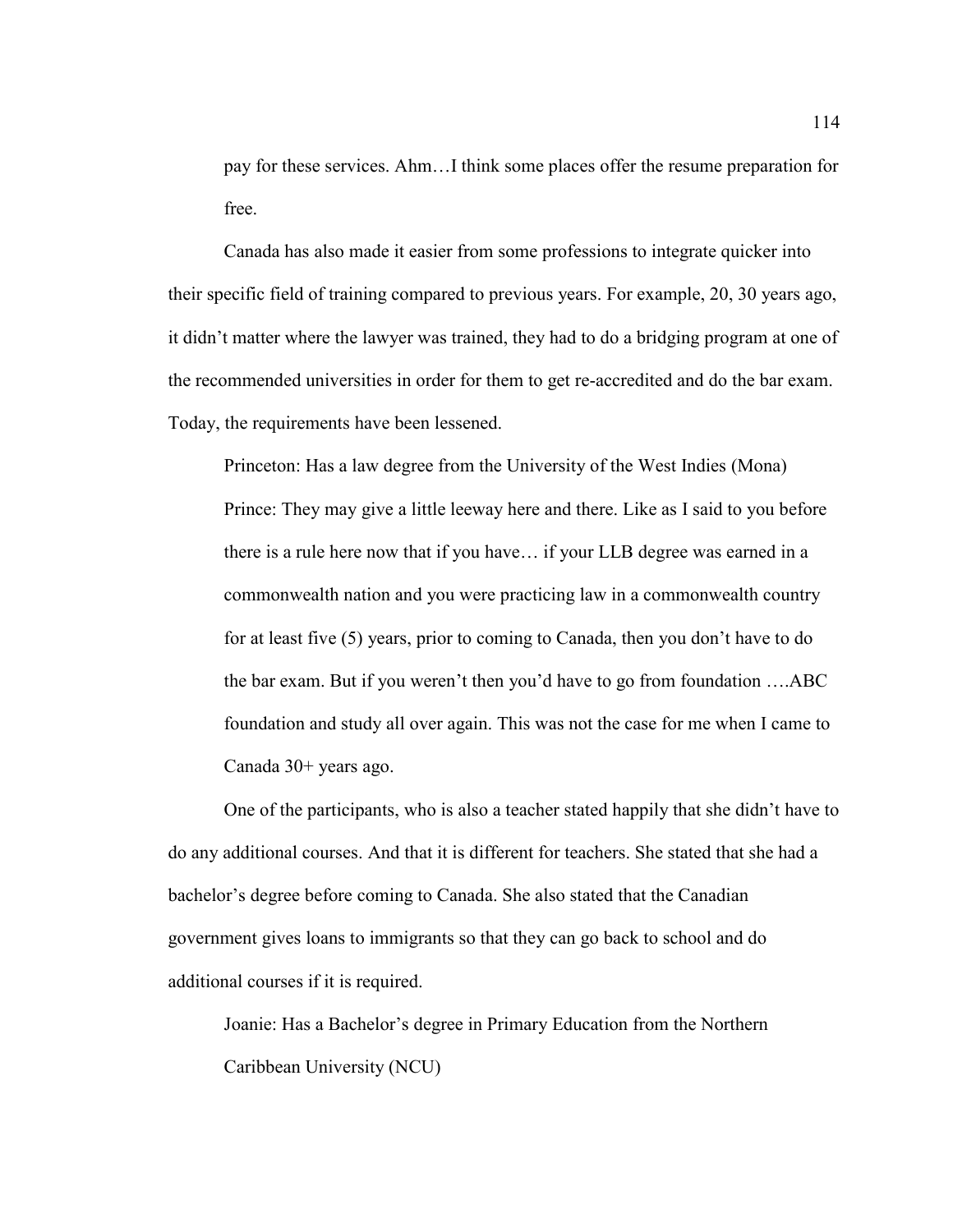Joanie: In terms of your qualification. So, if you only have a teaching diploma or certificate in that specific area, example primary or secondary level, you would have to do additional courses to matriculate...to be employed. Canada gives loans to immigrants to help them to do this. But once… in my experience, I already had a Bachelor's so I didn't have to do any additional courses or anything like that to be certified by the teaching board.

### **Theme 6: Strategies to Improve Recognition/Acceptance**

One of the main aims of doing this study, was to ascertain strategies to counter/reduce the nonrecognition of Caribbean degrees. It was also a major theme in my research question. The following responses were made by the participants.

Princeton: Has a law degree from the University of the West Indies (Mona) Princeton: My suggestion is that there should be some sort of co-operation or memorandum of understanding between countries and there should be some standard. To say that this is a standard that is you know, international. Like the ISO that governs the making of products/goods…they need to have that too for academics. But I think that it has to do more with GDP and the wealth of nations…or a country.

When an individual decides to migrate, it is a major disruption in their life. The confusion, frustrations and natural uncertainty that comes with such an undertaking can be reduced if they research and plan ahead. This was one of the strategies that was suggested.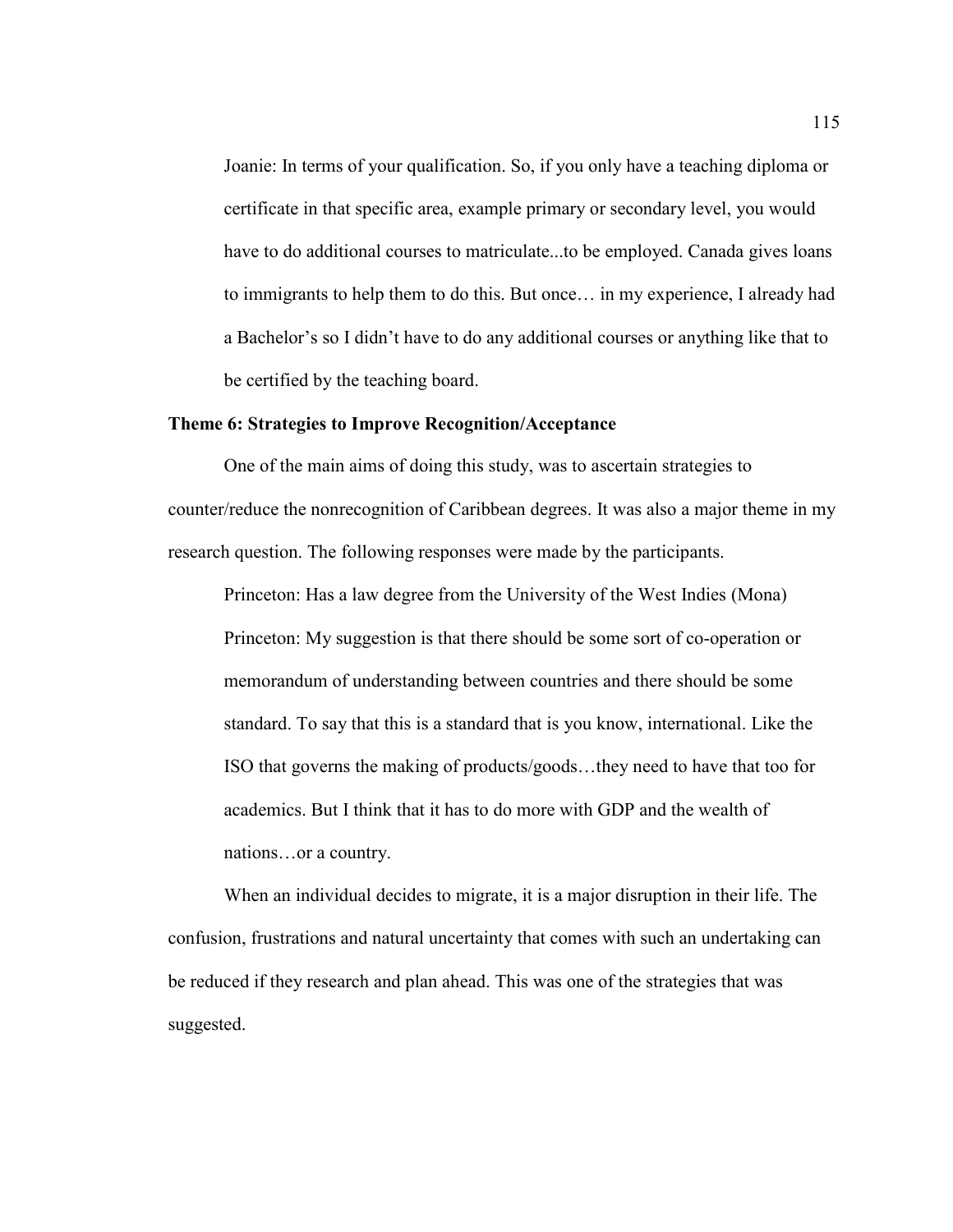Dolleen: Has a Bachelor's degree in Management Studies from the University of the West Indies (Mona)

Dolleen: So I think there are challenges with the transfer of your skills and your educational degrees…. The thing is the preparation and information. You have to first find out what it will take and what you will have to do to assimilate easily. You have to …people have to prepare and plan ahead before coming.

One participant expressed that the Canadian government is working with other country's educational institutions to train their students. She opined that this is a good strategy and one that would help future immigrants who may be thinking of relocating to Canada in the future.

Joanie: Has a Bachelor's degree in Primary Education from the Northern Caribbean University (NCU)

Joanie: Well, I have heard that the Canadian government have been trying to bridge the gap for immigrants. They have a number of programs whereby they send people to institutions in these developing countries to train the students in accordance with Canadian specifications. So, when they migrate, they are better able to transition into whatever area they were trained in, which I think is a very good strategy.

One of the strategies that was also mentioned was that immigrants could get a jump start so to speak and do some of the courses that they would need to do in Canada in their home country. The participant felt that if this was possible, it would make the transition process faster and easier.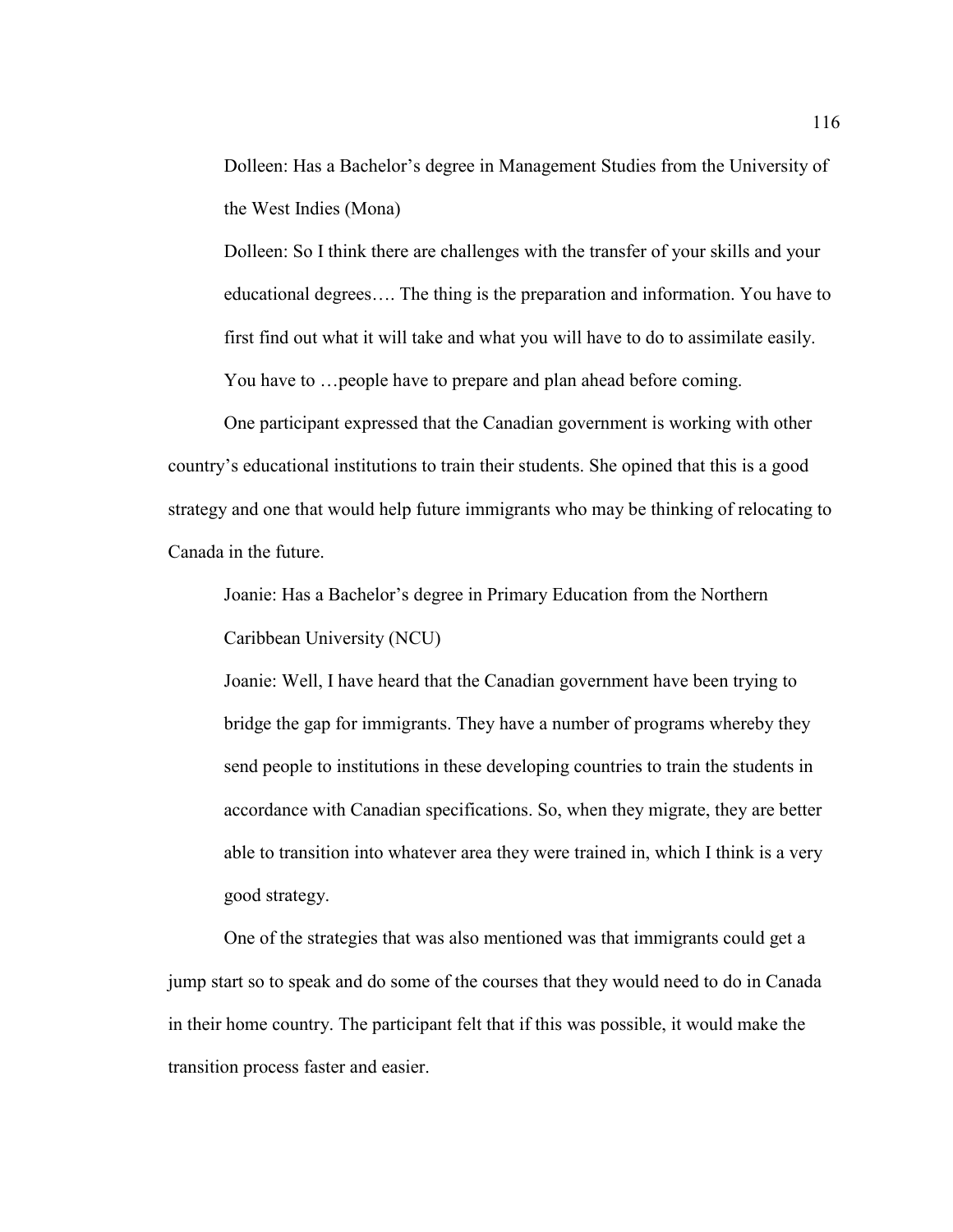Florel: Has a MD from the Universidad Autonoma de Santa Domingo Florel: Well, I guess they could make programs available, specifically for international graduates and have them go through the processes, maybe even before they come to Canada. That they…to have their degrees validated. So once an immigrant comes to live here, their degrees are already accepted. That would be an amazing approach because that would mean that you'd be ready to go into the workforce. So, it would be some sort of arrangement between Canada and Jamaica…. at the government level.

The advantages of shortening the process so that immigrants can get into the workforce quicker was seen as an advantage not only for the immigrants but for the government as well. Also, the time and costs to do these courses and examinations were not seen as being helpful. While one participant agreed with this point, he contended that this burden should not be placed on the home country or universities.

Rojaro: Employee of one of the entities serving the immigrant population Rojaro: I don't think we should put that responsibility on the home country. I don't think that is the solution. I think that there has to be more of an awareness, more of a push from the respective industries, for example, the healthcare sector to essentially lessen the time and find out ways where immigrants can move quickly into their area of training…how can we as a community integrate this challenge into the workforce? If you were a dentist before, and working for many years, you should not have to wait for two or three years and do ten different exams before you can work here again.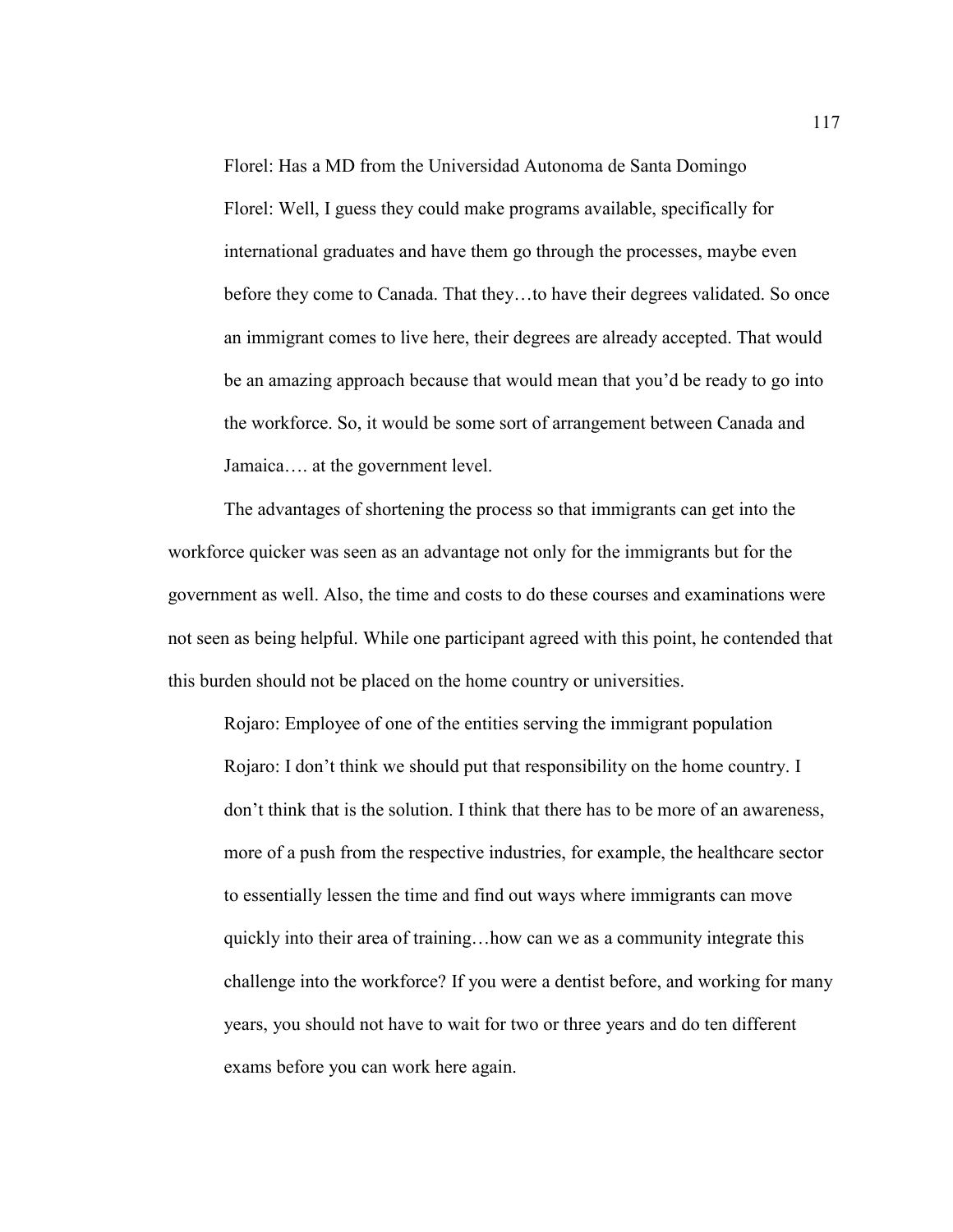One participant had differing views. He was quick to report that our universities needed to market themselves more so that employers and individuals in international markets are made aware of the quality of our graduates and the quality of our education system.

Duayne: Has a Bachelor's degree in Accounting and Finance from the University of the West Indies (St Augustine)

Duayne: I think perhaps our universities need to market themselves and market their graduates and the quality of their graduates in international markets. Not just locally. Alumni associations need to get more involved in supporting graduates in different jurisdictions/areas and in different countries, and perhaps look at the infrastructure and network too to leverage the best examples of that. If others feel…. there's a reason why HR companies and recruiters look toward university graduates here. The universities here are doing a good job about marketing what their graduates are doing and how they're achieving things.

One participant was enthusiastic when making his suggestion. He said that we needed to appeal to international students. He stated emphatically that the Caribbean region needed to market and sell what they were good at. He revealed that no one university is good at everything, so we should find out what our niche area is and capitalize on it. For example, track and field (sports). We are seen as one of the best in this area. People would come to our universities to learn how to run as fast as the Olympic champion, Usain Bolt.

Carter: Has a law degree from the University of the West Indies (Cave Hill)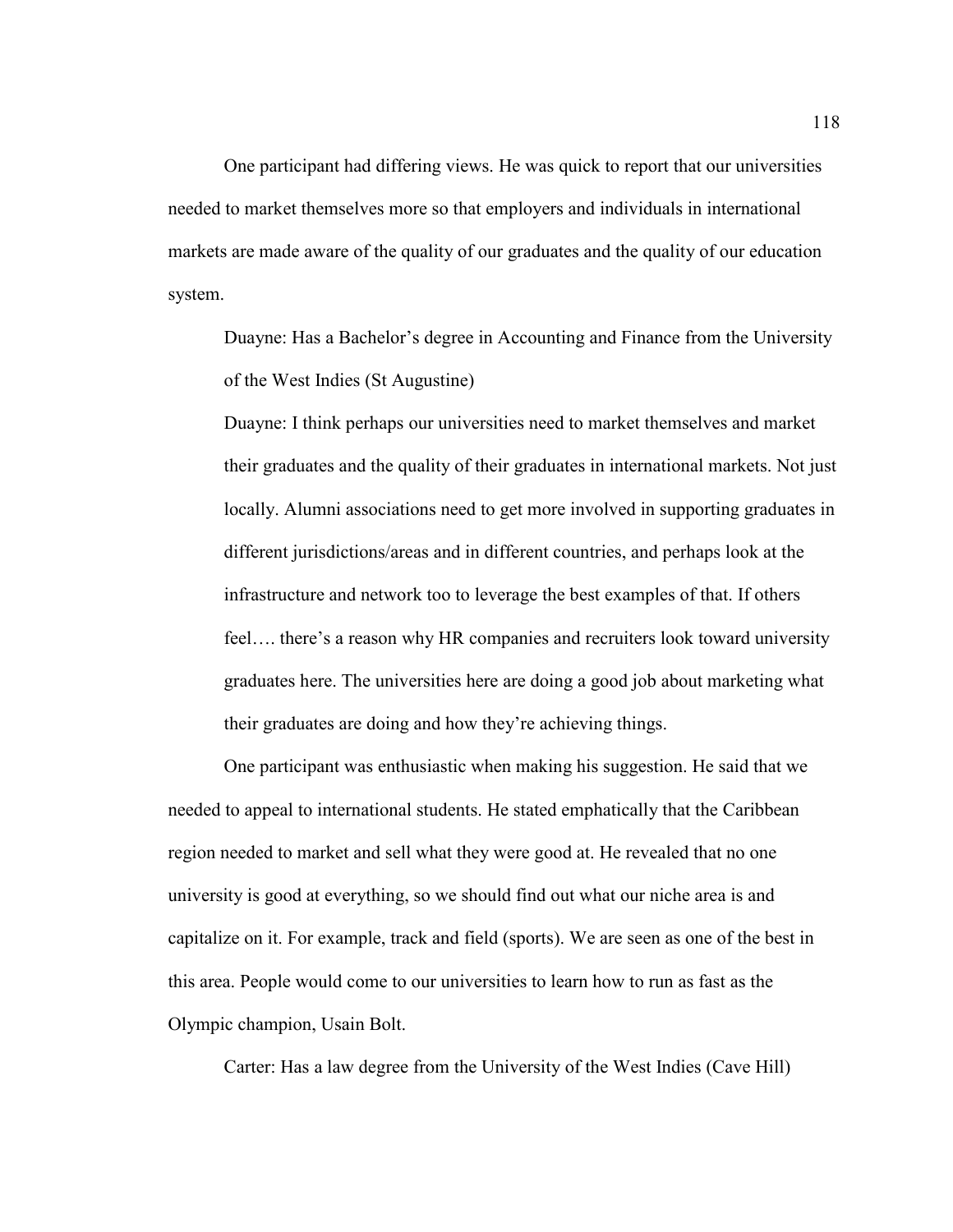Carter: Yes, it's a difficult one, because it really depends on the appeal of Caribbean universities to you know Canadians, Americans, and UK students. It would be more like the demand, I guess. Why would these students want to attend our universities? So, I guess it's a circular approach because what would bring them to our universities would be the recognition and the seamless transition of their degrees back into their chosen job market in Canada. We have the advantage of nice weather, cheaper tuition, the cost of living is cheaper too than say in Canada, and so on, so there is no reason apart from the recognition and transition back into Canadian life that I would want to attend a Canadian university over a Caribbean one. But even if you promote all you want, if there isn't a seamless transition back into Canadian life, you 'll not attract students….I also think that our universities should capitalize on our niche areas, for example marine biology, offshore banking laws etc. I think there are many programs that we could build a niche or reputation for. No one school is the best in all subject areas….capitalize on our niche market and then build an undisputed expertise…brand

#### **Summary**

This chapter highlighted the various components that were used to conduct this study. I tried to ensure that the research question, aims, design, approach, sample size, criteria for participants, informed consent, and the recruitment process were all fully aligned and supported the overall theoretical framework and concept of the study. I also followed the ethical procedures and processes to ensure compliance with Walden's IRB and general ethics governing scientific research. The limitations of the study, such as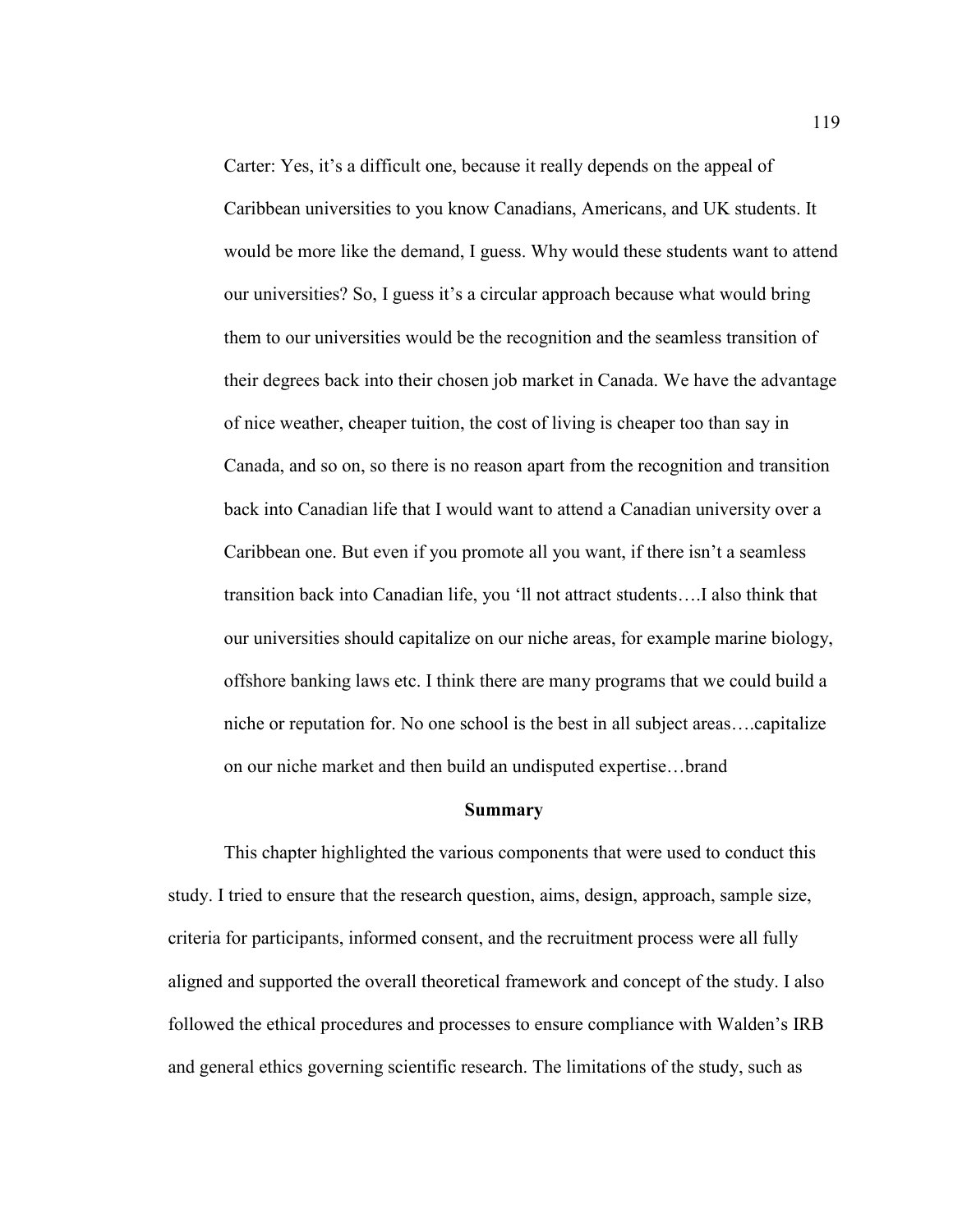small sample size, researcher, and participant bias as well as sample population were disclosed and addressed throughout the study. For example, through the use of peer debriefing and reflexivity, I reduced researcher bias and improved confirmability of the results.

The insights revealed a practical understanding of the barriers to the nontransferability of Caribbean degrees and strategies that can be utilized to reduce these barriers. For example, some of the barriers to the nonrecognition of Caribbean degrees was the lack of awareness of these universities, and a general unawareness of the Caribbean region. Employers were also unaware of the caliber of graduates coming from these universities. Some of the strategies presented including more marketing and promotion of Caribbean universities as well as a memorandum of understanding at the government level between the two territories.

Further analysis of the results revealed suggestions for future research that could extend understanding of this phenomenon. The proceeding chapter will report on the interpretation of the results of the research, potential for positive social change, as well as present some recommendations, commendations, and provide a summative conclusion.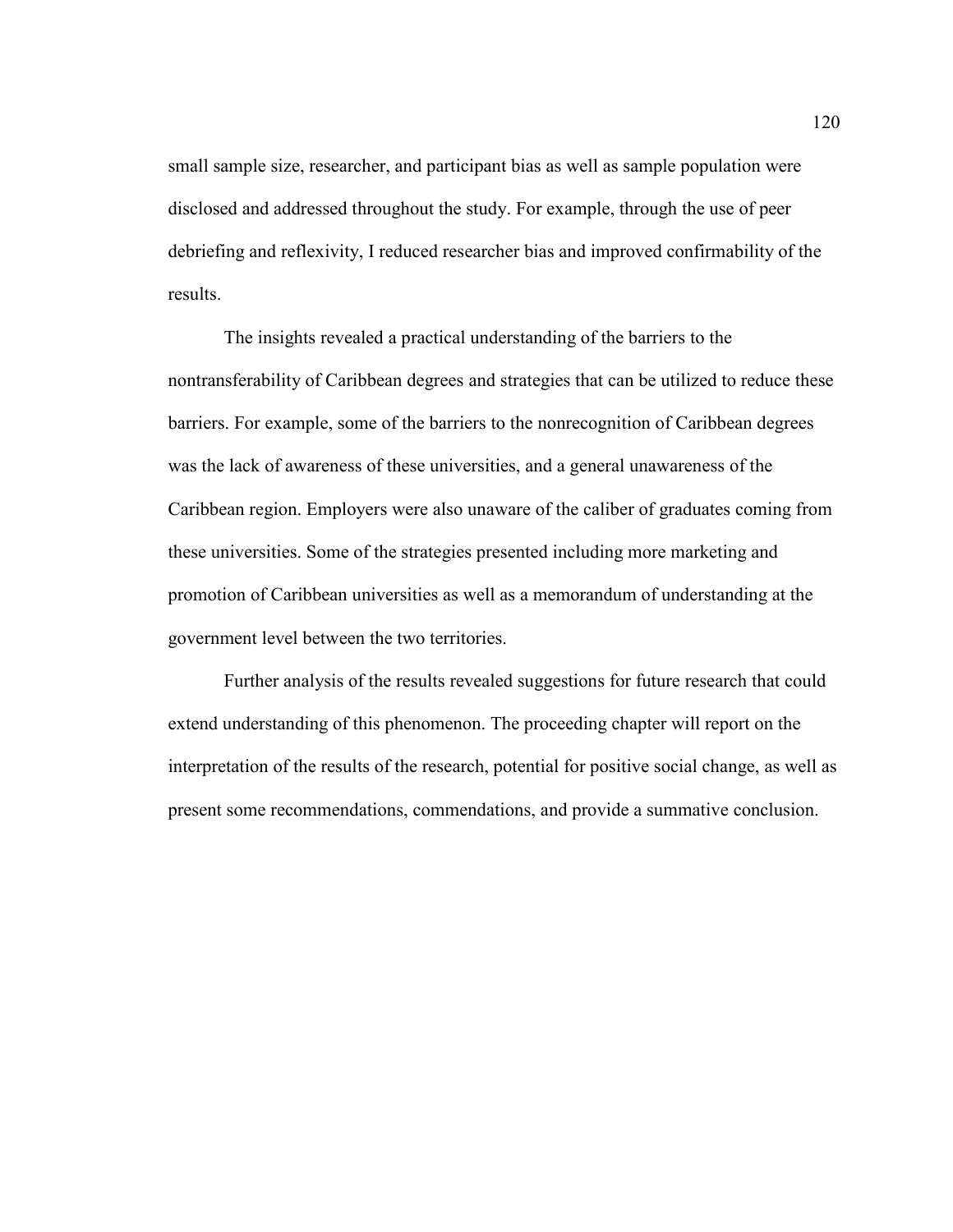Chapter 5: Discussion, Conclusions, and Recommendations

### **Introduction**

In this study, I sought to ascertain the barriers to the recognition and acceptance of Caribbean degrees and strategies that could be used to remove or reduce these barriers for Caribbean immigrants in Canada. I also sought to understand the phenomenon through the lenses of different stakeholders. Based on the rich narratives of the participants, I was able to gather new insights and a greater understanding of the topic under study.

In this chapter, I present the major findings in relation to the literature from Chapter 2 and the theories that informed the study, the theoretical framework, and the research question. Relevant applications associated with the study are addressed in the interpretations of the findings, limitations of the study, policy and practice, implications for positive social change, implications for future research, recommendations, and the conclusion.

### **Interpretation of Findings**

The key findings of the study revealed that the barriers to the recognition of Caribbean degrees are based on several factors: a lack of awareness of schools outside of Canada and the quality of education these schools provide, a natural preference to hire Canadians and individuals with Canadian experience, the requirements of some regulated professions, and a general reluctance of employers to be more inclusive in their hiring practices. The strategies included raising the profile of Caribbean universities, joint programs/initiatives between universities in the two regions, and a government-level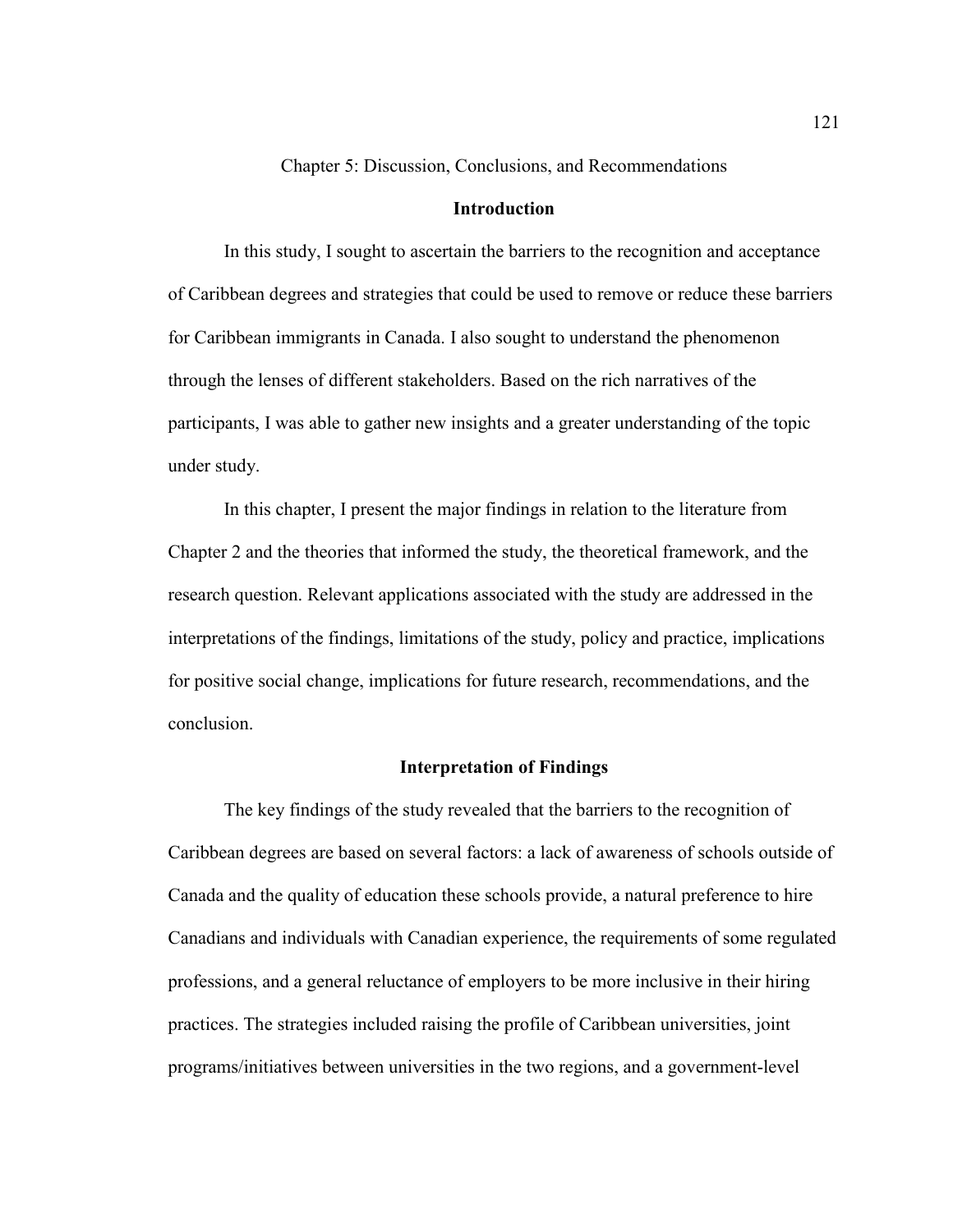memorandum of understanding related to movement of people between the two territories. Hearing the perspectives of the various stakeholders helped to add objectivity to the findings and presented a balanced and candid snapshot of the current reality. Understanding the struggles, frustrations, and victories of this population is the first step on the path to fairness, justice, and inclusion.

#### **Barriers to Recognition/Acceptance**

#### *Lack of Awareness*

The study results revealed that while the participants were educated and experienced professionals, they had difficulty in obtaining jobs in their field. Participants were asked about their educational background and general questions about their university by their employers. However, the questions asked revealed that little is known of schools outside of Canada and the quality of education offered. This lack of awareness severely hampers immigrants' employability. This finding aligns with the work of other researchers as well.

According to Weiner (2007), lack of recognition of foreign credentials, communication skills, Canadian experience, and discrimination are seen as the main barriers to successful job employment. Sweetman (2012) asserted that immigrants are not doing as well as they could be and are experiencing low levels of income due to the devaluation or lack of credential recognition. In addition, Moskel and North (2017) suggested that the place of education is important to employers.

Reitz (2006) purports that as a result of this nonrecognition or nonacceptance, immigrants end up working in survival jobs so they can earn income to take care of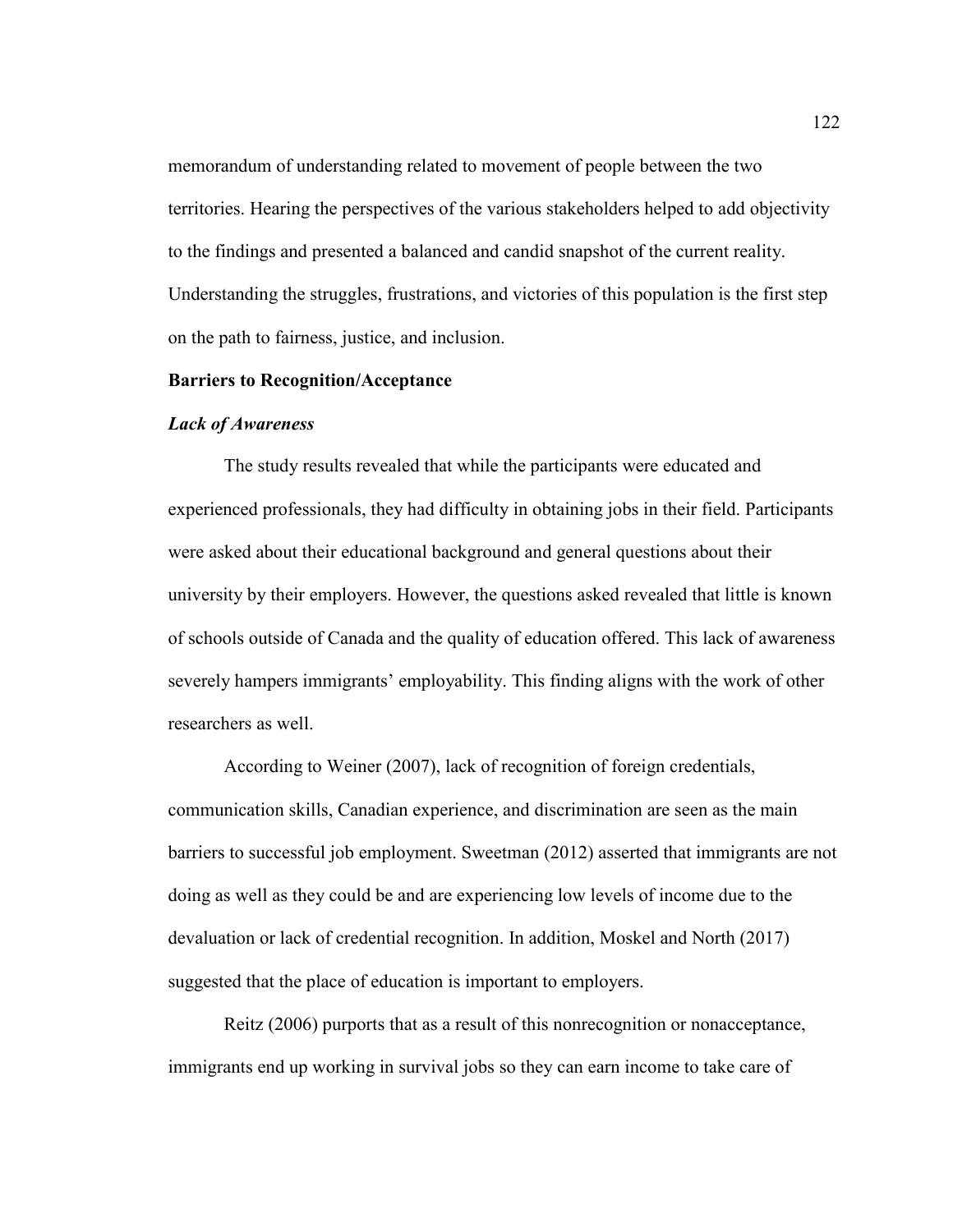themselves and their families. Participants expressed that they often make a transitory plan to work on doing the courses and/or obtaining the necessary licenses to reenter their profession. If they have limited finances, they may need to secure a loan to cover the costs. The process to obtain certification in Canada can take an average of 2–5 years, and for some professions, it may take even longer (Blain et al, 2015).

# *Perception of the Quality of the Degree*

Participants routinely shared that the perception of the quality of the degree was another barrier. Participants expressed that while there were no specific statements made as to the quality of their credentials, the questions asked, and the line of questioning revealed potential employers' thought patterns. Some participants reported that these perceptions were often implied but not specifically said. The unspoken notion was that foreign degrees were not as good as local/domestic degrees. In contrast, Massey et al. (2007) reported that 4% of Black students in Ivy League colleges are Caribbean immigrants with Jamaicans comprising 20.5%—the highest percentage of Black Caribbean immigrants.

According to Little (2003) there is not much of an economic advantage in having a foreign degree. Domestic or local degrees are valued higher. Immigrants who attended a high-ranking Canadian university were 40% more likely to receive a callback (Drospoulous, 2011). Due to this low level of integration, many skilled immigrants with university degrees often work jobs that require only a high school diploma (Li et al., 2006). Only 5% of immigrants with foreign-sounding names, education, and experience receive a callback for an interview (Drospoulous, 2011). The general perception by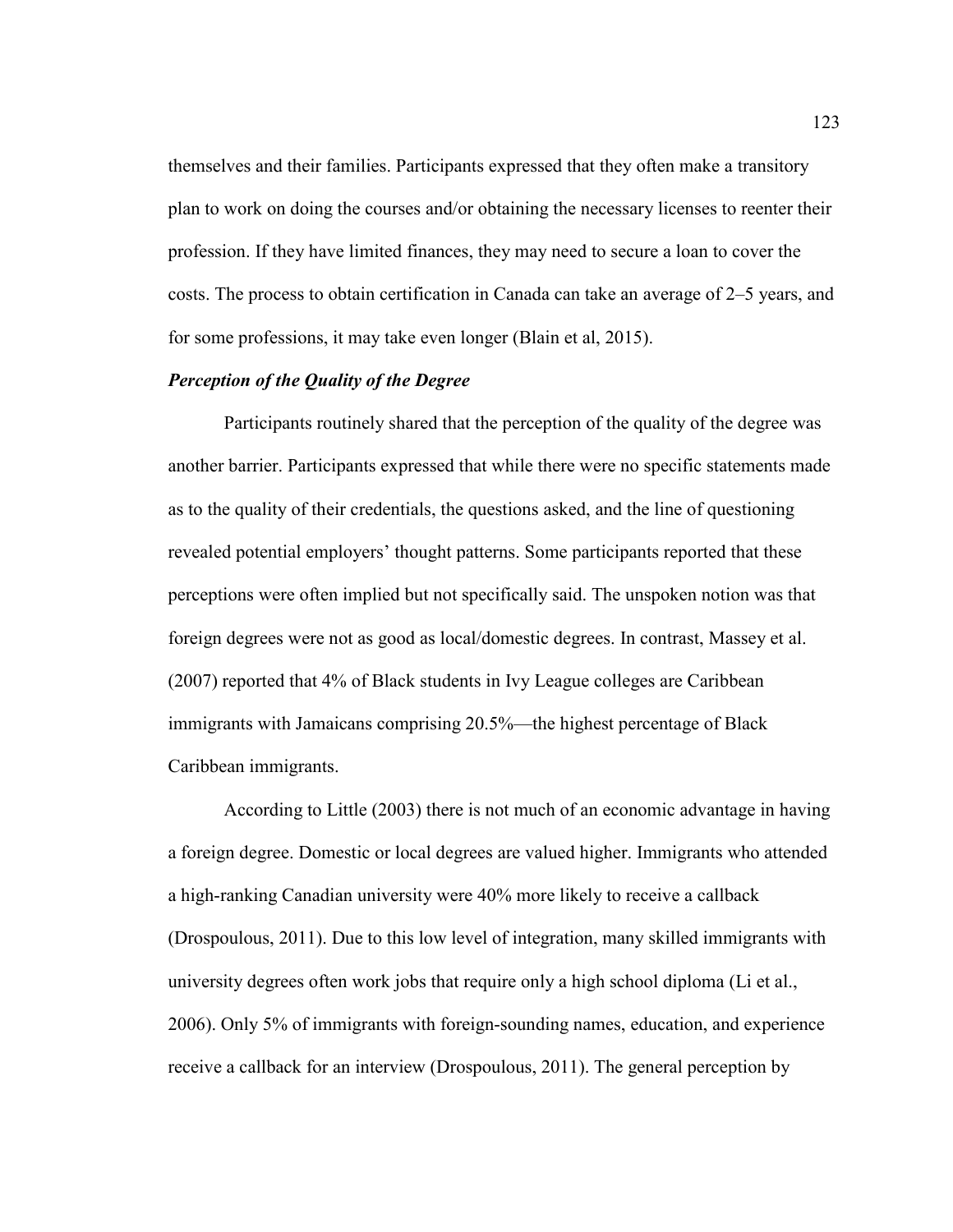employers is that because they lack knowledge about foreign universities, they are unsure of the quality of the degree. Therefore, these employers prefer to hire candidates who attend schools they have a familiarity with. According to Li (2003), immigrants who have lived in the country for a longer time or who may belong to certain regulated professions may have higher success integrating in the labor market than more recent immigrants.

Some participants had an easier time transitioning into the Canadian labor market. Participants who were in the information technology, teaching, and legal professions seemed to fair better than others. Credential recognition also did not seem to be a factor for senior executive and vice-presidential roles based on participants' responses. According to participants, in these senior executive positions, employers were more interested in their accomplishments and what they were known for in the industry rather than their specific credentials.

#### *Racism and Discrimination*

Participants indicated that employers aim to be more inclusive in their hiring, and there has been some improvement compared to previous years. However, the participants indicated the persistence of underlying elements of racism and discrimination that prevent them from obtaining jobs and/or having their credentials accepted. Participants stated that this racism was never overtly displayed, but certain nuances, actions, and behaviors revealed the biases of potential employers. Participants stated they were still being discriminated against because of their country of origin and place of education.

According to Li (2008), immigrants in the labor market are somewhat invisibilized. For many immigrants, their foreign credentials are racialized as their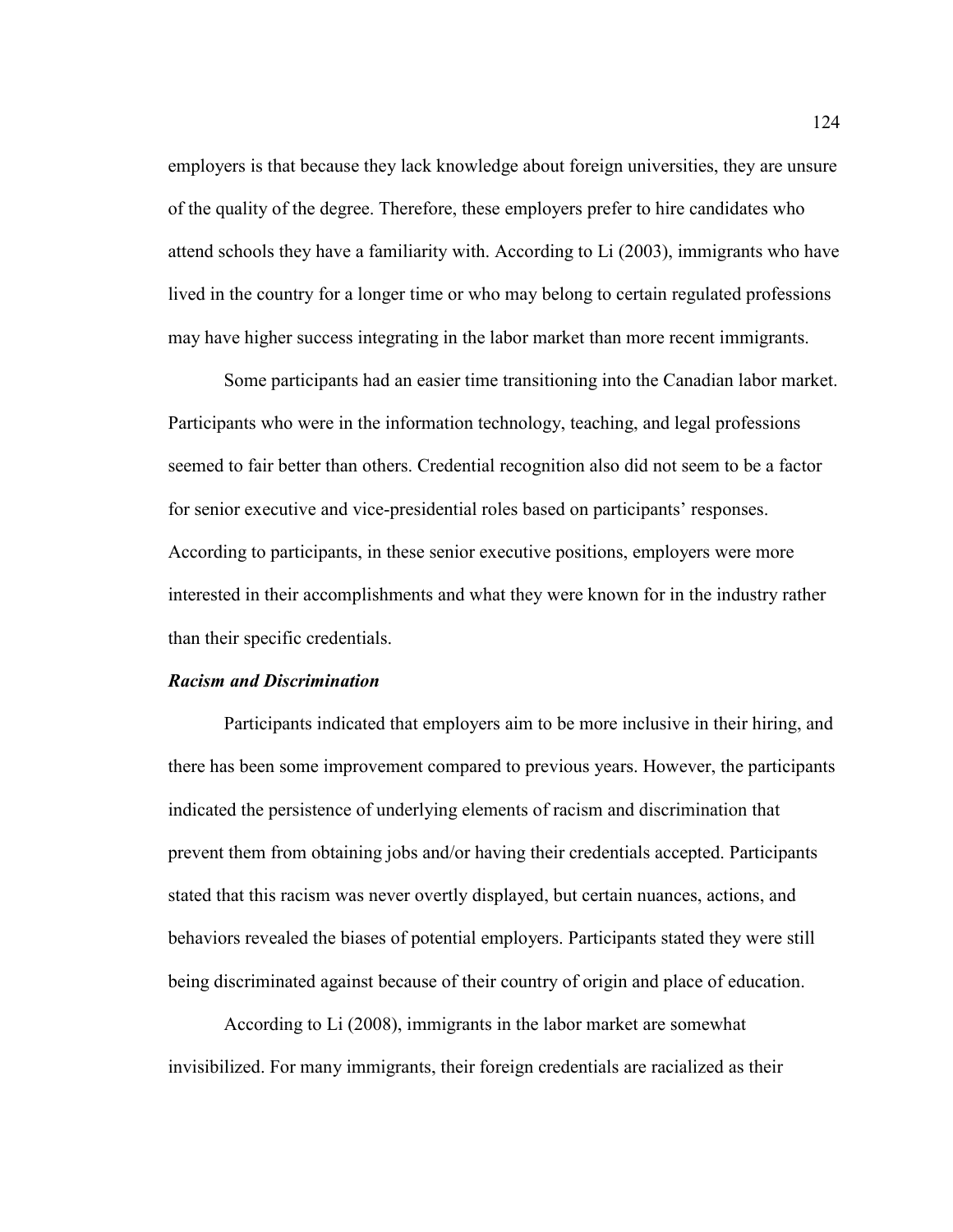credentials vary according to an immigrant's racial background. For example, immigrants from developing countries with medical degrees have a harder time being able to practice in their profession. However, admission to residency programs is easier for medical doctors holding a degree from Europe (Fortin & Renaud, 2004). In this way, the level of transferability is unequal. The pathways to integration can happen at varying speeds and varying investments of time, energy, and money. Depending on the country where a medical degree was obtained, integration could take between 3 and 10 years according to participants' responses.

Similarly, Chui (2003) purported that the credentials of White immigrants are valued while non-White immigrants experience a lack of credential recognition. This distinction is important in terms of future policy research. Breen (2016) also suggested that educational systems and processes need to be more equitable and inclusive, so that immigrants and refugees are able to integrate more easily. Employers tend to want to hire people who look like the employers do or who are from the same group as the employers are (Eid, 2002; Chicha, 2002). Those potential employees who do not fit in or who do not correspond to the norm are considered problematic. According to Buzdugan (2009), racial and economic discrimination have become more evident due to differences in the wage gap among immigrants, racial and ethnic minorities, and White people. Reits et al. (2012) purported that while there are programs and policies that aim to be more inclusive, and equitable, immigrants still struggle to find employment and integrate into society.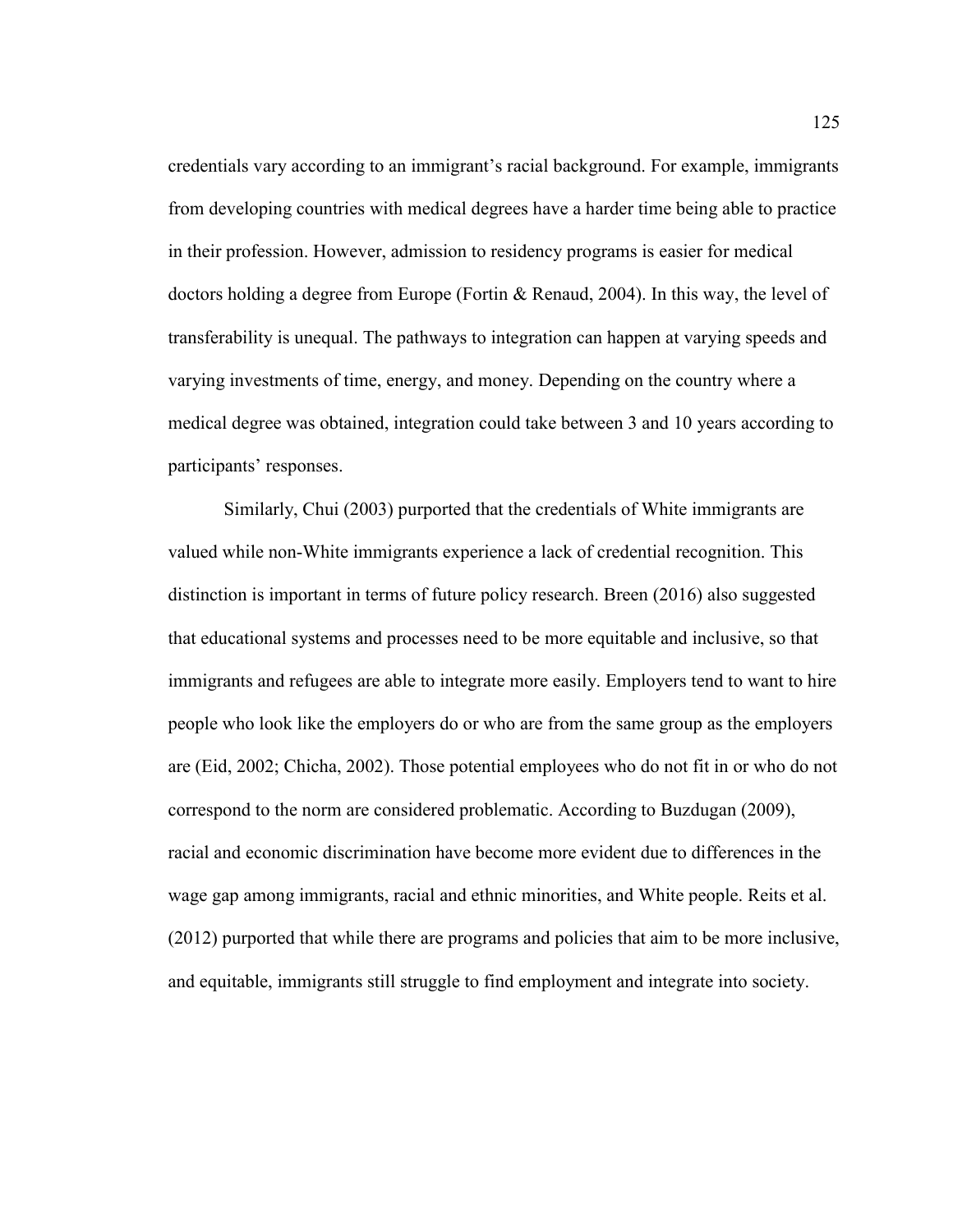## *Lack of Canadian Experience*

Several participants shared their surprise with employers asking them for relevant Canadian experience. Participants found this frustrating and unreasonable given that they were recent immigrants. Participants found that even if they had relevant work experience, it was not accepted if it was obtained outside of Canada. According to the participants, this is just one of the barriers immigrants experienced when seeking employment in their field. Nonetheless, when immigrants' skills are underutilized, it can cost the economy 2.3 billion dollars annually (Wat  $\&$  Bloom, 2001; Li, 2004).

According to Bouchard (2006), immigrants who lack knowledge of Canadian culture, workplace norms, and other needed skills are seen as disadvantageous. Chui (2003) argued that in this era of globalization and increased movement of people, it is paradoxical for employers to persist in asking for Canadian experience and qualifications from immigrants. Chui further stated that he did not understand the rationale to value foreign experiences lower than Canadian experiences. Wayland (2006) argued that the difficulties facing immigrants is a Canadian problem and not an immigrant problem and that more needs to be done to help immigrants successfully integrate into society.

#### *Lack the Requirements of Regulated Professions*

Participants explained that the requirements to work in their area of training in Canada were a barrier. Having credentials and experience was not enough to grant them entry into their field. Participants also expressed disappointment and frustration with the process. The immigration policies of Canada include the sustained recruitment and retention of highly skilled professionals to maintain and enhance Canada's long-term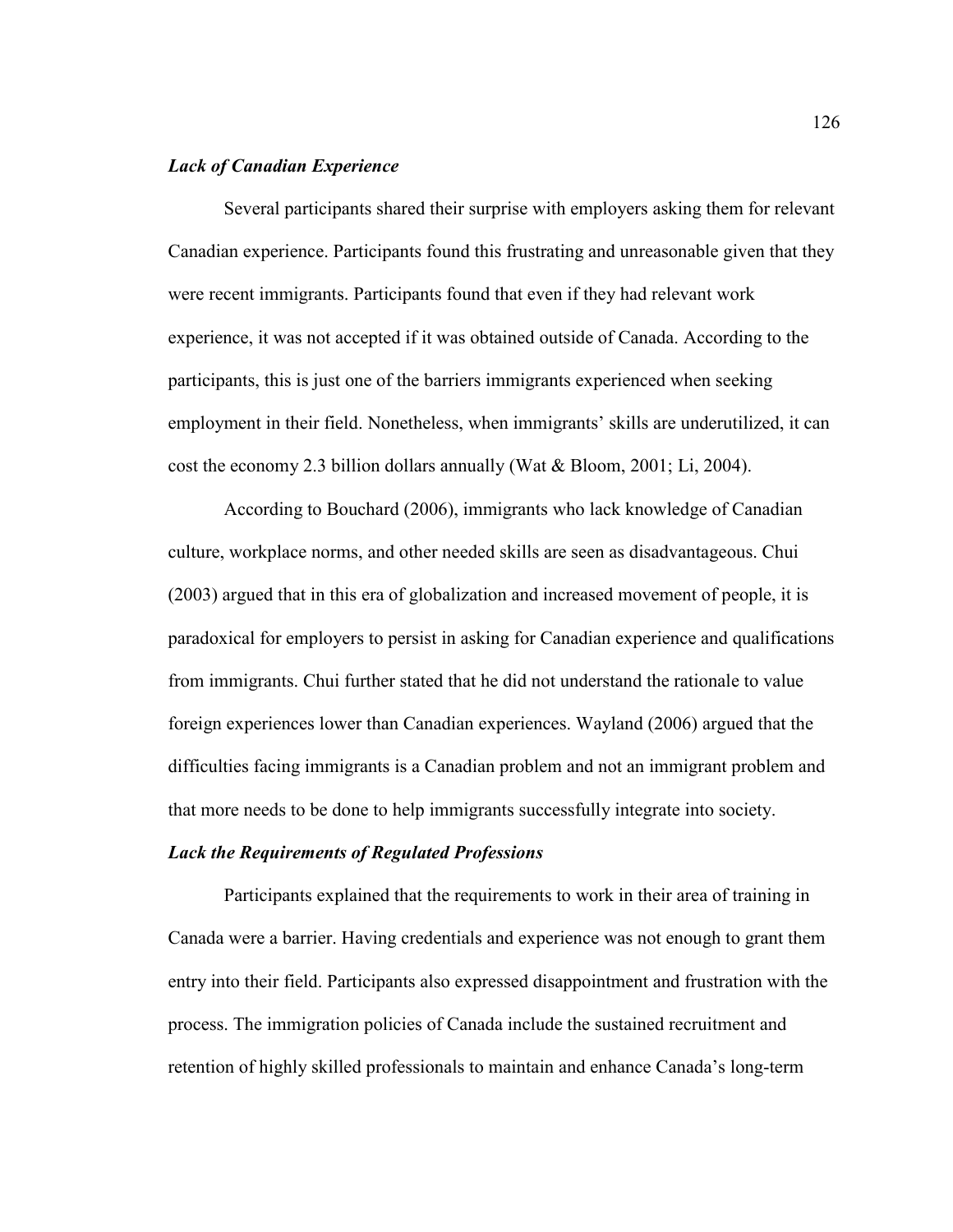economic growth and development (Grant & Sweetman, 2004). However, the strict requirements of many of these regulated professions make it difficult for immigrants to work in their field. Moreover, it will take immigrants can find it cost and time prohibitive to complete the necessary bridging programs, courses, and exams to qualify for the needed license or certification.

Aydemir & Robinson (2006) posit that Canada could lose immigrants as they would just move on to other countries where they are better able to integrate into society. Sweetman (2012) expressed similar comments that immigrants face challenges transitioning into their host country. Weiner et al (2007) also posit that even though they may be better educated than their predecessors the devaluing of their credentials and lack of recognition compounds their integration challenge. Chui (2003) also suggested that lack of Canadian experience and transferability of foreign credentials were the main barriers to employment. Unfortunately, many immigrants are unaware of the credential challenge that they will face in Canada and come to Canada unprepared (Bouchard, 2006, & Li, 2003).

Ngo and Este (2006) purport that social and structural barriers prevent the immigrants from joining their profession. Licensing and other certification were seen as being structural barriers. These institutions were seen as acting as gatekeepers to exclude qualified and experienced professionals and separated individuals who are not considered part of the norm. Ngo and Este (2006) also wrote that participants with training and education that closely matched the Canadian standards, were proficient in English and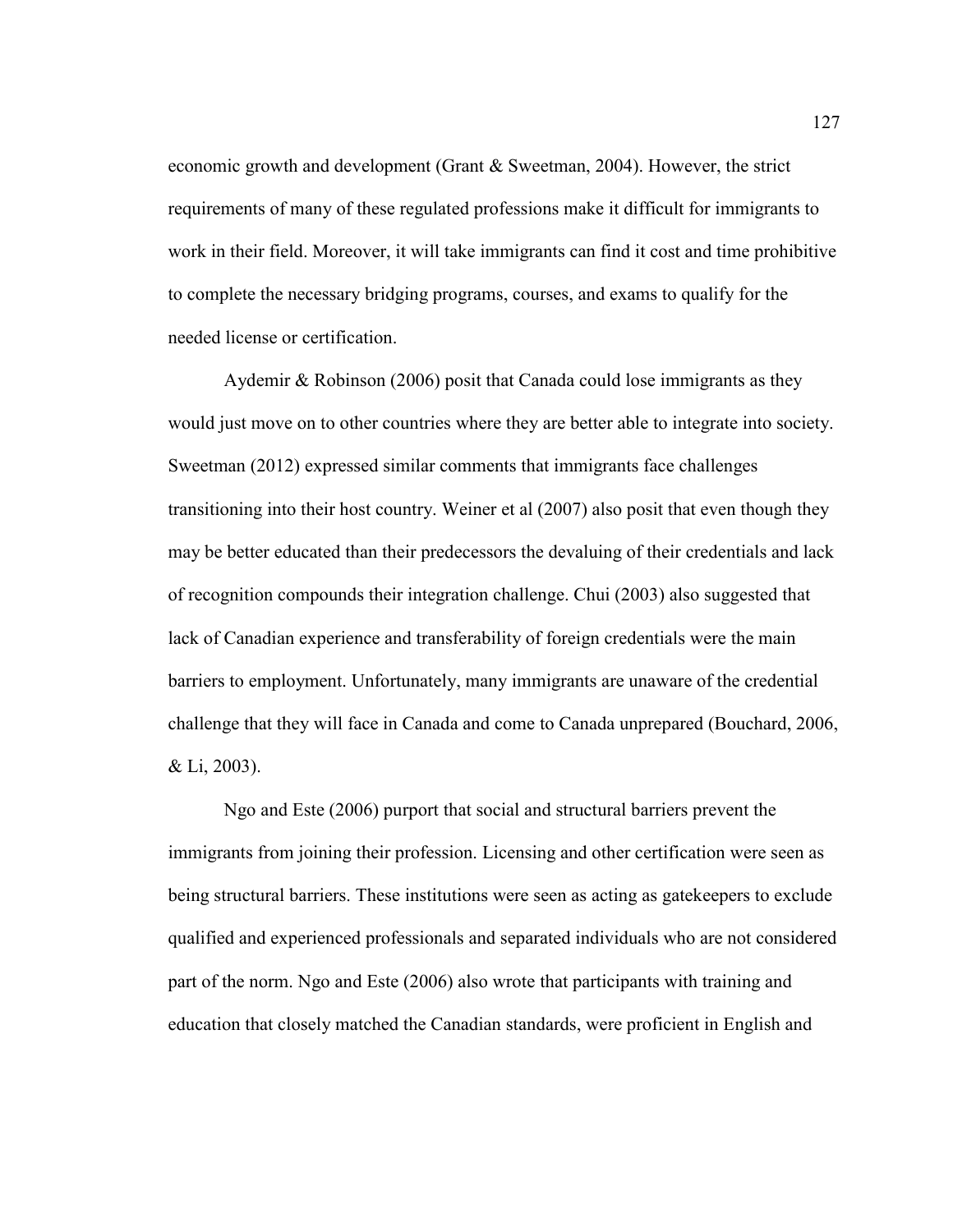had support from family and other community organizations were more likely to obtain professional certification sooner.

For many immigrants, the path towards credential recognition and accreditation is an uphill and unclear task, with many inconsistencies. And takes place in a highly competitive context with "social ideologies, economical and subjective undercurrents" (Blain et al, 2015).

Some participants became frustrated with the process and ended up switching careers or going back to school to study in other fields/industries. Sawchuk (2008) asked, how can immigrants achieve justice in terms of credential recognition? How can we benefit from an immigrant's professional expertise more quickly and effectively? He stated that this is a research area that need to be further explored due to its impact on the political, economic, and policy outcomes.

#### **Limitations of the Study**

There were several limitations of the study. The main limitation was its small sample size. While a larger sample would have given more information, the 15 participants provided sufficient data for me to conduct a robust inquiry. I also achieved data saturation around my 12th participant. At that time, the information became repetitive, and no new insights were being unfolded. However, maybe knowing more about their lifestyle, religion and habits could have shed more light on their approach to job-hunting and migration. Knowing these additional variables could have provided more knowledge as it relates to their life philosophy and motivation/drive.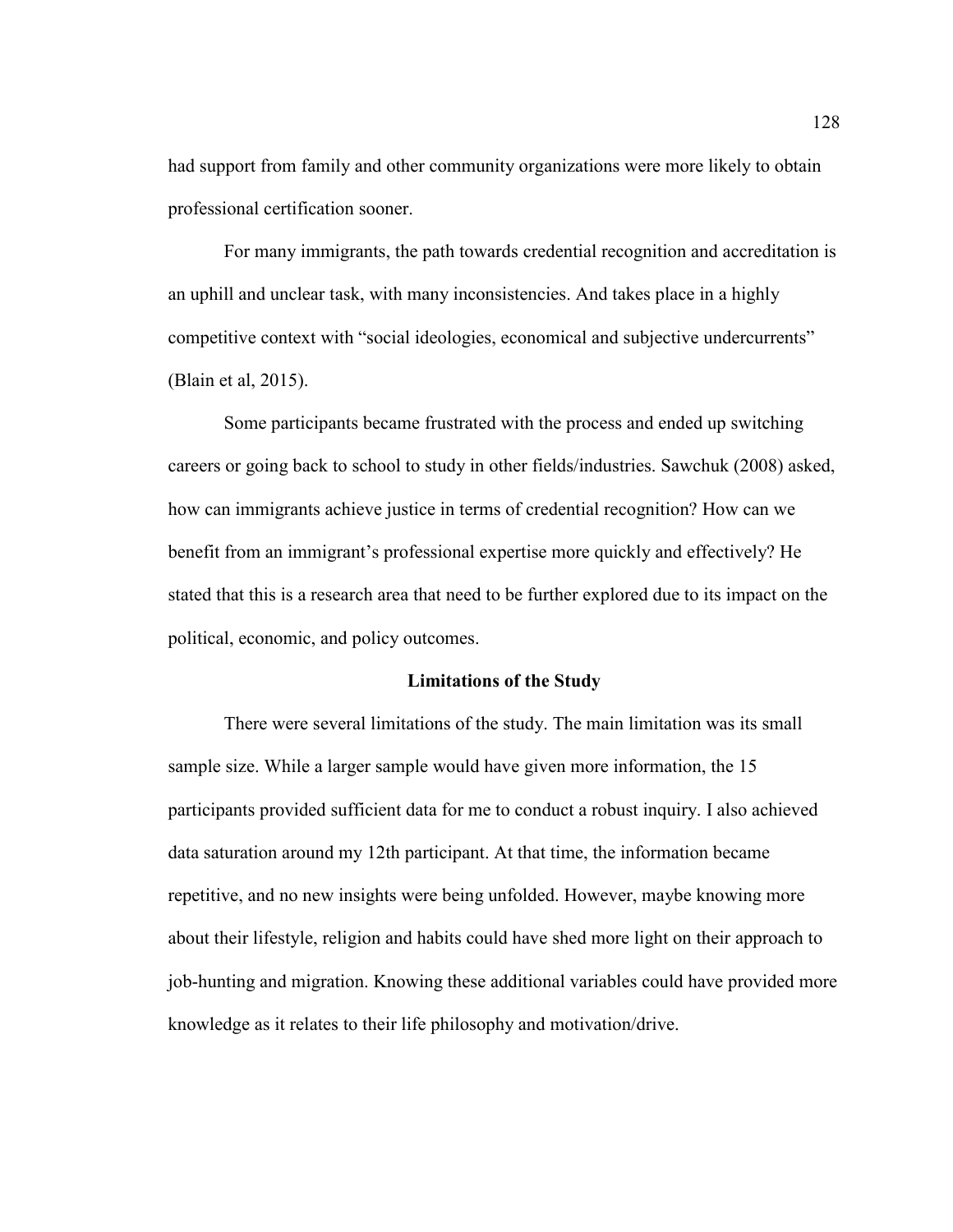Anther limitation of the study includes the biased and subjective views of the researcher and participants. This study sought to understand the viewpoints and perspectives of the participants based on their lived experiences. I am aware that my personal biases as well as the biases of the participants could result in the misinterpretation of the views expressed. I could also have missed vital information needed to make specific interpretations because of my knowledge of the situation and my experience as an immigrant worker.

I am also cognizant that my study could come across as bias due to my personal experience and kinship to the Caribbean community. However, I tried my best to control this bias and my emotions by consulting with other researchers and peers to gain different viewpoints and to challenge my thinking. Throughout this study I aimed to be objective and fair.

Due to the nature of the study, it was challenging to recruit participants from the credential evaluation entities in Canada. Despite my best efforts, and reaching out to my contacts to assist, I was unable to secure a participant. I believe that having this perspective would have further strengthened and added fresh insights to bring about a better understanding. Especially as it relates to making invaluable suggestions and strategies to remove these barriers. However, I am confident that I was able to collect enough of an eclectic viewpoint to add value, objectivity, and substance to the study.

In addition, widening my sample population to include Caribbean immigrants from other provinces could have added depth to the study. It would have also reduced the challenge that I unexpectedly encountered in limiting my sample to participants from the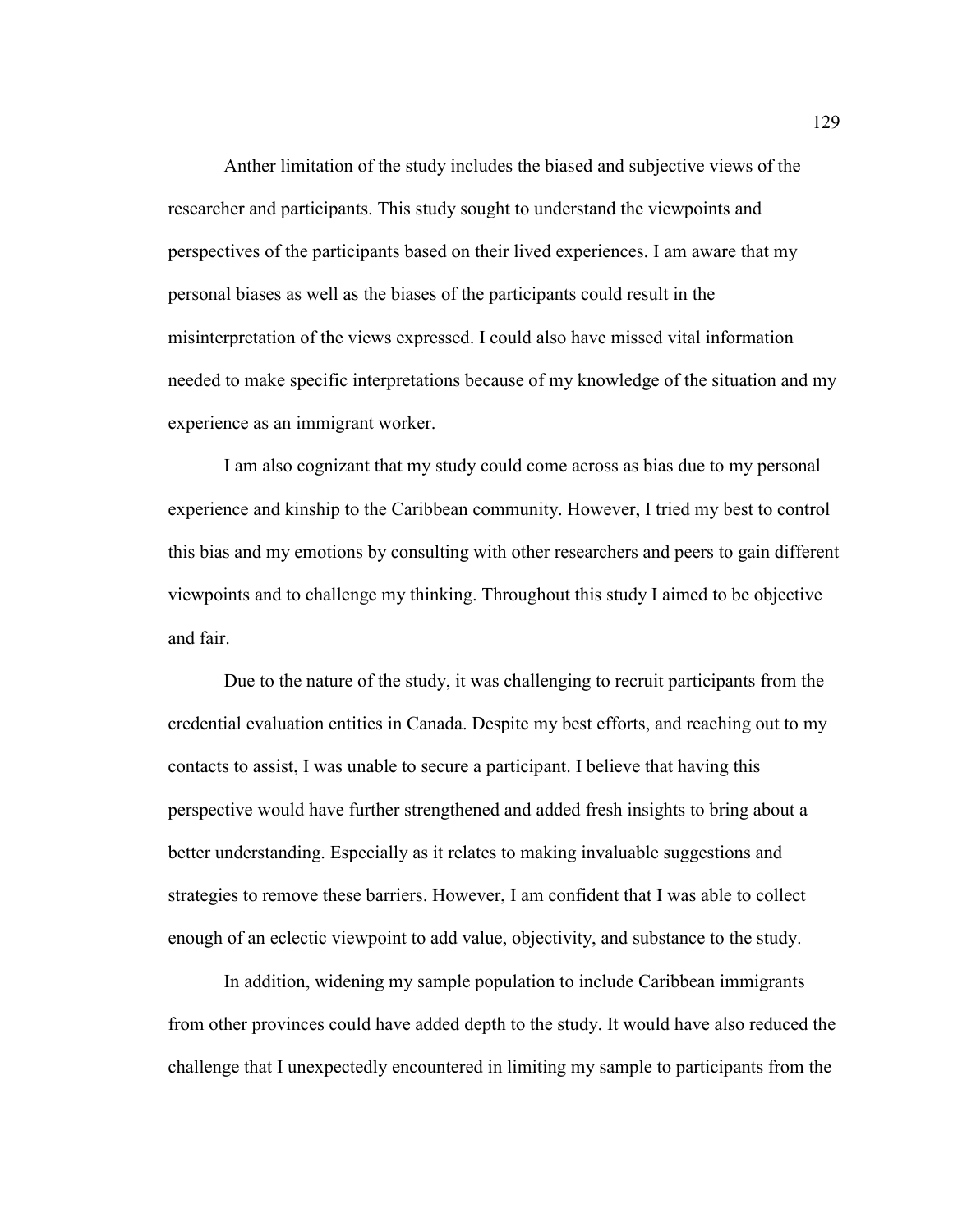Toronto area only. This study is therefore limited to Caribbean immigrants in the GTA area of Ontario, Canada

### **Recommendations for Further Research**

Caribbean immigrants will continue to come to Canada. Despite the many challenges, it is still seen as a viable option to potential immigrants. Additionally, Canada relies on immigrants to sustain its labor force and drive its economy and it is thus a mutually beneficial situation for both parties. While there is evidence that the Canadian government has implemented several programs/services to facilitate the integration of immigrants into Canadian society, it remains an elusive dream for many. Immigrants still struggle to obtain gainful employment in their professions and remain underemployed years after living in Canada, and even after obtaining the required Canadian courses/accreditation.

Further research could be done on other immigrant groups and populations to ascertain if there are any significant differences between groups. For example, a study on immigrants who migrated twenty (20) and thirty (30) years ago compared to recent immigrants. This would shed some light on how immigration policies have changed over the years, and its effect on the population. Doing a quantitative component to this study would also strengthen the findings and present a numerical analysis of the current situation. Adding the covid variable in an era of a global pandemic could also provide additional insights in understanding this phenomenon.

Other researchers have highlighted the need to evaluate the effectiveness of specific immigration policies/programs and credential evaluation processes (Buzdugan,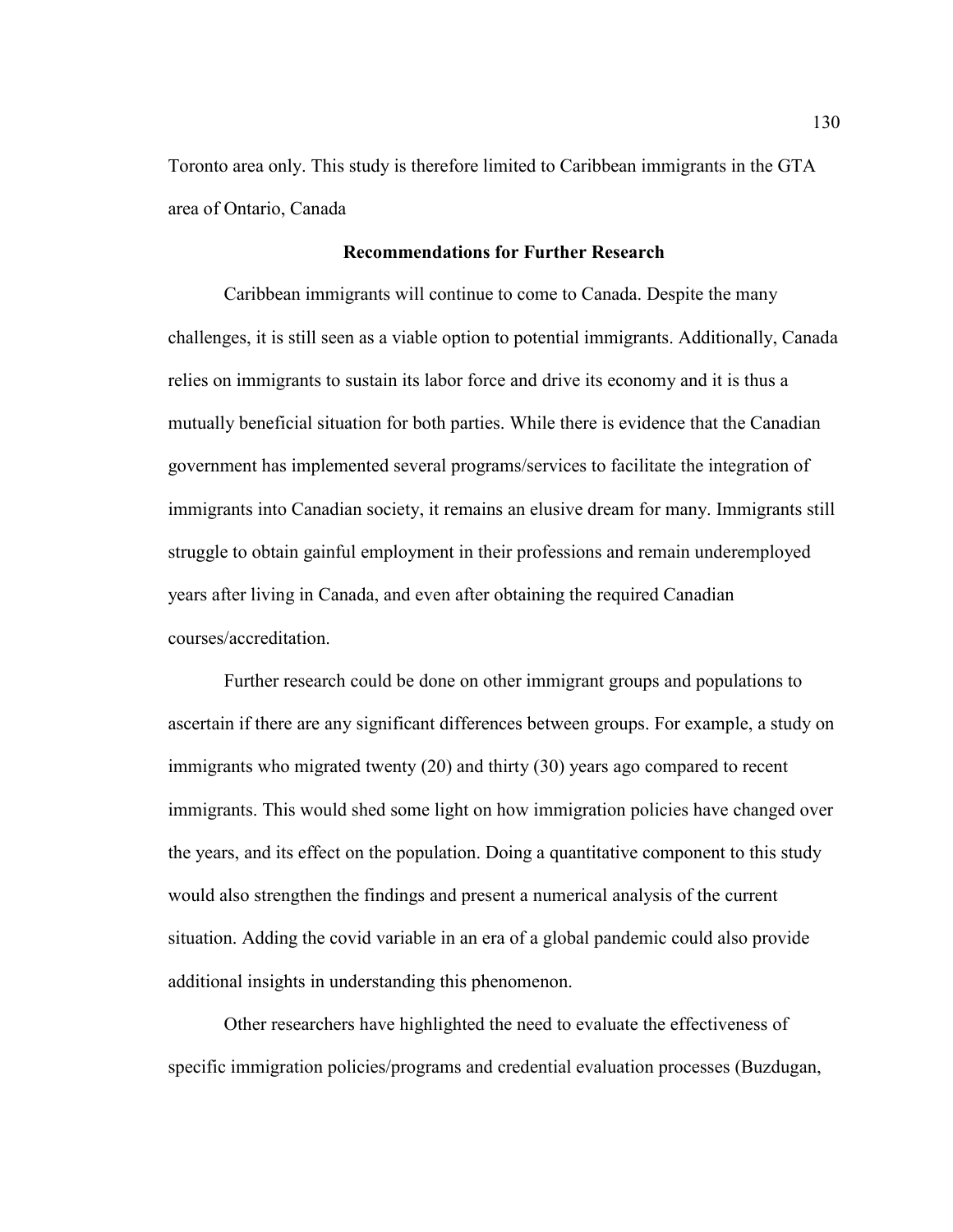2009; Moskal & North, 2017). For example, how effective are the bridging programs or the services offered by the Immigrant Employment Center for newcomers? This would give specific information regarding which programs are working, those that aren't and those that need re-tweaking.

A comparative study could also be done between countries that offer similar skilled visa programs. For example, Australia and New Zealand. How are the immigrants in these countries faring compared to immigrants in Canada? Maybe with the same sample population or other population groups. Insights from these studies could be shared with the respective governing bodies.

Clearly, there needs to be more initiatives, programs and changes to existing policies and programs which could result in significant positive changes in the credential evaluation process and in the hiring practices of employers. Why are the existing programs and services not as successful as they could be? While there has been some improvement in the last five years, it is worse than what it was thirty or forty years ago. This would imply that changes were made to immigration policies/programs that are not proving to be as successful.

### **Implications**

### **Positive Social Change**

The theoretical framework that underpinned this study was the social justice theory (Rawls, 1979). He advocated for a just society in which goods, services, opportunities, and rights are equally distributed among individuals. This theory was chosen as it aligns with my research theme of equal opportunities for Caribbean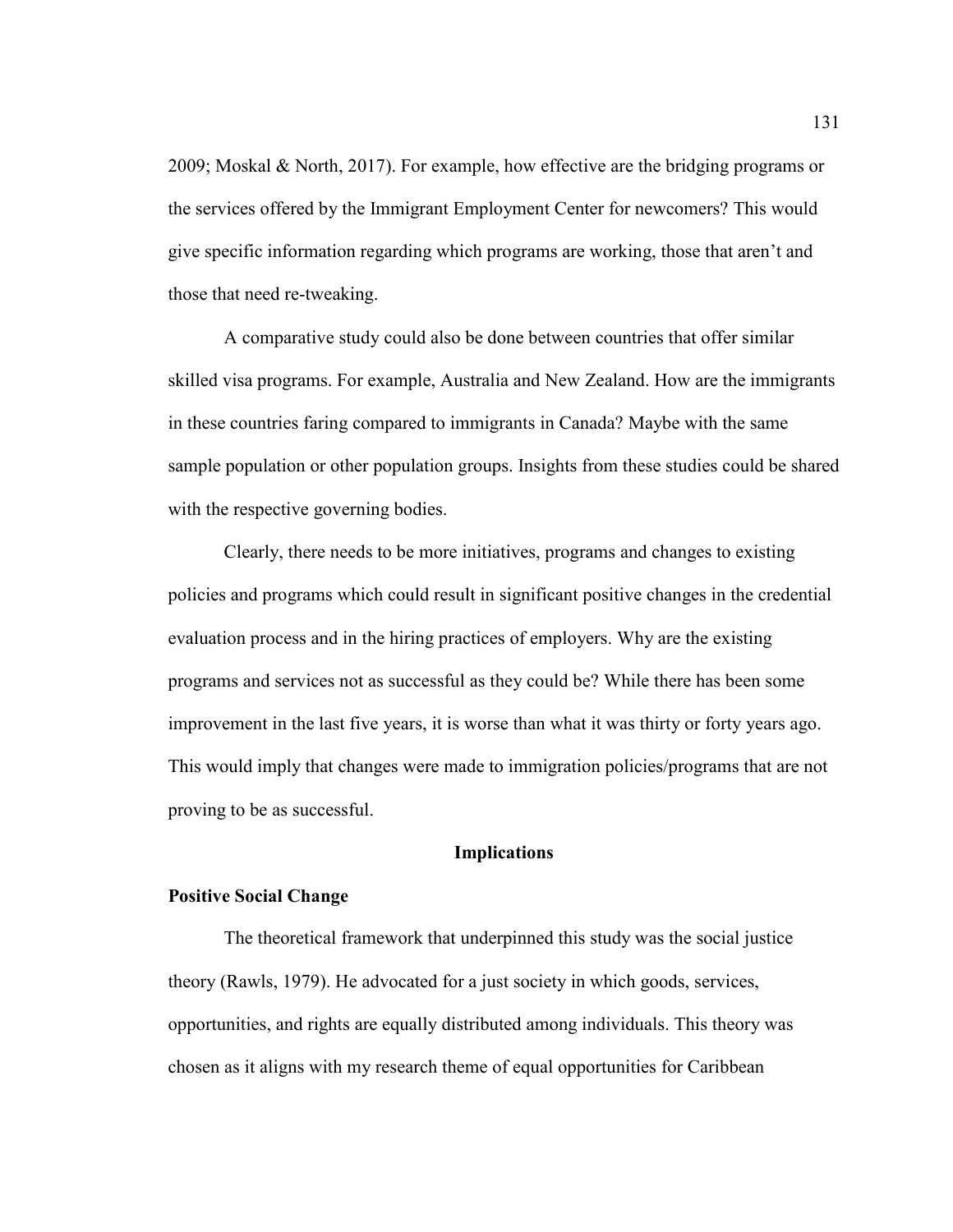immigrants within the context of the Canadian labor market. In applying this theory to the study, there are several implications for positive social change.

This dissertation can make a valuable contribution in the area of social change as it relates to the successful integration of Caribbean immigrants at the individual, familial and community levels. These changes can prove lasting and serve to improve the economic prosperity and standard of living for current and future generations of Caribbean immigrants. According to Standford (2000) the Canadian labor market can be made more flexible and efficient which will improve unemployment numbers in the long run. It will also help to improve their wage-earning potential.

The study sought to give the perspectives and viewpoints of Caribbean immigrants and other stakeholders. In addition, through their voices, we were able to hear their ideas for strategies that could improve the situation. They would be the best expert in this subject as it is their reality and are thus able to make recommendation based on their lived experiences. These recommendations could help policymakers choose the best practice/program required to support Caribbean immigrants through their assimilation process.

The following encompassing recommendations were made by the participants and are offered in this paper. They are related to changes to immigration policy/programs, university operations/course structures, and collaboration between government bodies and other stakeholders. They are as follows: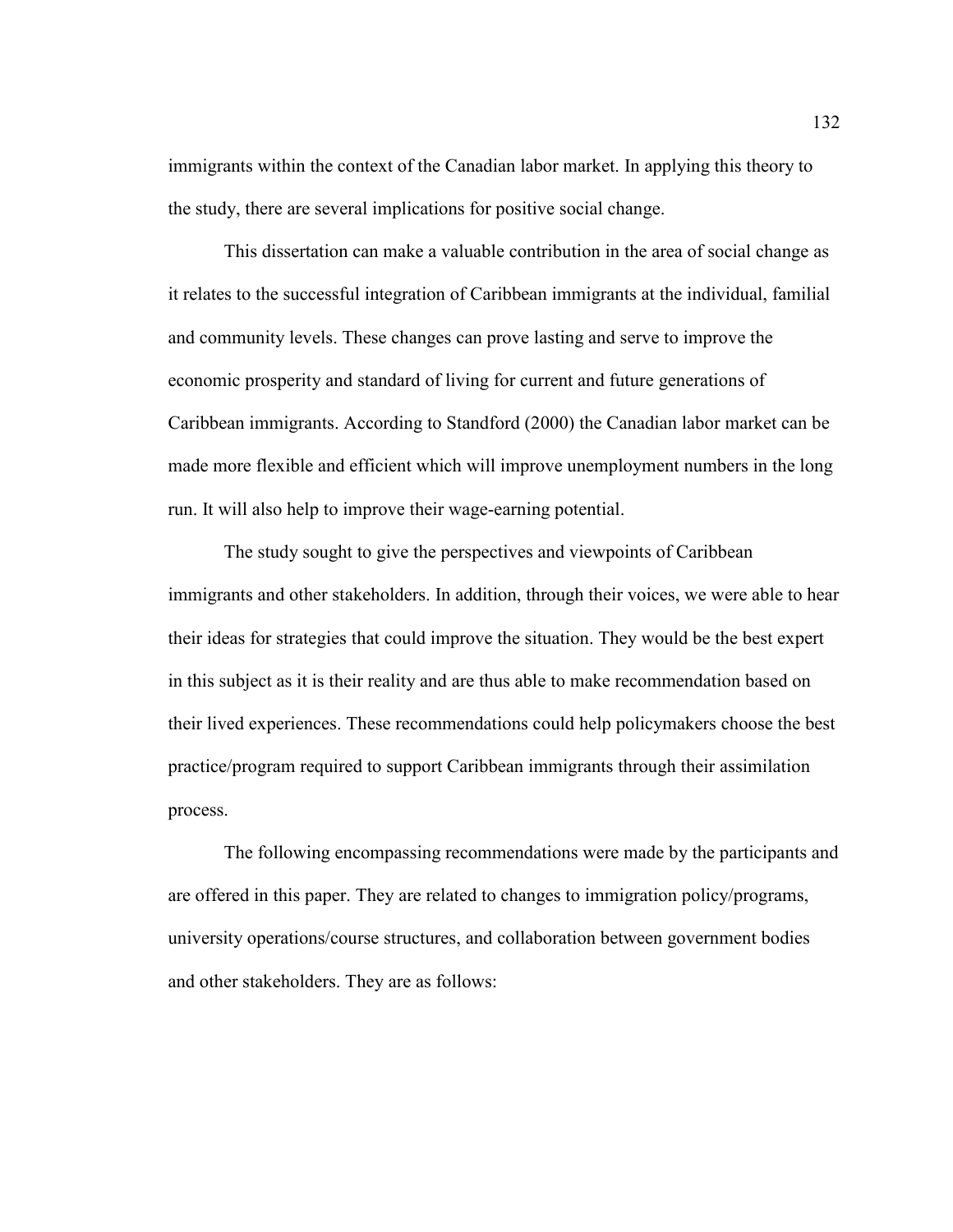• A Memorandum of Understanding (MOU) or some sort of cooperation be established between the two regions - Canada and the Caribbean/Jamaica that outlines the agreed standards, waivers and agreed processes regarding the movement of people.

Raise the profile/increase awareness of Caribbean universities in Canada. This could be done through (marketing/promotion overseas).

Solicit and engage the active involvement of Alumni Associations of the various Caribbean universities in migrant dominated countries and regions. For example, networking, mentorship, and training, etc.

• Seek international accreditation/World branding for e.g., ISO (International Organization for Standards for goods. Have something similar for academics

• More inclusive hiring practices and recruitment processes. For example, the Canadian government implements a hiring policy (minority and inclusion act/clause) which states that employers are required by law to employ a certain percentage of immigrants. This percentage would depend on the size and workforce of the entity.

Establish an oversight board for the regulated professions to ensure transparency, accountability, and consistency.

Reduce time, requirements, and general bureaucratic process to work in your profession

• Collaboration of courses – Our local universities offer joint programs in conjunction with Canadian universities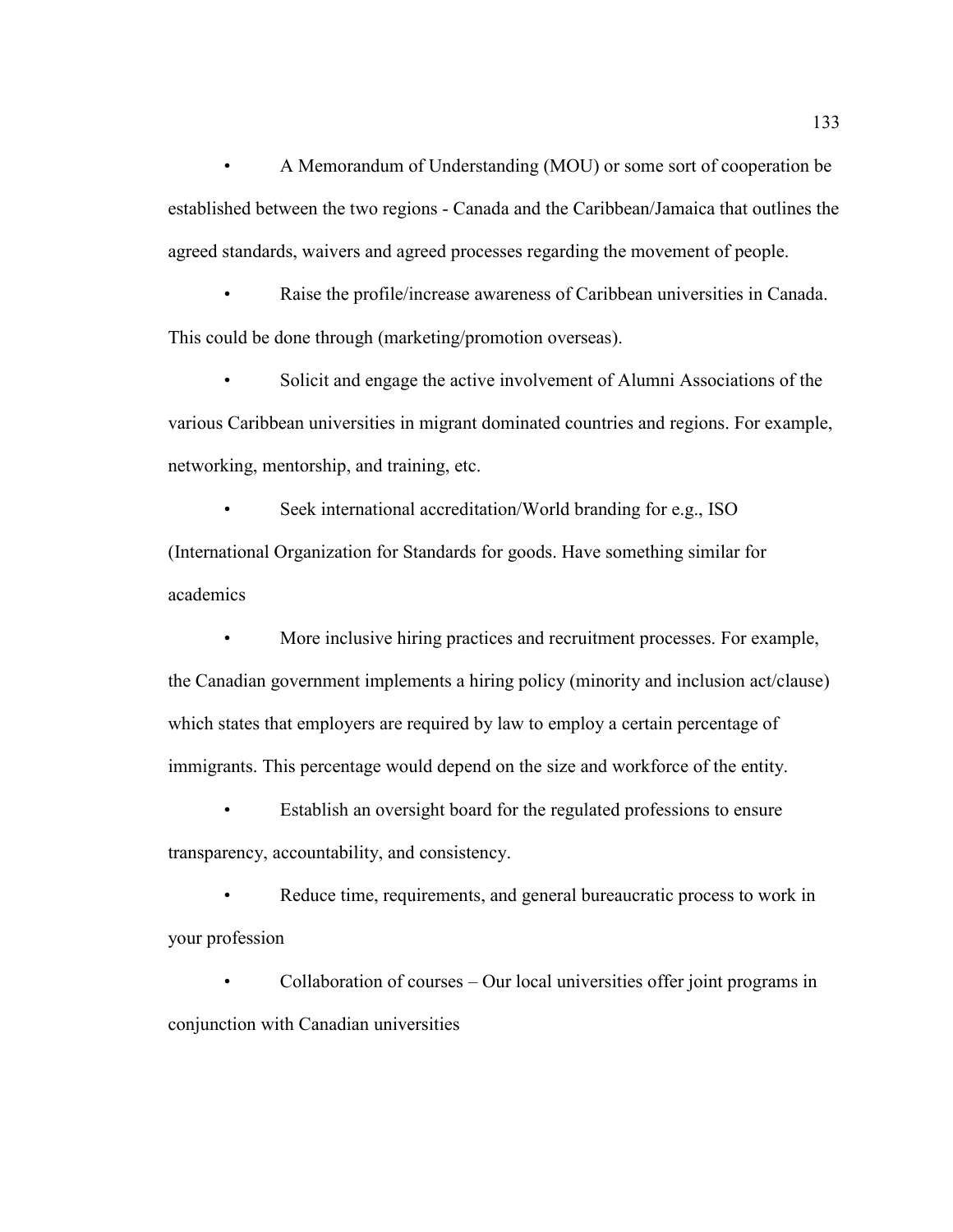• Improve the relationship between universities. For example, visiting lecturers from both regions exchange lecturers at the schools on a short-term basis. Also, student exchange programs.

Some of the required courses required by the regulated profession association/bodies in Canada be offered in the Caribbean or online. In this way, potential immigrants can do some of it in their home country and may even qualify for certification before coming to Canada

• Published standards and guidelines as it relate to foreign credential evaluations and make it available to employers/organizations.

• Caribbean universities find their niche area and/or brand and capitalize upon it. For example, marine biology, offshore banking tax laws etc. Be known for this course worldwide

• Develop a government registry of top international universities for popular migrant countries and their ranking. Employers could go online and check these universities. For example, India, China, Caribbean, African countries, Philippines, Eastern Europe etc. Employers who are unaware of the foreign schools could go online and check the government's registry re quality standards and Canadian equivalencies.

The skilled migrant program vet qualifications for regulated professions during the application process. This way, applicants will know from early on what is lacking and what they will need to do to work in their profession before migrating.

The Canadian government select several universities overseas where they send teachers annually to train students for specific programs/professions in demand. For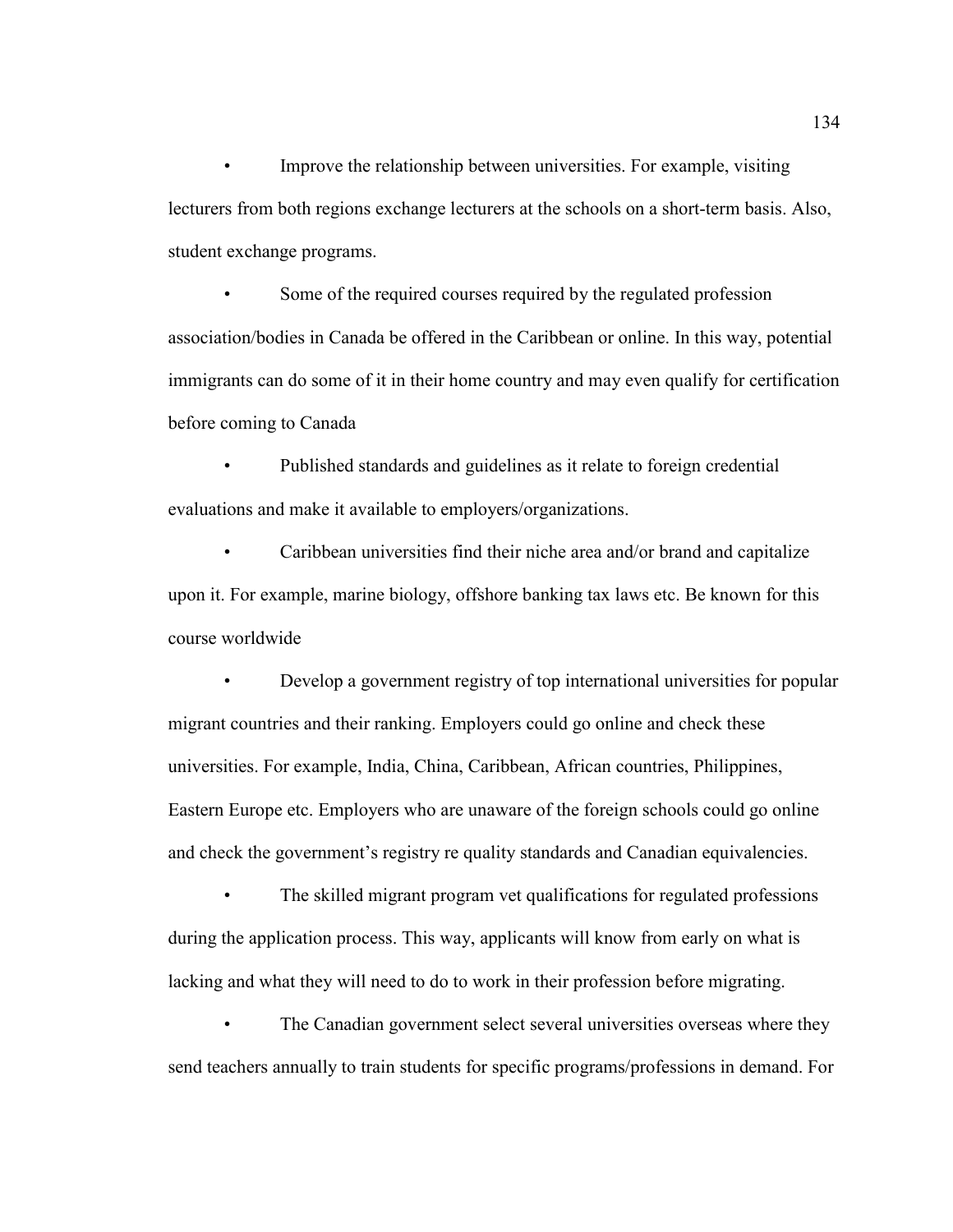example, e.g., nursing, engineering, dentistry, etc, this will prove beneficial to graduates if and when they decide to migrate to Canada.

# **Recommendations**

Canada is one of the few countries that offer entry into their country by way of the skilled migrant visa. As a result, many immigrants from all over the world are able to benefit from this initiative. They have been able to come to a new country assimilate and some have successfully transformed their lives, at the individual, familial and community levels. Additionally, immigrants are appreciative of the programs and services offered by the Canadian government to help the immigrant community such as the Immigrant Employment Council, Center for Newcomers, Work Global Canada. Also, the services offered by the TRIEC such as the mentorship and career advancement have proven beneficial to many. And the Canadian government is to be commended, however, more can still be done.

This study seeks to present a fair and candid assessment of the plight of the immigrant community, specifically Caribbean immigrants, what their struggles are and what could be done to improve their major challenge of integrating successfully into the Canadian labor market. Immigrants can be positive contributors and role models in society if they are given a fair chance/opportunity to do so.

### **Policy and Practice**

I sought to address the gap in the literature by exploring how the standards/quality of Caribbean credentials could be strengthened or streamlined so that they meet international standards from the perspective of those responsible for setting and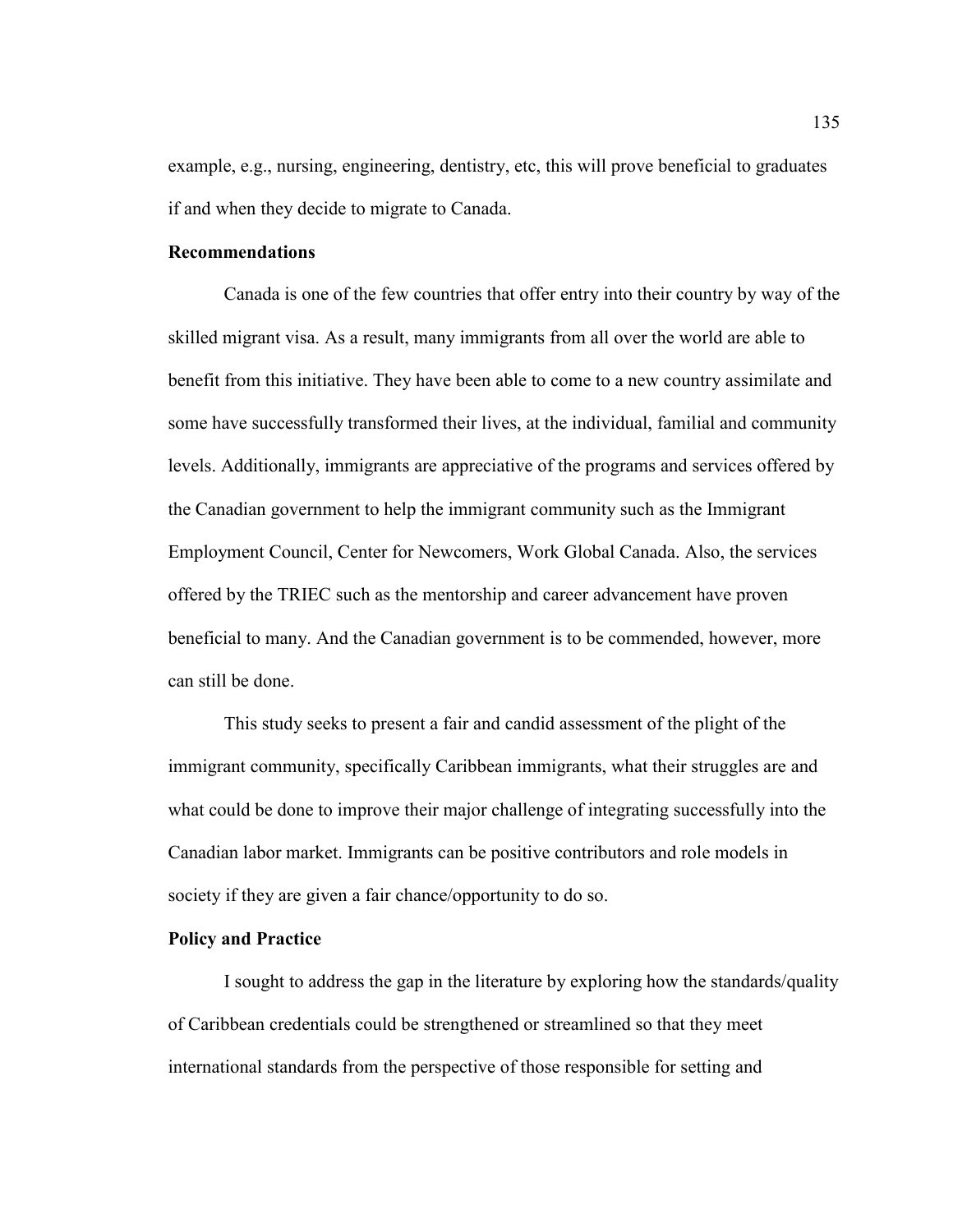evaluating these credentials. The findings of the study addressed the gap in the literature. Many sides of this matter were examined, and the stakeholders gave their varying and opposing views. What is clear is that it is a complex phenomenon with no simple or straightforward answer. And, the stance taken, would be based on which side of the table you sit. Is the glass half-full or half-empty?

From the thirteen Caribbean professional immigrants interviewed, six were working in their field of training and only three were satisfied with their salary. Four participants were earning minimum wage. Several immigrants were satisfied with their assimilation journey, most were not. Some persons argued for an international standard for Caribbean credentials others argued against it saying that the standards were on par but that this was not known. Thus, herein lies the challenge.

What was agreed on however, was that the policies, processes, and systems should be improved and made more efficient and transparent so that the integration process of Caribbean immigrants can be as consistent, seamless, and quick as possible. Immigrants should be provided with the necessary support, resources, and pathways to facilitate their certification and integration into Canadian society.

With globalization and the expanding number of immigrants and refugees coming in from other countries, the education systems and integration processes need to be fair and more inclusive. This study reminded us that immigration policies and programs need to be more mindful of minority groups and refugees so that they can be better supported as they integrate into their host country. If highly skilled professionals are truly wanted in Canada, do not just say it, show it.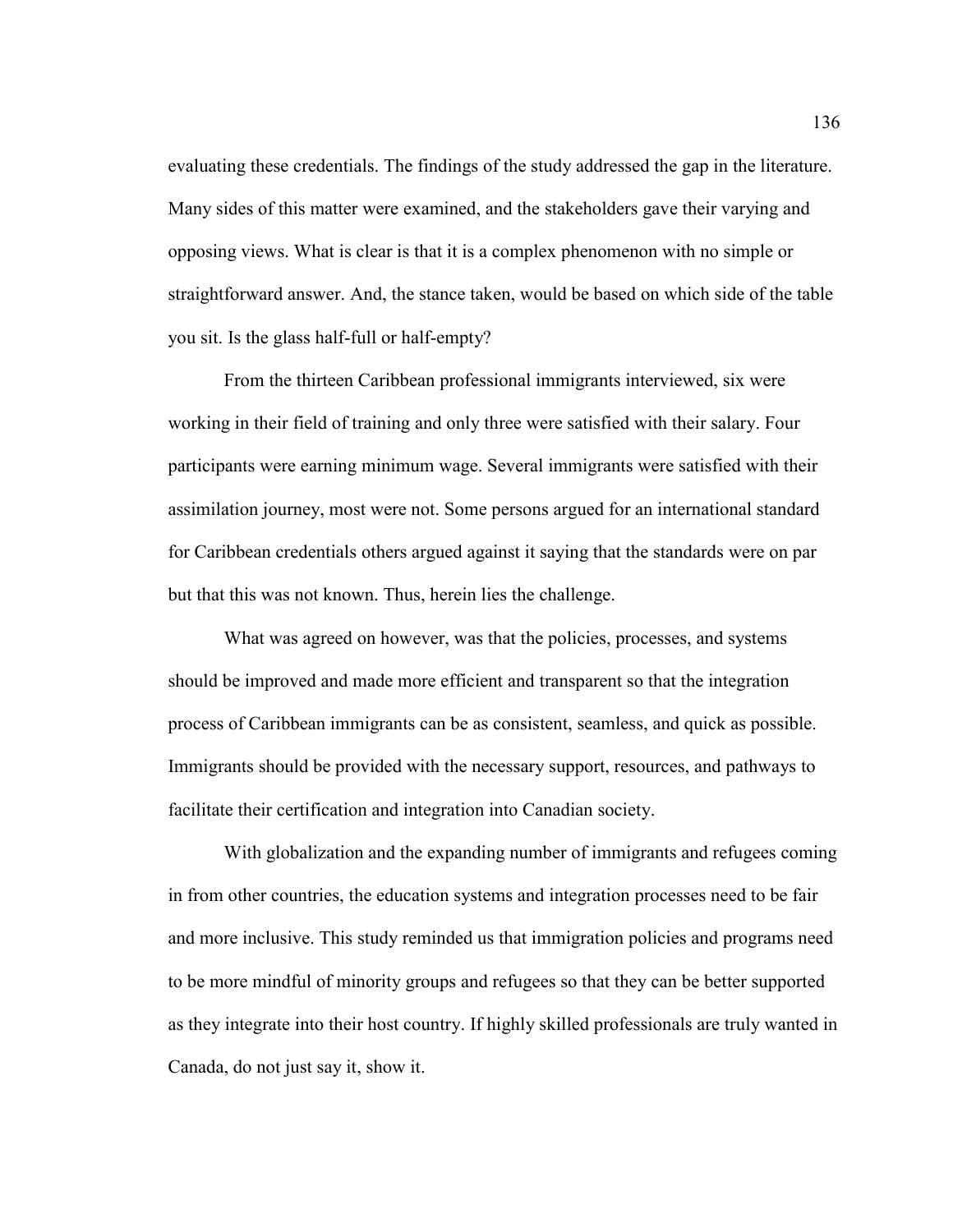#### **Conclusion**

The challenge of the nontransferability of skills and credentials is not unique to Caribbean immigrants or to Canada. Canada was the country of focus as it seeks to attract skilled professionals into their country by way of the skilled migrant visa programs (Reitz, Curtis & Elrick, 2012). The Caribbean population was selected as it is largely underrepresented. Canada is purported as needing these skilled professionals to fill indemand jobs. The irony is that qualified professionals are screened and allowed into the country to fill these in-demand jobs, but upon entry they are screened out from getting the very jobs they were accepted in to fill. Immigrants need jobs, and there are jobs in various locations across Canada in need of the skills that they bring. However, due to bureaucratic processes and requirements, ne'er the two shall meet. Or at least, not right away.

In this study, I sought to explore the barriers to the recognition of Caribbean degrees and presented strategies that could be used to counter/remove these barriers. It addressed the gap in the literature by explaining how the standards of Caribbean degrees could be streamlined to meet international standards through the perspectives of those responsible for setting and evaluating these standards. It gave keen insights into the struggles and the resilience of Caribbean immigrants and how they overcame these challenges.

Over the years, many informal discussions have taken place about this topic, however, the time is now opportune to go a step further. Policies and programs are needed that will shorten the time and improve the requirements for immigrants to become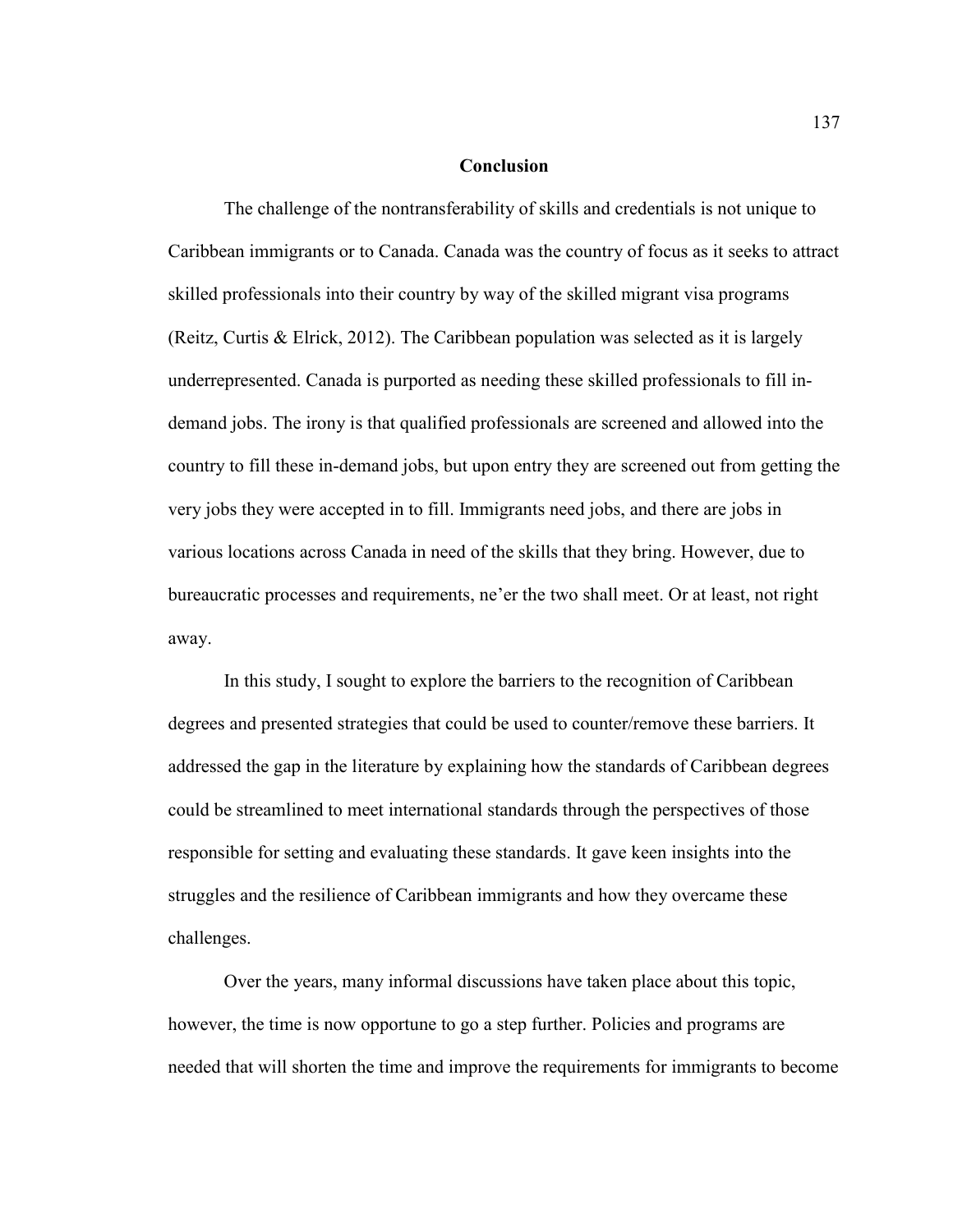Canadian certified so that they can work in their profession. Shortening the steps and processes will benefit not only the Caribbean immigrants but the Canadian government as well. For example, it will reduce the amount of funds paid out in welfare support to immigrants (Thornton et al, 2019).

This research is completed. The recommendations have been made. The question now is, will anything be done about it? It is hoped that the findings of this study will go towards bringing about sustainable social change at the judicial and policy levels that will positively impact the Caribbean diaspora in Toronto, Canada.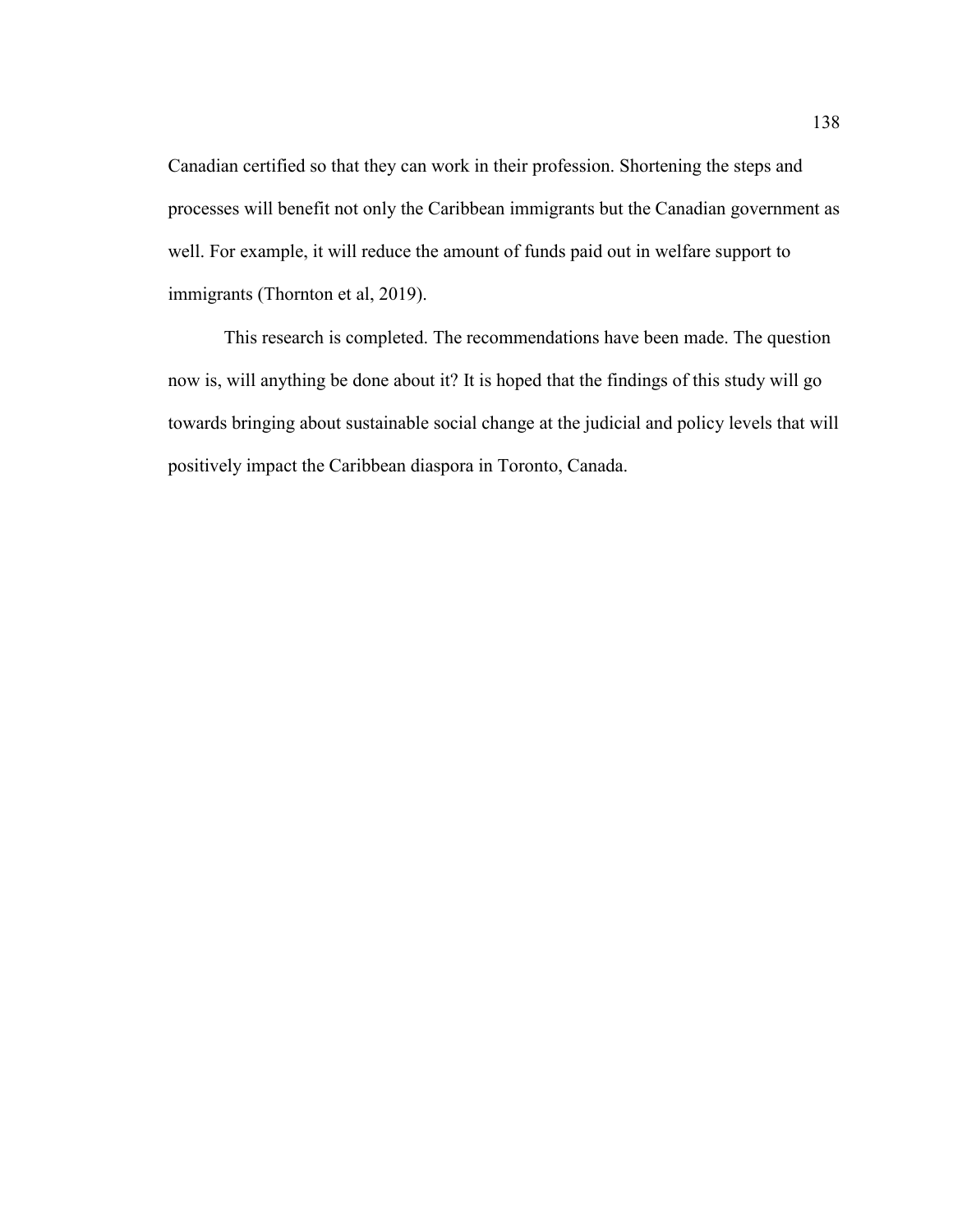#### References

- Abdullah, N. A., & Chaudhry, A. (2017). Promoting social justice and equity through university education in Pakistan. *International Journal for the Scholarship of Teaching and Learning, 12*(2). https://doi.org/10.20429/ijsotl.2018.120205
- Anisef, P. Lo, L., Sweet, R., Walters, D., Adamuti-Trache, Q. Phythian, K., & Grabke, S. (2009). *Economic adjustment of adult immigrants and the role of postsecondary educational institutions*. Canadian Council on Learning.
- Benet, W. J. (2006). *The polarity management model of workplace democracy* (Order No. NR15724) [Doctoral dissertation, Ontario Institute for Studies in Education of the University of Toronto, Canada]. Available from ProQuest Dissertations & Theses Global; ProQuest One Academic. (304928339). https://www.proquest.com/dissertations-theses/polarity-management-modelworkplace-democracy/docview/304928339
- Benet, W. J. (2012). *Managing the polarities of democracy: A theoretical framework for building a healthy, sustainable, and just world* [Unpublished manuscript]. Social Economy Centre, Adult Education and Community Development Program of the Ontario Institute for Studies in Education of the University of Toronto, Canada.
- Benet, W. J. (2013). Managing the polarities of democracy: A theoretical framework for positive social change. *Journal of Social Change 5*(1), 26-39. doi:10.5590/JOSC.2013.05.1.03
- Blain, M., Fortin, S., & Alvarez, A. (2017). Professional journeys of international medical graduates in Quebec: Recognition, uphill battles, or career change.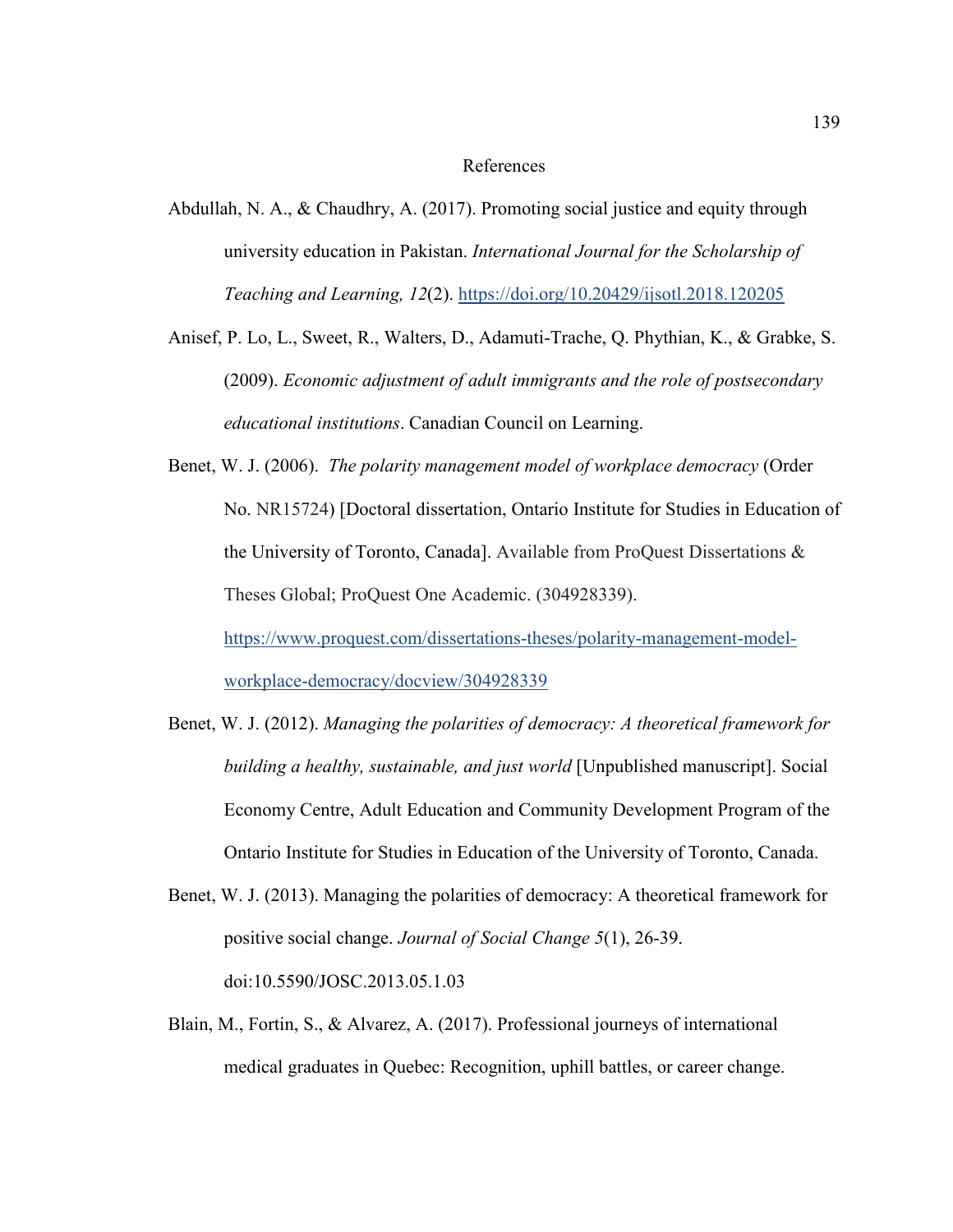*Journal of International Migration and Integration, 18*(1), 223–247. https://doi.org/10.1007/s12134-016-0475-z

- Boyd, M., & Shellenberg, G. (n.d.). Re-accreditation and the occupations of immigrant doctors and engineers. *Canadian Social Trends, 84*. https://www150.statcan.gc.ca/n1/pub/11-008-x/2007004/pdf/10312-eng.pdf
- Breen, F. (2016). Australian immigration policy in practice: A case study of skill recognition and qualification transferability amongst Irish 457 visa holders. *Australian Geographer, 47*(4), 491–509.

https://doi.org/10.1080/00049182.2016.1220895

- Browne, K. J. (n.d.) *Introduction to social contract theory*.
- Browne, I., Reginald, B., & Kronberg, A. (2019). Race relations, Black elites, and immigration politics: Conflict, commonalities, and context. *Social Forces, 96*(4) 1691–1720. https://doi.org/10.1093/sf/sox102
- Business Research Methodology. (n.d.). Axiology in Research Methodology. https://researchmethodology.net/research-philosophu/axiology-2
- Buzdugan, R., & Halli, S. S. (2009). Labor market experiences of Canadian immigrants with focus on foreign education and experience. *International Migration Review, 43*(2), 366–386. https://doi.org/10.1111/j.1747-7379.2009.00768.x

Canada's Immigration Plan Until 2020. (2020). Immigration News.

http://www.immigrationnews.ca/2017/11/03/canada-immigration-plan-2020/E

Cheng, L., Spaling, M., & Song, X. (2012). Barriers and facilitators to professional licensure and certification testing in Canada: Perspectives of internationally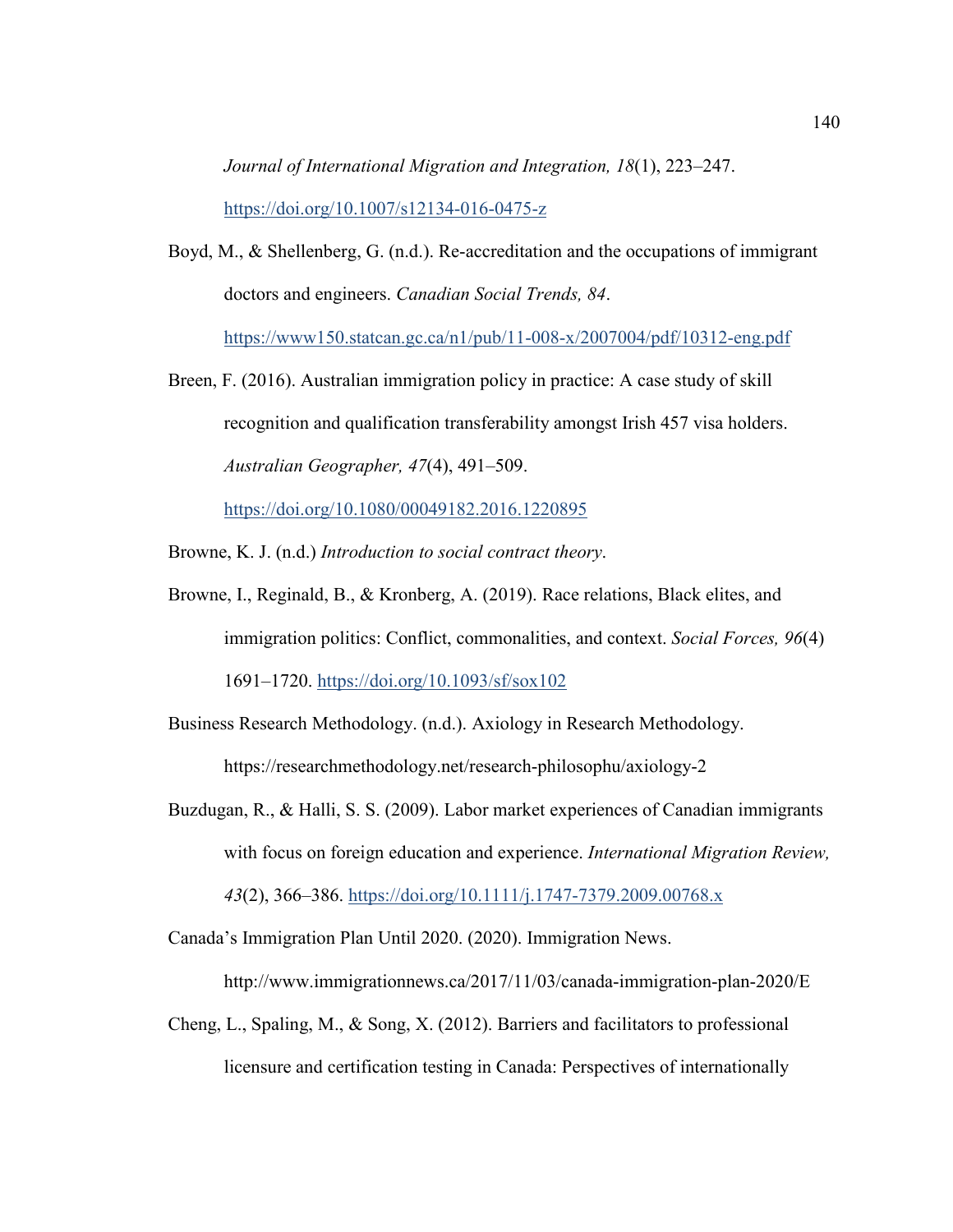educated professionals. *Journal of International Migration and Integration, 14*(4), 733–775. https://doi.org/10.1007/s12134-012-0263-3

- Creswell, J. W. (2014). *Research design methods: Qualitative, quantitative and mixedmethods approaches*. Sage Publishers
- Cross, P. (2018). Feeling it in our wallets: What surprisingly poor wage figures tell us about Canada's labor economy. *MLI Labor Report for Q2, 2018*. https://macdonaldlaurier.ca/files/pdf/MLICommentary\_July2018\_Cross\_2FWeb.p df
- Davis, D. (2013). Ancestors from the West Indies: A historical and genealogical overview of Afro-Caribbean immigration. *Genealogy Notes*. https://www.archives.gov/files/publications/prologue/2013/fall-winter/westindies.pdf
- DeLisle, J. (2012). Secondary school entrance examinations in the Caribbean: Legacy, policy, and evidence within an era of seamless education. *Caribbean Curriculum, 19*, 109–143.
- Drospoulous, P. (2011). Why do skilled immigrants struggle in the labor market? A field experiment with 13,000 resumes. *American Economic Journal: Economic Policy, 3*(4), 148–171.
- Edmondson, B. (2016). Caribbean immigration trends and patterns. American Economic Journal. *Canadian Studies in Population* 43, no 1-2 (2016):78-116.
- Welcome Trust. (n.d.). *Ensuring your research is ethical: A guide for extended project qualification students*. https://wellcome.org/sites/default/files/wtp057673\_0.pdf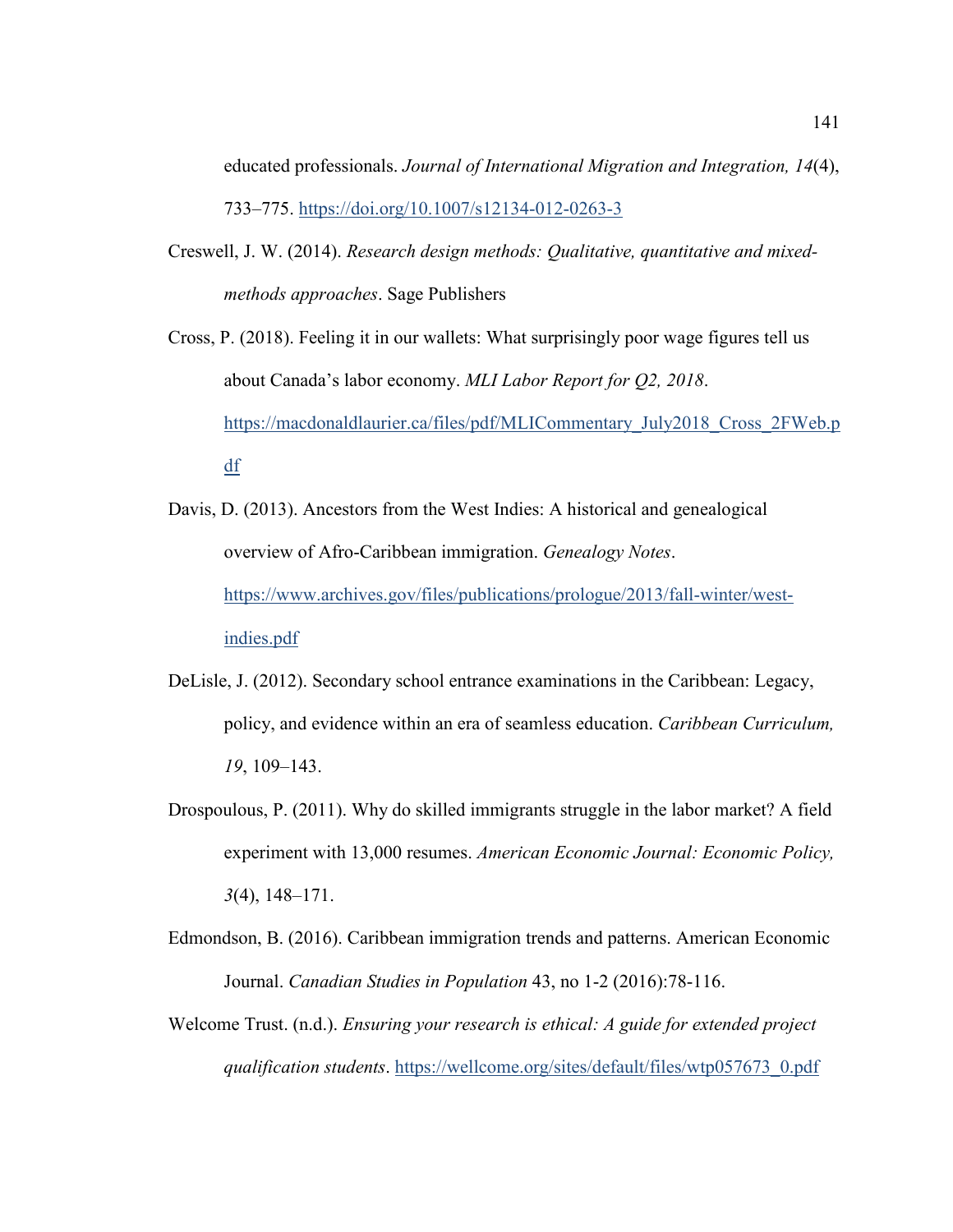- Flynn., K. (2009). Beyond the glass wall: Black Canadian nurses, 1940–1970. *Nursing History Review, 17*(1), 129–152. https://doi.org/10.1891/1062-8061.17.129
- Flynn, K. (2013). Caribbean migration to Canada. In I. Ness (Ed.), *The encyclopedia of global human migration*. Blackwell Publishing. https://doi.org/10.1002/9781444351071.wbeghm093
- Galabuzi-Edward, G. (n.d). Measuring racial discrimination in Canada: A call for context and more inclusive approaches. Retrieved from: https://www.academia.edu
- Hofweber, Thomas, "Logic and Ontology", The Standford Encyclopedia of Philosophy (Spring 2021 Edition), Edward N. Zalta (ed.). forthcoming URL = <https://plato.standford.edu/archives/spr2021/entries/logicontology/
- Ibanzo, C. (2019). Exploring the non-transferability of skills and qualifications of the Caribbean diaspora in Toronto, Canada. Unpublished manuscript, Walden University
- Ibanzo, C. (2020). Accreditation and Licensure: Exploring the non-transferability of skills and qualifications of the Caribbean diaspora living in Toronto, Canada. Unpublished manuscript, Walden University
- Institute for Polarities of Democracy. (2020). Institute for polarities of democracy. Retrieved from: wwwnstituteforPOD.org
- Kahlke, R. (2014). Generic Qualitative Approaches: Pitfalls and Benefits of Methodological Mixology; *International. Journal of Qualitative Methods*. University of Alberta. Retrieved from: https:// creative commons.org/licenses/bync $sa/4.0/$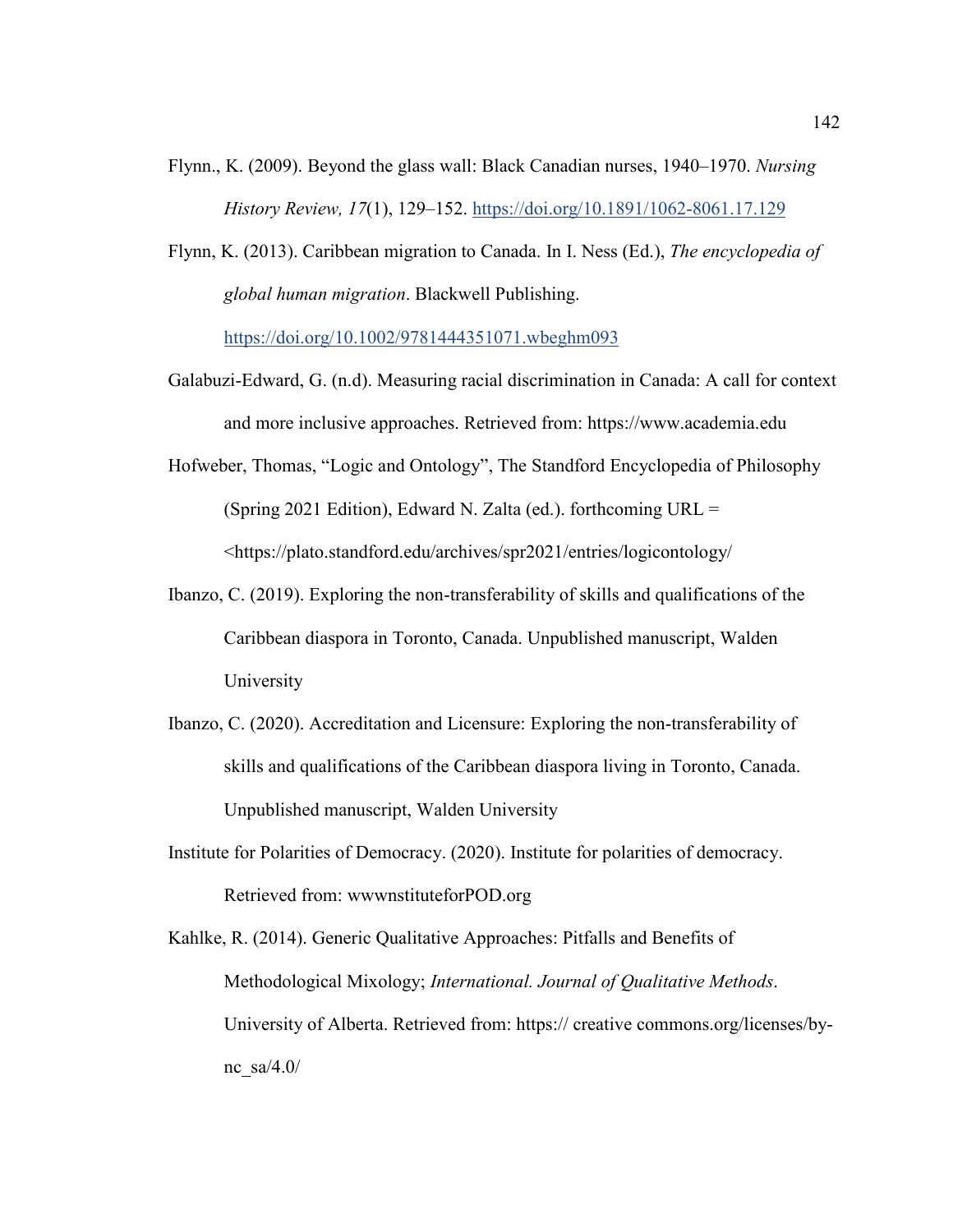- Lancee, B. & Boi, T. (2017). The transferability of skills and degrees: Why the place of education affects immigrant earnings. *Social Forces*, Volume 96, Issue 2, December 2017, Pages 691-716, https://doi.org.10.1083.sf/sox058
- Laskar, M., E. (2013). Summary of Social Contract Theory by Hobbes, Locke and Rousseau. Symbiosis International University. SSRN: *Electronic Journal*. DOI: 10.2139/22rn.2410525
- Lesser, T., Fernandez-Alfaro, Gowie, L., & Bruni., N. (2006). Intra-Caribbean Migration and the Conflict Nexus. Published in 2006 by Human Right internet. Tri-Graphic Printing Ltd. Ottawa, Canada
- Lester, S. (1999). An introduction to phenomenological research. Retrieved from://www.researchgate.net/publication/255647619\_Ani
- Ling, T & Nasri, N. (2019). A Systematic Review: Issues on Equity in Education. *Creative Education*, 10, 3163-3174. Doi:10.4236/ce.2019,1012240. CE Vol. 10 No. 12, November 2019
- Lucas, S. & Robertson, L. (2010). Naming and classifying theory evidence and equity in research. Retrieved from: https//:journals.sagepub.com/doi/abs/10.3102/091732X09353578
- Liu, L. (2016). Using Generic Inductive Approach in Qualitative Educational Research: A case study analysis. *Journal of Education and Learning*; Vol.5, No.2, 2016, ISSN: 1927-5250. Retrieved from: http://dx.doi.org.10.5539/jel.v5n2p129
- Makhoul, S. (2019). Higher education accreditation quality assurance and their impact to teaching and teaching enhancement. School of Business. Lebanese American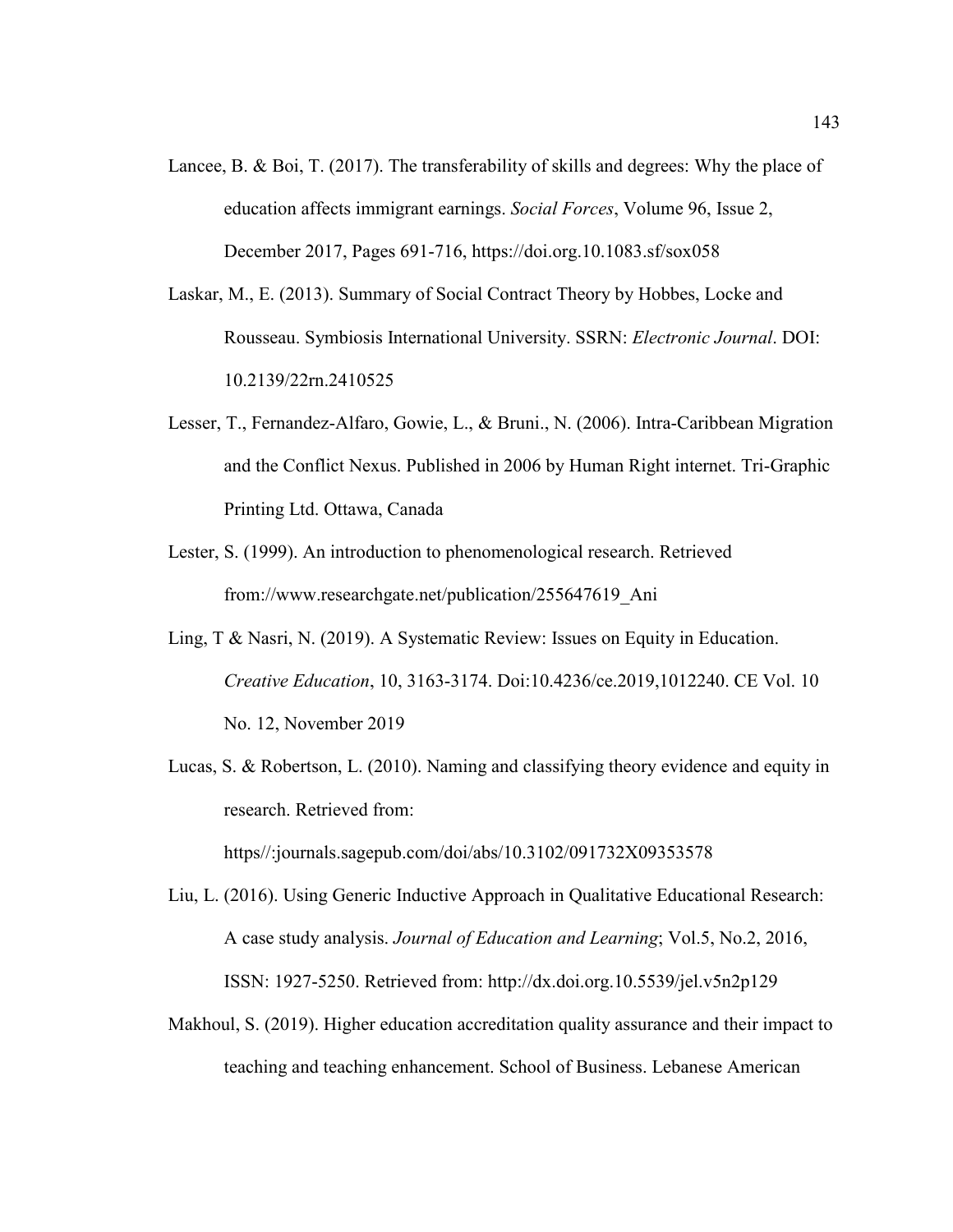University. Retrieved from: https://www.emeraldinsight.com/1026-4116.htm

Meadowcroft, J. (2011). Nozick's critique of Rawls: distribution, entitlement, and the assumptive world of A Theory of Justice. DOI:

10.1017/CC0L9780521197762.011

- Merriam, S. B. (1998). Qualitative research and case study applications in education. San Francisco: Josey-Bass
- Moskal, M. & North, A. (2017). Equity in education for/with refugees and migrants— Toward a solidarity promoting Interculturalism*. European Education*, 49:2-3, 105-113, DOI:10.1080/10564934.2017.1343088
- Opdenakker, R. (2006). Advantages and disadvantages of four interview techniques in qualitative research. Forum Qualitative Sozialforschung/Forum: Qualitative Social Research, 7(4)
- O'Sullivan, E., Tassel, G., Bernrr, M., Teliaferro, J. (2017). Research methods for public administrators. (6th ed.); Third Avenue, Routledge, New York, NY
- Patton, Q. M. (2015). Qualitative Research &: Evaluation Methods. (revised ed.). Thousand Oaks, CA; Sage Publications
- Parveen, H. (2017). Research Ethics. Aligarh Muslim University. Retrieved from: https//.www.researchgate.net/publication/328912804\_Research\_Ethics
- Pring, R. (2000). The false dualism of educational research. *Journal of Philosophy of Education,* Vol. 34, No. 2, 2000.
- Ravitch, S. M., & Carl, N. M. (2016). Qualitative research: Bridging the conceptual, theoretical, and methodological. Thousand Oaks, CA: Sage Publications.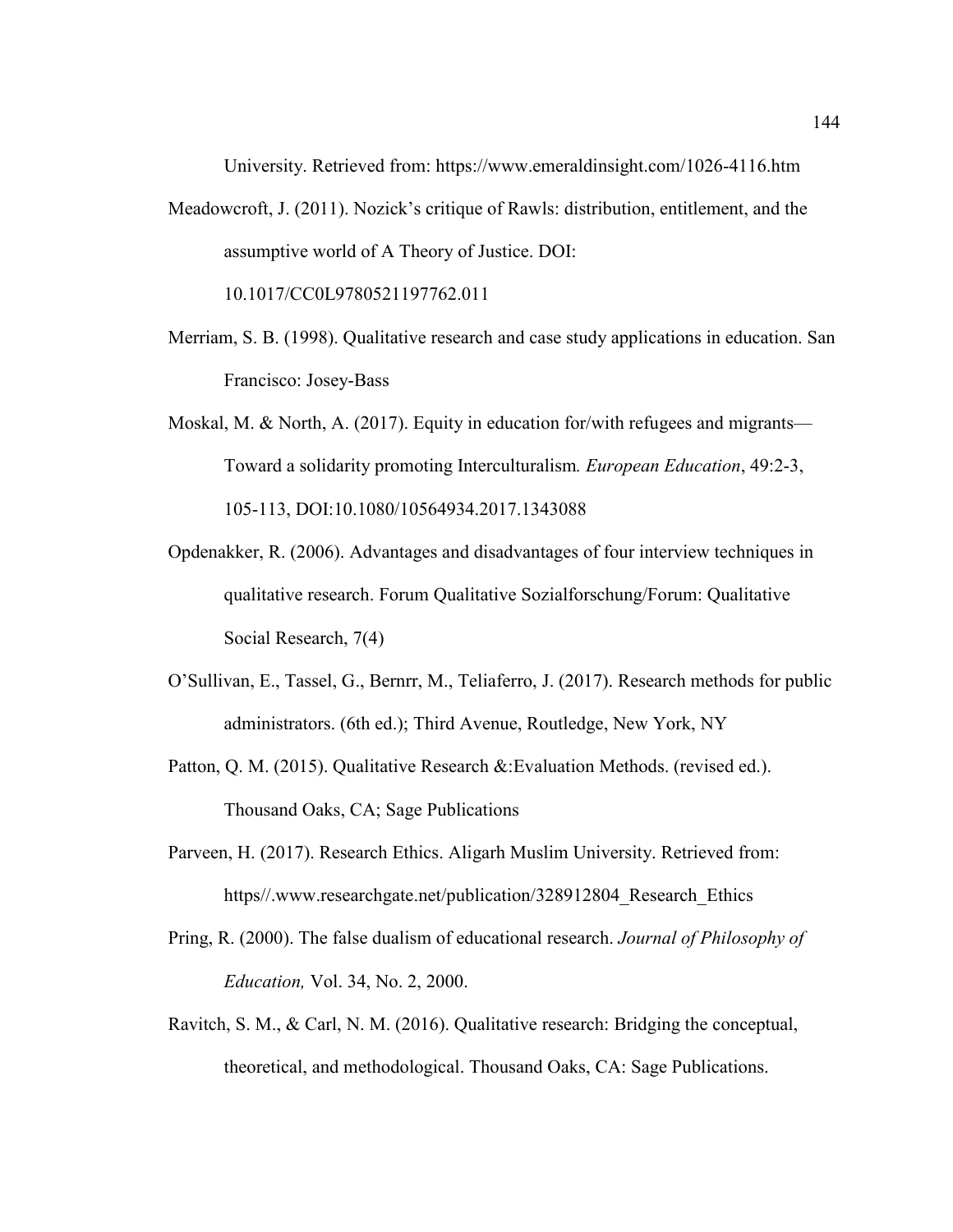- Rawls, J. (1971). A theory of justice. (Revised ed.). Cambridge, Massachusetts: The Belknap Press of Harvard University Press.
- Reitz, G., Curtis, J., & Elrick, J. (2013). Immigrant skill utilization: Trends and Policy Issues. International migration and integration. *Munk School of Global Affairs, University of Toronto.* DOI:10.1007/s12134-012-0265-1.
- Rubaii, B. (2016). Promoting social equity, diversity and inclusion through accreditation: comparing national and international standards for public affairs programs in Latin America. Retrieved from:

https://www.emerald.com/insight/content/doi/10.1108/QAE-02-2016- 0007/full/htmla

- Rubin, H. J., & Rubin, I. S. (2012). Qualitative interviewing: The art of hearing data (3rd ed.). Thousand Oaks, CA: Sage Publications
- Sawchuk, P. (2008). A Canadian Union Perspective on Education and Citizenship: the role of immigrant experience of labor markets and work. Retrieved from:
- Scotland, J. (2012). Exploring the philosophical underpinnings of research: Relating ontology and epistemology to the methodology and methods of the scientific, interpretive, and critical research paradigms. Vol. 5, No: 9. 2012. ISSN 1916- 4742 E-ISSN 1916-4750. https://doi.org.10
- Sheldon, R. (2009). Skilled migration: boon or bane? The role of policy intervention. Retrieved from: https//www.researchgate.net/publication/277193410
- Simon, M., & Goes, J. (2013). Scope, Limitations and Delimitations. Dissertation and Scholarly Research: Recipes for Success, WA: Dissertation Success LLC.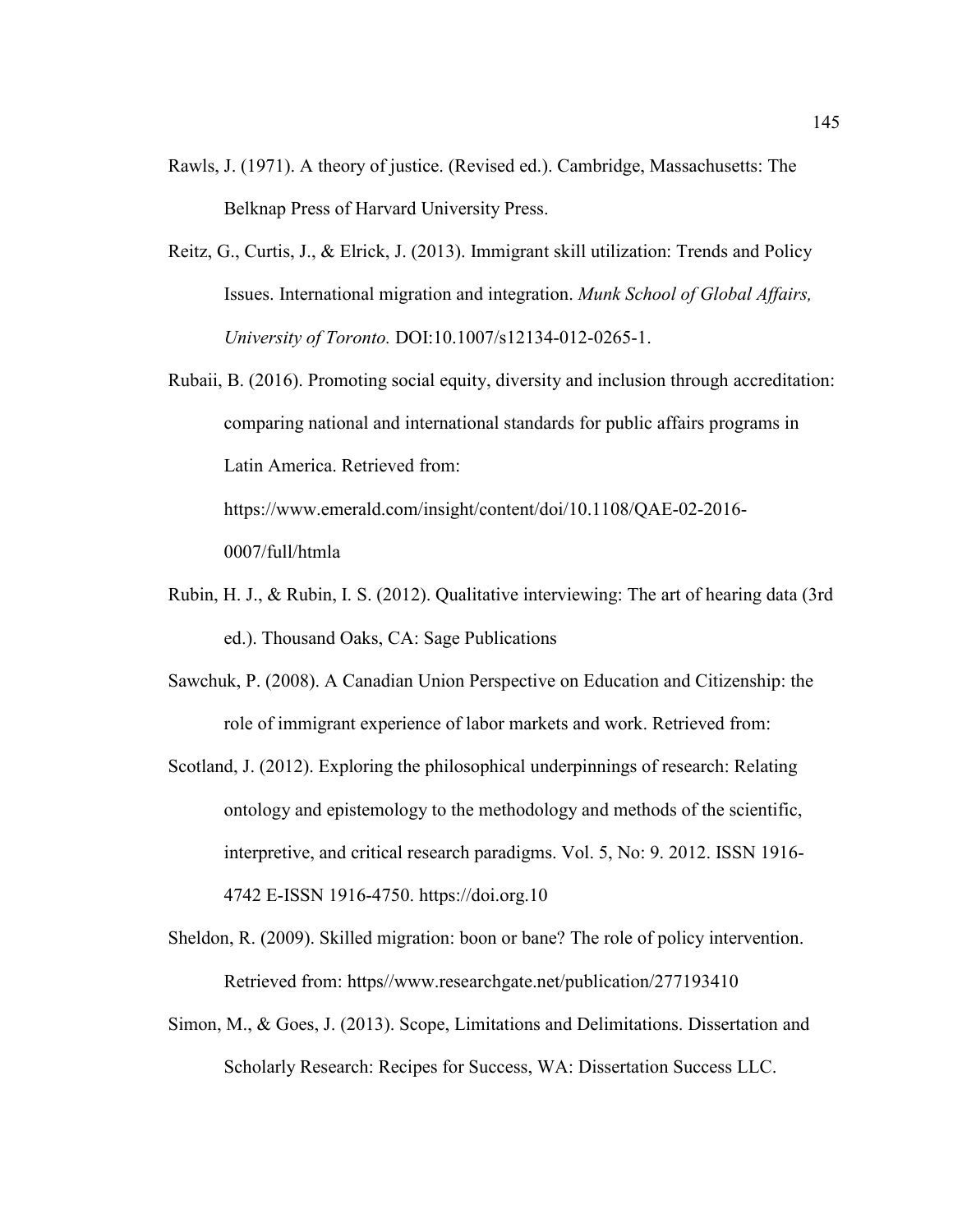Retrieved from: www.dissertationrecipes.com

- Stanford, J. (2000). Canadian Labor Market Developments in International Context. Flexibility Regulation and Demand. *Canadian Public Policy*. Retrieved from: https://www.ideas.reper.org.cpp>issued
- Sweetman, A. Warman, C. (2012). The structure of Canada's Immigration System and Canadian Labor Market Outcomes. Retrieved from:

https://www.citeseerx.ist.psu.edu

- Sweetman, A. & Warman., C. (2013). Canada's immigration selection system and labor market outcomes. Retrieved from: Canadian Public Policy – Analyse de Politiques. Vol XXXIX. Supplement/Nemero/Special 2013
- Sweetman, A. (2014). The structure of Canada's immigration systema and Canada's labor market outcomes. Retrieved from: https//. www.researchgate.net/publication/25447033
- Tai, B. (2012). The haves and the have nots of Canada's Labor Market. CIBC World Markets Inc. Retrieved from: https://www.voced.edu.au
- Tannock, S. (2009). Global meritocracy, nationalism and the question of whom we must treat equally for educational opportunity to be equal. *Critical Studies in Education* 50(2):20:211. DOI:10.1080/17508480902859466
- Thomas-Hope (2002). Skilled labor migration for developing countries: Study on the Caribbean region. Retrieved from: www.ilo.org/publications
- Thornton, J. Russel, H. O'Neil, T. (2019). Turn and face the strange: Changes impacting the future of employment in Canada (2019). Retrieved from www. ISBN:978-1-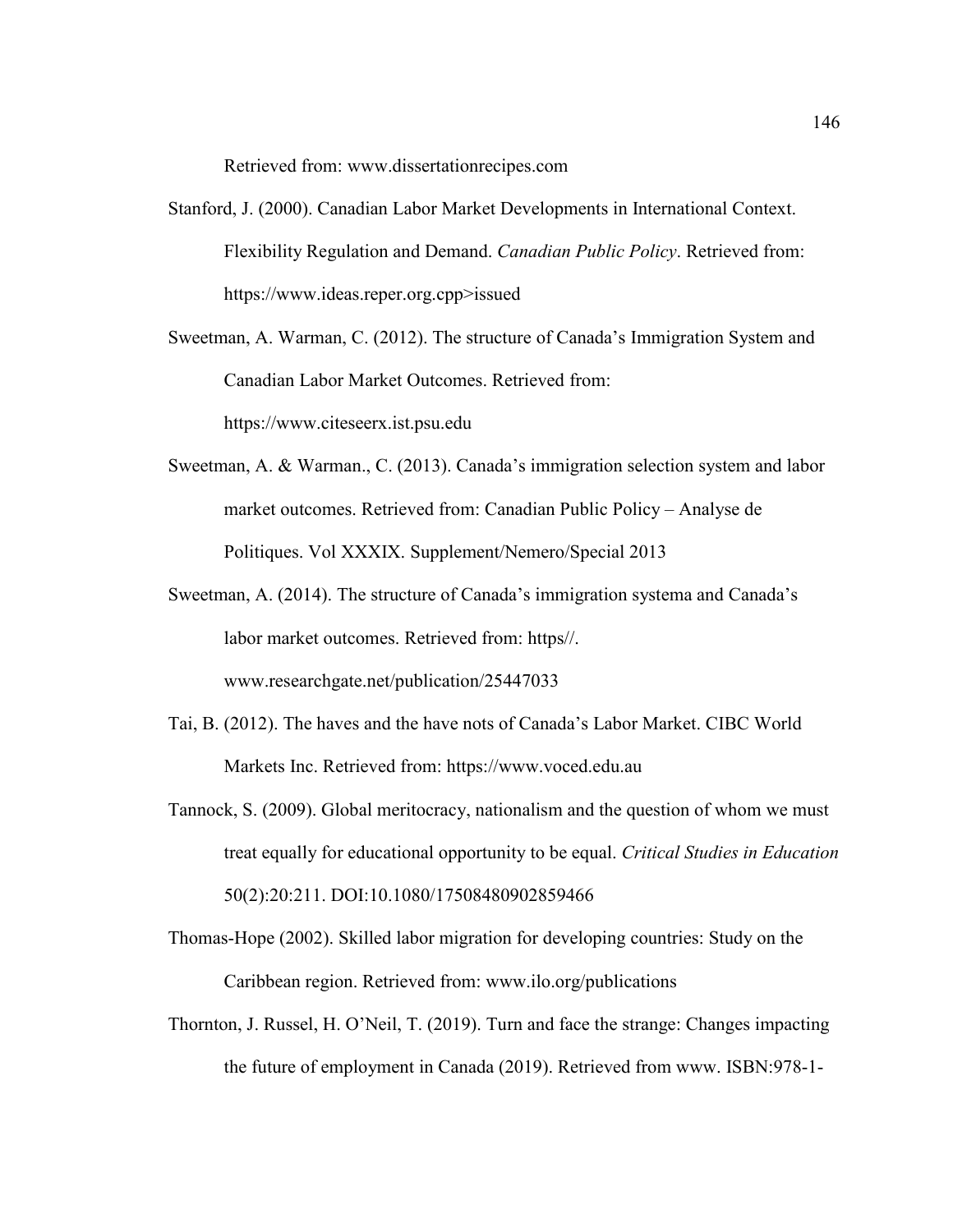926776-97-4

Toavs, D. (n.d.). Ideas of governance. Retrieved from: http://www.tiki-

toki.com/timeline/entry/146482/Ideas-of-Governance

- Toronto Region Immigrant Employment Council (2017) Employment and Immigration Research and Highlights. Retrieved from: http://triec.ca/research-and-insights/
- University Council of Jamaica (2020). The University Council. Retrieved from: https://www.ucj.org.jm
- Walden University, Center for Quality Research. (n.d). Retrieved from: https://www.waldenu.edu
- Walden University, Center for Research Quality. (2012). Ph.D. dissertation process and documents. Retrieved from http://academicguides.waldenu.edu/researchcenWeible, C. M., Sabatier, P. A. (Eds.). (2018). Theories of the policy process (4th ed.). Boulder, CO: Westview

Press.

- Weible, C. M., Sabatier, P. A. (Eds). (2018). Theories of the policy process (4t ed.). Boulder, CO: Westview Press.
- What is the meaning of scope and delimitation in studies. (2020). Retrieved from reference.com/world-view/meaning-scope-delimitation-study-3e1b555aedd388ea
- William, P. Kostere., S. Kostere, K. (2018). A generic qualitative research in psychology. *The Qualitative Report* 20(2), 76-85. Retrieved from:

https//www.nsuworks.edu.nova.tqr.vol20/iss2/7

Working Papers on Migration. (2017). Migration in the Caribbean. Current Trends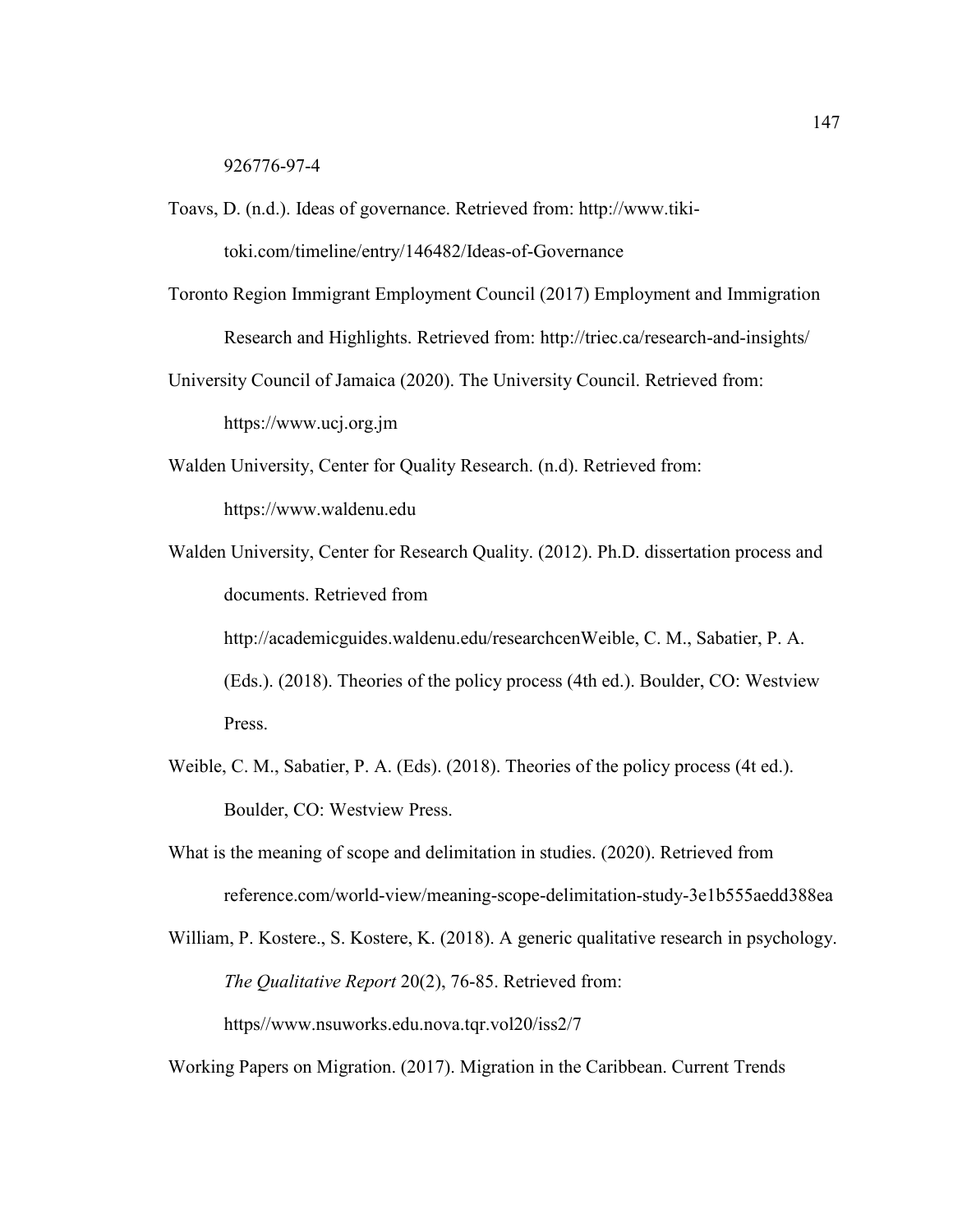Opportunities and Challenges. Retrieved from:

https://reliefweb.int/sites/reliefweb.int/files/resources/Working%20papers\_%20en \_baja\_20.06.17.pdf

Yip, C., Han, N. R., & Leong, B. (2016). Legal and ethical issues in research. Retrieved from://www.researchgate.net/publication/308133878\_Legal\_and\_ethical\_issues\_i n\_research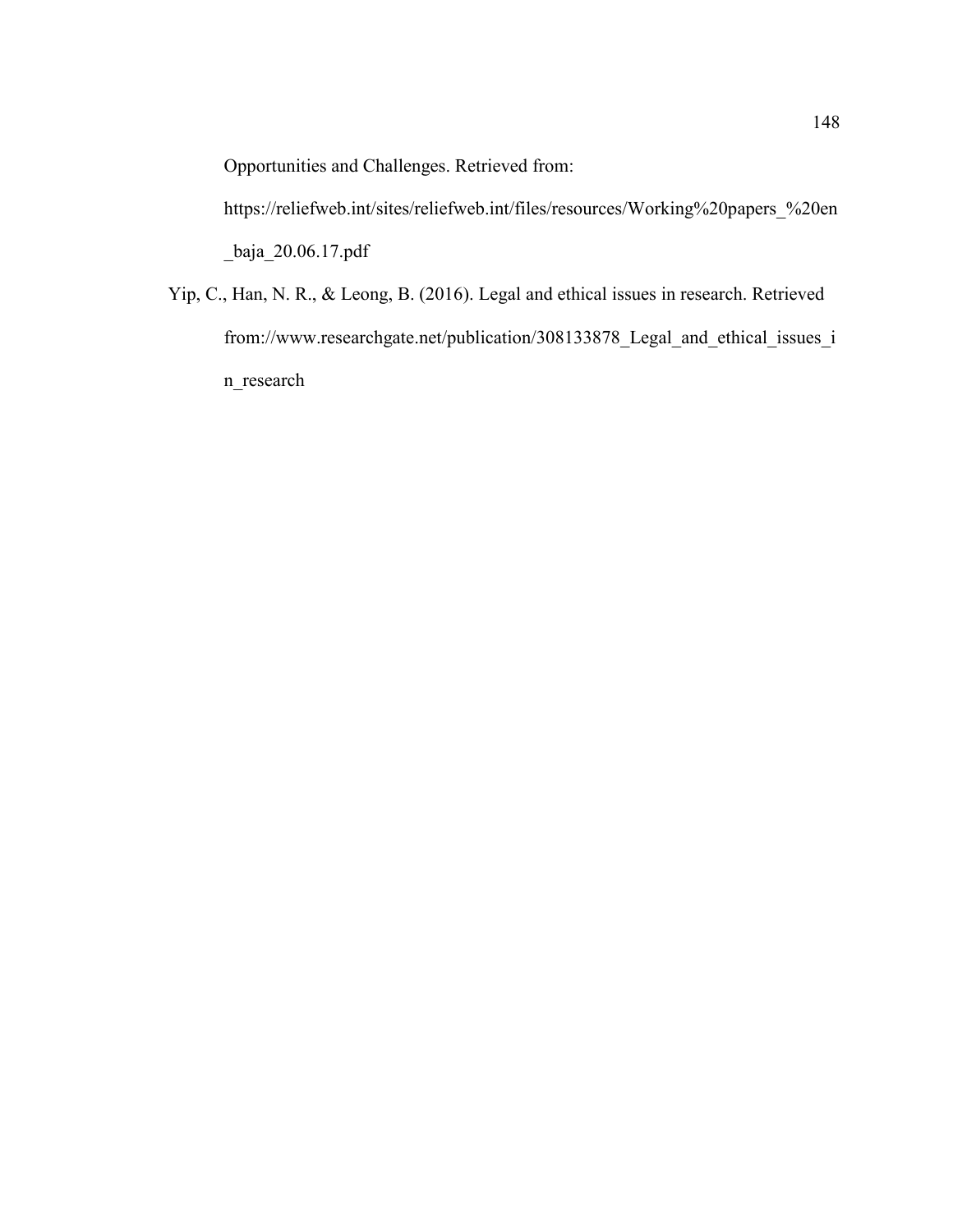# Appendix A: Email Invitation to Caribbean Immigrants

Hi

My name is Carla Ibanzo and I'm a doctoral student at Walden University. I'm conducting a study on the challenges facing Caribbean immigrants in the Canadian labor market and you're being invited to participate in the study. I'd love to hear your perspective/views on the challenges that immigrants face, specifically as it relates to credential recognition and acceptance. Please note that I'm seeking graduates of a Caribbean university who live in Toronto, Canada. The title of the paper is: Exploring the non-transferability of the skills and qualifications of the Caribbean diaspora in Toronto, Canada.

If this is something that you'd be interested in, kindly reply to this email stating your interest.

I look forward to hearing from you. Thank you!

Kind regards,

Carla Ibanzo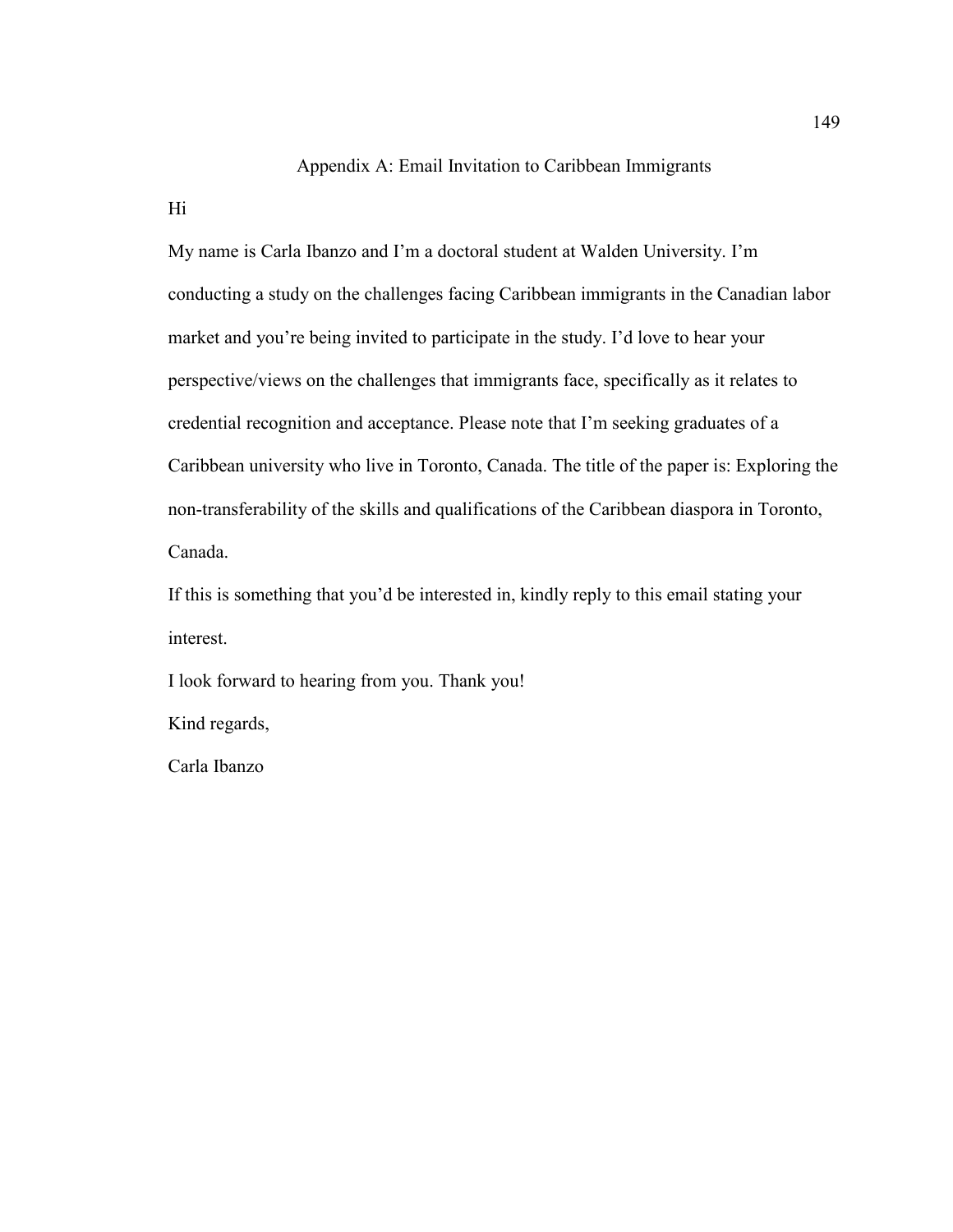## Appendix B: Email Invitation to Employees

Hi

My name is Carla Ibanzo and I'm a doctoral student at Walden University. I'm conducting a study on the challenges facing Caribbean immigrants in Canada and you're being invited to participate in the study. I'd love to hear your perspective/views on the challenges that immigrants face, specifically as it relates to credential recognition and acceptance. Please note that I'm seeking individuals who have experience working with immigrant groups/population. The title of the paper is: Exploring the non-transferability of the skills and qualifications of the Caribbean diaspora in Toronto, Canada. If this is something that you'd be interested in, kindly reply to this email stating your interest.

I look forward to hearing from you. Thank you!

Kind regards,

Carla Ibanzo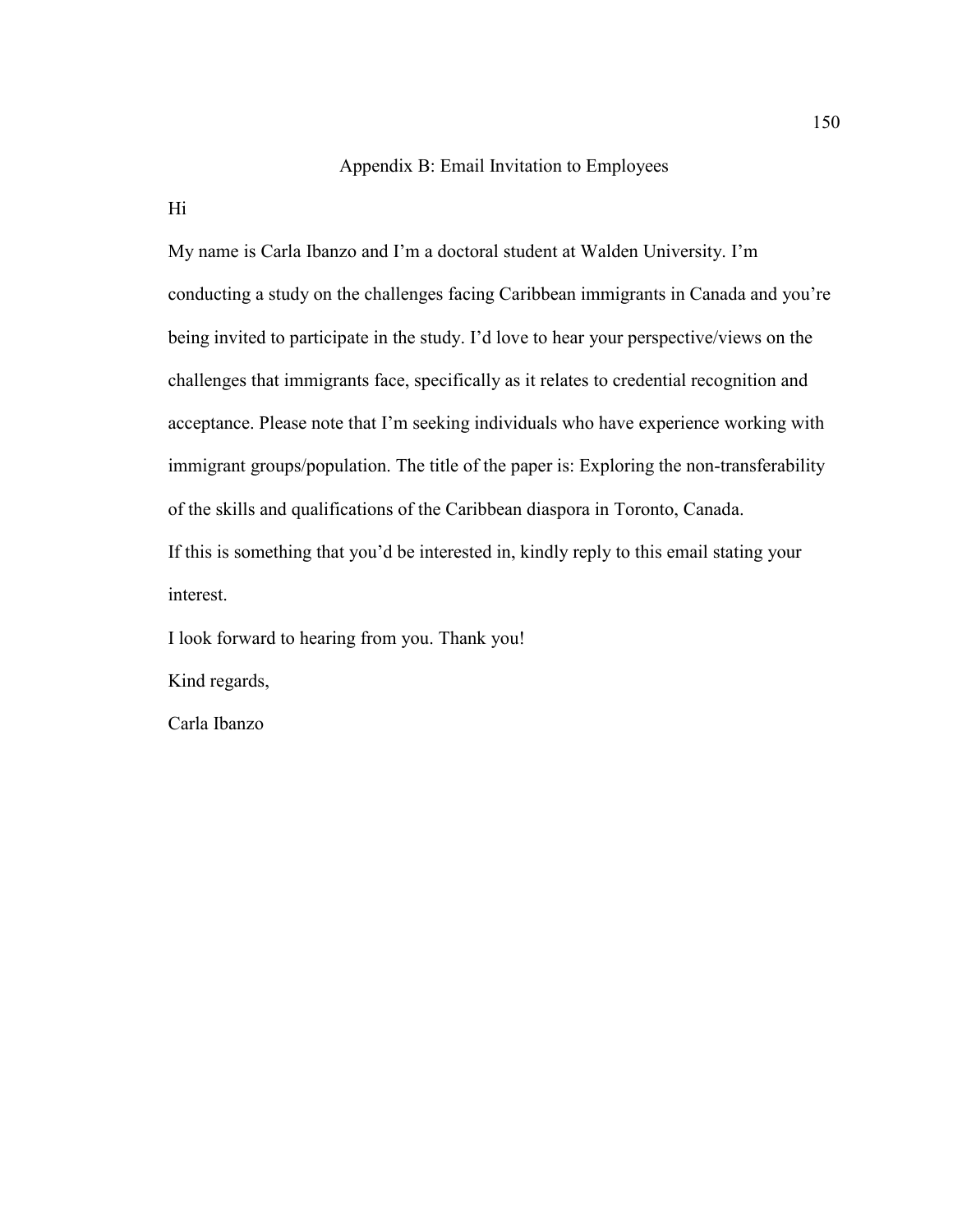# Appendix C: Interview Guide, Caribbean Immigrants

Section A

Thank you for agreeing to the interview and for allocating time out of your busy schedule to participate in this interview. My name is Carla Ibanzo and I'm a doctoral student at the Walden University. You were recruited and invited to participate in this interview to assist me with my study. The title of the paper is: Accreditation and Licensing: Exploring the non-transferability of skills and qualifications of the Caribbean diaspora in Toronto, Canada.

By participating in this study you agree to:

-Participate voluntarily in the interview.

-Agree to a 45-60 mins time-frame.

Please note that there will be minimal risk to you the participant. Your identity and the information received will be protected and kept confidential. This interview is totally voluntary and you are allowed to pull out of or stop the interview at any time. The interview will be audio recorded and notes will also be taken. You can request to see them at any time.

Section B

**Questions** 

How are you doing?

How has your day been going so far?

Did anything extraordinary/exciting happen to you today?

What area in the GTA do you work?

1.What's your age group 18-34, 35-49, 50-64 over 65?

- a) How long have you been living in Canada?
- 2.What's the highest level of degree and what was it awarded in?
- a) What was the duration the course?
- b) What Caribbean university did you attend?

3. How has your experience been with job hunting and degree recognition/acceptance?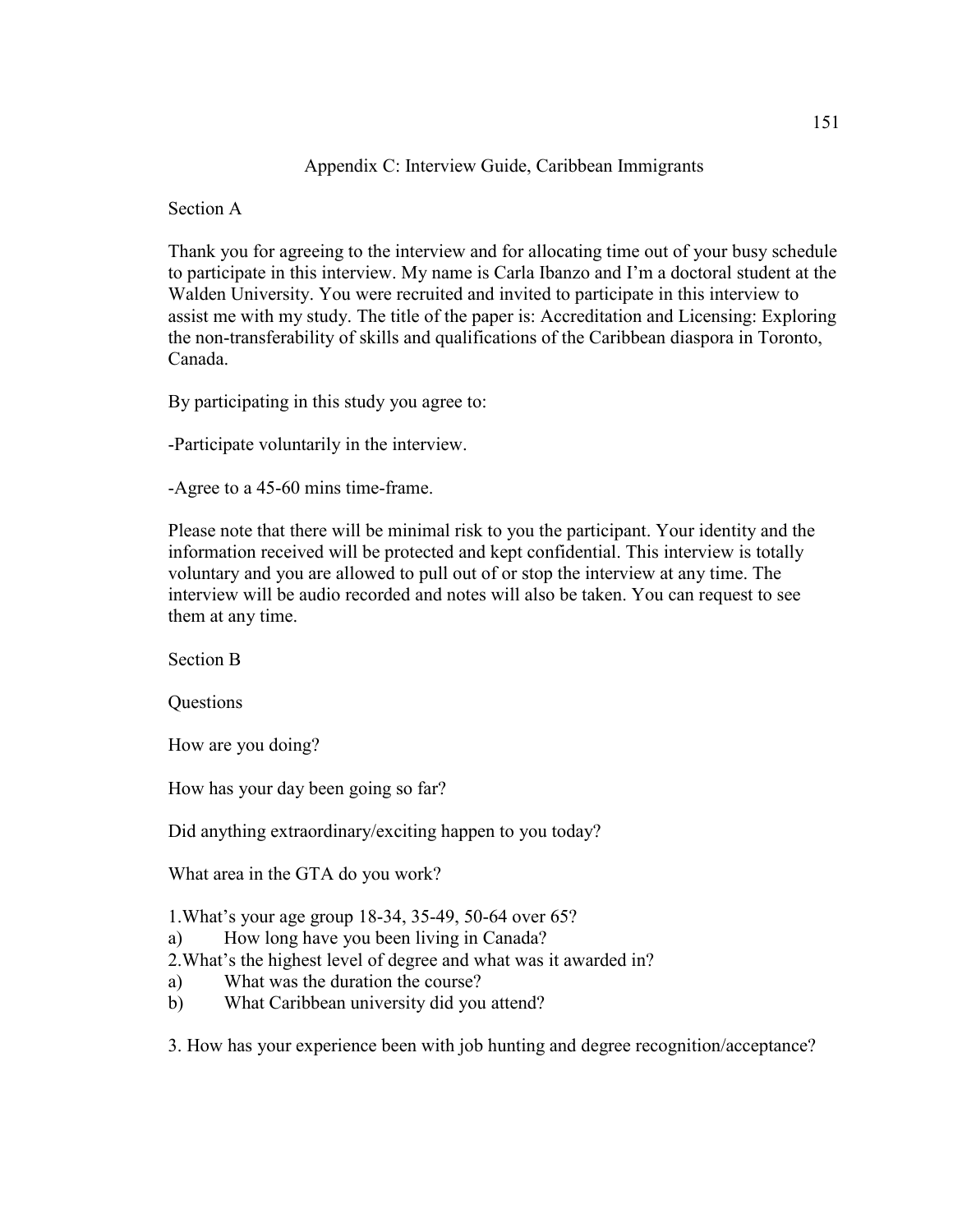a) Can you explain how receptive were employers and recruiting agencies towards you?

b) How did the experience differ according to industry, level etc

c) Tell me about your best and worse experience?

4. Are you now employed in the field to which you were trained?

a) How soon were you able to obtain a job in your area of training after moving to Canada?

b) To your knowledge, are you paid in line with industry wage guidelines? 5.What are your views/perspectives on the transferability factor of degrees? In other words, why aren't Caribbean degrees recognized?

a) Tell me about a time when you were denied a job because of the place of education and how often has this happened?

b) What were some of the reasons given for the rejection/decline?

c) Were the employers diplomatic or direct with giving you the reason for rejection?

6. Please explain if you had to do make-up courses, do over your degree, get Canadian certified etc?

a) What other coping mechanisms/strategies did you use to offset the employability challenge? (coach, mentor, professional resume service, volunteering etc)

7. In your view, to what extent does the "perception" influence the acceptance and recognition of third world vs first world degrees and how would this translate to the quality of the degree?

8. In your view, how can the curriculum of Caribbean degrees be streamlined to meet international standards? For example, credits, curricula, matriculation, duration, etc.

a). Could you share your perspective on whether tertiary institutions should be focusing on regional or international accreditation? Why or why not?

9. What can be done in your view to improve the perception and recognition of Caribbean degrees? What strategies would you suggest?

10.Do you have anything to add that wasn't discussed/What are your parting thoughts?

Thank you for your participation. It is appreciated. I'll be analyzing the information gathered to include in my research. I'll be happy to send you a copy of the findings if you'd like.

Again, thanks for your time and best wishes.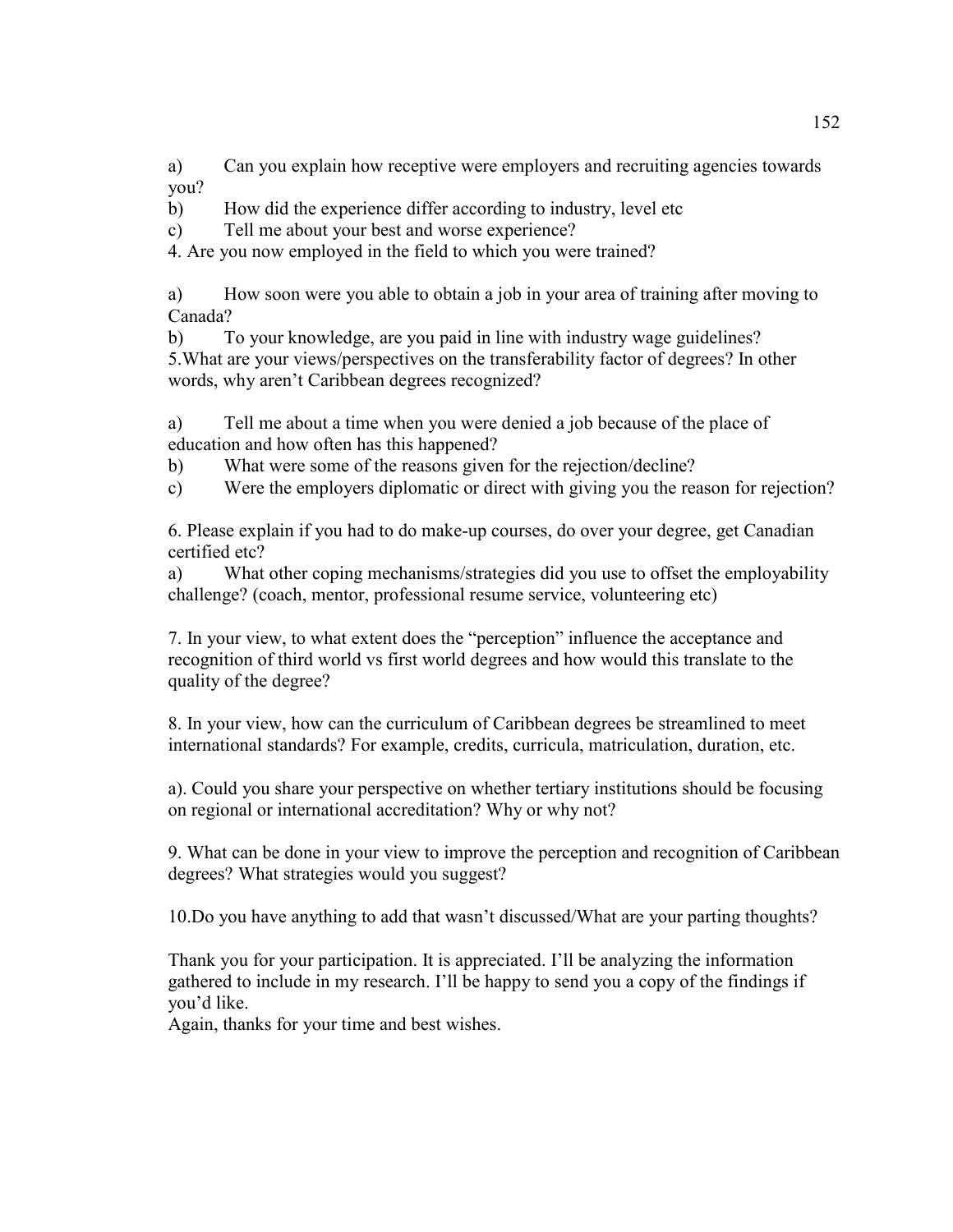Appendix D: Interview Guide Employees

Interview Guide (Employees) Section A

Thank you for agreeing to the interview and for allocating time out of your busy schedule to participate in this research. My name is Carla Ibanzo and I'm a doctoral student at the Walden University. You were recruited and invited to participate in this interview to assist with my study. The title of the paper is: Exploring the non-transferability of skills and qualifications of the Caribbean diaspora in Toronto, Canada.

By participating in this study you agree to:

-Participate voluntarily in the interview.

-Agree to 45 - 60 mins time-frame.

Please note that there will be minimal risk to you the participant. Your identity will not be revealed and the information given will be protected and kept confidential. This interview is completely voluntary and you are allowed to pull out of or stop the interview at any time. The interview will be audio recorded and notes will also be taken. You can request to see them at any time.

Section B

**Questions** 

How are you doing?

How has your day been going so far?

Have you always wanted to work in the industry?

What do you find most interesting/exciting about your job?

1. What are your views on the quality/standard of Caribbean degrees and credentials?

2. What are some of the differences that you've observed between the educational system in the Caribbean and Canada?

a) Can you explain any impact that these differences may have in terms of employment?